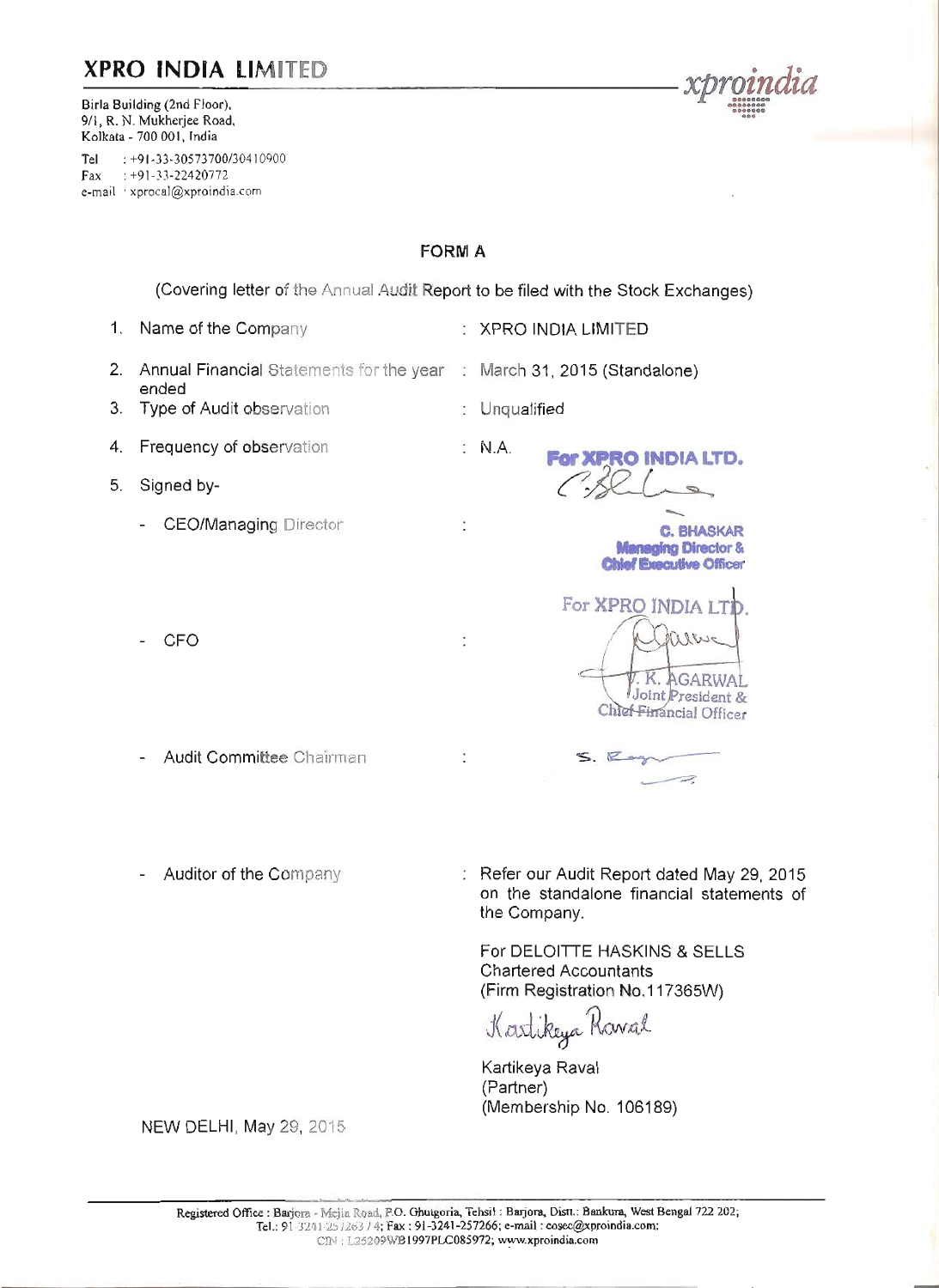# **XPRO INDIA LIMITED**

Birla Building (2nd Floor). 9/1, R. N. Mukherjee Road, Kolkata - 700 001. India

 $: +91 - 33 - 30573700/30410900$ Tel Fax:  $+91-33-22420772$ e-mail: xprocal@xproindia.com

# **FORM A**

(Covering letter of the Annual Audit Report to be filed with the Stock Exchanges)

: XPRO INDIA LIMITED

: Unqualified

 $: M.A.$ 

March 31, 2015 (Consolidated)

For XPRO INDIA LTD.

For XPRO INDIA LTD

**C. BHASKAR Managing Director & Chief Executive Officer** 

**AGARWAI** Joint President & Chief Financial Officer

- 1. Name of the Company
- 2. Annual Financial Statements for the year ended
- 3. Type of Audit observation
- 4. Frequency of observation
- 5. Signed by-
	- **CEO/Managing Director**
	- **CFO**
	- **Audit Committee Chairman**
	- Auditor of the Company

Refer our Audit Report dated May 29, 2015 on the consolidated financial statements of the Company.

For DELOITTE HASKINS & SELLS **Chartered Accountants** (Firm Registration No.117365W)

Ran

Kartikeya Rawal

Kartikeya Raval (Partner) (Membership No. 106189)

**NEW DELHI, May 29, 2015**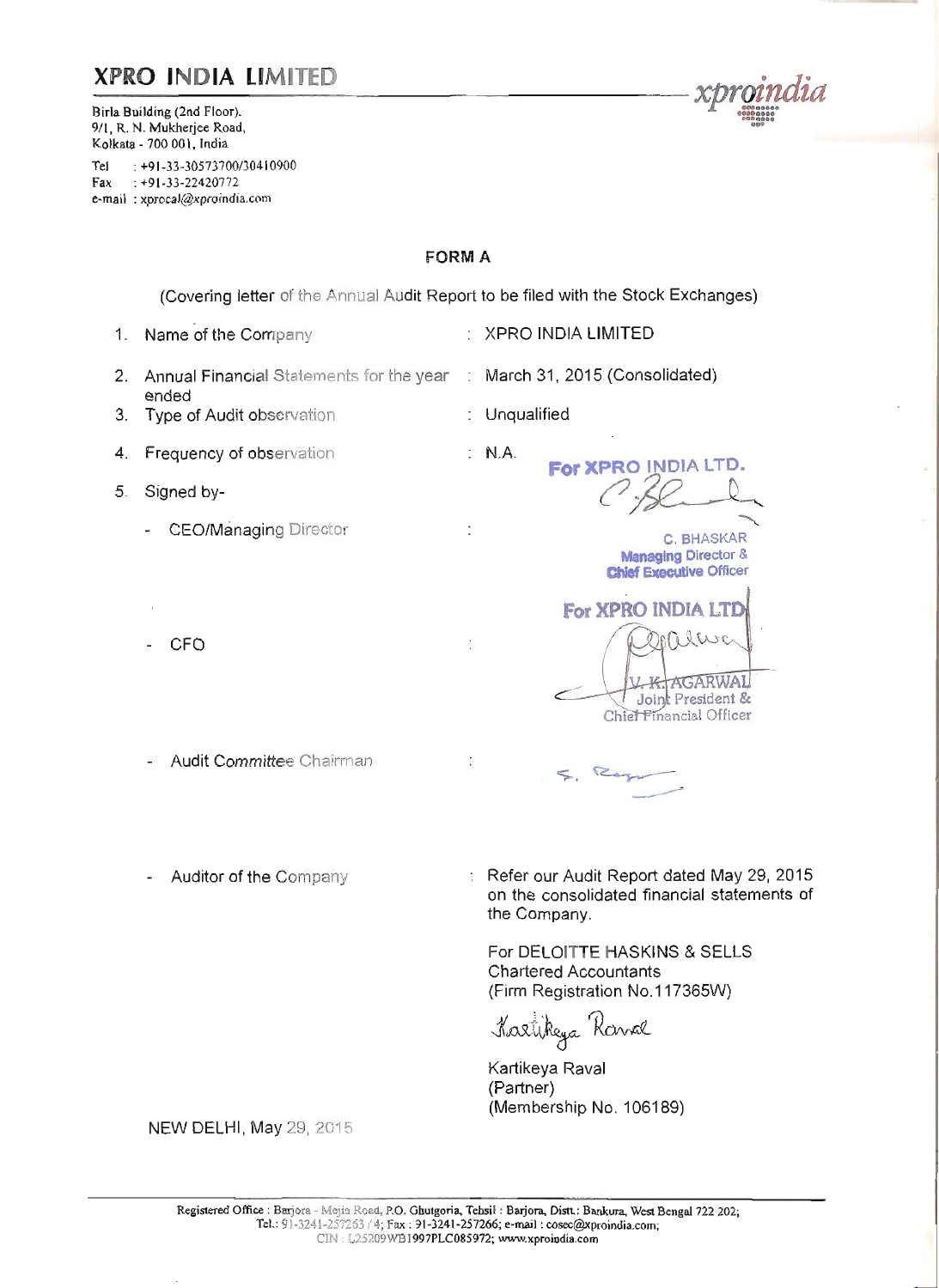

# **XPRO INDIA LIMITED**

**ANNUAL REPORT 2014/15**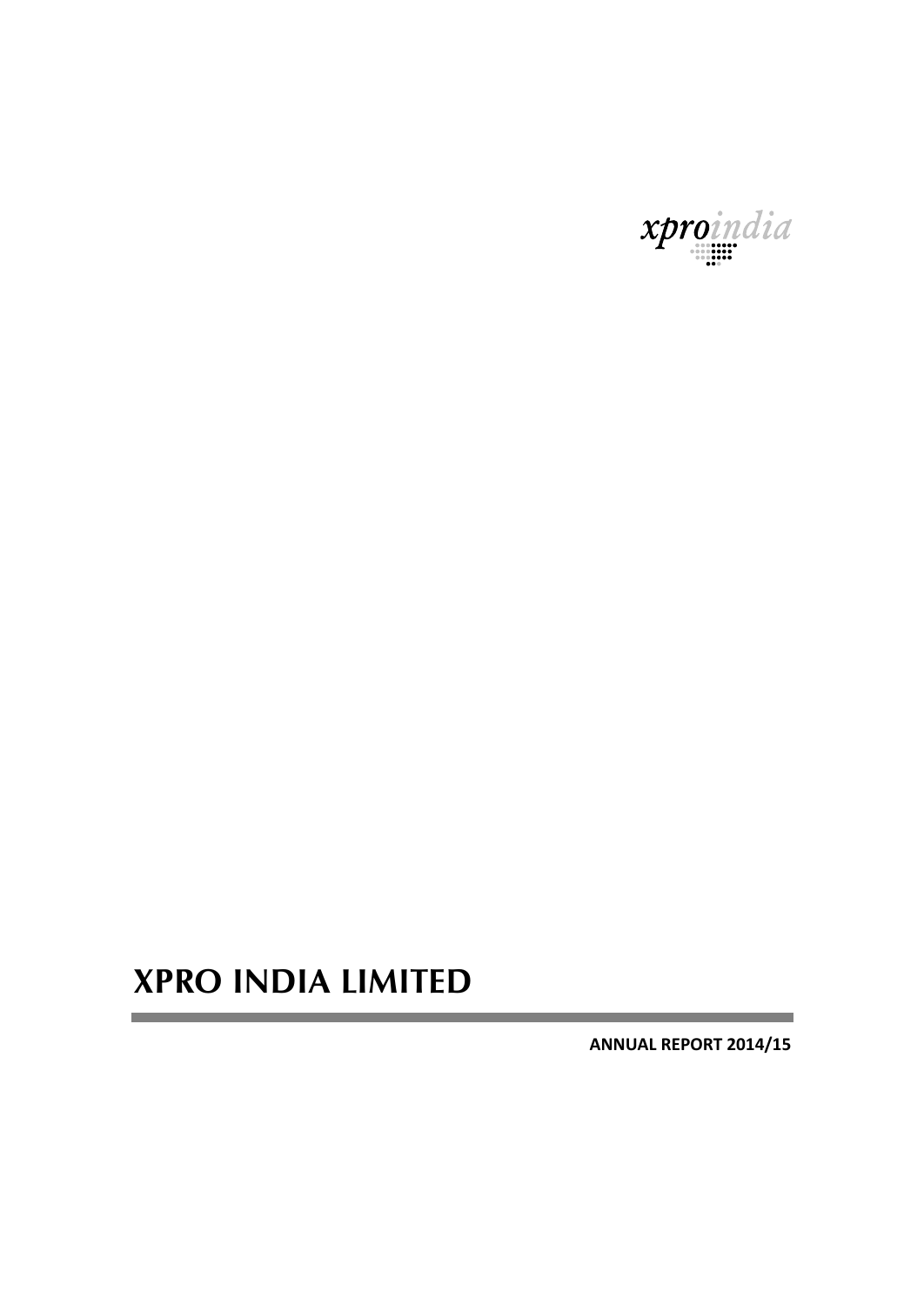*Board of Directors* **Sri Sidharth Birla** *Chairman* **Smt. Madhushree Birla Sri Amitabha Guha Sri Ashok Kumar Jha Sri Haigreve Khaitan** *(upto January 30, 2015)* **Ms Nandini Khaitan** *(from March 21, 2015)* **Sri P. Murari Sri Utsav Parekh Sri S. Ragothaman Sri C. Bhaskar** *Managing Director & Chief Executive Officer*

*Company Secretary* **Sri S.C. Jain**

#### *Senior Executives*

**Sri H. Bakshi** *President & Chief Operating Officer* **Sri V.K. Agarwal** *Joint President & Chief Financial Officer* **Sri N. Ravindran**

*Joint President (Marketing)* **Sri U.K. Saraf** *Joint President, Coex Division (FBD & GRN)*

**Sri Anil Jain** *Executive Vice President, Coex Division (RNJ)*

**Sri Sunil Mehta** *Executive Vice President, Biax Division (Pithampur)*

# *Registered Office*

Barjora-Mejia Road, P.O. Ghutgoria, Tehsil : Barjora, Distt : Bankura 722 202, West Bengal

> *Tel.:+91-3241-257263/4 e-mail[: cosec@xproindia.com](mailto:cosec@xproindia.com) website: www.xproindia.com*

> *Corporate Office* 1, Industrial Area, NIT, Faridabad 121 001, Haryana

*Biax Division* Barjora-Mejia Road, P.O. Ghutgoria, Tehsil : Barjora, Distt : Bankura 722 202, West Bengal

Plot No.78, Sector III, Industrial Area, Pithampur, Distt : Dhar 454 774, Madhya Pradesh

*Coex Division*

3, Industrial Area, NIT, Faridabad 121 001, Haryana

32, Udyog Vihar, Greater Noida, Gautam Budh Nagar 201 306, Uttar Pradesh

Plot E-90/1, MIDC Industrial Area, Ranjangaon, Distt. Pune 412 220, Maharashtra

## *Registrar & Share Transfer Agents*

MCS Share Transfer Agent Limited, 12/1/5, Manoharpukur Road, Ground Floor, Kolkata 700 026

> *Auditors* M/s Deloitte Haskins & Sells Ahmedabad

*Company Identification Number* L25209WB1997PLC085972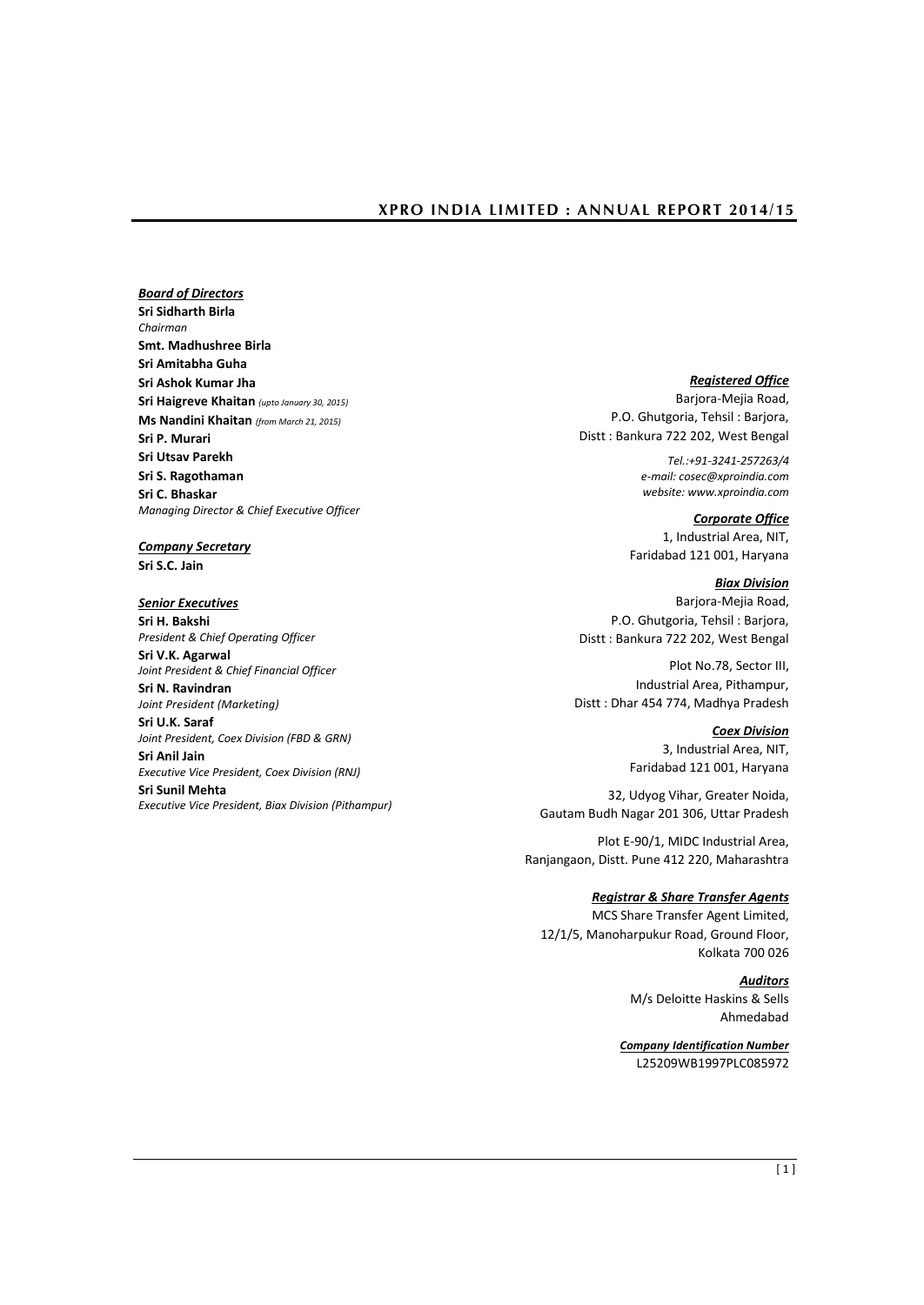## **NOTICE**

TO THE SHAREHOLDERS

Notice is hereby given that the Eighteenth Annual General Meeting of the Members of Xpro India Limited will be held on Friday, August 14, 2015 at 10.30 a.m. at the Registered Office of the Company at Barjora-Mejia Road, P.O. Ghutgoria, Tehsil: Barjora, Distt: Bankura, West Bengal 722 202 to transact the following business:

- 1. To consider and adopt the Directors' Report and the audited financial statements of the Company for the financial year ended March 31, 2015 and the Auditors' report thereon.
- 2. To appoint a Director in place of Smt Madhushree Birla (DIN: 00004224) who retires by rotation and being eligible, offers herself for reappointment.
- 3. To ratify appointment of Auditors of the Company and to fix their remuneration. In this connection, to consider and, if thought fit, to pass the following resolution which will be proposed as an Ordinary Resolution:

"RESOLVED that appointment of M/s Deloitte, Haskins & Sells, Chartered Accountants (Registration No. 117365W), Ahmedabad be and is hereby ratified as the Statutory Auditors of the Company, to hold office from the conclusion of this meeting, until the conclusion of the next Annual General Meeting of the Company at a remuneration to be decided by the Board of Directors in consultation with M/s Deloitte, Haskins & Sells."

### **SPECIAL BUSINESS:**

To consider and, if thought fit, to pass with or without modification the following Resolutions:

#### 4. **AS AN ORDINARY RESOLUTION**

"RESOLVED that pursuant to the provisions of Sections 149, 152 and other applicable provisions of the Companies Act, 2013 and the rules made thereunder (including any modification(s) or re-enactment thereof for the time being in force) read with Schedule IV to the Companies Act, 2013, Ms Nandini Khaitan (DIN:06941351), Director of the Company, who holds office upto the date of this Annual General Meeting under Article 137 of the Articles of Association of the Company and in respect of whom the Company has received a notice in writing from a member proposing her candidature for the office of Director, be and is hereby appointed as an Independent Director of the Company to hold office until the conclusion of the fifth consecutive Annual General Meeting of the Company hereafter."

## 5. **AS A SPECIAL RESOLUTION**

"RESOLVED that pursuant to the Articles of Association of the Company and provisions of Sections 196, 197, 203 read with Schedule V and other applicable provisions, if any, of the Companies Act, , 2013 as amended from time to time or any re-enactment thereof, the Company hereby approves the re-appointment of Sri C Bhaskar (DIN 00003343) as Managing Director & Chief Executive Officer of the Company whose office shall not be liable to retirement by rotation under the Companies Act, 2013 for a period of three years with effect from January 1, 2015 subject to the superintendence, control and direction of Board of Directors, entrusted with substantial powers of management in respect of the whole of the affairs of the Company and shall perform such duties and exercise such powers as have been or may be entrusted from time to time to or conferred upon him by the Board and with liberty to either party to terminate the appointment with three months' notice to the other. Sri C Bhaskar shall be paid remuneration by way of either:

i) Salary, commission (not exceeding 2% of the net profits), perquisites and other benefits/allowances (as per the rules of the Company) as may be decided by the Board of Directors from time to time subject in aggregate to a maximum of 5% of the net profits of the Company calculated in accordance with the provisions of Section 198 of the Companies Act, 2013 as amended from time to time or any re-enactment thereof, as may be applicable;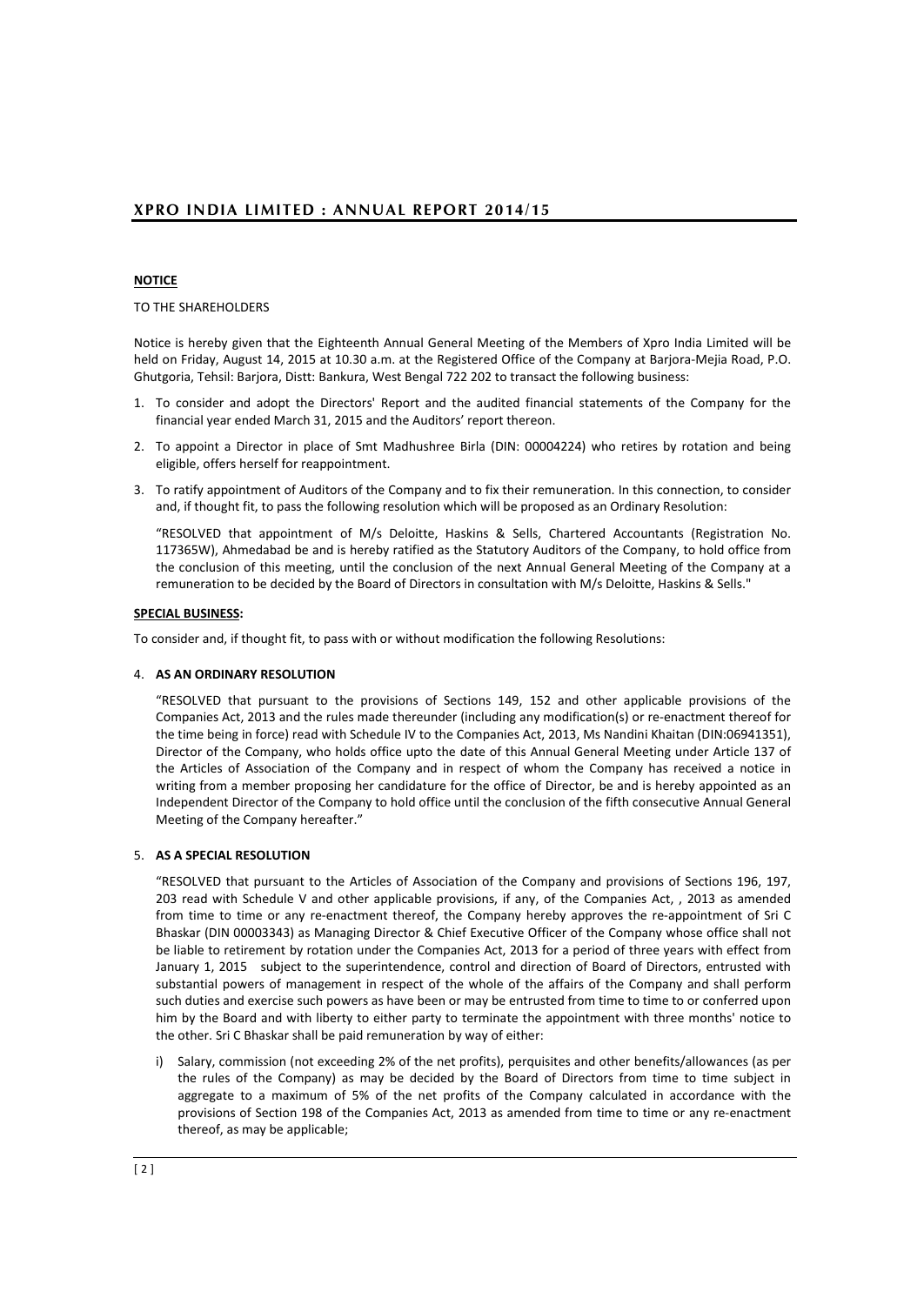or

ii) Where in any financial year the Company has no profits or its profits are inadequate, the Company shall pay remuneration to Sri C Bhaskar by way of salary, house rent allowance, special allowance and other benefits/allowances (as per the rules of the Company) as may be approved by the Board of Directors of the Company from time to time as minimum remuneration, within the limits specified in Part II Section II Para (A) of Schedule V of the Companies Act, 2013 as amended from time to time or any re-enactment thereof, i.e., Rs. 10 lacs per month, as may be applicable;

whichever of (i) or (ii) is higher.

RESOLVED FURTHER that Sri C Bhaskar shall also be eligible to the following perquisites which shall not be included in the computation of the ceiling on minimum remuneration specified here-in-above in accordance with the provisions of Schedule V to the Companies Act, 2013 as amended from time to time or any reenactment thereof, if the Company has no profits or its profits are inadequate:

- a) contribution to provident, superannuation or annuity fund to the extent these either singly or put together are not taxable under the Income Tax Act, 1961;
- b) gratuity payable at a rate not exceeding half a month's salary for each completed year of service; and
- c) encashment of un-availed leave at the end of the tenure."

### 6. **AS A SPECIAL RESOLUTION**

"RESOLVED that pursuant to the provisions of Section 14 and other applicable provisions, if any, of the Companies Act, 2013 read with the Companies (Incorporation) Rules, 2014 including any statutory modification(s) or re-enactment thereof, for the time being in force, the existing Articles of Association of the Company be and is hereby replaced with the new Articles of Association and the new Articles of Association be and is hereby approved and adopted as the Articles of Association of the Company in place and in substitution of the existing Articles of Association.

RESOLVED FURTHER that the Board of Directors or any Committee thereof be and is hereby authorised to do all such acts, deeds, matters and things as may be necessary, proper, expedient or incidental for the purpose of giving effect to this resolution."

#### 7. **AS A SPECIAL RESOLUTION**

"RESOLVED that pursuant to the provisions of Section 94(1) and other applicable provisions of the Companies Act, 2013, the Companies (Management and Administration) Rules, 2014 (including any statutory modification(s) or re-enactment thereof for the time being in force), consent of the Company be and is hereby accorded to the Board of Directors of the Company for keeping the Register of Members of the Company and the respective Register of Debenture holders and other security holders, if any, maintained under Section 88 of the Companies Act, 2013 together with the Index of Members and/or Debenture holders/other security holders at the office of the Registrar and Share Transfer Agents of the Company viz., MCS Share Transfer Agent Limited, 12/1/5, Manoharpukur Road, Ground Floor, Kolkata - 700 026 and at such places within Kolkata in the State of West Bengal where the Registrar and Share Transfer Agents may shift its office from time to time, instead of keeping such Register of Members including Register of Debenture holders/other security holders, if any, at the Registered Office of the Company."

#### 8. **AS AN ORDINARY RESOLUTION**

"RESOLVED that pursuant to the provisions of Section 148(3) and other applicable provisions, if any, of the Companies Act, 2013 and The Companies (Audit and Auditors) Rules, 2014 (including any statutory modification(s) or re-enactment thereof, for the time being in force), the remuneration payable for the year 2015-16 to M/s Sushil Kumar Mantri & Associates, Cost Accountants (Firm Registration No. 101049) appointed by the Board of Directors of the Company to conduct the audit of the cost records of the Company for the financial year 2015-16, amounting to Rs.1,00,000/- (Rupees One Lakh) as also the payment of service tax as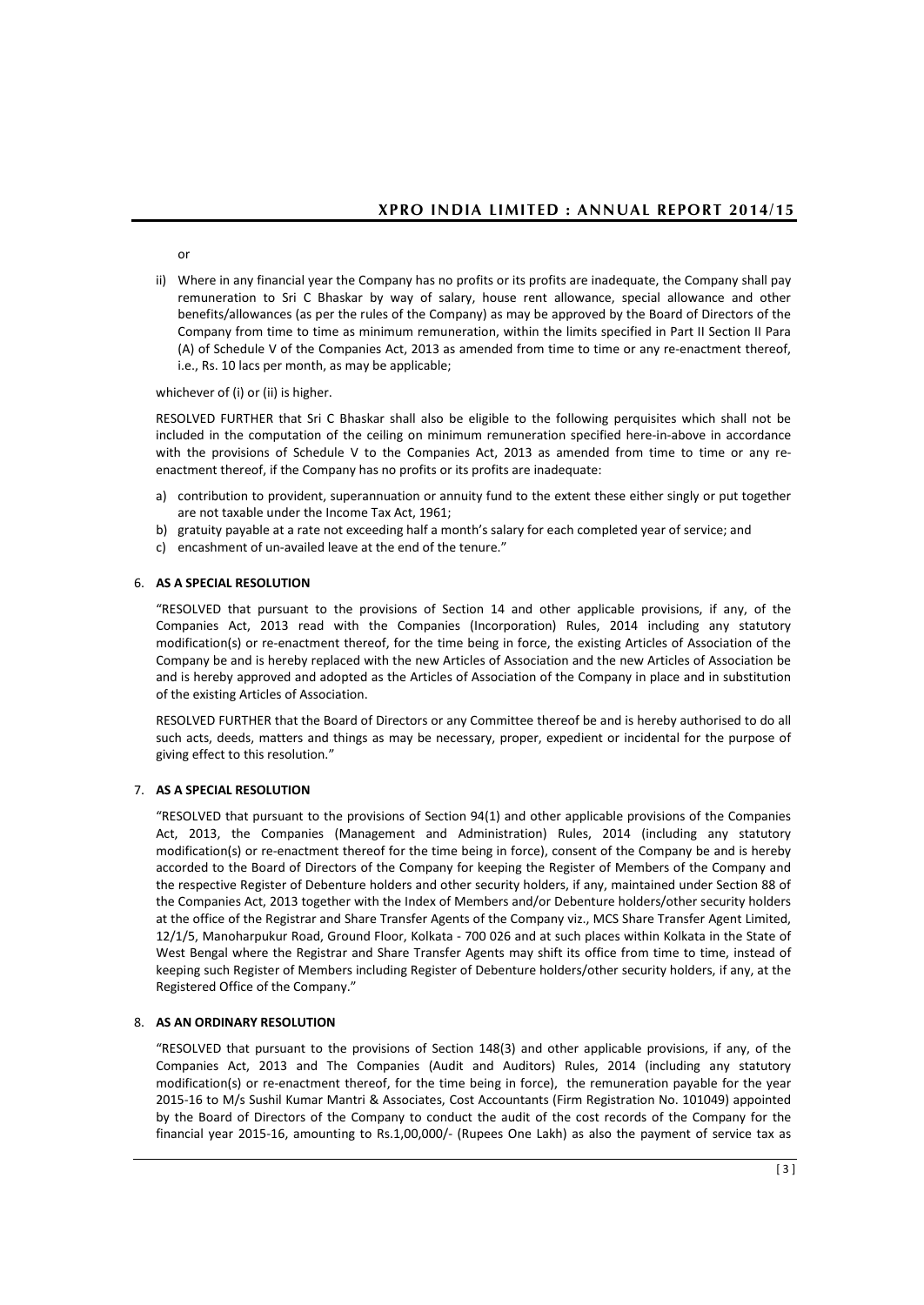applicable and re-imbursement of out of pocket expenses incurred by them in connection with the aforesaid audit be and is hereby ratified and confirmed."

New Delhi May 29, 2015

Registered Office : Barjora-Mejia Road, P.O. Ghutgoria, Tehsil: Barjora, Distt.: Bankura West Bengal 722 202 *CIN: L25209WB1997PLC085972*

By Order of the Board

S.C. JAIN *Company Secretary e-mail[: cosec@xproindia.com](mailto:cosec@xproindia.com) Tel.:+91-33-30573700 website: www.xproindia.com*

### **NOTES**

- 1. A MEMBER ENTITLED TO ATTEND AND VOTE AT THE MEETING IS ENTITLED TO APPOINT A PROXY TO ATTEND AND VOTE INSTEAD OF HIMSELF AND A PROXY NEED NOT BE A MEMBER OF THE COMPANY.
- 2. The Proxy Form duly completed must reach the Registered Office of the Company not less than forty-eight hours before the commencement of the meeting.
- 3. The Register of Members of the Company will remain closed from August 8, 2015 to August 14, 2015 (both days inclusive).
- 4. Members who continue to hold shares in physical form are requested to intimate any changes in their address immediately with postal pin code to the Company's Registrar & Share Transfer Agents, MCS Share Transfer Agent Limited, 12/1/5, Manoharpukur Road, Ground Floor, Kolkata – 700 026, quoting their folio numbers. **Further, please note that in the case of dematerialized shares any change(s) required in Address, Bank details, Bank Mandate, ECS Mandate, Power of Attorney and also requests for registration of Nomination, Transmission, etc., are to be intimated to your DP and not to the Company or our Registrars.**
- 5. Members holding shares in the same name(s) but under different Ledger Folios, are requested to apply for consolidation of such folios and send the relevant Share Certificates to the Company's Registrar and Share Transfer Agents at Kolkata as stated in Note No. 4 above for endorsement of the consolidated folio number.
- 6. Members are requested to provide their e-mail ID to the Registrars, MCS Share Transfer Agent Limited, 12/1/5, Manoharpukur Road, Ground Floor, Kolkata – 700 026 [\(mcssta@rediffmail.com\),](mailto:mcssta@rediffmail.com) if shares are held in physical form or to their respective Depository Participants if shares are held in Demat form.
- 7. Electronic copy of Annual Report for the year 2014-15 and Notice of the 18th Annual General Meeting of the Company inter alia indicating the process and manner of e-voting along with Proxy Form is being sent to all the members whose email IDs are registered with the Company/Depository Participants(s) for communication purposes unless any member has requested for a hard copy of the same. For members who have not registered their email address, physical copies are being sent in the permitted mode.
- 8. Members may also note that the Notice of the 18th Annual General Meeting and the Annual Report for year 2014-15 will also be available on the Company's website, www.xproindia.com, for their download. The physical copies of the aforesaid documents will also be available at the Company's Registered Office for inspection during normal business hours on working days. Even after registering for e-communication, members are entitled to receive such communication in physical form, upon making a request for the same, by post free of cost.

## 9. **Voting through electronic means**

I. Pursuant to Section 108 of the Companies Act, 2013 and Rule 20 of the Companies (Management and Administration) Rules, 2014 (as amended), the Company is pleased to provide members holding shares either in physical form or in dematerialized form the facility to exercise their right to vote at the 18th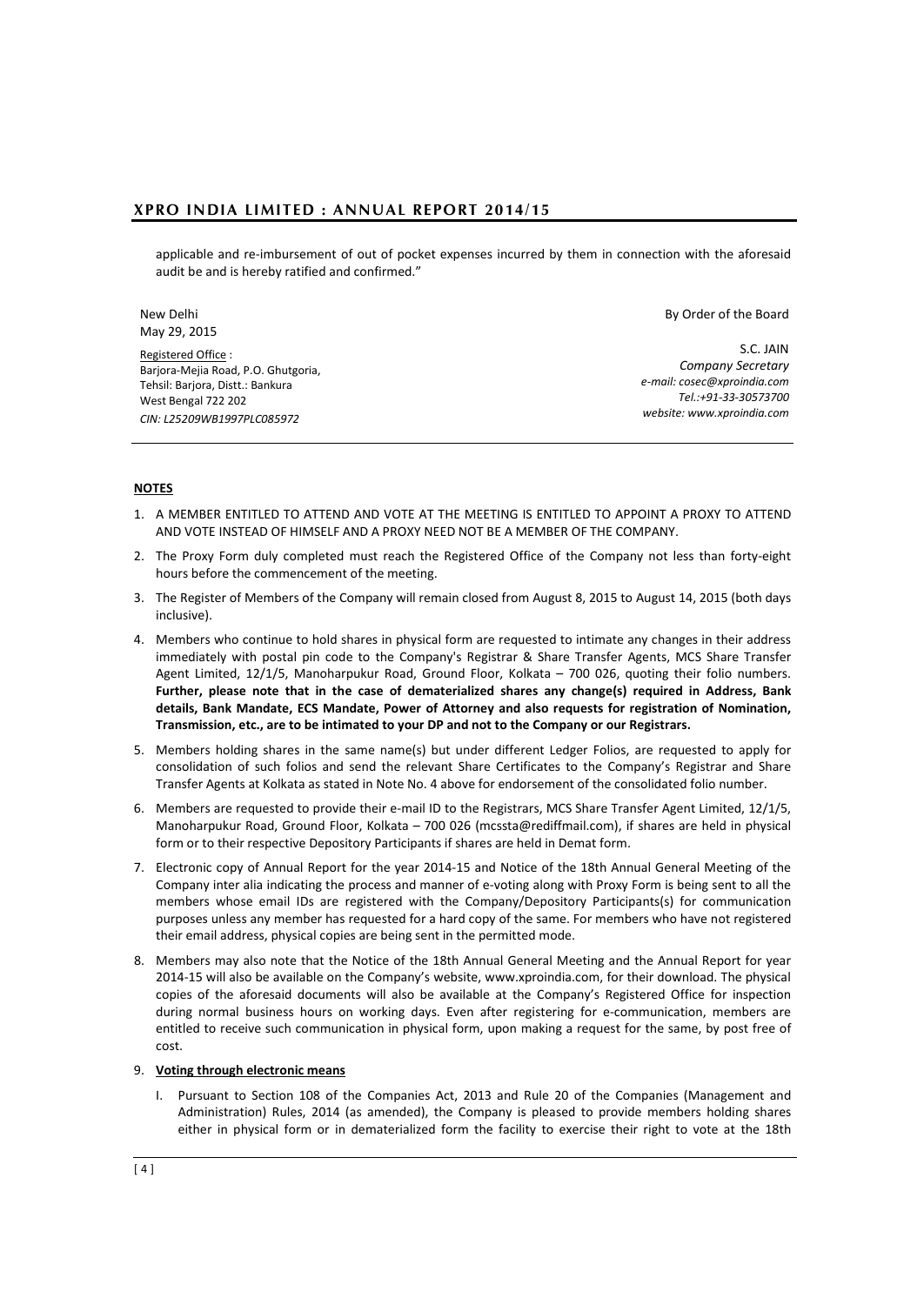Annual General Meeting (AGM) by remote e-voting. The business may be transacted through e-Voting Services provided by Central Depository Services (India) Limited (CDSL). The instructions for e-voting are as under:

- a) Log on to the e-voting website[: www.evotingindia.com](http://www.evotingindia.com/) during the voting period.
- b) Click on "Shareholders" tab.
- c) Now Enter your User ID:
	- (i) a. For CDSL: 16 digits beneficiary ID;
		- b. For NSDL: 8 Character DP ID followed by 8 Digits Client ID;
		- c. Members holding shares in Physical Form should enter Folio Number registered with the Company.
	- (ii) Next enter the Image Verification as displayed and Click on Login.
- d) If you are holding shares in demat form and had logged on to [www.evotingindia.com](http://www.evotingindia.com/) and voted on an earlier voting of any company, then your existing password is to be used.
- e) If you are a first time user, please follow the steps given below. Now, fill up the following details in the appropriate boxes:

For Members holding shares in Demat / Physical Form

| PAN <sup>*</sup>                   | Enter your 10 digit alpha-numeric PAN* issued by Income Tax Department<br>(Applicable for both demat shareholders as well as physical shareholders)<br>Members who have not updated their PAN with the Company/Depository Participant are<br>requested to enter, in the PAN field, the first two letters of their name and the 8 digits of the<br>Sequence Number, printed on the address label.<br>In case the sequence number is less than 8 digits enter the applicable number of 0's before the<br>number after the first two characters of the name in CAPITAL letters. For Example, If your name<br>is Ramesh Kumar with sequence number 1 then enter RA00000001 in the PAN field. |
|------------------------------------|------------------------------------------------------------------------------------------------------------------------------------------------------------------------------------------------------------------------------------------------------------------------------------------------------------------------------------------------------------------------------------------------------------------------------------------------------------------------------------------------------------------------------------------------------------------------------------------------------------------------------------------------------------------------------------------|
| <b>DOB</b>                         | Enter the Date of Birth in dd/mm/yyyy format as recorded in your demat account or in the company<br>records for the said demat account or folio.                                                                                                                                                                                                                                                                                                                                                                                                                                                                                                                                         |
| Dividend<br>Bank<br><b>Details</b> | Enter the Dividend Bank Details as recorded in your demat account or in the company records for<br>the said demat account or folio.<br>Please enter the DOB or Dividend Bank Details in order to login. In case both the details are not<br>recorded with the depository or company, please re-enter the User ID as mentioned in c(i) above in<br>the Dividend Bank Details field.                                                                                                                                                                                                                                                                                                       |

- f) After entering these details appropriately, click on "SUBMIT" tab.
- g) Members holding shares in physical form will then reach directly the Company selection screen. However, members holding shares in demat form will now reach 'Password Creation' menu wherein they are required to mandatorily enter their login password in the new password field. Kindly note that this password is to be also used by the demat holders for voting for resolutions of any other company on which they are eligible to vote, provided that company opts for e-voting through CDSL platform. It is strongly recommended not to share your password with any other person and take utmost care to keep your password confidential.
- h) For Members holding shares in physical form the details can be used only for e-voting on the resolutions contained in this Notice.
- i) Click on the EVSN against the Company's name for which you choose to vote i.e. XPRO INDIA LIMITED.
- j) On the voting page, you will see Resolution Description and against the same the option "YES/NO" for voting. Select the option YES or NO as desired. The option YES implies that you assent to the Resolution and option NO implies that you dissent to the Resolution.
- k) Click on the "Resolutions File Link" if you wish to view the entire Resolutions.
- l) After selecting the resolution you have decided to vote on, click on "SUBMIT". A confirmation box will be displayed. If you wish to confirm your vote, click on "OK", else to change your vote, click on "cancel" and accordingly modify your vote.
- m) Once you "CONFIRM" your vote on the resolution, you will not be allowed to modify your vote.
- n) You can also take a print out of the voting done by you by clicking on "Click here to print" option on the Voting page.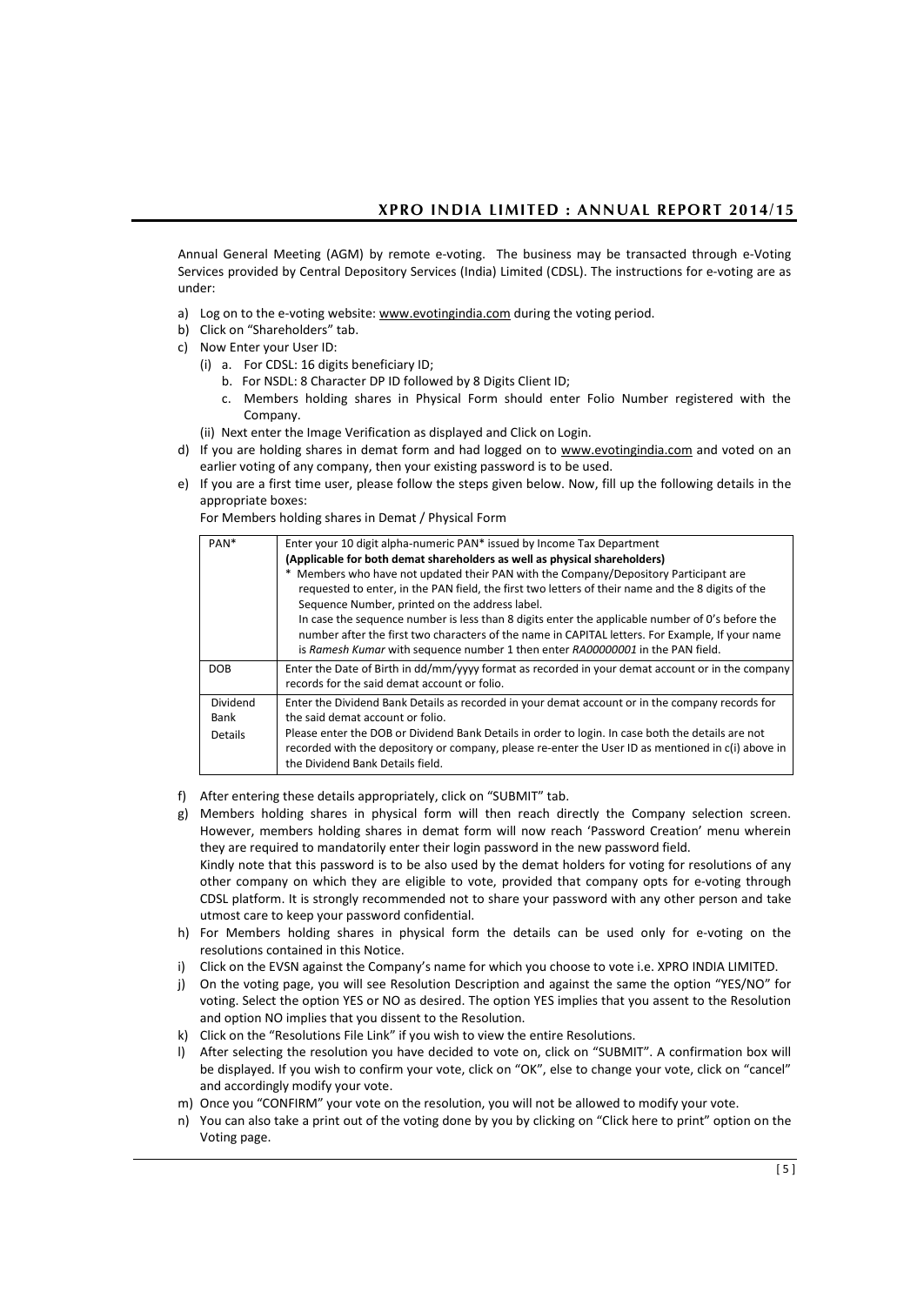- o) If Demat account holder has forgotten the changed password then enter the User ID and Captcha Code and click on Forgot Password & enter the details as prompted by the system.
- p) Note for Non-Individual Shareholders and Custodians
	- Institutional shareholders (i.e. other than Individuals, HUF, NRI etc.) are required to log on to https://www.evotingindia.com and register themselves as Corporates.
	- They should submit a scanned copy of the Registration Form bearing the stamp and sign of the entity to helpdesk.evoting@cdslindia.com.
	- After receiving the login details a compliance user should be created using the admin login and password. The Compliance user would be able to link the account(s) for which they wish to vote on.
	- The list of accounts should be mailed to helpdesk.evoting@cdslindia.com and on approval of the accounts they would be able to cast their vote.
	- They should upload a scanned copy of the Board Resolution and Power of Attorney (POA) which they have issued in favour of the Authorised Person/Custodian, if any, in PDF format in the system for the scrutinizer to verify the same.
- II. In case you have any queries or issues regarding e-voting, you may refer the Frequently Asked Questions ("FAQs") and e-voting manual available at www.evotingindia.com under help section or write an email to [helpdesk.evoting@cdslindia.com.](mailto:helpdesk.evoting@cdslindia.com)

You can also contact the helpdesk on the toll free number: 1800-200-5533.

- III. **The e-voting period commences on August 11, 2015 (9 a.m.) and ends on August 13, 2015 (5 p.m.). During this period, shareholders of the Company, holding shares either in physical form or in dematerialized form, as on the cut-off date of August 08, 2015, may cast their vote electronically.** The e-voting module shall be disabled by CDSL for voting thereafter. Once the vote on a resolution is cast by the shareholder by electronic means, the shareholder shall not be allowed to change it subsequently or cast his vote by any other means.
- IV. The facility for voting through ballot/polling paper shall also be made available at the venue of the 18th AGM and the members attending the same will be able to exercise their voting rights accordingly, provided they have not already voted through remote e-voting. Such members who have already voted through remote e-voting may attend the AGM but shall not be entitled to vote again thereat.
- V. The voting rights of shareholders shall be in proportion to their shares of the paid up equity share capital of the Company as on the cut-off date of August 08, 2015.
- VI. Sri K. C. Khowala, Practising Company Secretary (Membership No. ACS 4695 & CP No.2421) has been appointed as the Scrutinizer to scrutinize the e-voting process in a fair and transparent manner.
- VII. The Scrutinizer shall, immediately after the conclusion of voting at the AGM, first count the votes cast at the meeting and thereafter unblock the votes cast through remote e-voting in the presence of at least two (2) witnesses not in the employment of the Company and make, not later than 3 days of conclusion of the meeting, a consolidated Scrutinizer's Report of the total votes cast in favour or against, if any, forthwith to the Chairman of the Company, or a person duly authorised, who shall countersign the same and thereafter , the Chairman or the person so authorised, shall declare the results of the voting forthwith. This Notice as well as the Results declared alongwith the Scrutinizer's Report shall be placed on the Company's website and on the website of CDSL and communicated to the NSE immediately.
- 10. All documents referred to in the accompanying Notice and the Explanatory Statement shall be open for inspection at the Registered Office of the Company during normal business hours on all working days, up to and including the date of the Annual General Meeting of the Company.
- 11. Members are hereby informed that the Company would transfer unpaid/unclaimed dividends, which remains unclaimed over a period of 7 years, to the Investor Education and Protection Fund (IEP Fund) constituted by the Central Government under section 125(1) of the Companies Act, 2013. Details of dividends paid by the Company and respective due dates for transfer of unclaimed dividend to such IEP Fund of the Central Government are as under: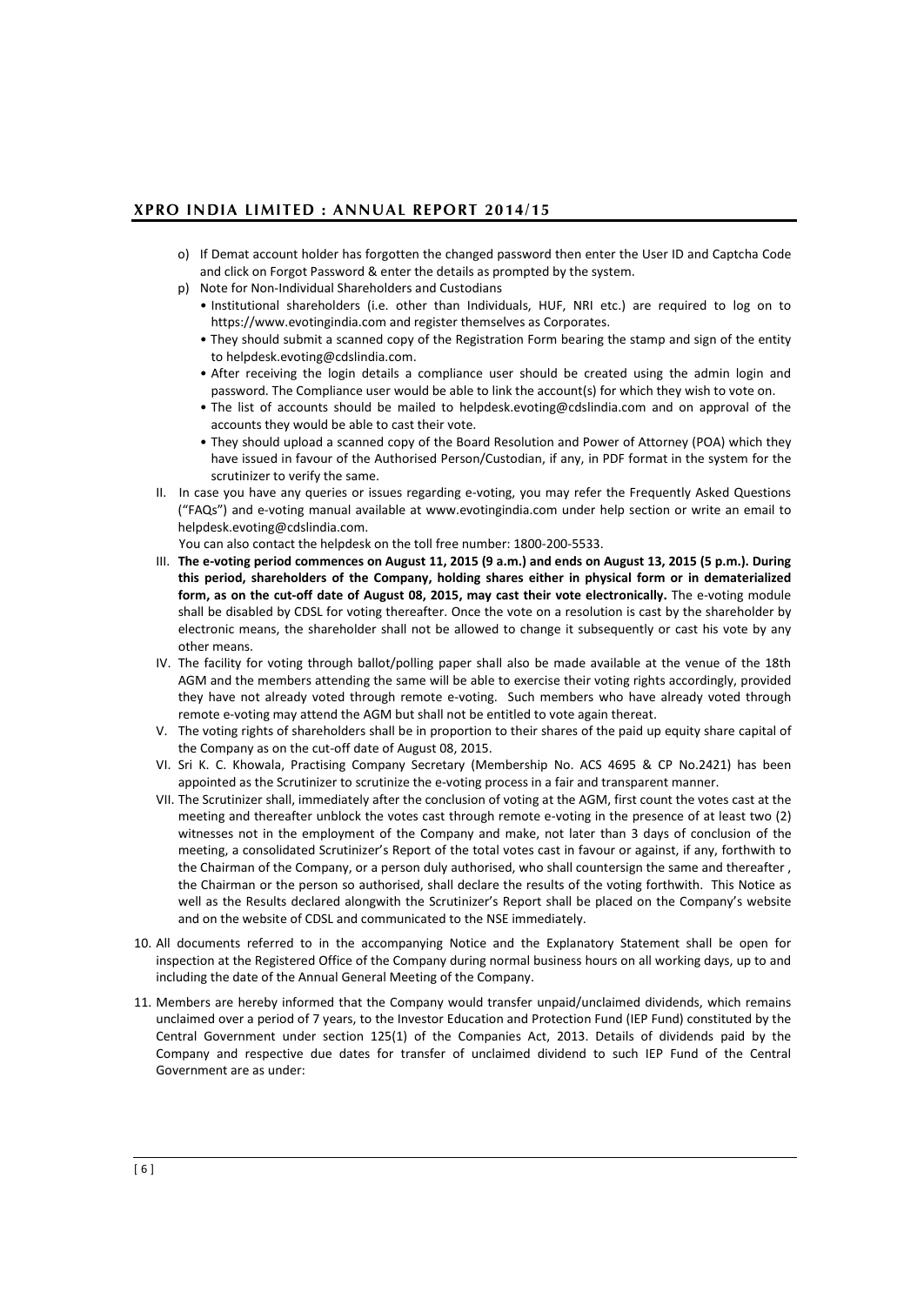| <b>Financial Year</b> | Date of Declaration | Due date for transfer to IEP Fund |
|-----------------------|---------------------|-----------------------------------|
| 2007-08               | July 29, 2008       | September 4, 2015                 |
| 2008-09               | July 23, 2009       | August 29, 2016                   |
| 2009-10               | July 22, 2010       | August 28, 2017                   |
| 2010-11               | August 11, 2011     | September 17, 2018                |
| 2011-12               | July 26, 2012       | September 1, 2019                 |
| 2012-13               | July 26, 2013       | September 1, 2020                 |
|                       |                     |                                   |

It may be noted that no claim shall lie against the Company in respect of individual amounts which were unclaimed and unpaid for a period of 7 years and transferred to the Fund on respective due dates indicated hereinabove. Members are advised to claim/encash dividend warrants before due dates for transfer of unclaimed dividend to the IEP Fund. However, unclaimed amount once transferred to IEP Fund after due date, can be claimed by members from the Authority constituted/to be constituted by the Central Government under section 125 of the Companies Act, 2013 in this behalf.

#### 12. **EXPLANATORY STATEMENT**

#### **(Pursuant to Section 102(1) of the Companies Act, 2013/SEBI Regulations)**

## **Item No. 2**

In terms of Section 149, 152 and other applicable provisions of the Companies Act, 2013, effective from 1st April, 2014, for the purpose of determining the directors liable to retire by rotation, Independent Directors shall not be included in the total number of directors of the Company. Smt. Madhushree Birla shall accordingly retire at the forthcoming Annual General Meeting and being eligible offers herself for re-appointment.

Smt. Madhushree Birla, aged about 59 years, graduate from University of Ahmedabad, was first appointed on the Board of the Company in the year 2004. She has served as Director and Advisor of various Corporate Bodies at different times. She is presently Executive Director of iPro Capital Limited, renders professional advisory services and is also engaged in social work.

Smt. Birla is presently Director on the Boards of Alpha Capital Resources Pte. Ltd., Singapore, Intellipro Finance Pvt. Ltd., iPro Capital Ltd., and Market Café Foods Ltd. She chairs the Corporate Social Responsibility ("CSR") Committee of the Company.

Smt. Madhushree Birla holds 125 (neg.%) Equity Shares of the Company.

Except Smt. Madhushree Birla, being an appointee, and Sri Sidharth Birla who are related to each other, none of the other Directors and Key Managerial Personnel of the Company and their relatives are concerned or interested in the resolution.

## **Item No. 3**

Members will please note that ratification of appointment of Auditors M/s Deloitte, Haskins & Sells, Chartered Accountants (Registration No. 117365W), Ahmedabad is being proposed as required under Section 139 of the Companies Act, 2013.

None of the Directors and Key Managerial Personnel of the Company and their relatives are concerned or interested in the resolution.

## **Item No. 4**

Ms Nandini Khaitan, aged about 35 years, holding a Masters Degree in Law (LLM) from Columbia Law School, New York, was appointed, as recommended by the Remuneration & Nomination Committee, as an (Independent) Additional Director of the Company w.e.f. March 21, 2015. She holds Office until the conclusion of the ensuing Annual General Meeting of the Company and is eligible for re-appointment. Ms Khaitan is an associate partner at Khaitan & Co. Advocates, specializing in litigation and dispute resolution with experience of over ten years in representing clients in various forums, in particular the Supreme Court of India, the Bombay High Court, the Calcutta High Court and the National Green Tribunal. Ms Khaitan is also a guest lecturer at the West Bengal National University of Juridical Sciences, Kolkata.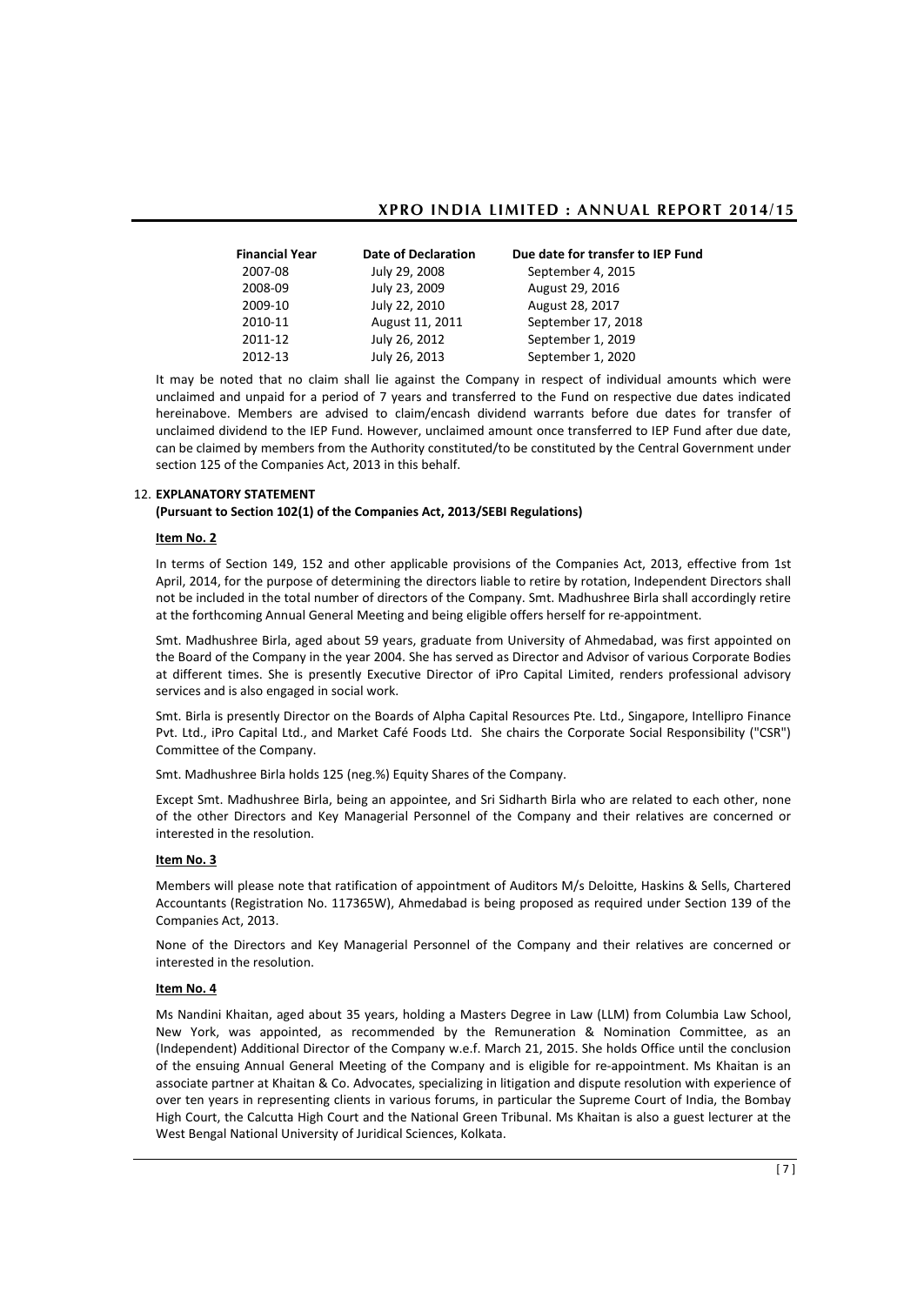Ms Khaitan is presently Director on the Boards of CESC Infrastructure Ltd., Dhunseri Tea & Industries Ltd., GMMCO Ltd., Haldia Energy Ltd., Integrated Coal Mining Ltd., International Conveyors Ltd., McNally Bharat Engineering Company Ltd., Spencer's Retail Ltd. and Williamson Financial Services Ltd.

Ms Nandini Khaitan does not hold by herself or for any other person on a beneficial basis, any Equity Shares in the Company.

In terms of Section 149 and other applicable provisions of the Companies Act, 2013, Ms Khaitan, being eligible and offering herself for appointment, is proposed to be appointed as an Independent Director of the Company to hold office for a term of five years until the conclusion of the fifth consecutive Annual General Meeting hereafter (i.e. the 23rd Annual General Meeting of the Company). A notice has been received from a member proposing Ms. Khaitan as a candidate for the office of Director of the Company.

In the opinion of the Board, Ms Khaitan fulfils the conditions specified in the Companies Act, 2013 and rules made thereunder for her appointment as an Independent Director of the Company and is independent of the management. Copy of the letter for appointment of Ms Khaitan as an Independent Director setting out the terms and conditions would be available for inspection without any fee by the members at the Registered Office of the Company during normal business hours on any working day.

The Board considers that her association would be of immense benefit to the Company and it is desirable to avail services of Ms Khaitan as an Independent Director. Accordingly, the Board recommends the resolution for the approval by the members of the Company.

Except Ms Nandini Khaitan, being an appointee, none of the other Directors and Key Managerial Personnel of the Company and their relatives is concerned or interested, in the resolution.

#### **Item No. 5**

Sri C Bhaskar was appointed as Managing Director & Chief Executive Officer of the Company with effect from January 1, 2012 for a period of 3 years. Sri C Bhaskar's term as Managing Director & Chief Executive Officer expired on December 31, 2014. The Remuneration & Nomination Committee and the Board of Directors at their respective meetings held on November 6, 2014 have unanimously approved the re-appointment of Sri C Bhaskar as Managing Director & Chief Executive Officer of the Company for a period of three years with effect from January 1, 2015 on the payment of remuneration as proposed in the resolution, subject to the approval of the Members of the Company in General Meeting and other relevant approvals including from Central Government, if necessary.

During Sri C Bhaskar's long association with the Company at different levels and with various businesses since 1984, he has contributed greatly in the Company achieving its present position. The Company has exhibited a fair but stable performance during his tenure. He has extensive experience of 36 years approximately in consultancy, industry and business.

Sri C Bhaskar shall subject to superintendence, control and direction of the Board of Directors, be entrusted with substantial powers of management in respect of the whole of the affairs of the Company and shall perform such duties and exercise such powers as have been or may be entrusted to or conferred upon him by the Board from time to time.

The Board of Directors of the Company considers that the re-appointment of Sri C Bhaskar as Managing Director & Chief Executive Officer will prove beneficial to the Company and accordingly recommends the resolution, as set out at Item No. 5 of the Notice convening this meeting, for your approval.

Sri C Bhaskar is also the Managing Director & Chief Executive Officer of Digjam Ltd. He is a Director of Market Cafe Foods Ltd., Prosperous Healthy Life Pvt. Ltd., Xpro Global Ltd. and Xpro Global Pte. Ltd., Singapore and a member of the Executive Committee and President of Organisation of Plastics Processors of India.

Sri C Bhaskar is the member of Stakeholders Relationship Committee, Committee of Directors and Corporate Social Responsibility Committee of Xpro India Limited and of Digjam Limited.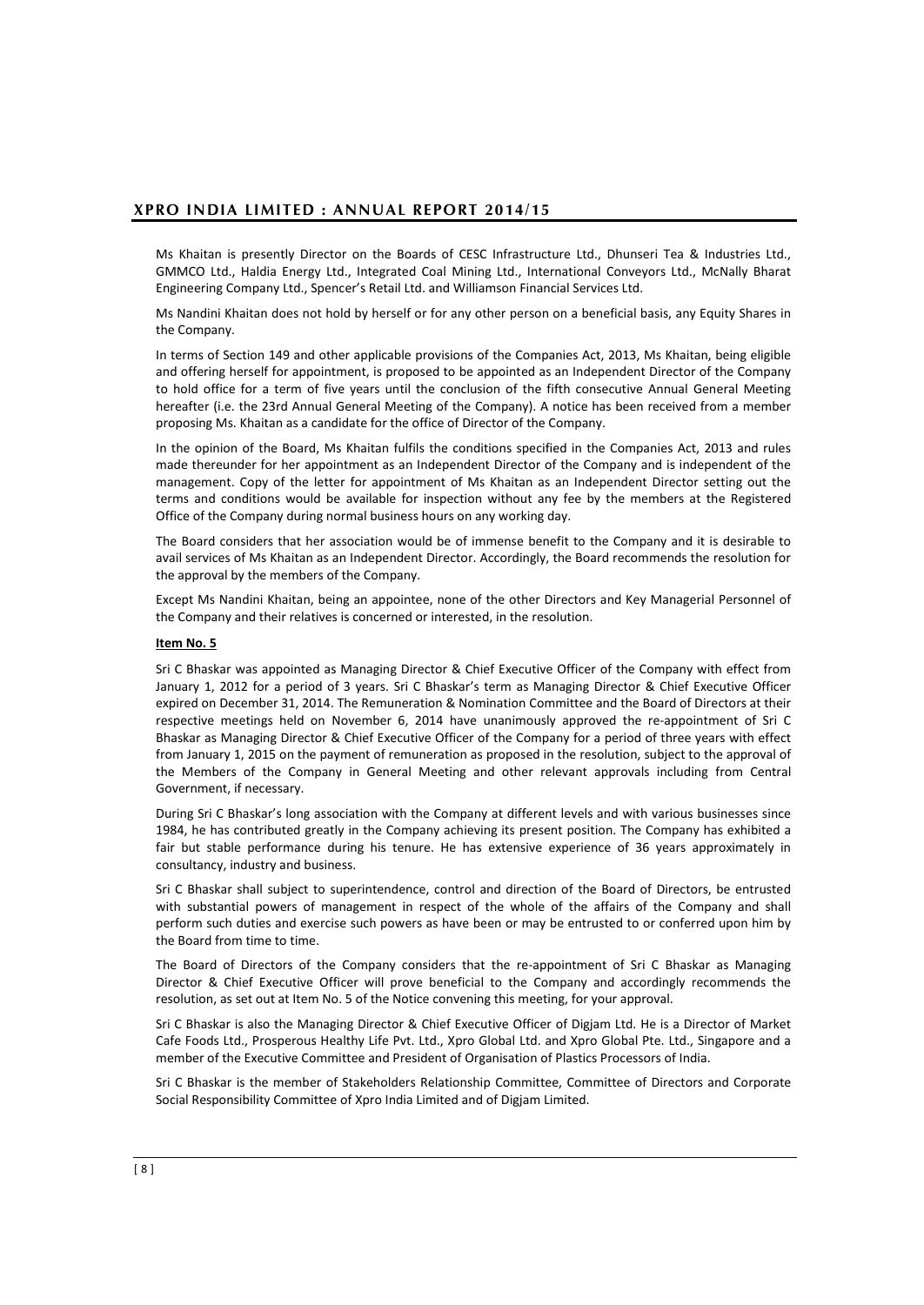In accordance with the requirements of Schedule V to the Companies Act, 2013, a statement providing the required information for the re-appointment and payment of remuneration to Sri C Bhaskar is given hereunder:

## **I. General Information:**

| 1                                                                                                                                                                  | Nature of Industry                                                | Polymer Business (diversified)                                                                                                                                                                                                                                                                                                                                       |  |
|--------------------------------------------------------------------------------------------------------------------------------------------------------------------|-------------------------------------------------------------------|----------------------------------------------------------------------------------------------------------------------------------------------------------------------------------------------------------------------------------------------------------------------------------------------------------------------------------------------------------------------|--|
| 2                                                                                                                                                                  | Date or Expected date of commencement of<br>commercial production | The company has Manufacturing units at different<br>locations where commercial production first<br>commenced as per details below:<br>a) Barjora, West Bengal - 1991<br>b) Barjora Unit II, West Bengal - 2014<br>c) Pithampur, Madhya Pradesh - 2003<br>d) Faridabad, Haryana - 1984<br>e) Greater Noida, Uttar Pradesh - 2003<br>f) Ranjangaon, Maharashtra - 2008 |  |
| 3<br>In case of new companies, expected date of<br>commencement of activities as per projects<br>approved by financial institutions appearing in<br>the prospectus |                                                                   | Not Applicable                                                                                                                                                                                                                                                                                                                                                       |  |
| 4                                                                                                                                                                  | Financial<br>performance<br>based<br>given<br>on<br>indicators    | The net profit after tax, net sales and foreign exchange<br>earned through exports (FOB Value) / deemed exports<br>for last three years were as follows:                                                                                                                                                                                                             |  |

|    |                                               |         |             |         |         | (in Rs. Crores) |
|----|-----------------------------------------------|---------|-------------|---------|---------|-----------------|
|    |                                               | Year    | Net Profits | Revenue | Exports |                 |
|    |                                               | 2011-12 | 33.61       | 245.69  | 6.41    |                 |
|    |                                               | 2012-13 | (4.11)      | 225.32  | 3.90    |                 |
|    |                                               | 2013-14 | (10.45)     | 242.60  | 4.66    |                 |
| 5. | Foreign Investments or Collaborations, if any | Nil     |             |         |         |                 |

## **II. Information about appointee:**

| 1 | Background details    | Sri C Bhaskar, B.Tech. (Chem.) with distinction, and a post-graduate from<br>Indian Institute of Management, Calcutta, aged about 60 years, has<br>extensive experience of 36 years in Consulting, Industry, Business and<br>Financial Management including 5 years with Tata Sons Limited/Tata<br>Economic Consultancy Services and 31 years with the businesses of Xpro<br>India Limited. He has worked in areas of Corporate and Business<br>planning, Market Research, Asset Revaluation, Diversification/<br>Mergers/Acquisition/Disinvestment, Marketing, Operations and Factory<br>Management, and as Divisional/ Business Head. He has attended<br>management development programmes at the Indian School of Business<br>and other Institutions. |
|---|-----------------------|----------------------------------------------------------------------------------------------------------------------------------------------------------------------------------------------------------------------------------------------------------------------------------------------------------------------------------------------------------------------------------------------------------------------------------------------------------------------------------------------------------------------------------------------------------------------------------------------------------------------------------------------------------------------------------------------------------------------------------------------------------|
| 2 | Past remuneration     | For the year 2014-15<br>Salary: Rs.68.82 lacs<br>Other Perquisites (incl. LTA/medical reimbursement): Rs.1.59 lacs<br>Contribution to PF & Superannuation: Rs.8.33 lacs<br>Encashment of unavailed leave at end of tenure: Rs.30.00 lacs                                                                                                                                                                                                                                                                                                                                                                                                                                                                                                                 |
| 3 | Recognition or Awards | Fellow of the Indian Plastics Institute; Presently, President of<br>Organisation of Plastics Processors of India; Member of the National<br>Executive Committee & Chairman (Proplast Committee) of Plastindia;<br>Former Vice President of All India Plastic Manufacturers Association.                                                                                                                                                                                                                                                                                                                                                                                                                                                                  |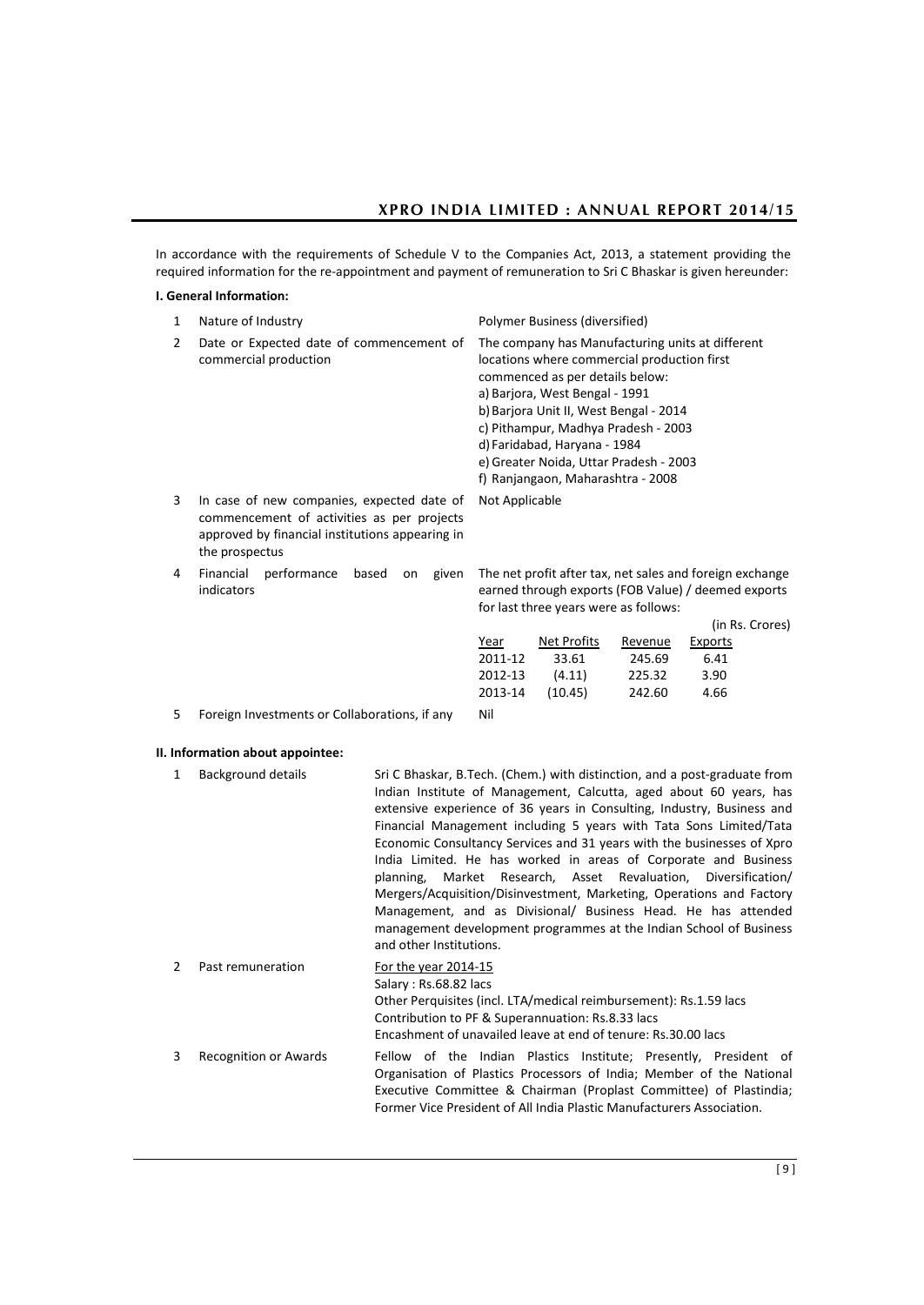- 4 Job Profile and its Suitability He has been appointed as Managing Director & Chief Executive Officer subject to the superintendence, control and direction of Board of Directors, entrusted with substantial powers of management in respect of the whole of the affairs of the Company and shall perform such duties and exercise such powers as have been or may be entrusted to or conferred upon him by the Board from time to time. He has been associated with the business of the Company since 1984. Considering his background and experience, he is eminently suitable to continue to hold the position of Managing Director & Chief Executive Officer in the Company.
- 5 Remuneration proposed As per details contained in the Notice for the Annual General Meeting.
- 6 Comparative remuneration with respect to Industry Standards The proposed remuneration is in line with remuneration payable to the Directorial personnel holding similar stature/position in the Industry.
- 7 Any Pecuniary Relationship Besides remuneration, Sri C Bhaskar holds 80,001 (0.69%) of the Equity Shares of the Company

#### **III. Other Information:**

- 1 Reasons for loss or inadequate profit
- 2 Steps taken/ proposed to be taken for improvement
- 3 Expected Increase in productivity and profits in measurable terms

The Company has been consistently earning profits since inception, barring the last few years, and has a strong net worth and effective capital. The loss incurred has been essentially due to generally depressed market conditions in India and globally, production cuts at major OEM customers, the depreciation in the rupee impacting input costs and price pressure in a depressed and competitive market. The prevailing conditions are seen as transient and with stabilization in markets together with completion of significant investments profitability is expected to be restored to adequate levels. Your approval is sought by special resolution as stipulated under Part II Section II Para (A) of Schedule V to the Companies Act, 2013.

#### **IV. Disclosures:**

The Remuneration details are given in the proposed resolution and Corporate Governance Report.

## **Item No. 6**

The Company had previously adopted Articles of Association (AoA) based on the Companies Act, 1956. With the enactment of the Companies Act, 2013, several regulations of the existing AoA of the Company require alteration and/or deletion. Given this position, it is considered expedient to replace the existing AoA with a new AoA. The new AoA to be substituted in place of the existing AoA is based on Table F of Schedule I of the Companies Act, 2013 which sets out the model AoA for a Company limited by shares.

The draft Articles of Association is available for inspection by the Members at the registered office of the Company during normal business hours on all working days, as also on the Company's website at [www.xproindia.com](http://www.xproindia.com/) and a physical copy of the same can be had on request, free of cost, prior to the date of the meeting.

The Board of Directors accordingly commend the resolution as set out at item No.6 of the Notice for your approval.

None of the Directors, Key Managerial Personnel of the Company or their relatives are, in any way, concerned or interested in the said resolution.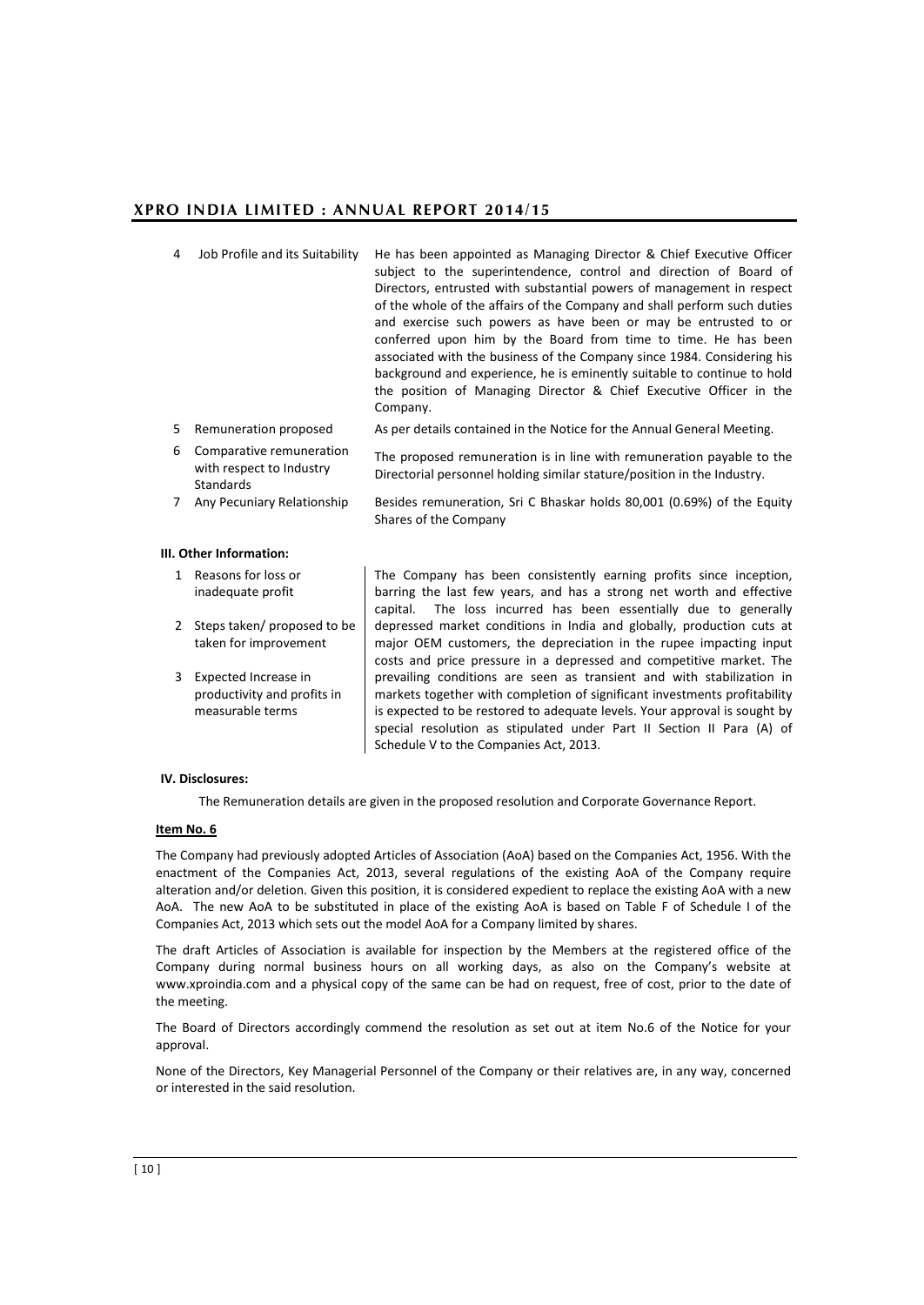## **Item No. 7**

Section 94(1) of the Companies Act, 2013 read with the Companies (Management and Administration) Rules, 2014 allow the Company to keep the Register of Members together with Index of Members, at a place other than the Registered Office of the Company, if approved by the Members by way of Special Resolution.

Presently more than one-tenth of the total number of Members of the Company reside in the city of Kolkata, West Bengal. Accordingly the Board seeks approval of the Members to keep the Register of Members and all relevant documents/registers pertaining thereto, maintained by the Company either physically or electronically, at the office of the Registrar & Share Transfer Agents of the Company in Kolkata.

None of the Directors and Key Managerial Personnel of the Company or their relatives is concerned or interested in this Resolution.

## **Item No. 8**

The Board of Directors of the Company, on the recommendation of the Audit Committee, approved the appointment and remuneration of M/s Sushil Kumar Mantri & Associates, Cost Accountants, to conduct the audit of the cost records of the Company for the financial year ending March 31, 2016.

In terms of the provisions of Section 148(3) of the Companies Act, 2013 read with Rule 14(a)(ii) of The Companies (Audit and Auditors) Rules, 2014, the remuneration payable to the Cost Auditor is to be ratified by the Members of the Company. Accordingly, the Members are requested to ratify the remuneration payable to the Cost Auditors for the year 2015-16 as set out in the Resolution for the aforesaid services to be rendered by them.

None of the Directors, Key Managerial Personnel of the Company and their relatives, is in any way concerned or interested in the said Resolution.

The Board of Directors recommends the Resolution for approval by the Members.

New Delhi May 29, 2015

Registered Office : Barjora-Mejia Road, P.O. Ghutgoria, Tehsil: Barjora, Distt.: Bankura West Bengal 722 202 *CIN: L25209WB1997PLC085972*

By Order of the Board

S.C. JAIN *Company Secretary e-mail[: cosec@xproindia.com](mailto:cosec@xproindia.com) Tel.:+91-33-30573700 website: www.xproindia.com*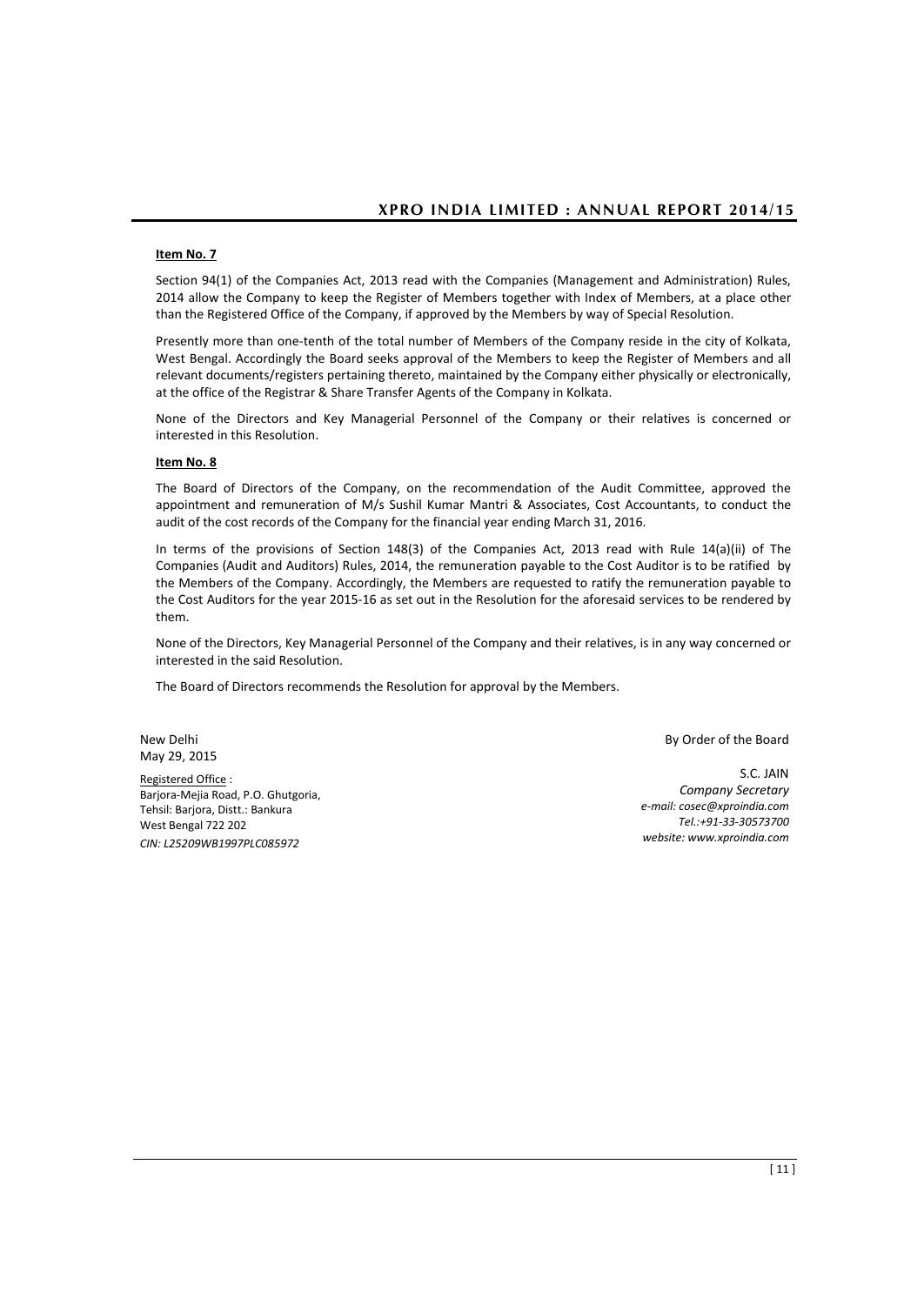#### **REPORT OF THE DIRECTORS TO THE SHAREHOLDERS**

We present herewith our Annual Report together with the Audited Accounts of your Company for the year ended March 31, 2015.

## **FINANCIAL RESULTS**

| FY 2015<br><b>Revenue from Operations</b><br>288,05.56<br>271,55.11<br>vielded a<br><b>Profit before Depreciation and Tax</b><br>4,87.69)<br>less : Depreciation<br>14,04.81<br>11,22.25<br>Profit / (Loss) Before Tax<br>(15,09.88)<br>18,92.50) | (Rs. Lacs)  |
|---------------------------------------------------------------------------------------------------------------------------------------------------------------------------------------------------------------------------------------------------|-------------|
|                                                                                                                                                                                                                                                   | FY 2014     |
|                                                                                                                                                                                                                                                   |             |
|                                                                                                                                                                                                                                                   |             |
|                                                                                                                                                                                                                                                   | 3,87.63)    |
|                                                                                                                                                                                                                                                   |             |
|                                                                                                                                                                                                                                                   |             |
| less: Provisions for                                                                                                                                                                                                                              |             |
| - Income & Wealth Tax                                                                                                                                                                                                                             |             |
| - Deferred Tax<br>5,01.00)                                                                                                                                                                                                                        | $4,65.00$ ) |
| Profit / (Loss) After Tax<br>13,91.50)                                                                                                                                                                                                            | 10,44.88)   |
| add: Surplus brought forward<br>48,61.35<br>59,06.23                                                                                                                                                                                              |             |
| Less: Transition adjustments<br>1,56.41                                                                                                                                                                                                           |             |
| 33,13.44<br>48,61.35<br>Balance available for appropriation                                                                                                                                                                                       |             |
| Which is appropriated as:                                                                                                                                                                                                                         |             |
| - Surplus carried forward<br>33,13.44<br>48,61.35                                                                                                                                                                                                 |             |

In view of the above, with regret, the Directors find it prudent not to recommend any Dividend.

## **REVIEW OF KEY BUSINESS MATTERS**

The Indian macro-economic outlook is turning positive with a marked decline in inflation and a comfortable external position helped by positive government policies and fall in global crude oil prices. Changes adopted in GDP reporting based on an updated base year, wider coverage of goods and services and the inclusion of tax data showed a more robust economic performance than projected earlier, with initial estimates for 2014-15 showing growth accelerated to 7.4% as industry and service sectors expanded. GDP growth is projected at 7.8% in 2015-16 and expected to further rise to 8.2% by 2016-17. Government efforts towards regulating general inflation, a proinvestment attitude, improvement in fiscal and current account deficit, and movement on resolving structural bottlenecks are steps in the right direction. A global economic slowdown, barring some positive signs in U.S.A., does however create stresses and increases complexities in our economic environment. Challenges to economic prospects include possible rise in oil prices, uncertain monsoons, and slow revival of customer confidence.

Despite improving fundamentals in, and continuing strong potential, of our economy, much of the financial year saw poor customer sentiment across many sectors. The end-markets for many of the Company's products were no exception and showed low growth on the back of decline in consumer durables production. Volatility in petroproduct prices added further negative dimensions to profitability. The company did turn in marginally higher (but less than targeted) aggregate production volumes at 19,634 MT, and gross sales 6% higher at Rs.288 Crores against Rs.272 Crores last year. The loss before depreciation and tax was Rs.4.88 Crores against a loss of Rs.3.88 crores in the previous year. Performance is dealt with in greater detail in the Managements' Discussion & Analysis Report.

A careful analysis however confirms that such loss-making conditions arise principally out of much less-thanexpected physical levels of activity, leaving gaps in utilization of our capacities. Given the true size of the market and end-product capacities on the ground, such conditions are reasonably viewed by us as temporary. The Management is confident of the competitiveness and quality of product offerings and the robustness of its business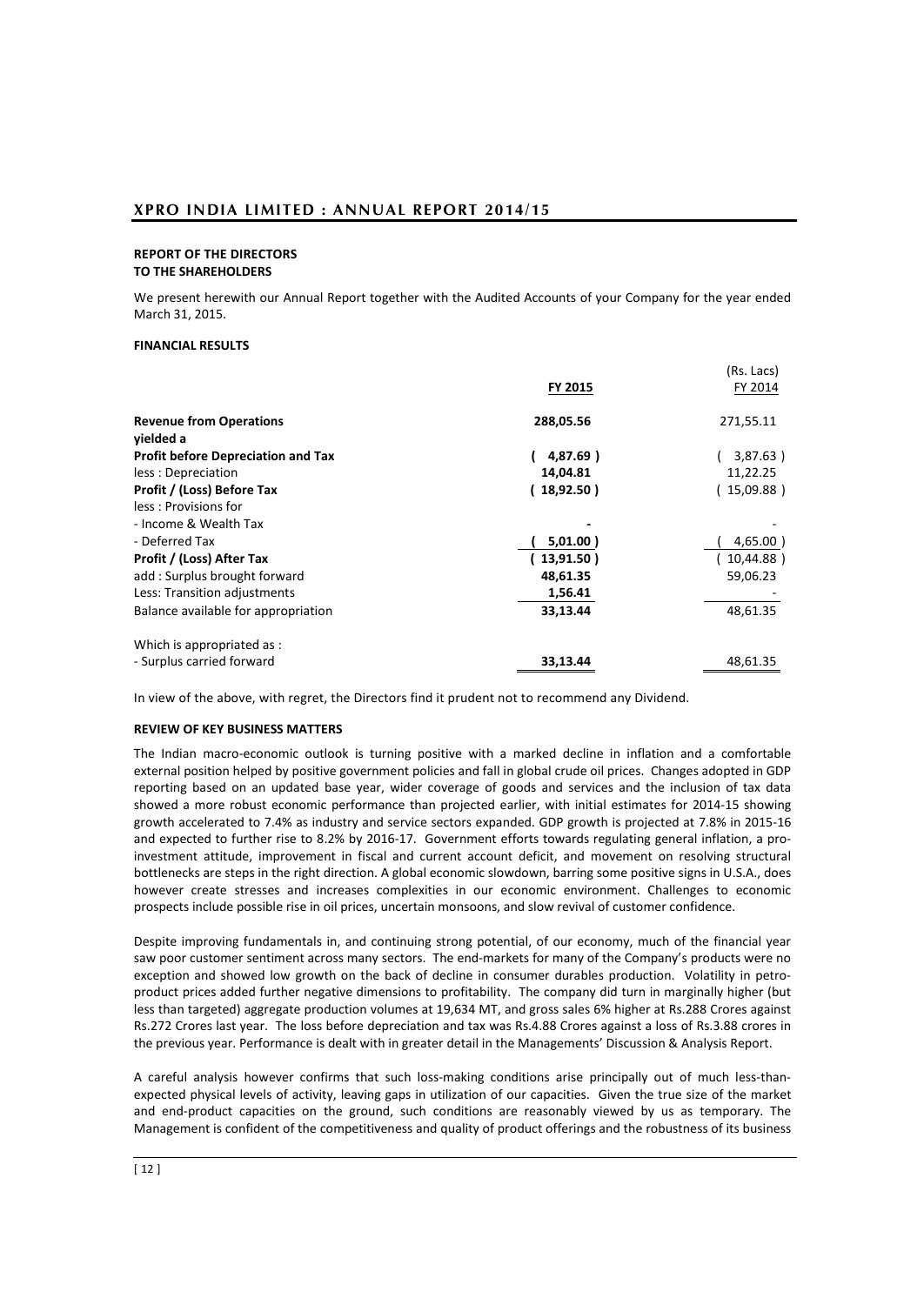model. The year witnessed material progress towards realising the strategic direction of the Company, with the commencement of production of intended Dielectric Films at the state-of-the-art Dielectric (capacitor) Film project. The new unit (called Biax Division Barjora Unit II) represents the largest investment in the Company's history. Following it's capitalisation with effect from March 1, 2015 it was to be expected that interest and deprecation burdens will exert significant pressure on the bottom line for some time. We continue to be satisfied that the unit is capable of generating due returns under foreseeable market and economic conditions, subject of course to normal business risks. It may be noted no fresh capital was raised and the Company's contribution for the project was met from internal accruals.

This high technology plant reflects our faith in India's growth through manufacturing and the Make-in-India movement. However, this facility is presently suffering on account of anomalies arising out of an inverted duty structure, for which representations have been made to the Government who have appreciated our concern. Such representations could be made only after commencing production and we look forward to early actions from the government in line with a true need and its own policies for correction of inverted duties.

Reflecting specialization in niche polymer films (e.g. thin, dielectric and metalized films), the plants at Barjora and Pithampur are the only indigenous producers of thin BOPP Films for special applications. For general applications areas, Indian BOPP Films industry continues to have significant over-supply resulting in about 70% capacity utilisation and price-based competition. In the circumstances, the existing products of Biax Division reported marginally higher sales volumes but seriously impacted financial results. BOPP Films do see domestic demand growing at around 15% but supply imbalances have amplified due to short term export market pressures and a quantum - even perhaps irrational - jump in domestic capacity.

Consumer durables, including refrigerators (a significant client base for Coex Division) witnessed grudging and marginal growth. Despite like-for-like volume reduction due to downgauging of product specifications, the Company was able to maintain production volume levels. However value additions fell significantly due to cost pressures in a fiercely competitive end-market. Nevertheless, this segment holds good and long term potential and has attracted significant global manufacturers to India, which will help expand our customer base. The Company has also identified specialised cast film products to widen markets. The Management continuously takes measures to improve operations, trim overheads, control discretionary spend and manage liquidity.

## **DIRECTORS AND KEY MANAGEMENT PERSONNEL**

Smt. Madhushree Birla retires by rotation at the forthcoming Annual General Meeting and, being eligible, offers herself for re-appointment in terms of Section 149, 152 and other applicable provisions of the Companies Act, 2013 (hereinafter "the Act").

Sri Amitabha Guha, Sri Ashok Kumar Jha, Sri Haigreve Khaitan, Sri P.Murari, Sri Utsav Parekh, and Sri S.Ragothaman were appointed as Independent Directors in terms of Section 149 and other applicable provisions of the Act at the Seventeenth Annual General Meeting held on July 31, 2014, to hold office until the conclusion of the fifth consecutive Annual General Meeting of the Company therefrom i.e. until the conclusion of the Twenty Second Annual General Meeting of the Company. All Independent Directors have given declarations that they meet the criteria of independence as laid down u/s 149(6) of the Act. Sri Haigreve Khaitan has shared with the Board the demands of his increasing professional commitments and subsequently resigned from the Board of Directors w.e.f. January 30, 2015. The Board places on record its deepest appreciation for the contribution made by Sr Khaitan during his long tenure. The Board of Directors has, on the recommendation of the Remuneration and Nomination Committee, appointed Ms. Nandini Khaitan as an Additional Director of the Company, in the category of Independent Directors, with effect from March 21, 2015. She holds Office until the conclusion of the ensuing Annual General Meeting and is eligible for re-appointment. A notice has been received from a member proposing Ms.Khaitan as a candidate for the office of Director.

Sri C. Bhaskar was re-appointed by the Board as Managing Director & Chief Executive Officer, for a period of three years w.e.f. January 1, 2015, on the recommendation of the Remuneration & Nomination Committee (subject to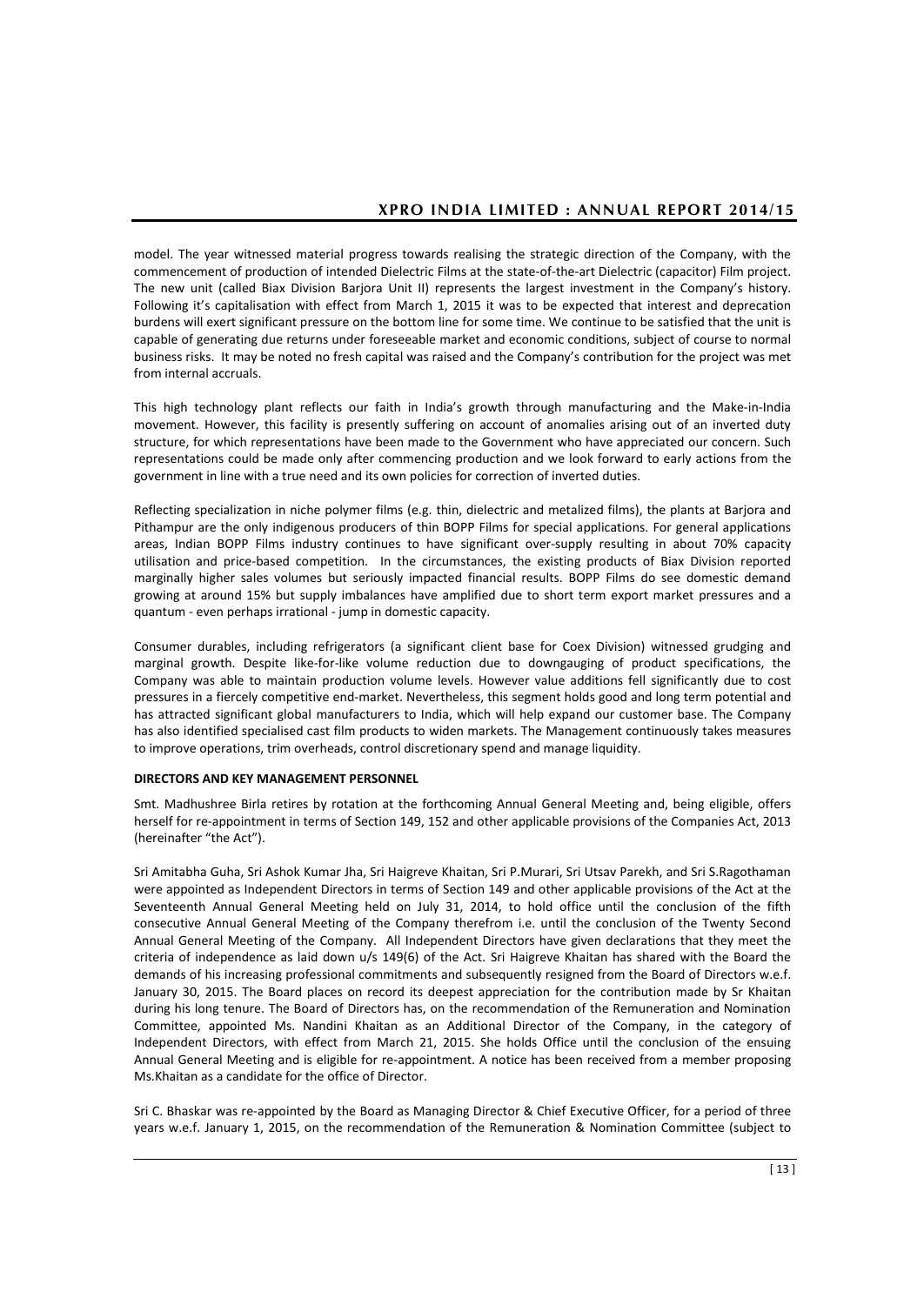necessary approval of the shareholders). Sri Vinay Kumar Agarwal was appointed during the year as the Chief Financial Officer of the Company under the provisions of the Act.

During the year, six Board Meetings were convened and held as per details in the annexed Corporate Governance Report. The Independent Directors met separately on January 31, 2015 as required.

## **STATUTORY AND OTHER MATTERS**

Information as per the requirements of the Companies Act, 2013, our report on Corporate Governance and the Managements' Discussion & Analysis Report form a part of this Report and are annexed hereto.

The extract of the Annual Return in Form MGT-9 is annexed herewith.

The Board has, on the recommendation of the Remuneration and Nominations Committee, framed a Policy for appointment and remuneration of Directors and Senior Managerial Personnel as well as criteria for determining independence and other relevant matters (policy and criteria annexed herewith). Pursuant to the provisions of the Act and Clause 49 of the Listing Agreement, the Board carried out annual evaluation of its performance, and of individual directors (including independent) as well as the evaluation of its Audit, Remuneration and Nominations, and Stake Holders Relationship Committees. The concerned Director did not participate in the meeting while being evaluated. A questionnaire was circulated to all the Directors. The Remuneration and Nominations Committee also evaluated the performance of every Director. The evaluation of the Chairman of the Board and the nonindependent Directors was also carried out at the separate meeting of the Independent Directors.

Information on Conservation of Energy, Technology absorption & foreign exchange earnings and outgo is furnished in annexure hereto.

The Company has formulated a Policy for determining material subsidiaries as required under Clause 49(V) of the Listing Agreement (weblink: www.xproindia.com/data/XILPolMatSubs.pdf). The Company has two wholly owned subsidiaries viz. Xpro Global Limited and Xpro Global Pte. Ltd., Singapore. Performance and Financial Position of the said Subsidiaries is annexed herewith in Form AOC-1 as required.

The Company has a system of reviewing business risks by Senior Executives at plants. The Audit Committee and the Board are informed about the identified risks, assessment thereof and minimization procedures and identification of risk elements which in the opinion of the Board may threaten existence of the Company.

The Company has an internal control system commensurate with its size of operations. The internal audit function is carried out by external agencies which report to the Chairman of the Audit Committee. During the course of internal audit the efficacy and adequacy of internal control systems of the Company is also evaluated. Based on the reports, corrective actions are taken and the controls strengthened.

The Company has not granted any loan or issued any guarantee or made any investment to which the provisions of Section 186 of the Act apply, except an inter-corporate deposit to Digjam Limited. Closing balance: Rs.50 lacs; previous year Rs.4.25 Crores; maximum outstanding at any point of time during the year: Rs.5.13 Crores; previous year: Rs.5.12 Crores. Further, the Company has not invited/accepted any Fixed Deposits under Chapter V of the Act and there are none outstanding as on March 31, 2015.

There are no Related Party transactions entered into by the Company which may have a potential conflict of interest with that of the Company and to which Section 188(1) of the Act applies. Accordingly Form AOC-2 is not required to be annexed. As required under provisions of the Act and Clause 49 of the Listing Agreement, all Related Party Transactions are placed before the Audit Committee for approval or for omnibus approval as necessary. The Statement of all such transactions entered into is placed before the said Committee for review. The Policy on Related Party Transactions as approved by the Board is uploaded on the Company's website [\(http://www.xproindia.com/data/XILPolRelPartyTrans.pdf\)](http://www.xproindia.com/data/XILPolRelPartyTrans.pdf).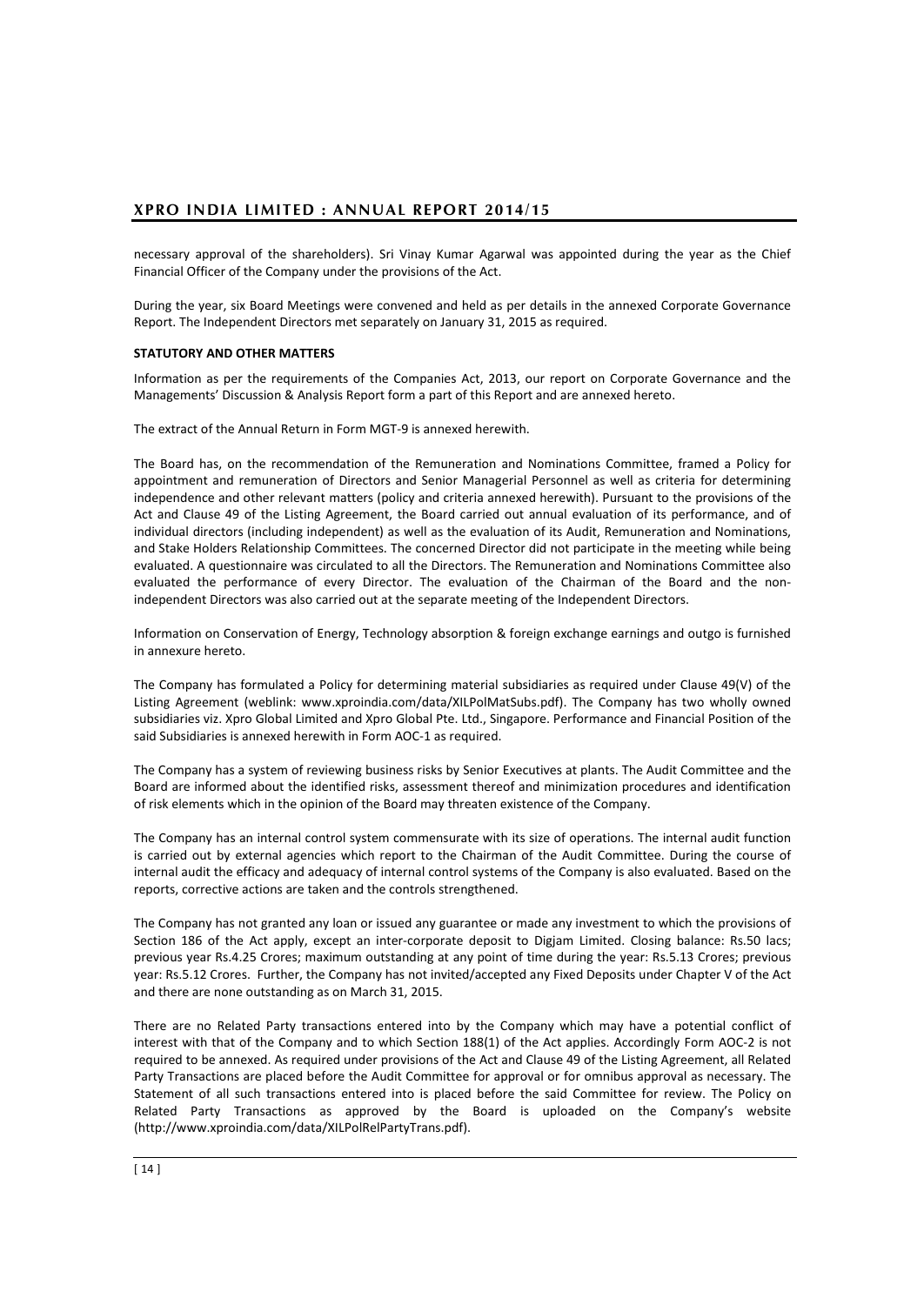There are no significant material orders passed by the Regulators/Courts/Tribunals which would impact the going concern status of the Company and its future operations.

The Audit Committee meets requirements of Section 177 of the Act and Clause 49 of the Listing Agreement; details of its composition are furnished in the Corporate Governance Report. There was no instance during the year where the Board did not accept any recommendation of the Audit Committee.

The Company has a vigil mechanism for directors and employees to report genuine concerns in accordance with the Whistle Blower Policy; no employee is denied access to the Audit Committee in this regard. The said Policy provides for safe guards through Protected Disclosures against victimization of persons who use such mechanism, and is displayed on the Company's website. The details of the whistle blower policy are also annexed herewith.

Information required pursuant to Section 197 of the Companies Act, 2013 read with Rule 5 of The Companies (Appointment and Remuneration of Managerial Personnel) Rules, 2014 in respect of employees of the Company is annexed.

The Company has set up a Committee to look into the complaints under The Sexual Harassment of Women at Workplace (Prevention, Prohibition and Redressal) Act, 2013; no complaint relating to sexual harassment at the work place has been received during the year.

The Company had, before the Act came into force, already constituted a Committee on Corporate Social Responsibility (CSR), the details of which are furnished in the Corporate Governance Report. While the statutory requirements on spending are not applicable to the Company in view of loss/inadequate profit, small steps have always been taken by the Company for social and inclusive development in its local areas; however given the relatively small size of the units and their geographical spread, it has not been practical to yet undertake any significant projects beyond these. The CSR Policy of the Company is annexed herewith**.** 

Employees Stock Option ("ESOP") Schemes are implemented in accordance with SEBI Guidelines. Details of options granted and outstanding along with other particulars, as required, are annexed hereto.

## **DIRECTORS' RESPONSIBILITY STATEMENT**

The CEO and CFO have certified the Financial Statements as per requirements of Clause 49(IX) of the Listing Agreement which has been reviewed by the Audit Committee and taken on record by the Board. Having taken reasonable and bonafide care, pursuant to Section 134 (3)(c) of the Act, the Directors indicate that (i) in the preparation of the annual accounts the applicable accounting standards had been followed along with proper explanations relating to material departures; (ii) the Directors had selected such accounting policies and applied them consistently and made judgements and estimates that are reasonable and prudent so as to give a true and fair view of the state of affairs of the Company at the end of the financial year and of the loss of the Company for the year; (iii) the Directors had taken proper and sufficient care for the maintenance of adequate accounting records in accordance with the provisions of the Companies Act, 2013 for safeguarding the assets of the Company and for preventing and detecting fraud and other irregularities; (iv) the Directors had prepared the annual accounts on a going concern basis; (v) the directors had laid down internal financial controls to be followed by the company and that such internal financial controls are adequate and were operating effectively; and (vi) the Directors had devised proper systems to ensure compliance with the provisions of all applicable laws and that such systems were adequate and operating effectively.

## **AUDITORS' OBSERVATIONS**

The observations of the Statutory Auditors and Secretarial Auditors are routine and in the nature of general disclosures.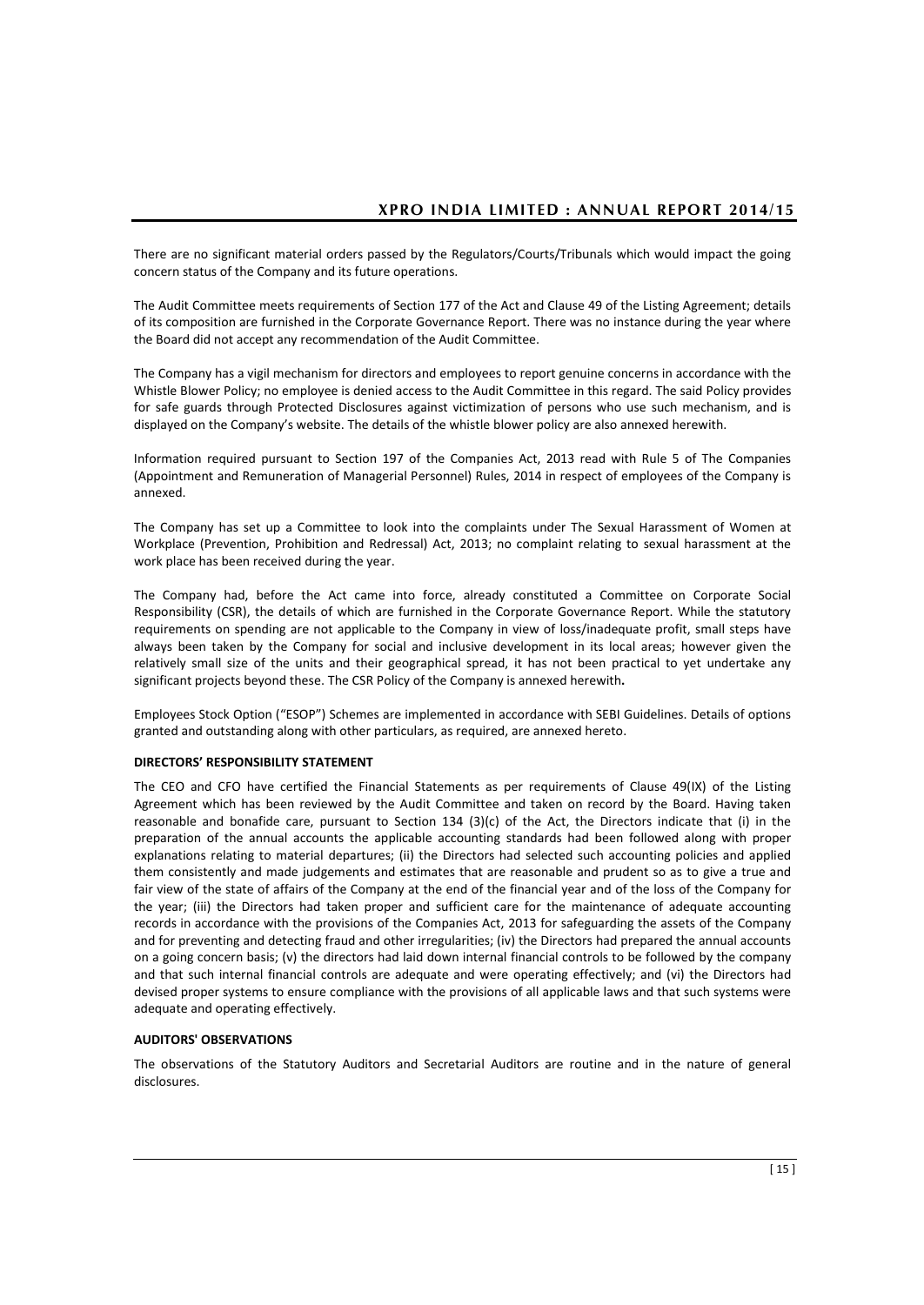## **AUDITORS**

M/s Deloitte Haskins & Sells, Chartered Accountants, had been appointed as the Statutory Auditors of the Company at the Seventeenth Annual General Meeting held on July 31, 2014 to hold office until the conclusion of the Twentieth Annual General Meeting of the Company i.e. for a term of three years. As provided in Section 139 of the Act, the said appointment is being placed for ratification at the forthcoming Annual General Meeting.

Pursuant to the provisions of Section 204 of the Act, the Company had appointed Sri K. C. Khowala, Practising Company Secretary, to undertake the Secretarial Audit of the Company. The Report of the Secretarial Auditors is annexed herewith.

The Board of Directors of the Company on the recommendation of the Audit Committee, has appointed M/s Sushil Kumar Mantri & Associates, Cost Accountants, to conduct the audit of the cost records of the Company for the financial year ending March 31, 2016. In terms of Section 148 (3) of the Act, the remuneration payable to them is required to be approved at the forthcoming Annual General meeting.

## **ACKNOWLEDGEMENTS**

We place on record our sincere appreciation of the valuable cooperation and support received at all times by the Company from all its Bankers, particularly the lead bank, State Bank of India, all concerned Government and other authorities and Shareholders. Relations with employees were generally cordial; we record our appreciation of contributions made by employees during the year.

**For and on behalf of the Board**

New Delhi **Sidharth Birla**  May 29, 2015 Chairman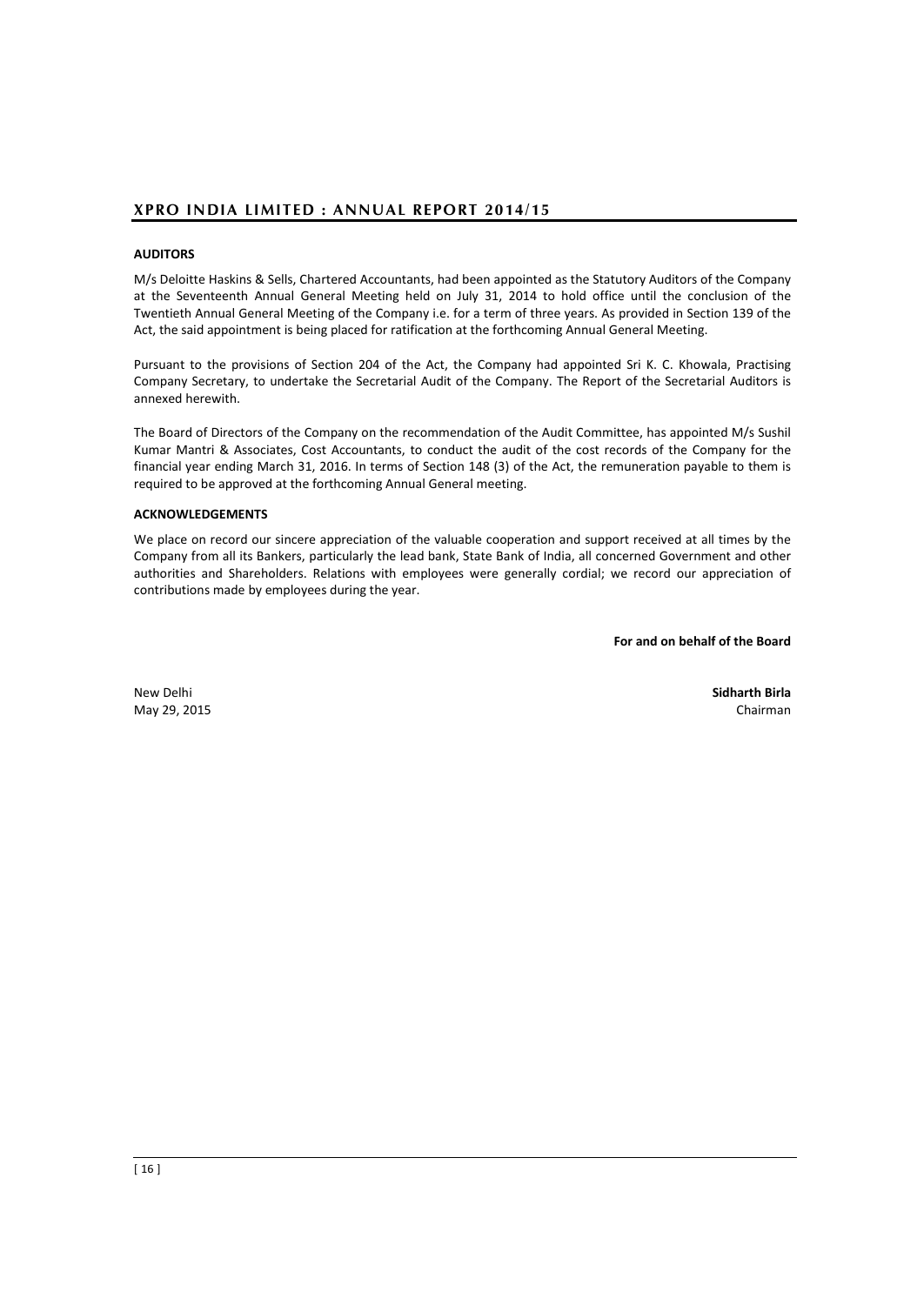#### **REPORT OF THE DIRECTORS ON CORPORATE GOVERNANCE**

The Board has adopted its corporate governance obligations under relevant regulations, listing agreement and laws as well as best practices relating thereto. The Board believes that good governance is voluntary and selfdisciplining, with the strongest impetus coming from Directors and the management itself, and ultimately leads to enhancement of value for all stakeholders. The management and organization at Xpro India Limited aims to be progressive, competent and trustworthy, creating and enhancing value for stakeholders and customers, while reflecting and respecting the best of Indian values in conduct. The Board lays significant emphasis on integrity, transparency and accountability.

#### **THE BOARD OF DIRECTORS**

### *Composition*

The Board presently consists of 9 Directors, of whom 6 are independent, and a total of 8 are non-executive. Current regulations require that the Company should have at least one Woman Director and that at least 50% of the Directors should be independent; these criteria are met. Independent Directors play an important role in deliberations at the Board level, bring with them their extensive experience in various fields including banking, finance, law, administration and policy, and contribute significantly to Board committees. Their independent role vis-à-vis the Company implies that they have a distinct contribution to make by adding a broader perspective, by ensuring that the interests of all stakeholders are kept in acceptable balance and also in providing an objective view in any potential conflict of interest between stakeholders. Our Board has 6 independent Directors viz. Sri Amitabha Guha, a Banker, Sri Ashok Kumar Jha (IAS retired, formerly Finance Secretary, Govt. of India), Ms Nandini Khaitan, Advocate, Sri P. Murari (IAS retired, formerly Secretary to the Govt. of India), Sri Utsav Parekh (Merchant Banker) and Sri S. Ragothaman (company director, formerly senior officer at ICICI).

Independent Directors are given a formal letter of appointment (copy available on Company's website) which, inter alia, explains their role, function, duties and responsibilities. The Company has drawn up a Familiarization Programme for Independent Directors with a view to familiarize them with the Company, their roles, rights and responsibilities in the Company, nature of industry in which the company operates, business model of the company etc. (weblink: [http://www.xproindia.com/data/XILIDFmlrznProg.pdf\)](http://www.xproindia.com/data/XILIDFmlrznProg.pdf). The Remuneration & Nomination Committee has laid down the criteria for performance evaluation of Independent Directors (Annexed herewith) and such evaluation is done by the Board (excluding the Director being evaluated) and based on the evaluation, the Board determines the continuation/extension of the term of Independent Director. Performance evaluation of Non-Independent Directors and the Board as a whole and Chairman of the Company is also done by the Independent Directors as per relevant regulations. The Board has also formulated a plan for orderly succession of Board members and the senior management. As a policy, and as per the Articles of the Company, the identities, positions, duties and responsibilities of the Chairman and Chief Executive Officer are kept separate and suitably defined. Accordingly the Chairman's position, even where whole-time, has been considered non-executive in nature as his role specified by the Board does not cover routine managerial tasks and responsibilities. The management of the Company is vested in executive director(s) appointed for the purpose, subject to the general supervision, control and direction of the Board. Sri C Bhaskar is the Managing Director & Chief Executive Officer accountable to the Board for actions and results and is the only executive director. Sri Sidharth Birla and Smt. Madhushree Birla represent promoters and are related to each other; none of the other Directors are related to each other or to promoters. Details of Directors are given below by category, attendance, directorships (public limited companies only) ("B"), membership and chairmanship ("M" & "Ch") of SEBI specified committees, sitting fees (including committees) and commission (if any) paid during the year, and shareholding in the Company as on March 31, 2015.

As required by law, the appointment(s) and remuneration(s) of any executive director(s) and of the Chairman (if whole-time) requires the approval of members; such approvals are for a period of not more than 5 years and, when eligible, they can be re-appointed at the end of the term. Independent Directors, as required under the Companies Act, 2013, are appointed for a term of upto 5 years in Annual General Meeting, and are eligible for re-appointment but cannot hold office for more than two consecutive terms (becoming eligible again after the expiry of three years from ceasing to be an independent director). All the other Directors retire every year and, when eligible, qualify for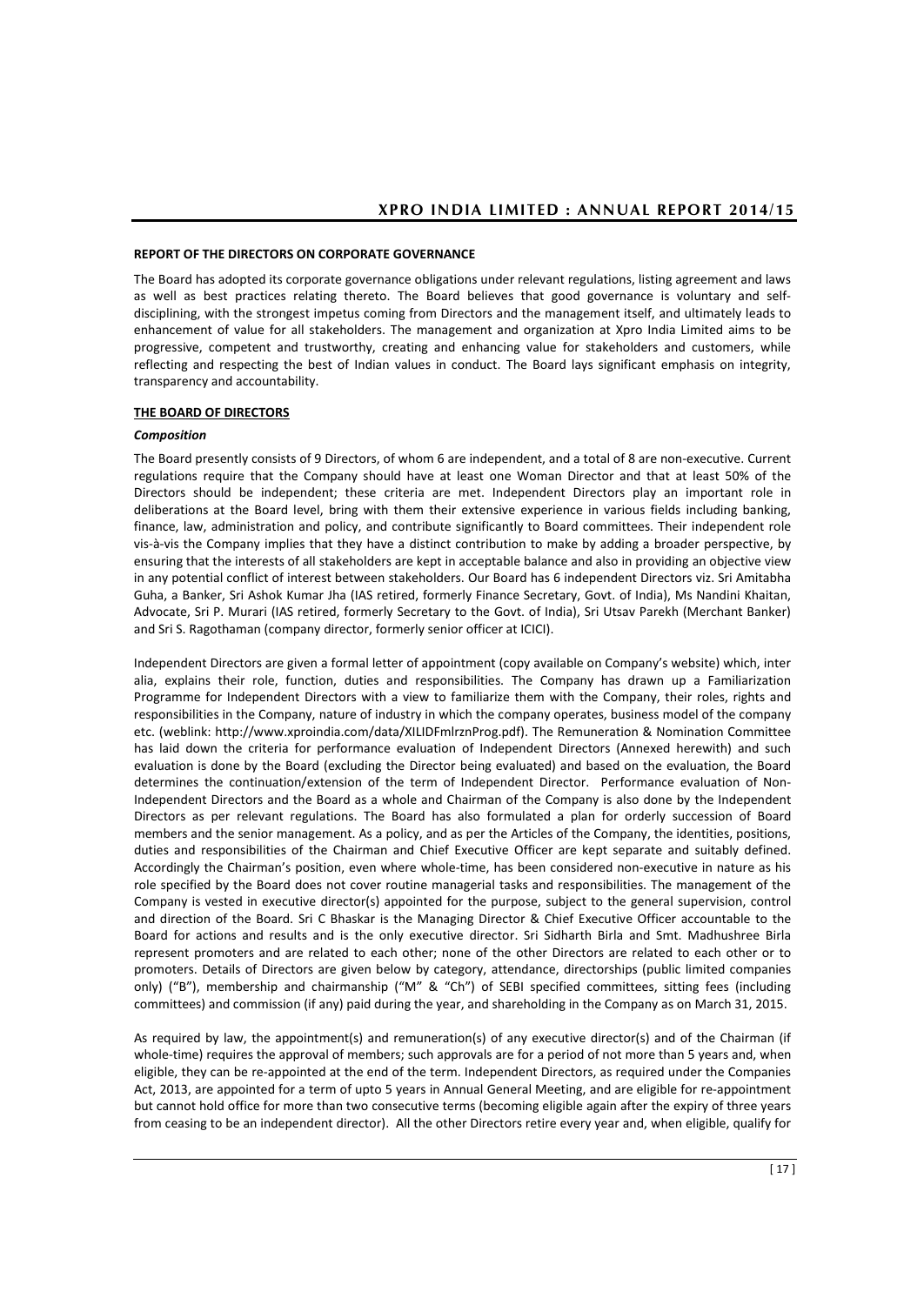re-appointment. Nominees of Financial Institutions (if any) are not considered independent and do not usually retire by rotation. The Board has chosen not to, in the usual course, propose appointment or re-appointment of a Director or Executive Director who has completed 80 & 65 years of age respectively. Specified details are provided in the notice for any Directors' appointment or re-appointment.

| Director / Category                          | <b>Attendance</b> | B/M/Ch  | <b>Fees/Commission (Rs.)</b> | <b>Shareholding</b> |
|----------------------------------------------|-------------------|---------|------------------------------|---------------------|
| Independent                                  |                   |         |                              |                     |
| <b>Sri Amitabha Guha</b>                     | 5/6               | $5/4/-$ | 3,75,000                     |                     |
| <b>Sri Ashok Kumar Jha</b>                   | 5/6               | $5/4/-$ | 2,30,000                     |                     |
| Sri Haigreve Khaitan (upto January 30, 2015) | 1/6               |         | 45,000                       | 51,000 (0.44%)      |
| Ms Nandini Khaitan (w.e.f. March 21, 2015)   |                   | $10/-/$ |                              |                     |
| Sri P. Murari                                | 3/6               | 8/5/2   | 1,65,000                     |                     |
| <b>Sri Utsav Parekh</b>                      | 3/6               | 9/5/1   | 2,70,000                     | 51,000 (0.44%)      |
| Sri S. Ragothaman                            | 4/6               | 9/5/3   | 3,00,000                     | 54,493 (0.47%)      |
| <b>Representing Promoters</b>                |                   |         |                              |                     |
| <b>I</b> Smt. Madhushree Birla               | 4/6               | $3/-/-$ | 1,50,000                     | 125 (neg.%)         |
| Sri Sidharth Birla                           | 6/6               | $5/-/-$ | Nil                          | 2,01,875 (1.73%)    |
| <b>Executive (Managing Director)</b>         |                   |         |                              |                     |
| Sri C Bhaskar                                | 6/6               | $4/2/-$ | Nil                          | 80,001 (0.69%)      |

*Sri Sidharth Birla & Sri C Bhaskar are employed by the Company*

### *Responsibilities*

The Board's fundamental concentration is on strategic issues and approval, policy and control, and delegation of powers. The Board has specified a schedule of major matters (covering those required under law or regulations) that are reserved for its consideration and decision, including, inter alia, review of corporate performance, reporting to shareholders, approving annual budget including capital budget, monitoring the implementation and effectiveness of the governance practices, appointing key executives and monitoring their remuneration, monitoring and managing potential conflicts of interest, ensuring integrity of Company's accounting and financial reporting system and that appropriate systems of control are in place, reviewing Board evaluation framework, setting up corporate cultural values and high ethical standard, treating all shareholders fairly and exercising objective independent judgment on corporate affairs.

The respective roles of the Board and management are clearly demarcated. The management is required to (a) provide necessary inputs and basis to support the Board in its decision making and evaluation process in respect of the Company's strategy, policies, targets and code of conduct; (b) manage day-to-day affairs of the company to best achieve targets and goals approved by the Board; (c) implement all policies and the code of conduct, as approved by the Board; (d) provide timely, accurate, substantive and material information, including on all financial matters and exceptions, if any, to the Board and/or its committees; (e) be responsible for ensuring strict and faithful compliance of all applicable laws and regulations; and (f) implement sound, effective internal control systems and the Risk Management Procedure framed by the Board. The Board has adopted a Code of Conduct for Directors and Senior Executives and laid down (i) a general Code of Conduct for employees; (ii) Policy for Prevention of Sexual Harassment at Work place; (iii) Whistle Blower Policy; and (iv) CSR Policy. The Board has also laid down a Code of Conduct for Prevention of Insider Trading (as amended recently), administered by the Compliance Officer. The Board requires the organization to endeavor to conduct business and develop relationships in a responsible, dignified and honest way and these codes aim to establish the policy framework. Management of the organization and conduct of affairs of the Company lie with the Managing Director & Chief Executive Officer, who heads the management team. The President & Chief Operating Officer holds operational responsibility for day-to-day activities of the divisions under his charge. The Joint President & Chief Financial Officer, heads the finance function discharging the responsibilities entrusted to him under regulations and by the Board. They are collectively entrusted with ensuring that all management functions are carried out effectively and professionally.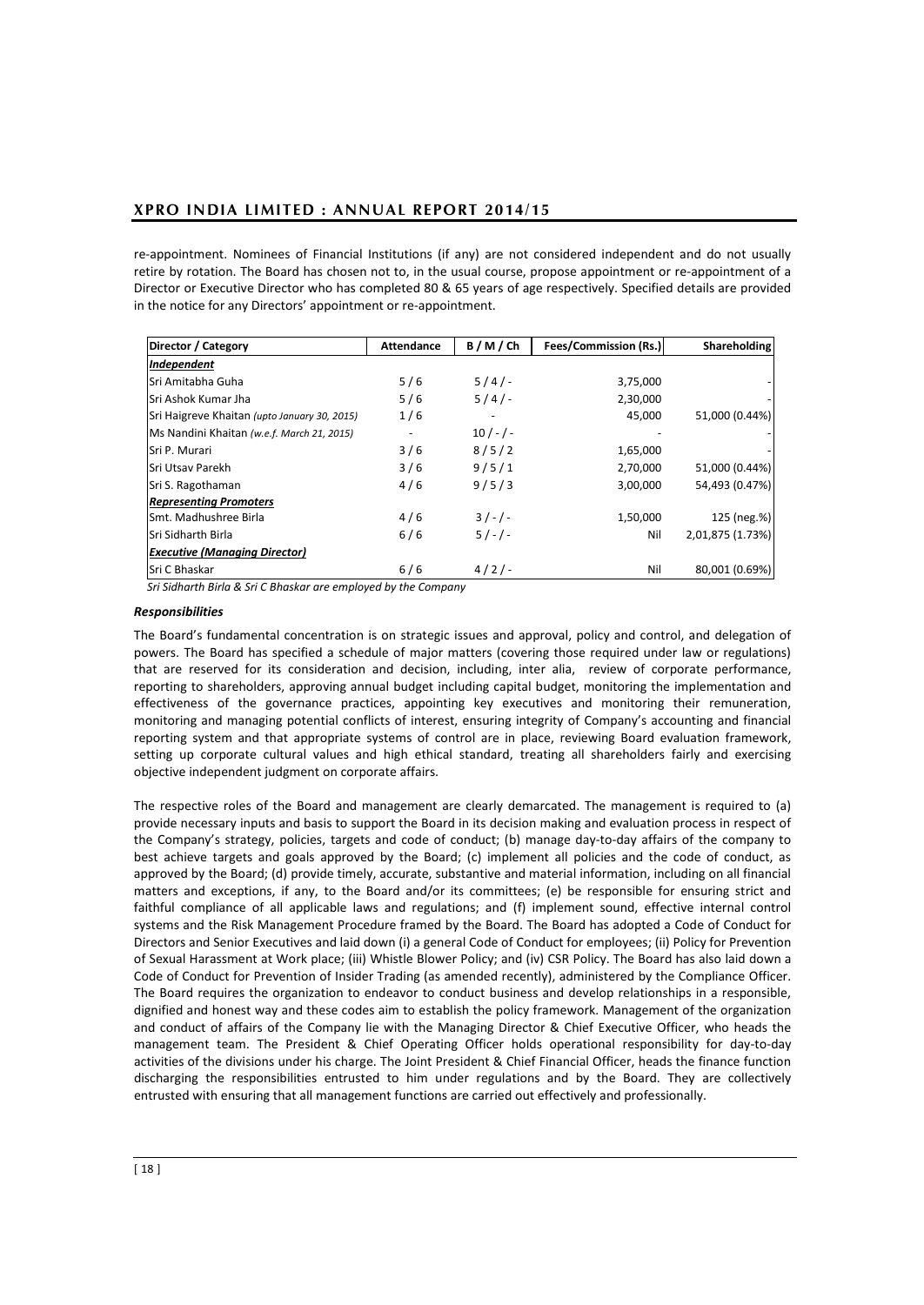#### **BOARD MEETINGS AND COMMITTEES**

Board meetings are normally held at Company offices, including at plants, and are typically scheduled well in advance. The Board meets at least once after the end of each quarter to, inter-alia, review all relevant matters and consider and approve quarterly financial results. The Board sometimes meets on an ad-hoc basis to receive presentations about and deliberate upon the strategic and operational plans of the management. Agenda for all meetings are prepared by the Secretary in consultation with the Chairman and papers are circulated to all directors in advance. Directors have access to the Secretary's support and all information of the Company and are free to suggest inclusion of any relevant matter in the Agenda. Senior officers are called to provide clarifications or presentations whenever required. To enable fuller and detailed attention to relevant matters, the Board from time to time delegates specified issues and matters to committees which report to it. However no matter which under law or the Articles may not be delegated by the Board, or requires its explicit approval, is left to the final decision of any committee. During the year the Board met 6 times on May 9, July 30, November 6, December 19, 2014, January 30 & March 21, 2015.

**Independent Directors' Meeting** held on January 30, 2015 to, inter alia, discuss matters prescribed under applicable company law & SEBI Regulations, was attended by Sri Amitabha Guha, Sri Ashok Kumar Jha, Sri Utsav Parekh and Sri S. Ragothaman. Leave of absence was granted to Sri P. Murari.

## *Audit Committee*

The terms of reference of the Audit committee, as specified by the Board in writing, includes the whole as specified in the Companies Act and in regulations, including review of audit procedures and techniques, financial reporting systems, reviewing and approving related party transactions, scrutiny of inter-corporate loans and investments, review of the functioning of the Whistle Blower mechanism, review of Management discussion and analysis report, Management letters/Letters of internal control weakness from Auditors, internal Audit Reports relating to internal control weaknesses, internal control systems and procedures besides ensuring compliance with relevant regulatory guidelines. The committee members are all independent directors collectively having skills and requisite knowledge in finance, accounts and company law. The committee recommends the appointment of CFO, as and when required, external, internal and cost auditors and their fees and other payments and also takes an overview of the financial reporting process to ensure that the financial statements are correct, sufficient and credible. Any financial reports of the Company can be placed in the public domain only after review by the Audit committee. The reports of the statutory as well as internal auditors are regularly reviewed, along with comments and action-taken reports of management. The committee has explicit authority to investigate any matter within its terms of reference and has full access to the information, resources and external professional advice which it may require. The committee comprises Sri S. Ragothaman (as its Chairman), Sri Utsav Parekh, Sri P. Murari and Sri Amitabha Guha, and is mandated to meet at least four times in a year to assess the final audited accounts and to review each quarter Unaudited Financial Results and the limited review reports before they are put up to the Board. The committee met 5 times during the year. The meeting on May 9, 2014 was attended by Sri S. Ragothaman, Sri Amitabha Guha and Sri P. Murari, that of June 2, 2014 by Sri S. Ragothaman and Sri Amitabha Guha, that of July 29, 2014 by Sri S. Ragothaman, Sri Amitabha Guha and Sri Utsav Parekh, that of November 5, 2014 by Sri P. Murari, Sri Utsav Parekh and Sri Amitabha Guha while the meeting of January 30, 2015 was attended by Sri S. Ragothaman, Sri Utsav Parekh and Sri Amitabha Guha.

#### *Remuneration & Nomination Committee*

The Remuneration & Nomination Committee (which discharges the functions of the Nomination and Remuneration Committee as envisaged under Sec.178 of the Companies Act, 2013) comprises of a majority of independent directors. The Committee helps ensure that non-executive Directors make decisions on the appointment, remuneration, assessment and progression of Executive Directors and senior officers; remuneration of the Chairman is recommended by the Committee to the Board of the Company and compensation to other nonexecutive Directors is a subject only for the whole Board. The Committee has devised a policy on Board diversity and when required, makes recommendations to the Board on filling up Board vacancies that may arise from time to time or on induction of further Directors to strengthen the Board. The Committee has also formulated criteria for determining qualifications, positive attributes and independence of a director and recommended to the Board a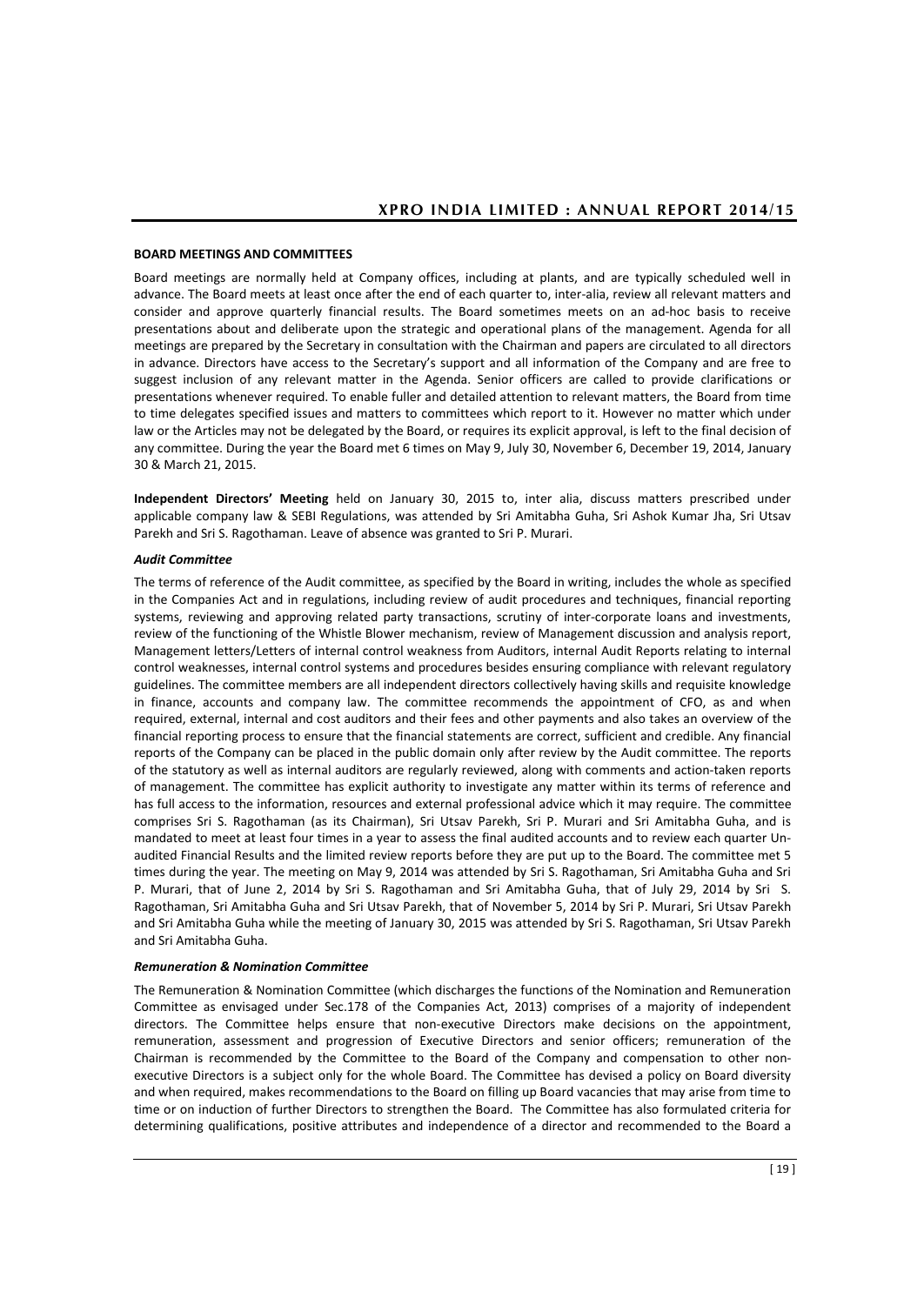policy for the remuneration of the Directors, Key Managerial Personnel and other employees as well as criteria for evaluation of Independent Directors and the Board (Remuneration Policy and the Evaluation criteria are annexed herewith). The Committee is also entrusted with discharging the functions of a Compensation Committee as envisaged in SEBI (Employee Stock Option Scheme and Employee Stock Purchase Scheme) Guidelines, 1999. The committee comprises of Sri P. Murari, (Chairman), Sri Sidharth Birla, Sri Haigreve Khaitan (upto January 30, 2015) and Sri Utsav Parekh. The committee met on May 9, 2014 (attended by Sri P. Murari and Sri Sidharth Birla), on November 6, 2014 (attended by Sri P. Murari, Sri Sidharth Birla and Sri Utsav Parekh) and on December 19, 2014 (attended by Sri P. Murari, Sri Sidharth Birla and Sri Haigreve Khaitan).

All directors other than the Chairman and any executive director(s) are paid sitting fees for meetings of the Board or its committees attended: Rs.50,000 each per meeting of the Board, Rs.50,000 each per Independent Directors' Meeting, Rs.30,000 each per meeting of the Audit Committee, Rs. 25,000 each per meeting of the Remuneration & Nomination Committee and Rs.5,000 each per meeting of the Stakeholders Relationship Committee. No fee is paid for meetings of the CSR Committee and Committee of Directors. Members have approved the payments of (i) a commission for non-executive directors with effect from April 1, 2012 not exceeding 1% of the net profits of the Company determined in accordance with relevant provisions of the Companies Act; (ii) a remuneration to Sri Sidharth Birla, Chairman, re-appointed by the Board of Directors with effect from March 1, 2014 for 3 years, by way of a Salary, commission (not exceeding 2% of net profits), perquisites and other benefits/allowances (as per the rules of the Company) as may be decided by the Board of Directors from time to time subject in aggregate to a maximum of 5% of the net profits of the Company calculated in accordance with the provisions of Section 197 of the Companies Act, 2013 or any re-enactment thereof, as may be applicable (in aggregate subject to minimum remuneration as per limits specified in Part II Section II Para (A) of Schedule V of the Companies Act, 2013 or any reenactment thereof, as may be applicable). Accordingly he is now paid a salary of Rs.5.00 lacs per month and other benefits/allowances as per rules of the Company; (iii) a remuneration to the Managing Director & Chief Executive Officer, Sri C. Bhaskar, re-appointed with effect from January 1, 2015 for 3 years (subject to approval of the members by a Special Resolution in the ensuing Annual General Meeting and such other approvals as may be necessary), comprising of salary, commission (not exceeding 2% of net profits), perquisites and other benefits/allowances as may be decided by the Board from time to time, subject in aggregate to a maximum of 5% of the net profits of the company as per relevant calculation (in aggregate subject to minimum remuneration of Rs. 10 lacs per month or such higher sum as may be permitted pursuant to an application to the Central Government or vide any statutory modification or re-enactment). Accordingly he is now paid a salary of Rs.5.35 lacs per month and other benefits & allowances as per rules of the Company. There are no severance fees (routine notice period not considered as severance fees) or other benefits.

## *Stakeholders Relationship Committee*

The Committee is empowered to consider and resolve the grievances of security holders of the Company as well as to discharge all functions of the Board in connection with transfers and issue of certificates and record keeping in respect of the securities issued by the Company from time to time, as well as to oversee the performance of the Registrar and Share Transfer Agents. Any shareholder grievance is referred to this Committee in the first instance for earliest resolution of a problem. The Company has approximately 39,000 shareholders and with a view to expedite share transfers, the Registrar and Share Transfer Agents of the Company, MCS Share Transfer Agent Limited, has been authorised to effect share transfers/transmissions, etc. Sri S.C. Jain, Secretary, is the Compliance Officer under relevant regulations. The committee is chaired by Sri Utsav Parekh and includes Sri Amitabha Guha and Sri C. Bhaskar. The Company/RTA received 2 complaints/queries during the year from shareholders (directly or through regulatory bodies); as of March 31, 2015 (a) all complaints/queries were resolved and none were pending and (b) No share transfer applications were pending for registration.

## *Committee of Directors*

A Committee of Directors comprising of Sri Sidharth Birla, Sri Utsav Parekh and Sri C. Bhaskar attends to matters specified and/or delegated appropriately by the Board from time to time. The Committee meets as and when required to attend to urgent matters delegated to it.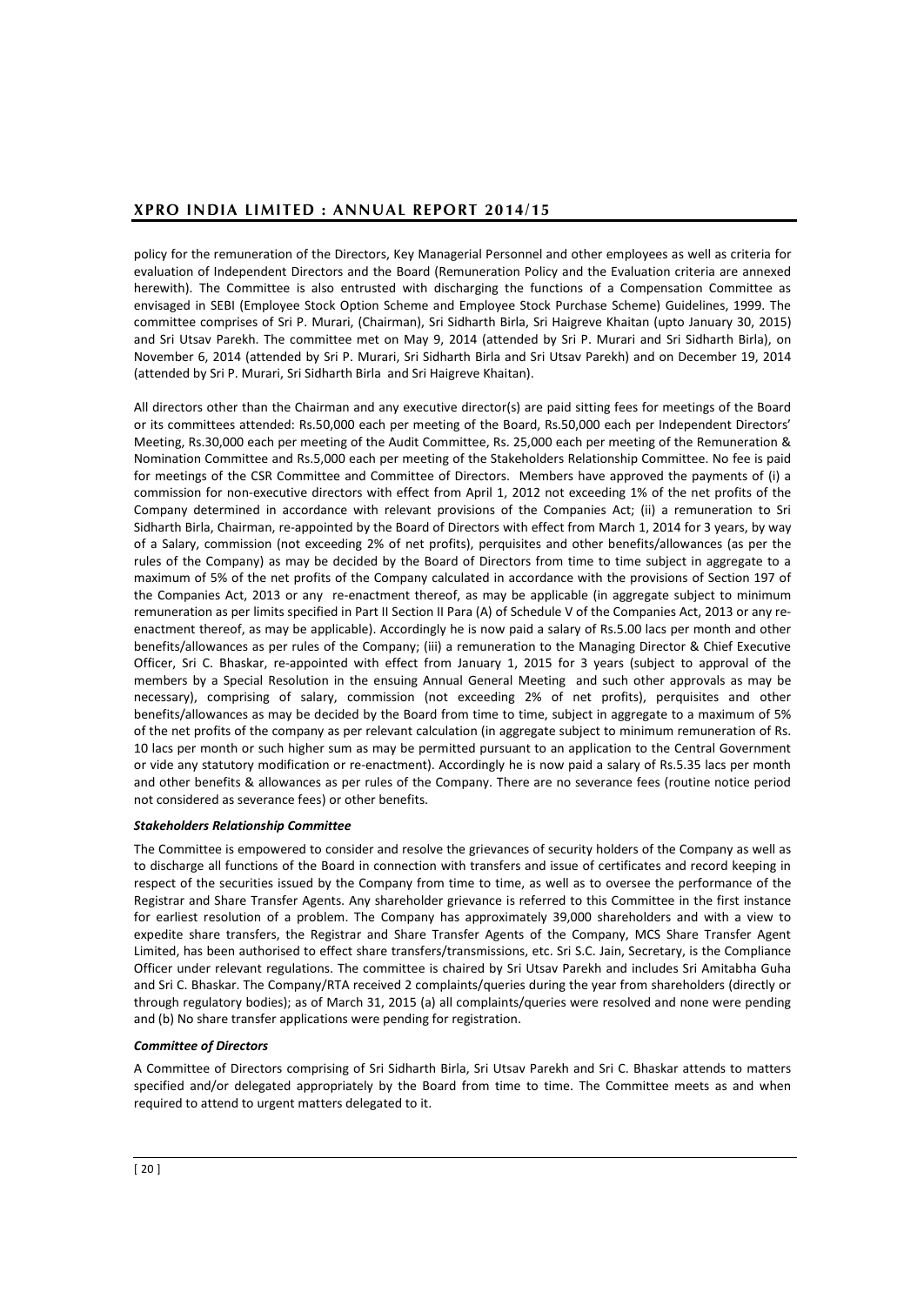#### *Corporate Social Responsibility ("CSR") Committee*

The Board of Directors have constituted a Corporate Social Responsibility ("CSR") Committee, in line with the provisions of the Companies Act, 2013 to (i) formulate and recommend to the Board, a CSR Policy which shall indicate the activities to be undertaken by the Company; (ii) recommend the amount of expenditure to be incurred on such activities and (iii) monitor the implementation of the said CSR Policy from time to time. The Committee comprises of Smt. Madhushree Birla, as Chairperson, Sri P. Murari and Sri C Bhaskar. Sri H. Bakshi, President & Chief Operating Officer of the Company is management invitee at the meetings of the CSR Committee. The Committee met on May 9, 2014.

#### **SHAREHOLDER INFORMATION AND RELATIONS**

The principal source of detailed information for shareholders is the Annual Report which includes, inter-alia, the Reports of the Directors and the Auditors, Audited Accounts, besides this report and Managements' Discussion & Analysis Report. The Management's statement on integrity and fair presentation of financial statements is provided to the Board as part of the accounts approval process. Shareholders are intimated through the print media about quarterly financial results, besides significant matters, within time periods stipulated from time to time by Stock Exchanges. Annual General Meetings of the Company are held at its Registered Office at Barjora-Mejia Road, P.O. Ghutgoria, Tehsil: Barjora, District: Bankura 722 202, West Bengal. The last 3 AGMs were held at the Registered Office on July 26, 2012, July 26, 2013, & July 31, 2014. The next AGM shall be held at the Registered Office as per notice in this Annual Report and the Record Date will also be as per the notice. The last AGM was attended by Sri S. Ragothaman and Sri C Bhaskar. Special Resolutions were passed at the AGM held on July 26, 2012 for (a) payment of commission to Non-executive Directors @ 1% of the relevant net profit with effect from April 1, 2012 and (b) for re-appointment of Sri C Bhaskar as Managing Director & Chief Executive Officer with effect from January 1, 2012 and approval of Remuneration payable to him and at the AGM held on July 31, 2014 for (a) re-appointment of Sri Sidharth Birla, Chairman, in the whole time employment of the Company with effect from March 1, 2014 and approval of Remuneration payable to him (b) for alteration of Article 143 of Articles of Association of the Company (c) Borrowing Powers of the Board u/s 180(1)(c) of the Companies Act, 2013 and (d) Creation of security upon Assets of the Company for securing loans from Banks/Financial Institutions etc. in terms of Section 180(1)(a) of the Companies Act, 2013. The Company keeps shareholders informed via advertisements in appropriate newspapers of all relevant dates and items requiring notice. M/s MCS Share Transfer Agent Limited, 12/1/5, Manoharpukur Road, Ground Floor, Kolkata 700 026 are the Registrars and Share Transfer Agents. The general address for correspondence by shareholders is the Company Secretary (Tel. No.(033) 30573700; extn. 1267) at Birla Building (2nd Floor), 9/1, R.N. Mukherjee Road, Kolkata 700 001; designated e-mail ID for grievance redressal is [scjain@xproindia.com](mailto:scjain@xproindia.com) (of Compliance Officer) and mcssta@rediffmail.com (of Registrar and Share Transfer Agents). Shareholders may also write to the Registrars directly in matters relating to transfers etc. The Company publishes its quarterly results in English (usually Business Standard/The Financial Express - all editions) and relevant vernacular print media (usually Aaj Kal) and shall continue to do so, and hold its Annual General Meetings and pay dividends (if any) within time limits prescribed by law or regulations. The Company's web-site where relevant information is displayed is at [www.xproindia.com.](http://www.xproindia.com/) No presentation has been made to institutional investors etc. The present financial year of the Company is April 1 to March 31. The Company's Equity Shares are listed at National Stock Exchange (Symbol: XPROINDIA, Series EQ) (necessary listing fee has been paid as due) and are also admitted for trading on the Bombay Stock Exchange under the category of "Permitted Securities" (Stock Code 590013). Equity Shares of the Company were voluntarily delisted from the Calcutta Stock Exchange with effect from December 2, 2014 (there was no trading in Company's shares on Calcutta Stock Exchange during the year). The shares are to be compulsorily traded in dematerialized form (ISIN number INE 445C01015). Of the 1,25,380 unclaimed shares held by 6212 shareholders lying in "Xpro India Limited - Unclaimed Suspense Account" maintained in dematerialized form, as required under Listing Agreement with Stock Exchange, 2 shareholders have during the year claimed 11 shares and the remaining 1,25,369 shares belonging to 6,210 shareholders remain unclaimed to the credit of this account. Shareholding distribution, pattern and high/low market price data are given below.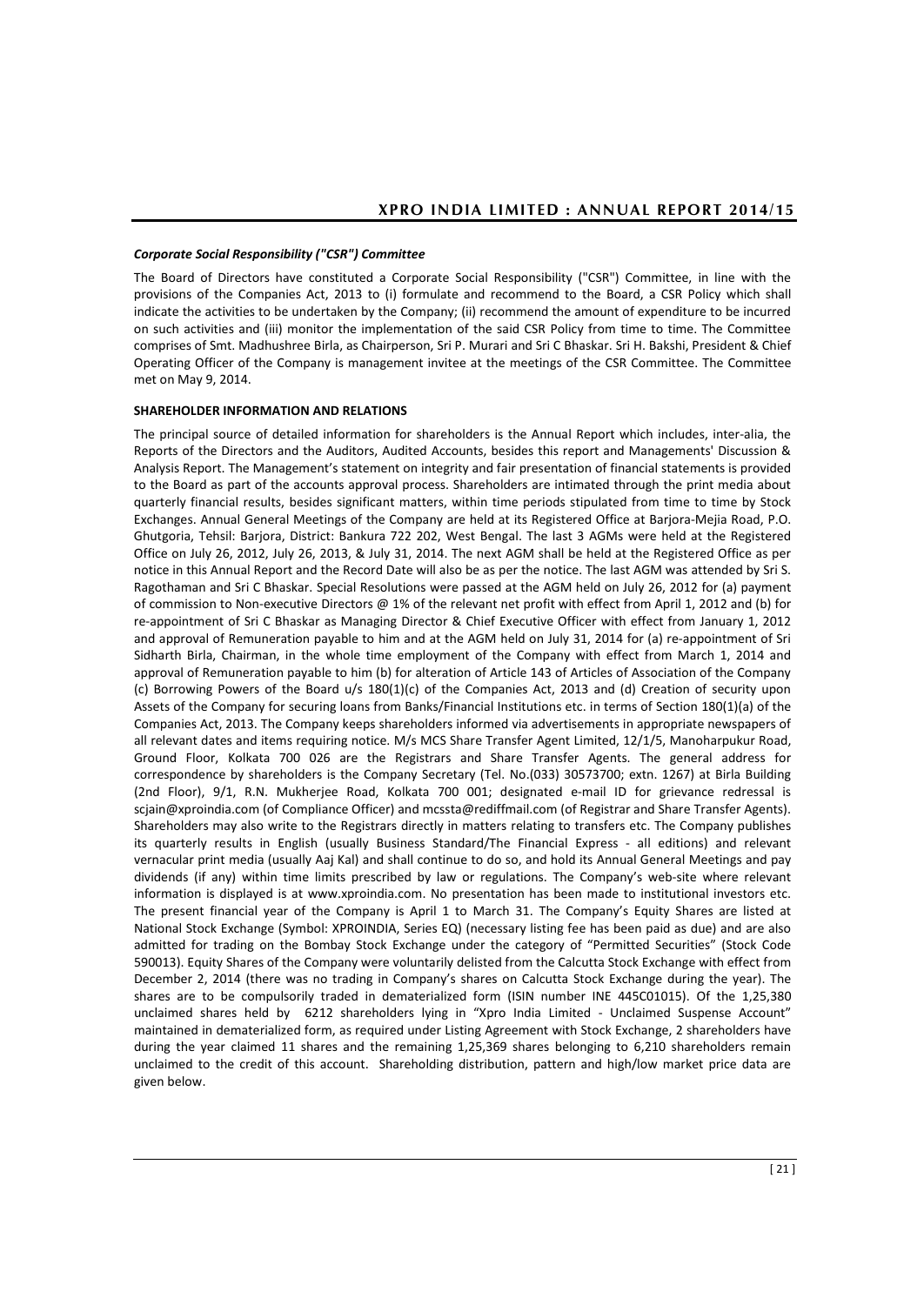| <b>Type of Shareholder</b>       | Nos.   | In $%$<br>by amount | <b>Nominal Value of Shareholding</b> | Nos.   | In $%$<br>by amount |
|----------------------------------|--------|---------------------|--------------------------------------|--------|---------------------|
| Banks, Fl's, Insurance Companies | 15     | 0.03                |                                      |        |                     |
| <b>Domestic Companies</b>        | 320    | 51.81               | Upto Rs.5,000                        | 37.632 | 12.99               |
| Mutual Funds (including UTI)     | 6      |                     | 0.08 Rs.5,001 to Rs.20,000           | 788    | 6.91                |
| Non-residents/OCBs               | 93     |                     | 0.55 Rs.20,001 to Rs.1,00,000        | 224    | 8.21                |
| Resident individuals/others      | 38.262 |                     | 47.53 Rs.1,00,001 and above          | 52     | 71.89               |
| .                                | 38.696 | 100.00              |                                      | 38,696 | 100.00              |

Note: aggregate of Public shareholding: 50.02%

|                                  | NSE   |       |       | BSE         |
|----------------------------------|-------|-------|-------|-------------|
| <b>Share Price by Month</b>      | High  | Low   | High  | Low         |
| April 2014                       | 32.35 | 28.60 |       | 32.40 28.50 |
| May                              | 47.00 | 26.50 | 46.50 | 25.50       |
| June                             | 41,50 | 35.05 | 40.70 | 35.00       |
| July                             | 38.90 | 33.00 | 38.50 | 33.40       |
| August                           | 37.00 | 30.50 |       | 36.65 31.40 |
| September                        | 43.00 | 33.05 | 41.70 | 33.00       |
| October                          | 44.95 | 34.30 | 42.50 | 35.00       |
| November                         | 44.95 | 36.40 | 44.80 | 36.15       |
| December                         | 43.50 | 35.80 | 43.95 | 35.50       |
| January 2015                     | 42.00 | 35.00 | 42.55 | 36.05       |
| February                         | 39.90 | 34.15 | 39.00 | 33.65       |
| March                            | 36.00 | 26.20 | 37.00 | 30.30       |
| <b>During the Financial Year</b> | 47.00 | 26.20 | 46.50 | 25.50       |

**NSE BSE** Equity Share Performance Compared to BSE Sensex (Based on Month-end Price / Sensex)



#### **MANDATORY AND NON-MANDATORY PROVISIONS**

There have been no material transactions of the Company with its promoters, Directors or the management, their subsidiaries or relatives etc., except for transactions of routine nature as disclosed in the notes on accounts. Accordingly there have been no potential conflict(s) with the interests of the Company.

There has been no instance of non-compliance by the Company, nor any strictures or penalties imposed by the Stock Exchange or SEBI or any Statutory Authority on any matter related to capital markets. All mandatory requirements (except where not relevant or applicable) of the SEBI regulations have been adopted. Of the nonmandatory suggestions, those relating to a Chairman's Office, separate posts of Chairman & Managing Director/CEO, audit qualifications as well as reporting by Internal Auditors directly to Audit Committee have been adopted. Sending six-monthly information to each shareholder household has not been adopted. This Report also represents the Company's philosophy on corporate governance. Auditors' certification as required forms a part of this Annual Report.

**For and on behalf of the Board**

May 29, 2015 *Chairman*

New Delhi **Sidharth Birla**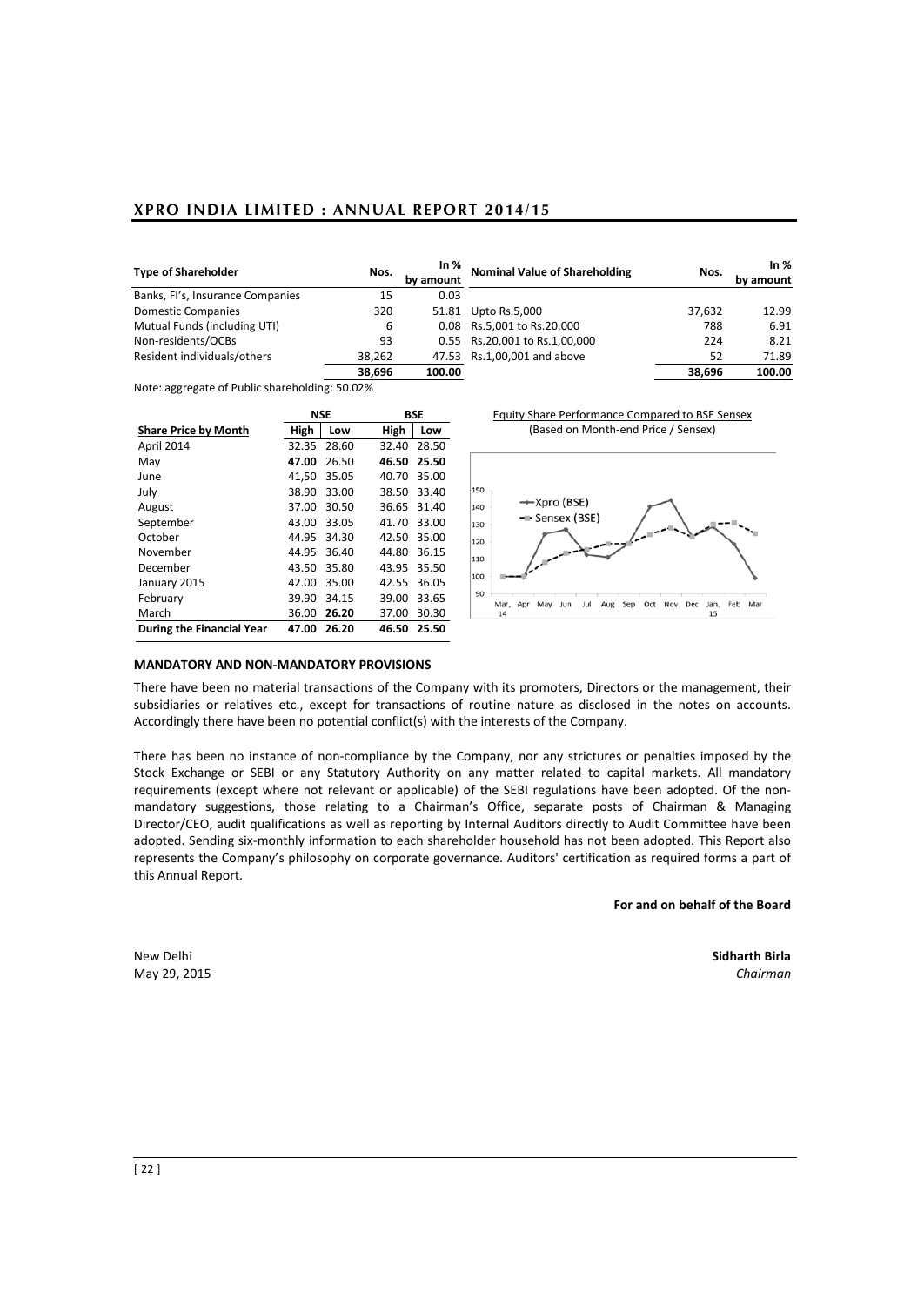## **AFFIRMATION OF COMPLIANCE WITH THE CODE OF CONDUCT FOR DIRECTORS AND SENIOR EXECUTIVES**

I declare that the Company has received affirmation of compliance with "Code of Conduct for Directors and Senior Executives" laid down by the Board of Directors, from all the Directors and Senior Management personnel of the Company, to whom the same is applicable, for the financial year ended March 31, 2015.

New Delhi **C. Bhaskar** May 29, 2015 *Managing Director & Chief Executive Officer*

### **AUDITORS' CERTIFICATE ON CORPORATE GOVERNANCE**

To the Members of Xpro India Limited

We have examined the compliance of the conditions of Corporate Governance by Xpro India Limited for the year ended on March 31, 2015, as stipulated in Clause 49 of the Listing Agreement of the said Company with Stock Exchanges.

The compliance of conditions of Corporate Governance is the responsibility of the management. Our examination has been limited to a review of the procedures and implementation thereof, adopted by the Company for ensuring compliance of the conditions of Corporate Governance as stipulated in the said Clause. It is neither an audit nor an expression of opinion on the financial statements of the Company.

In our opinion and to the best of our information and according to the explanations given to us, we certify that the Company has complied with the conditions of Corporate Governance as stipulated in Clause 49 of the above mentioned Listing Agreement.

We further state that such compliance is neither an assurance as to the future viability of the Company nor the efficiency or effectiveness with which the Management has conducted the affairs of the Company.

> For **Deloitte Haskins & Sells**  Chartered Accountants (Firm's Registration No. 117365W)

**Kartikeya Raval** New Delhi *Partner* May 29, 2015 *(Membership No.106189)*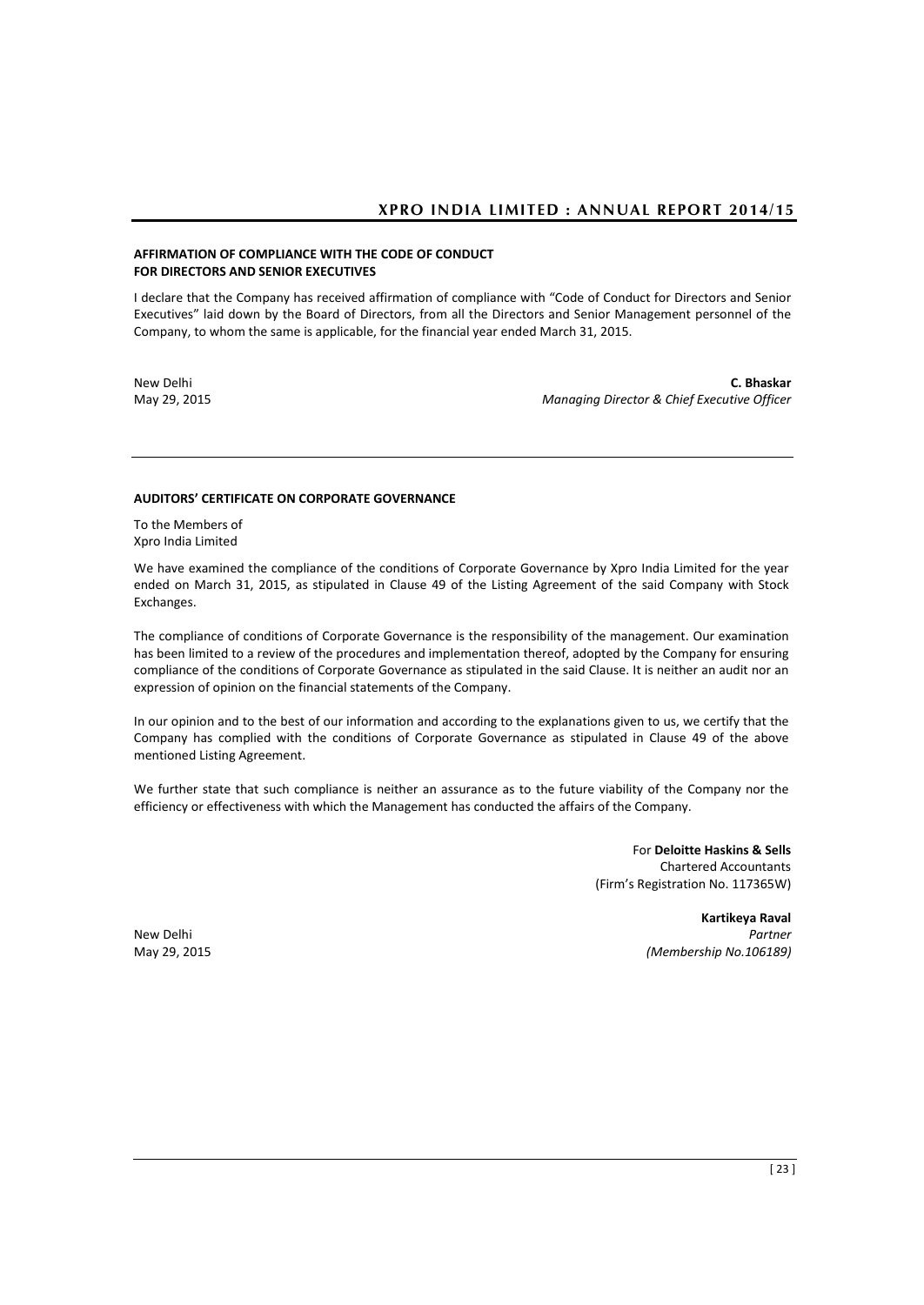## **MANAGEMENTS' DISCUSSION & ANALYSIS REPORT**

We have pleasure in submitting the Managements' Discussion & Analysis Report ("MDA") on the Company's businesses. We have attempted to include discussions on all specified matters, to the extent relevant or within boundaries that in our opinion are reasonably imposed by the Company's strategic and competitive position. The overall economic environment continues to be challenging with persisting uncertainty as to a timeline for full revival of consumer interest. In 2014-15, the Indian economy emerged as one of the largest economies with falling oil prices, a healthy external position, controlled inflation, the promise of sustained reforms supported by increased ease of doing business. Yet, on the economic front, GDP growth, consumer demand and investment plans did not fully reflect the general exuberance; flagging industrial growth and a weak capex cycle remain the downside to the economic outlook. Monthly industrial production estimates indicate a modest upturn, with production of capital goods expanding after three years, but consumer durables, our major market segment, continued to decline reflecting weak aggregate demand.

The fallout of this scenario was reflected in our performance. Total production during the year was higher at 19,634 MT (18,963 MT previous year) (excluding 828 MT of films produced and sold prior to capitalization of the new dielectric film line at Barjora) while sales at Rs.288.06 Crores were about 6% higher. Significantly, total production costs were effectively higher due to various factors including lower-than-expected-volumes on capacity that had been built up over the last 2 years, and burden of finance cost on these investments. Unit sales realization were lower and in the overall could not neutralize cost increases as the Company could not pass on higher costs. Operations resulted in a loss of Rs.487.69 lacs against a loss before depreciation of Rs.387.63 lacs in the previous year. Depreciation was higher at Rs.1404.81 lacs, and accordingly there was a loss before Tax of Rs.1892.50 lacs (Rs.1509.88 lacs previous year). Investment on capacity for manufacture of sophisticated dielectric films at Biax Division, Barjora are expected to show financial results soon with the unit having commenced the manufacture of the intended products from March this year.

The results must be viewed in the backdrop of a slowdown in market growth, particularly for consumer durables, depressed margins, supported by efforts on cost control and productivity enhancements. We believe all our businesses are backed by necessary skills and expertise; our core competency can be seen to lie in the extrusion field, particularly co-extrusion. Our market standing is generally representative of the competitiveness of our core operations and high quality of our products and services.

#### **Company and Industry Structure**

Company operations are focused around our core competencies viz. Polymers Business, structured into 2 operating Divisions. Each operating division is kept self-sufficient managerially to perform its own duties and functions, with support provided at a corporate level as and when required. A summary of performance is given below.

| POLYMERS BUSINESS                                                                                                                                                                                                             |            | 2015              |            | 2014       |
|-------------------------------------------------------------------------------------------------------------------------------------------------------------------------------------------------------------------------------|------------|-------------------|------------|------------|
| (net of inter-unit adjustments)                                                                                                                                                                                               | Production | <b>Sales</b>      | Production | Sales      |
|                                                                                                                                                                                                                               | МT         | <b>Rs. Crores</b> | мт         | Rs. Crores |
| <b>Biax Division</b>                                                                                                                                                                                                          | 3.269      | 69.30             | 3.020      | 68.04      |
| Coex Division                                                                                                                                                                                                                 | 16.365     | 218.76            | 15.943     | 203.51     |
|                                                                                                                                                                                                                               | 19.634     | 288.06            | 18.963     | 271.55     |
| The message is a more to the local contract of the set of the set of the set of the set of the set of the set of the set of the set of the set of the set of the set of the set of the set of the set of the set of the set o |            |                   |            |            |

(Biax Division Production & Sales, for year ended March 31, 2015, excludes 828 MT produced during trials prior to capitalization of project)

The industry structure in the field of polymers processing is spread wide, from miniscule to fairly large capacities. There is usually no direct thumb-rule in terms of "size vs. profitability"; it is possible for players to work out their own viable economics depending upon various factors, mainly a combination of product mix and market segment or niche. Supply chain linkages to clients play an additional role for some. Since polymers are freely available at prices synchronized to global prices, market focus besides technical and service competence has been the key to success. It is fair to say that the Company is a mid-sized player with significant strengths in its market segments, but remains subject to usual market pressures. In the overall, the Company's operations are relatively capital intensive; raw material and power constitute the largest proportions of direct costs. We believe that opportunities are substantial both in terms of market growth and product diversity and that threats from replacement products are not significant. The main raw materials used by the Company are Thermoplastic Resins (such as Polypropylene, Styrenic Polymers and LD/LLD Polyethylene, etc.).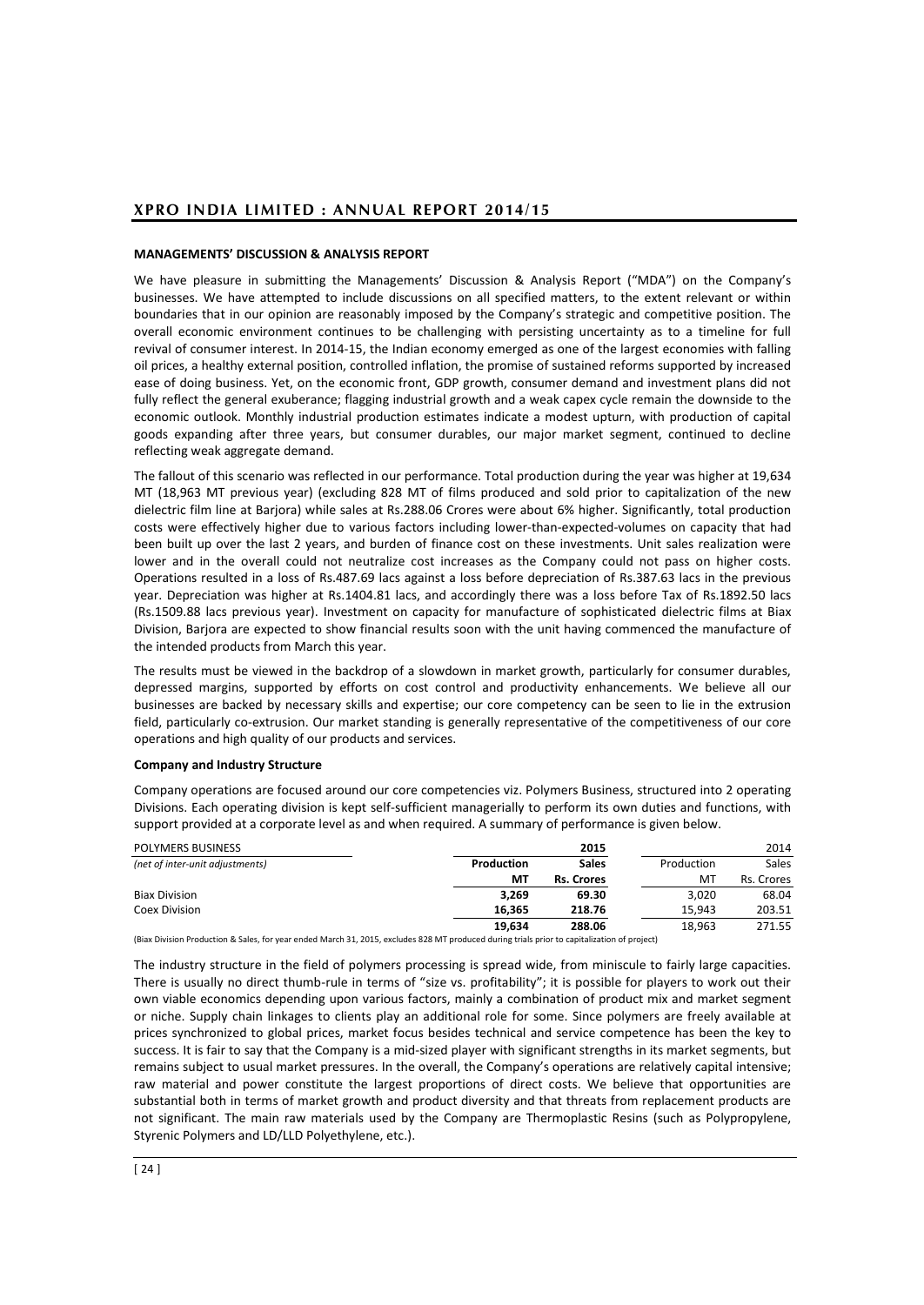We firmly recognize that total customer satisfaction is the key to our success. Our aim is to build sound customer relationships through creation of value for them, and in the process earn an equitable return for ourselves. Quality is built into products through appropriate manufacturing technology and work methods. Manufacturing at all units is carried out by suitably qualified personnel under strict quality standards. Continuous product development for specific applications and equipment up-gradation has helped us in proactively developing technically sustainable solutions with clear customer benefits. Quality Systems at all manufacturing units are certified under relevant ISO 9001:2008 standards. During the year, the Environmental Management Systems at Coex Division's Ranjangaon and Greater Noida Units were duly certified under ISO 14001:2004 standards.

## *Biax Division*

Biax Division manufactures a range of coextruded Biaxially Oriented Polypropylene ("BOPP") Films and Dielectric Films on sophisticated, automated production lines, having multipurpose use in applications ranging from food packaging to specialized films for use in electronics, besides being used for print lamination, cigarette overwraps, adhesive tape etc. Flexible packaging in India continued to grow nearly 17% (against 7-8% globally) during the last few years, driven by increasing per capita consumption of flexible packaging in India in line with changing consumption patterns for packaged food & other convenience products and trends in retail. BOPP films constitute a significant and growing input into this space with increasing shift from PET to BOPP and development of new applications, and the market in India has exhibited rapid growth, significantly higher than the global growth rate. In this backdrop of strong past and anticipated growth, Indian BOPP industry continues to grow encouraging sizable investment by existing players and new entrants, notwithstanding prevailing downturn. With fall in export markets, and creation of substantial capacity (presently under-utilized across industry) for packaging films, domestic markets for these remained highly competitive. Volatility in input prices, competitive pressure in sales realization, cheap imports and seasonal swings compound matters. Our focus however remains dedicated within our core strengths to special products and niche markets, largely thin films for specialized electrical applications, which together with consistent high quality and service standards enabled us to maintain reasonable capacity utilization. Several customers in sophisticated segments have upgraded their processes and equipment thus requiring upgraded film products. Our strategic intent for BOPP films remains directed towards thin and dielectric films. Total production during the year was 3,269 MT (against 3,020 MT last year). The new and highly sophisticated Bruckner Dielectric film line has commenced manufacturing of the intended types of dielectric film which have been well accepted and generally to international standards. The new unit is expected to contribute substantially to the overall performance of the Company in the coming years.

## *Coex Division*

Coex Division manufactures coextruded sheets, thermoformed refrigerator liners and coextruded cast films. Our products are usually custom-made to customer needs and based on various polymers including ABS, Polystyrene, PP and PE. Applications for our product range are wide, including sheets for refrigerator liners, disposable containers, automotive parts, etc. Cast films are high clarity films including stretch wrap and cling, specially formulated films for medical disposables, hygiene films, and others for packaging. Recovery in the consumer durables segment was tepid. Despite some relief in macro-economic challenges, (inflation and oil prices in particular) consumer sentiment remained poor. OE manufacturers resorted to cost cuts including reduced wall thicknesses impacting demand and value addition despite marginal increase in refrigerator production. However, this set-back is seen as temporary and a return to normalcy is expected and long-term growth remains promising and the low penetration of refrigerators continues to attract more global players to the country offering us new potential markets. We continue to be the leading supplier of sheets and liners to the white goods industry through consistent focus on product quality, development and superior service, which have also been recognized by major customers. In the cast films segment, our focus has been on special films and continuous innovation. Within our major market segments for cast films, the tyre industry after a muted growth in the previous year showed marginal growth on the back of an improving auto industry. However, with the vehicle product mix skewed towards the two-wheeler segment, demand for films from this segment was only marginally higher. The hygiene segment continues to exhibit consistent growth in excess of 20% per annum; we could capitalize on this opportunity to substantially increase sales to this segment, translating into a growth of 16% in the cast films area. Reflecting overall market circumstances, the total production of sheets, including as liners, (adjusted for inter-unit transfers)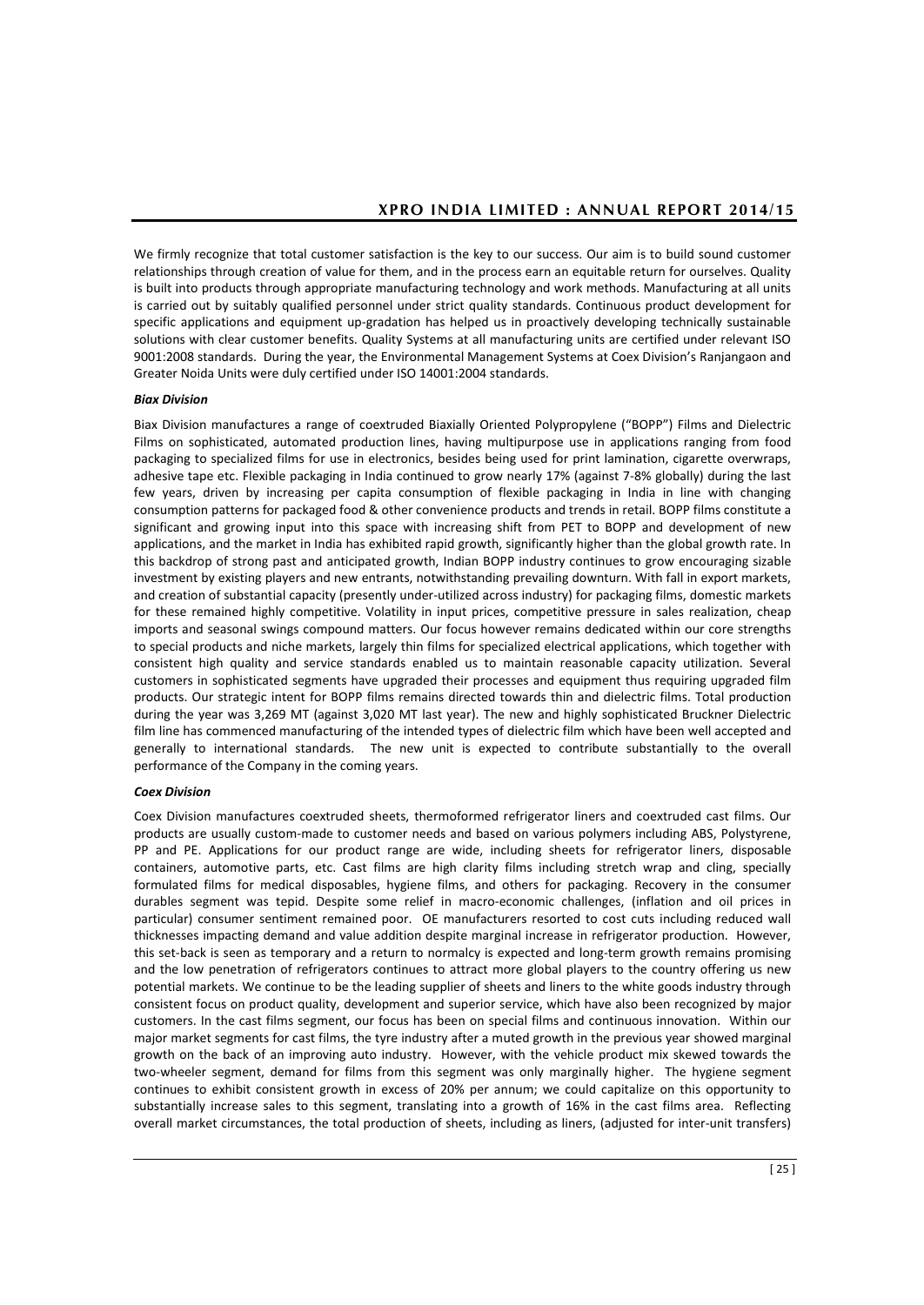and cast films at this division at 16,365 MT during the year was marginally higher than during the previous year (15,943 MT). In keeping with strategic direction to arrest the decline of viability at Faridabad, focus at this location was on production of only cast films pending other long term steps. Sheet extrusion capacity expansion at Ranjangaon was completed during the year. Creation of cast film capacity to meet growing requirements, particularly of hygiene films, and towards our long term strategic goals is on the anvil.

## **OTHER MATTERS**

### *Environment and Safety*

We firmly believe that safe and healthy working conditions in factories and other premises are as necessary and important as production, productivity and quality. Our policy requires conduct of activities to take foremost account of health and safety of all concerned, besides conservation of natural resources and protection of the environment to the extent possible.

### *Human Resources*

Employees represent our greatest asset and potential. It is only through motivated, creative and business-minded employees that we can achieve our aims. Involvement, commitment, teamwork and updating of skills and knowledge are integral to our objectives of advancing a professional, productive culture. Permanent employment, including those recruited for the new project, was 380, of which officers and staff account for 235 and workmen for the balance (last year 376 and 225 respectively).

#### *Others*

There are no further or typical areas of risks or concerns outside the usual course of business foreseeable at this time. Our primary manufacturing processes (including extrusion) are well established and our focus remains on process and efficiency improvements, and product & application development to provide a competitive edge. Internal control systems have been found to be adequate and are continuously reviewed for improvements. Our team is committed to the Board's dictates on standards of conduct as well as good governance and exercise of due diligence. We have taken all care to comply with applicable laws and regulations. Overall financial performance is in line with and reflective of operational performance. The Company continues its initiatives towards operational improvements with a special emphasis on quality, control of overheads and broad-basing of markets, while focusing on managing uncertainties in a proactive manner. The election of a majority government at the centre with a policy thrust towards growth, control on inflation and ease in doing business, has given rise to a feel good factor which is expected to translate into improved market sentiment boosting domestic consumption while improving export competitiveness. However, the external environment for the time being continues to remain challenging. In the overall our outlook continues to remain one of cautious optimism. Our sincere thanks are due to all employees and teammates whose dedicated and hard work allowed results to be achieved. We are grateful to all our Bankers and all concerned Authorities for their continued support, and to all our customers for their faith and confidence. We remain committed to fullest customer satisfaction.

## **CAUTIONARY STATEMENT**

Statements in this Report which seek to describe the Company's objectives, projections, estimates, expectations or predictions may be considered to be "forward-looking statements" within the meaning of applicable securities laws or regulations. Actual results could differ materially from any expressed or implied. Important factors that could make a difference to the Company's operations include global and Indian demand-supply conditions, finished goods prices, feedstock availability and prices, power tariffs, cyclical demand and pricing in the Company's markets, changes in Government regulations, tax and tariff regimes, economic policies and developments within India and countries with which the Company conducts business besides other factors including but not limited to natural events, litigation and labour negotiations.

#### **For and on behalf of the Management Team**

New Delhi **C. Bhaskar** May 29, 2015 *Managing Director & Chief Executive Officer*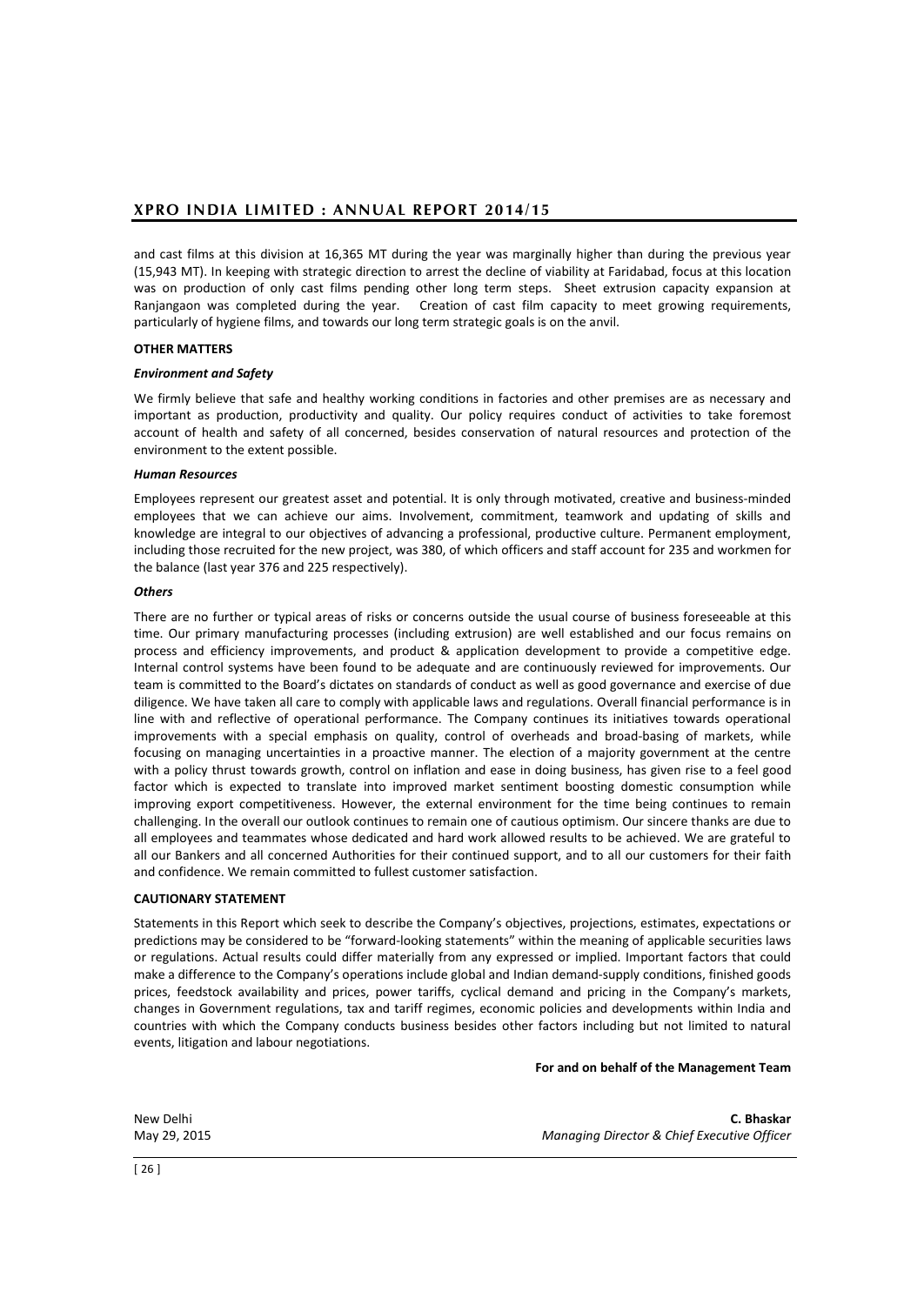## **Annexure to the Directors' Report**

## FORM NO. MGT - 9: EXTRACT OF ANNUAL RETURN Financial Year ended on March 31, 2015 [Pursuant to Section 92(3) of the Companies Act, 2013, and Rule 12(1) of the Companies (Management and Administration) Rules, 2014]

### I. REGISTRATION AND OTHER DETAILS:

|      | CIN                                                | L25209WB1997PLC085972                                |
|------|----------------------------------------------------|------------------------------------------------------|
| ii)  | <b>Registration Date</b>                           | November 26, 1997                                    |
| iii) | Name of the Company                                | <b>XPRO INDIA LIMITED</b>                            |
| iv)  | Category / Sub-Category of the Company             | Company having Share Capital                         |
| v)   | Address of the Registered Office and contact       | Barjora - Mejia Road, P.O - Ghutgoria,               |
|      | details                                            | Tehsil: Barjora, Dist.: Bankura 722 202, West Bengal |
|      |                                                    | e-mail: cosec@xproindia.com                          |
|      |                                                    | Tel.:+91-3241-257263/4                               |
| vi)  | Whether listed<br>Yes/No                           | Yes                                                  |
| vii) | Name, Address and Contact details of Registrar and | MCS Share Transfer Agent Limited,                    |
|      | Transfer Agent, if any                             | 12/1/5, Manoharpukur Road, Ground Floor,             |
|      |                                                    | Kolkata 700 026                                      |
|      |                                                    | e-mail: mcssta@rediffmail.com                        |
|      |                                                    | Tel.: +91-33-4072 4051/2/3                           |

#### II. PRINCIPAL BUSINESS ACTIVITIES OF THE COMPANY:

| SI. | Name and Description                                                                     | NIC Code of the | % to total turnover of the company |
|-----|------------------------------------------------------------------------------------------|-----------------|------------------------------------|
| No. | of main products / services                                                              | Product/service |                                    |
|     | Thermoplastic Films / Sheets / Liners<br>(manufacture of semi-finished plastic products) | 222 2220 22201  | 97.8%                              |

## III. PARTICULARS OF HOLDING, SUBSIDIARY AND ASSOCIATE COMPANIES:

| SI.<br>No.     | Name and Address of the<br>Company                                                                                               | CIN/GLN               | Holding/Subsidiary/<br>Associate | % of shares<br>held | Applicable<br>Section |
|----------------|----------------------------------------------------------------------------------------------------------------------------------|-----------------------|----------------------------------|---------------------|-----------------------|
| $\mathbf{1}$   | Xpro Global Limited<br>"Birla Building", 2 <sup>nd</sup> Floor,<br>9/1, R N Mukherjee Road,<br>Kolkata - 700 001,<br>West Bengal | U36900WB2001PLC093098 | Subsidiary Company               | 100%                | 2(87)                 |
| $\overline{2}$ | Xpro Global Pte. Ltd.<br>4 Shenton Way,<br>#28-01, SGX Centre II,<br>Singapore - 68807                                           | 201103090K            | Subsidiary Company               | 100%                | 2(87)                 |

#### IV. SHAREHOLDING PATTERN: (Equity Share Capital Breakup as percentage of Total Equity) (i) Category-wise Shareholding:

| <b>Category of Shareholders</b> | Number of Shares held at the<br>beginning of the year |                          |         | Number of Shares held at the<br>end of the year |         |                          |         | %<br>Change                 |                    |
|---------------------------------|-------------------------------------------------------|--------------------------|---------|-------------------------------------------------|---------|--------------------------|---------|-----------------------------|--------------------|
|                                 | Demat                                                 | Physical                 | Total   | % of Total<br><b>Shares</b>                     | Demat   | Physical                 | Total   | % of Total<br><b>Shares</b> | during<br>the year |
| A. Promoters                    |                                                       |                          |         |                                                 |         |                          |         |                             |                    |
| (1) Indian                      |                                                       |                          |         |                                                 |         |                          |         |                             |                    |
| a) Individual/HUF               | 204236                                                | $\overline{\phantom{a}}$ | 204236  | 1.75                                            | 204236  | $\overline{\phantom{a}}$ | 204236  | 1.75                        | Nil                |
| b) Central Govt.                |                                                       |                          |         |                                                 |         |                          |         |                             |                    |
| c) State Govt.(s)               |                                                       |                          |         |                                                 |         |                          |         |                             |                    |
| d) Bodies Corporate             | 5460050                                               | -                        | 5460050 | 46.83                                           | 5623550 | $\overline{\phantom{a}}$ | 5623550 | 48.23                       | 1.40               |
| e) Bank(s)/FI                   |                                                       |                          |         |                                                 |         |                          |         |                             |                    |
| f) Any other                    |                                                       |                          |         |                                                 |         |                          |         |                             |                    |
| Sub-total (A)(1):               | 5664286                                               | ۰                        | 5664286 | 48.58                                           | 5827786 | $\overline{\phantom{a}}$ | 5827786 | 49.98                       | 1.40               |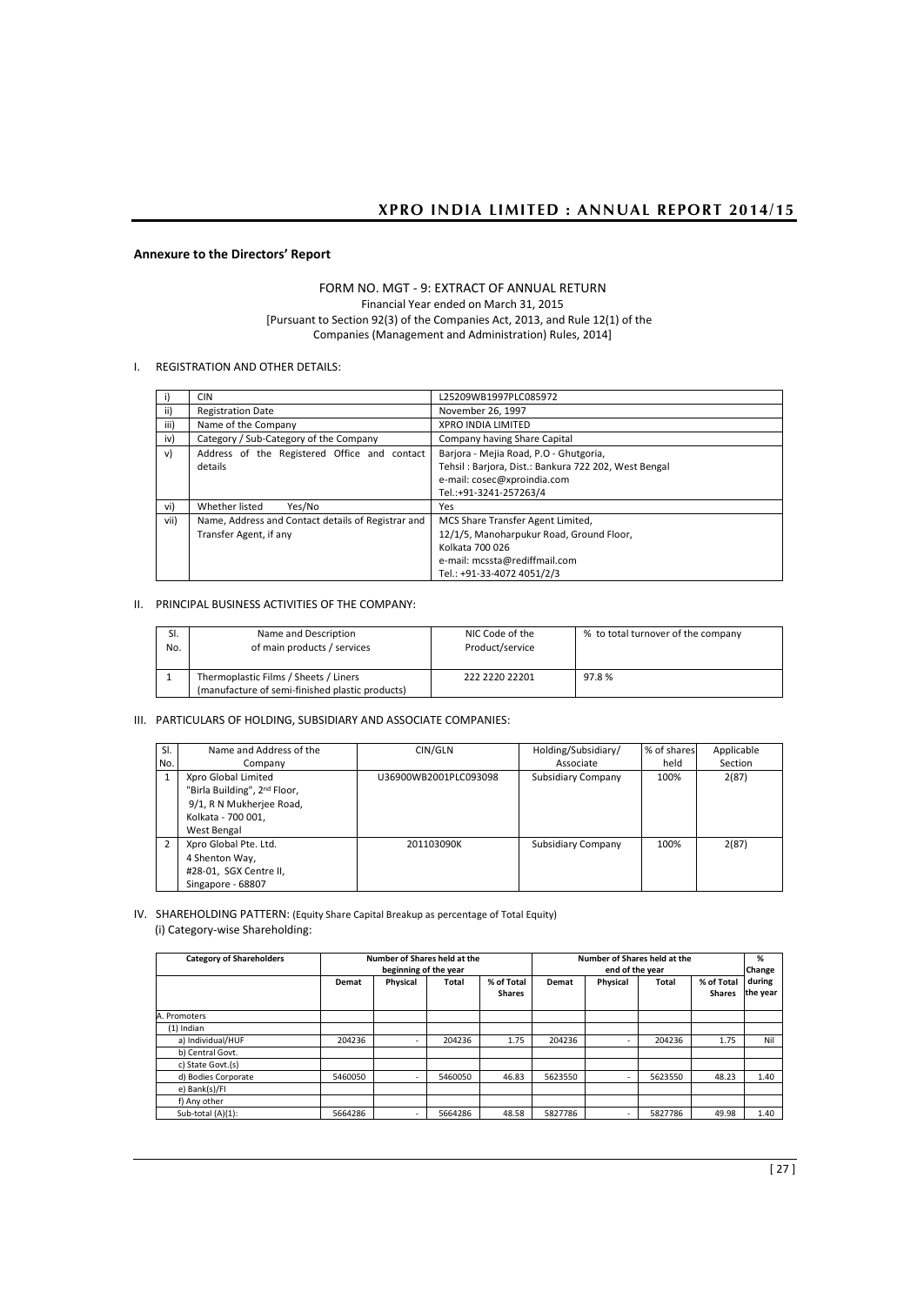| <b>Category of Shareholders</b>                                                         |          |                          | Number of Shares held at the |                             |          |                          | Number of Shares held at the |                             | %                  |
|-----------------------------------------------------------------------------------------|----------|--------------------------|------------------------------|-----------------------------|----------|--------------------------|------------------------------|-----------------------------|--------------------|
|                                                                                         |          | beginning of the year    |                              |                             |          | end of the year          |                              |                             | Change             |
|                                                                                         | Demat    | Physical                 | Total                        | % of Total<br><b>Shares</b> | Demat    | Physical                 | Total                        | % of Total<br><b>Shares</b> | during<br>the year |
| (2) Foreign                                                                             |          |                          |                              |                             |          |                          |                              |                             |                    |
| a) NRIs-Individuals                                                                     |          |                          |                              |                             |          |                          |                              |                             |                    |
| b) Others - Individuals                                                                 |          |                          |                              |                             |          |                          |                              |                             |                    |
| c) Bodies Corporate                                                                     |          |                          |                              |                             |          |                          |                              |                             |                    |
| d) Bank(s)/FI                                                                           |          |                          |                              |                             |          |                          |                              |                             |                    |
| e) Any other                                                                            |          |                          |                              |                             |          |                          |                              |                             |                    |
| Sub-total (A)(2):                                                                       |          |                          |                              |                             |          |                          |                              |                             |                    |
| <b>Total shareholding of Promoters</b><br>$[A=(A)(1)+(A)(2)$                            | 5664286  | ÷.                       | 5664286                      | 48.58                       | 5827786  | ×                        | 5827786                      | 49.98                       | 1.40               |
| <b>B. Public Shareholding</b>                                                           |          |                          |                              |                             |          |                          |                              |                             |                    |
| (1)Institutions                                                                         |          |                          |                              |                             |          |                          |                              |                             |                    |
| a) Mutual Funds/UTI                                                                     | 6953     | 2730                     | 9683                         | 0.08                        | 6953     | 2730                     | 9683                         | 0.08                        | Nil                |
| b) Banks/FI                                                                             | 805      | 2391                     | 3196                         | 0.03                        | 805      | 2391                     | 3196                         | 0.03                        | Nil                |
| c) Central Govt.                                                                        |          |                          |                              |                             |          |                          |                              |                             |                    |
| d) State Govt(s)                                                                        |          |                          |                              |                             |          |                          |                              |                             |                    |
| e) VC Funds                                                                             |          |                          |                              |                             |          |                          |                              |                             |                    |
| f) Insurance Cos.                                                                       |          |                          |                              |                             |          |                          |                              |                             |                    |
| g) Fils                                                                                 |          |                          |                              |                             |          |                          |                              |                             |                    |
| h) Foreign VC Funds                                                                     |          |                          |                              |                             |          |                          |                              |                             |                    |
| i) Others                                                                               |          |                          |                              |                             |          |                          |                              |                             |                    |
| Sub-total (B)(1):                                                                       | 7758     | 5121                     | 12879                        | 0.11                        | 7758     | 5121                     | 12879                        | 0.11                        | Nil                |
| (2) Non-Institutions                                                                    |          |                          |                              |                             |          |                          |                              |                             |                    |
| a) Bodies Corporate                                                                     |          |                          |                              |                             |          |                          |                              |                             |                    |
| i) Indian                                                                               | 274094   | 37102                    | 311196                       | 2.67                        | 380517   | 37037                    | 417554                       | 3.58                        | 0.91               |
| ii) Overseas                                                                            |          |                          |                              |                             |          |                          |                              |                             |                    |
| b) Individuals                                                                          |          |                          |                              |                             |          |                          |                              |                             |                    |
| i) Individual share- holders<br>holding nominal share capital<br>upto Rs.1 Lac          | 2725280  | 587026                   | 3312306                      | 28.41                       | 2460509  | 572999                   | 3033508                      | 26.02                       | (2.39)             |
| ii) Individual share- holders<br>holding nominal share capital<br>in excess of Rs.1 Lac | 1551461  | 86500                    | 1637961                      | 14.05                       | 1615319  | 86500                    | 1701819                      | 14.60                       | 0.55               |
| c) Others                                                                               |          |                          |                              |                             |          |                          |                              |                             |                    |
| a. Directors & Relatives                                                                | 522630   | $\overline{\phantom{a}}$ | 522630                       | 4.48                        | 471630   | $\overline{\phantom{a}}$ | 471630                       | 4.05                        | (0.43)             |
| b. NRIs & OCBs                                                                          | 68073    | 241                      | 68314                        | 0.59                        | 64166    | 241                      | 64407                        | 0.55                        | (0.04)             |
| c. Trust                                                                                | 643      | 3905                     | 4548                         | 0.04                        | 643      | 3905                     | 4548                         | 0.04                        | Nil                |
| d. Xpro India Limited Unclaimed<br>Suspense Account                                     | 125380   | ×,                       | 125380                       | 1.08                        | 125369   |                          | 125369                       | 1.08                        | Nil                |
| Sub-total (B)(2):                                                                       | 5267561  | 714774                   | 5982335                      | 51.31                       | 5118153  | 700682                   | 5818835                      | 49.91                       | (1.40)             |
| <b>Total Public Shareholding</b>                                                        | 5275319  | 719895                   | 5995214                      | 51.42                       | 5125911  | 705803                   | 5831714                      | 50.02                       | (1.40)             |
| $[B=(B)(1)+(B)(2)$                                                                      |          |                          |                              |                             |          |                          |                              |                             |                    |
| C. Held by Custodian for GDRs & ADRs                                                    |          |                          |                              |                             |          |                          |                              |                             |                    |
| Grand Total (A+B+C)                                                                     | 10939605 | 719895                   | 11659500                     | 100.00                      | 10953697 | 705803                   | 11659500                     | 100.00                      | Nil                |

(ii) Shareholding of Promoters:

|                |                                      |                         | Shareholding at the beginning of the year |                                                           |                         | Shareholding at the end of the year       |                                                           | % change in                        |
|----------------|--------------------------------------|-------------------------|-------------------------------------------|-----------------------------------------------------------|-------------------------|-------------------------------------------|-----------------------------------------------------------|------------------------------------|
| SI.<br>No.     | <b>Shareholder's Name</b>            | No. of<br><b>Shares</b> | % of total<br>Shares of<br>the<br>Company | % of Shares<br>pledged /<br>encumbered to<br>total shares | No. of<br><b>Shares</b> | % of total<br>Shares of<br>the<br>Company | % of Shares<br>pledged /<br>encumbered to<br>total shares | shareholding<br>during the<br>year |
|                | Sri Sidharth Kumar Birla             | 201875                  | 1.73                                      | Nil                                                       | 201875                  | 1.73                                      | Nil                                                       | Nil                                |
| $\overline{2}$ | Smt. Madhushree Birla                | 125                     | 0.00                                      | Nil                                                       | 125                     | 0.00                                      | Nil                                                       | Nil                                |
| 3              | Sri Sudarshan Kumar Birla            | 709                     | 0.01                                      | Nil                                                       | 709                     | 0.01                                      | Nil                                                       | Nil                                |
| 4              | Smt. Sumangala Birla                 | 1527                    | 0.01                                      | Nil                                                       | 1527                    | 0.01                                      | Nil                                                       | Nil                                |
| 5              | Birla Eastern Limited                | 18400                   | 0.16                                      | Nil                                                       | 18400                   | 0.16                                      | Nil                                                       | Nil                                |
| 6              | Birla Holdings Ltd.                  | 166650                  | 1.43                                      | Nil                                                       | 166650                  | 1.43                                      | Nil                                                       | Nil                                |
|                | Central India General Agents Limited | 125000                  | 1.07                                      | Nil                                                       | 268500                  | 2.30                                      | Nil                                                       | 1.23                               |
| 8              | Intellipro Finance Pyt Ltd           | 2250000                 | 19.30                                     | Nil                                                       | 2270000                 | 19.47                                     | Nil                                                       | 0.17                               |
| 9              | iPro Capital Limited                 | 2900000                 | 24.87                                     | Nil                                                       | 2900000                 | 24.87                                     | Nil                                                       | Nil                                |
| 10             | Mineral Oriental Ltd.                | ٠                       | ٠                                         | $\overline{\phantom{a}}$                                  | ٠                       | ۰                                         | $\overline{\phantom{a}}$                                  | -                                  |
| 11             | Nathdwara Investment Co Ltd          | ٠                       | ۰                                         | $\overline{\phantom{a}}$                                  | ۰                       | ۰                                         | $\overline{\phantom{a}}$                                  | $\overline{\phantom{a}}$           |
| 12             | Janardhan Trading Co. Ltd.           | $\blacksquare$          | ۰                                         | $\overline{\phantom{a}}$                                  | ٠                       | ۰                                         | $\overline{\phantom{a}}$                                  |                                    |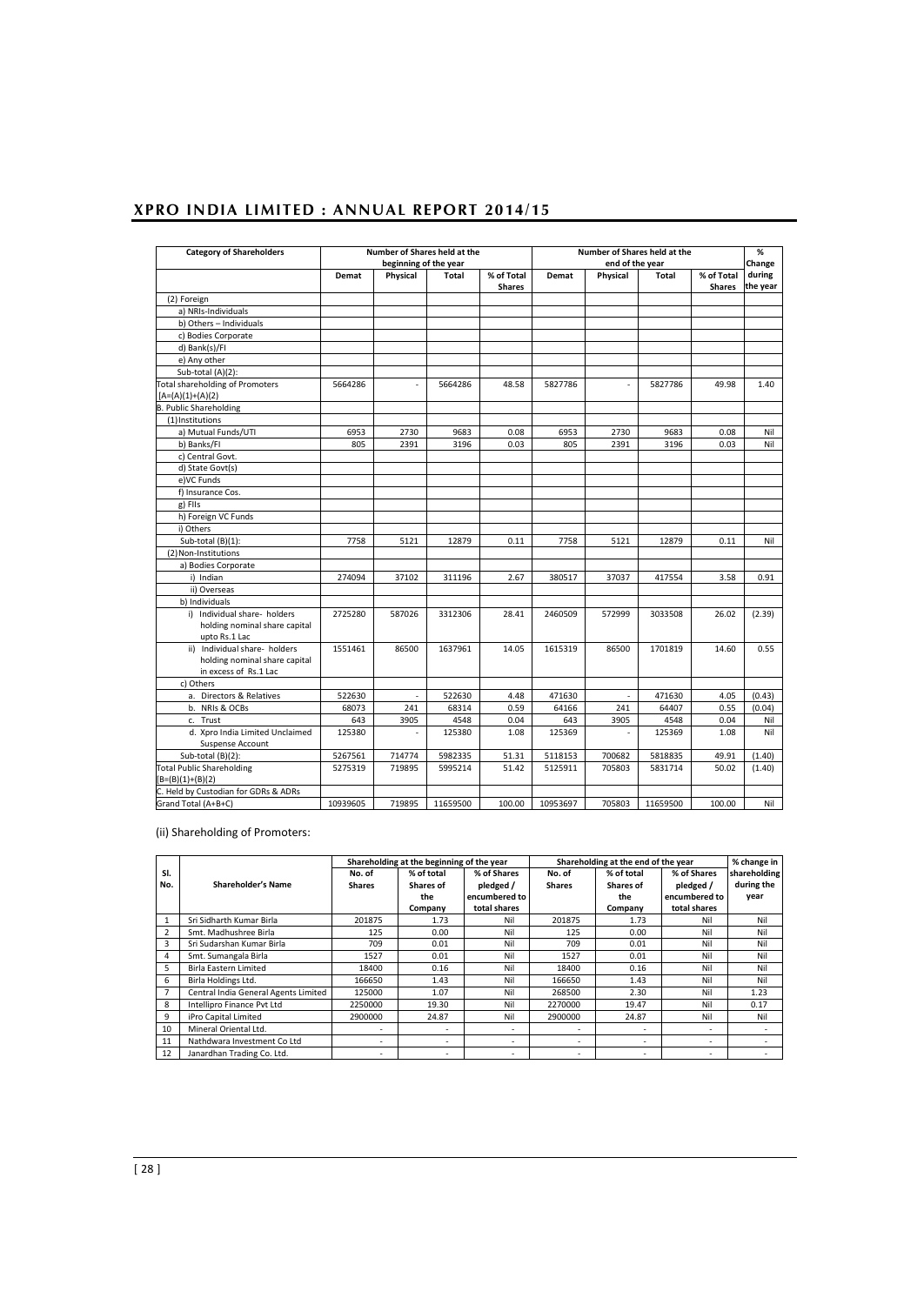| Sl. No.        |                                      |                        |               | Shareholding at the beginning of the year | Cumulative Shareholding during the year |                   |
|----------------|--------------------------------------|------------------------|---------------|-------------------------------------------|-----------------------------------------|-------------------|
|                |                                      |                        | No. of Shares | % of total Shares                         | No. of Shares                           | % of total Shares |
|                |                                      |                        |               | of the Company                            |                                         | of the Company    |
| $\mathbf{1}$   | Central India General Agents Limited |                        |               |                                           |                                         |                   |
|                | At the beginning of the year         |                        | 125000        | 1.07                                      |                                         |                   |
|                | Changes during the year:             |                        |               |                                           |                                         |                   |
|                | Date                                 | Reason                 |               |                                           |                                         |                   |
|                | 14/11/2014                           | Market Purchase        | 38368         | 0.33                                      | 163368                                  | 1.40              |
|                | 28/11/2014                           | Market Purchase        | 13236         | 0.11                                      | 176604                                  | 1.51              |
|                | 05/12/2014                           | Market Purchase        | 6462          | 0.06                                      | 183066                                  | 1.57              |
|                | 12/12/2014                           | Market Purchase        | 3813          | 0.03                                      | 186879                                  | 1.60              |
|                | 09/01/2015                           | <b>Market Purchase</b> | 10000         | 0.09                                      | 196879                                  | 1.69              |
|                | 16/01/2015                           | Market Purchase        | 6500          | 0.06                                      | 203379                                  | 1.74              |
|                | 23/01/2015                           | Market Purchase        | 8500          | 0.07                                      | 211879                                  | 1.82              |
|                | 13/02/2015                           | Market Purchase        | 15500         | 0.13                                      | 227379                                  | 1.95              |
|                | 27/02/2015                           | Market Purchase        | 15551         | 0.13                                      | 242930                                  | 2.08              |
|                | 13/03/2015                           | Market Purchase        | 13570         | 0.12                                      | 256500                                  | 2.20              |
|                | 20/03/2015                           | Market Purchase        | 10000         | 0.09                                      | 266500                                  | 2.29              |
|                | 31/03/2015                           | Market Purchase        | 2000          | 0.02                                      | 268500                                  | 2.30              |
|                | At the end of the year               |                        |               |                                           | 268500                                  | 2.30              |
| $\overline{2}$ | Intellipro Finance Pvt Ltd           |                        |               |                                           |                                         |                   |
|                | At the beginning of the year         |                        | 2250000       | 19.30                                     |                                         |                   |
|                | Changes during the year:             |                        |               |                                           |                                         |                   |
|                | Date                                 | Reason                 |               |                                           |                                         |                   |
|                | 14/11/2014                           | Market Purchase        | 20000         | 0.17                                      | 2270000                                 | 19.47             |
|                | At the end of the year               |                        |               |                                           | 2270000                                 | 19.47             |

# (iii) Change in Promoters' Shareholding

(iv) Shareholding Pattern of Top Ten Shareholders (Other than Directors, Promoters and Holders of GDRs and ADRs)

| Sl. No.        |                                     |                 |                      | Shareholding at the beginning of the year |               | Cumulative Shareholding during the year |
|----------------|-------------------------------------|-----------------|----------------------|-------------------------------------------|---------------|-----------------------------------------|
|                | For Each of the Top 10 Shareholders |                 | <b>No. of Shares</b> | % of total Shares<br>of the Company       | No. of Shares | % of total Shares<br>of the Company     |
| $\mathbf{1}$   | Sharad Kanayalal Shah               |                 |                      |                                           |               |                                         |
|                | At the beginning of the year        |                 | 275000               | 2.36                                      |               |                                         |
|                | Changes during the year:            |                 |                      | No Change during the year                 |               |                                         |
|                | At the end of the year              |                 |                      |                                           | 275000        | 2.36                                    |
| $\overline{2}$ | Nirmala Devi Jammar                 |                 |                      |                                           |               |                                         |
|                | At the beginning of the year        |                 | 211477               | 1.81                                      |               |                                         |
|                | Changes during the year:            |                 |                      |                                           |               |                                         |
|                | Date                                | Reason          |                      |                                           |               |                                         |
|                | 14/11/2014                          | Market Purchase | 523                  | 0.00                                      | 212000        | 1.82                                    |
|                | At the end of the year              |                 |                      |                                           | 212000        | 1.82                                    |
| 3              | Meenakshi Bangur                    |                 |                      |                                           |               |                                         |
|                | At the beginning of the year        |                 | 200000               | 1.72                                      |               |                                         |
|                | Changes during the year:            |                 |                      | No Change during the year                 |               |                                         |
|                | At the end of the year              |                 |                      |                                           | 200000        | 1.72                                    |
| 4              | Mita Dipak Shah                     |                 |                      |                                           |               |                                         |
|                | At the beginning of the year        |                 | 154000               | 1.32                                      |               |                                         |
|                | Changes during the year:            |                 |                      |                                           |               |                                         |
|                | Date                                | Reason          |                      |                                           |               |                                         |
|                | 14/11/2014                          | Market Purchase | 1000                 | 0.01                                      | 155000        | 1.33                                    |
|                | At the end of the year              |                 |                      |                                           | 155000        | 1.33                                    |
| 5              | Anil Jain                           |                 |                      |                                           |               |                                         |
|                | At the beginning of the year        |                 | 132000               | 1.13                                      |               |                                         |
|                | Changes during the year:            |                 |                      |                                           |               |                                         |
|                | Date                                | Reason          |                      |                                           |               |                                         |
|                | 14/11/2014                          | Market Purchase | 53500                | 0.46                                      | 185500        | 1.59                                    |
|                | At the end of the year              |                 |                      |                                           | 185500        | 1.59                                    |
| 6              | Anna Mary Mathew                    |                 |                      |                                           |               |                                         |
|                | At the beginning of the year        |                 | 111319               | 0.95                                      |               |                                         |
|                | Changes during the year:            |                 |                      |                                           |               |                                         |
|                | Date                                | Reason          |                      |                                           |               |                                         |
|                | 14/11/2014                          | Market Sale     | $-4254$              | $-0.04$                                   | 107065        | 0.92                                    |
|                | At the end of the year              |                 |                      |                                           | 107065        | 0.92                                    |
| $\overline{7}$ | Jagdish Amritlal Shah               |                 |                      |                                           |               |                                         |
|                | At the beginning of the year        |                 | 70948                | 0.61                                      |               |                                         |
|                | Changes during the year:            |                 |                      |                                           |               |                                         |
|                | Date                                | Reason          |                      |                                           |               |                                         |
|                | 13/03/2015                          | Market Purchase | 10726                | 0.09                                      | 81674         | 0.70                                    |
|                | At the end of the year              |                 |                      |                                           | 81674         | 0.70                                    |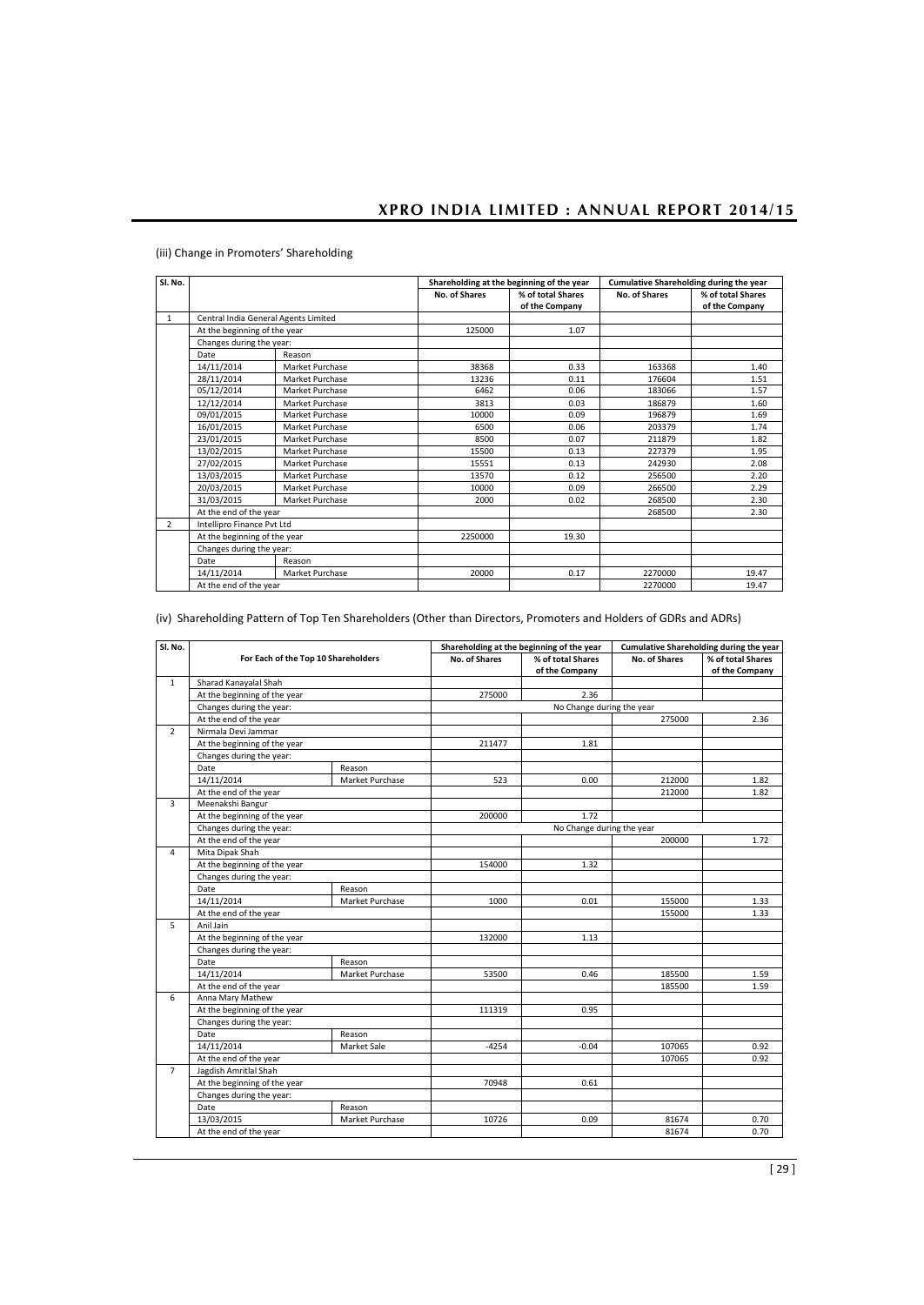| SI. No.         |                                     |                 | Shareholding at the beginning of the year |                           | Cumulative Shareholding during the year |                   |
|-----------------|-------------------------------------|-----------------|-------------------------------------------|---------------------------|-----------------------------------------|-------------------|
|                 |                                     |                 |                                           |                           |                                         |                   |
|                 | For Each of the Top 10 Shareholders |                 | <b>No. of Shares</b>                      | % of total Shares         | <b>No. of Shares</b>                    | % of total Shares |
|                 |                                     |                 |                                           | of the Company            |                                         | of the Company    |
| 8               | Varsha Sharad Shah                  |                 |                                           |                           |                                         |                   |
|                 | At the beginning of the year        |                 | 62059                                     | 0.53                      |                                         |                   |
|                 | Changes during the year:            |                 |                                           | No Change during the year |                                         |                   |
|                 | At the end of the year              |                 |                                           |                           | 62059                                   | 0.53              |
| 9               | Roopa Corporate Services Pvt. Ltd.  |                 |                                           |                           |                                         |                   |
|                 | At the beginning of the year        |                 | $\Omega$                                  | 0                         |                                         |                   |
|                 | Changes during the year:            |                 |                                           |                           |                                         |                   |
|                 | Date                                | Reason          |                                           |                           |                                         |                   |
|                 | 14/11/2014                          | Market Purchase | 117588                                    | 1.01                      | 117588                                  | 1.01              |
|                 | At the end of the year              |                 |                                           |                           | 117588                                  | 1.01              |
| 10 <sup>1</sup> | O.P.J Financial Services P Ltd.     |                 |                                           |                           |                                         |                   |
|                 | At the beginning of the year        |                 | $\Omega$                                  | $\Omega$                  |                                         |                   |
|                 | Changes during the year:            |                 |                                           |                           |                                         |                   |
|                 | Date                                | Reason          |                                           |                           |                                         |                   |
|                 | 14/11/2014                          | Market Purchase | 53500                                     | 0.46                      | 53500                                   | 0.46              |
|                 | 05/12/2014                          | Market Purchase | 16000                                     | 0.14                      | 69500                                   | 0.60              |
|                 | 12/12/2014                          | Market Sale     | $-1000$                                   | $-0.01$                   | 68500                                   | 0.59              |
|                 | At the end of the year              |                 |                                           |                           | 68500                                   | 0.59              |

(v) Shareholding of Directors and Key Managerial Personnel

| Sl. No.        | For Each of the Directors and KMP |                           | Shareholding at the beginning of the year                         | Cumulative Shareholding during the year |                   |  |  |  |
|----------------|-----------------------------------|---------------------------|-------------------------------------------------------------------|-----------------------------------------|-------------------|--|--|--|
|                |                                   | No. of Shares             | % of total Shares                                                 | No. of Shares                           | % of total Shares |  |  |  |
|                |                                   |                           | of the Company                                                    |                                         | of the Company    |  |  |  |
| $\mathbf{1}$   | Sri Sidharth Kumar Birla          |                           |                                                                   |                                         |                   |  |  |  |
|                | At the beginning of the year      | 201875                    | 1.73                                                              |                                         |                   |  |  |  |
|                | Changes during the year:          |                           | No Change during the year                                         |                                         |                   |  |  |  |
|                | At the end of the year            |                           |                                                                   | 201875                                  | 1.73              |  |  |  |
| $\overline{2}$ | Smt. Madhushree Birla             |                           |                                                                   |                                         |                   |  |  |  |
|                | At the beginning of the year      | 125                       | 0.00                                                              |                                         |                   |  |  |  |
|                | Changes during the year:          | No Change during the year |                                                                   |                                         |                   |  |  |  |
|                | At the end of the year            |                           |                                                                   | 125                                     | 0.00              |  |  |  |
| 3              | Sri Haigreve Khaitan              |                           |                                                                   |                                         |                   |  |  |  |
|                | At the beginning of the year      | 51000                     | 0.44                                                              |                                         |                   |  |  |  |
|                | Changes during the year:          |                           | No Change during the year - Ceased to be Director during the year |                                         |                   |  |  |  |
|                | At the end of the year            |                           |                                                                   | 51000                                   | 0.44              |  |  |  |
| 4              | Sri Utsav Parekh                  |                           |                                                                   |                                         |                   |  |  |  |
|                | At the beginning of the year      | 51000                     | 0.44                                                              |                                         |                   |  |  |  |
|                | Changes during the year:          |                           | No Change during the year                                         |                                         |                   |  |  |  |
|                | At the end of the year            |                           |                                                                   | 51000                                   | 0.44              |  |  |  |
| 5              | Sri S. Ragothaman                 |                           |                                                                   |                                         |                   |  |  |  |
|                | At the beginning of the year      | 54493                     | 0.47                                                              |                                         |                   |  |  |  |
|                | Changes during the year:          |                           | No Change during the year                                         |                                         |                   |  |  |  |
|                | At the end of the year            |                           |                                                                   | 54493                                   | 0.47              |  |  |  |
| 6              | Sri C. Bhaskar                    |                           |                                                                   |                                         |                   |  |  |  |
|                | At the beginning of the year      | 80001                     | 0.69                                                              |                                         |                   |  |  |  |
|                | Changes during the year:          |                           | No Change during the year                                         |                                         |                   |  |  |  |
|                | At the end of the year            |                           |                                                                   | 80001                                   | 0.69              |  |  |  |
| $\overline{7}$ | Sri Vinay Kumar Agarwal           |                           |                                                                   |                                         |                   |  |  |  |
|                | At the beginning of the year      | 40000                     | 0.34                                                              |                                         |                   |  |  |  |
|                | Changes during the year:          | No Change during the year |                                                                   |                                         |                   |  |  |  |
|                | At the end of the year            |                           |                                                                   | 40000                                   | 0.34              |  |  |  |
| 8              | Sri Sayar Chand Jain              |                           |                                                                   |                                         |                   |  |  |  |
|                | At the beginning of the year      | 5                         | 0.00                                                              |                                         |                   |  |  |  |
|                | Changes during the year:          |                           | No Change during the year                                         |                                         |                   |  |  |  |
|                | At the end of the year            |                           |                                                                   | 5                                       | 0.00              |  |  |  |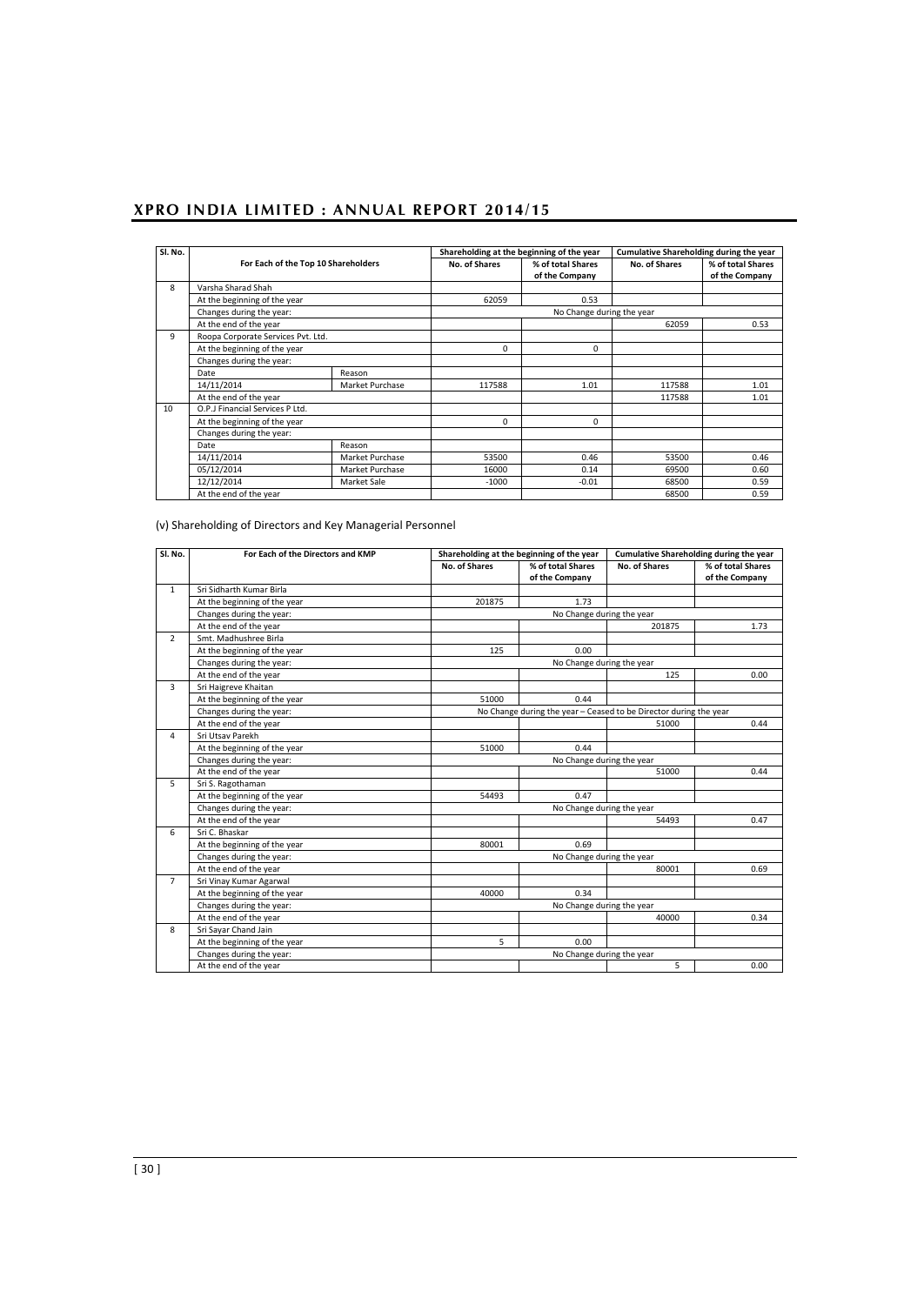## V. INDEBTEDNESS

Indebtedness of the Company including interest outstanding/accrued but not due for payment:

| naced news or the company melaam. Interest outstanding accrued but not due for payment. |                                            |                           |                 | (Rs.)                        |
|-----------------------------------------------------------------------------------------|--------------------------------------------|---------------------------|-----------------|------------------------------|
|                                                                                         | <b>Secured Loans</b><br>excluding deposits | <b>Unsecured</b><br>Loans | <b>Deposits</b> | Total<br><b>Indebtedness</b> |
| Indebtedness at the beginning of the financial year                                     |                                            |                           |                 |                              |
| i) Principal Amount                                                                     | 2,16,16,27,374                             |                           | ۰               |                              |
| ii) Interest due but not paid                                                           | 86,02,681                                  |                           | ۰               |                              |
| iii) Interest accrued but not due                                                       | 25,37,380                                  |                           | ٠               |                              |
| Total (i+ii+iii)                                                                        | 2,17,27,67,435                             |                           | ۰               | 2,17,27,67,435               |
| Change in Indebtedness during the financial year                                        |                                            |                           |                 |                              |
| Addition                                                                                | 28,40,65,323                               |                           | ۰               |                              |
| Reduction                                                                               | 30,88,13,222                               |                           | ۰.              |                              |
| Net Change                                                                              | (2,47,47,899)                              |                           | ٠               | (2,47,47,899)                |
| Indebtedness at the end of the financial year                                           |                                            |                           |                 |                              |
| i) Principal Amount                                                                     | 2,13,29,49,662                             |                           | ۰               |                              |
| ii) Interest due but not paid                                                           | 60,85,379                                  |                           | ۰.              |                              |
| iii) Interest accrued but not due                                                       | 89,84,495                                  |                           | ۰               |                              |
| Total (i+ii+iii)                                                                        | 2,14,80,19,536                             |                           | ۰.              | 2,14,80,19,536               |

## VI. REMUNERATION OF DIRECTORS AND KEY MANAGERIAL PERSONNEL

A. Remuneration to Managing Director, Whole-time Directors and/or Manager:

| SI. | <b>Particulars of Remuneration</b>                | Name of MD/WTD/Manager   |                           | <b>Total Amount</b> |
|-----|---------------------------------------------------|--------------------------|---------------------------|---------------------|
| No. |                                                   | Sri Sidharth Birla (WTD) | Sri C. Bhaskar (MD & CEO) |                     |
| 1.  | Gross Salary                                      |                          |                           |                     |
|     | (a) Salary as per provisions contained in Section | 60.00.000                | 99,32,500                 | 1,59,32,500         |
|     | 17(1) of the Income Tax Act, 1961                 |                          |                           |                     |
|     | (b) Value of perquisites under Section 17(2)      | 5,96,118                 | 94,379                    | 6,90,497            |
|     | Income Tax Act. 1961                              |                          |                           |                     |
|     | (c) Profits in lieu of salary under Section 17(3) |                          |                           |                     |
|     | Income Tax Act. 1961                              |                          |                           |                     |
| 2.  | <b>Stock Options</b>                              |                          | ۰                         |                     |
| 3.  | Sweat Equity                                      |                          | ٠                         |                     |
| 4.  | Commission - as % of profit                       |                          | ۰                         |                     |
|     | - others                                          |                          |                           |                     |
| 5.  | Others - tax exempt Medical Reimbursement         |                          | 15.000                    | 15,000              |
|     | Total (A)                                         | 65,96,118                | 1,00,41,879               | 1,66,37,997         |
|     | Ceiling as per the Act                            |                          |                           | 2,40,00,000         |

B. Remuneration to other directors: (Rs.)

| SI. | <b>Particulars of</b>        |                             |           |                     | <b>Name of Directors</b> |        |           |            | (KS.)       |
|-----|------------------------------|-----------------------------|-----------|---------------------|--------------------------|--------|-----------|------------|-------------|
| No. | <b>Remuneration</b>          |                             |           |                     |                          |        |           |            | Total       |
| 1.  | <b>Independent Directors</b> | Sri Amitabha                | Sri Ashok | <b>Sri Haigreve</b> | Ms. Nandini              | Sri P. | Sri Utsav | Sri S.     | Amount      |
|     |                              | Guha                        | Kumar Jha | Khaitan             | Khaitan                  | Murari | Parekh    | Ragothaman |             |
|     | Fee for attending            |                             |           |                     |                          |        |           |            |             |
|     | Board / Committee            | 375000                      | 230000    | 45000               |                          | 165000 | 270000    | 300000     | 13,85,000   |
|     | Meetings                     |                             |           |                     |                          |        |           |            |             |
|     | Commission                   |                             |           |                     |                          |        |           |            |             |
|     | Others                       |                             |           |                     |                          |        |           |            |             |
|     | Total $B(1)$                 |                             |           |                     |                          |        |           |            | 13,85,000   |
| 2.  | <b>Other Non-Executive</b>   | <b>Smt Madhushree Birla</b> |           |                     |                          |        |           |            |             |
|     | <b>Directors</b>             |                             |           |                     |                          |        |           |            |             |
|     | Fee for attending            |                             |           |                     |                          |        |           |            |             |
|     | Board / Committee            |                             | 150000    |                     |                          |        |           |            | 1,50,000    |
|     | <b>Meetings</b>              |                             |           |                     |                          |        |           |            |             |
|     | Commission                   |                             |           |                     |                          |        |           |            |             |
|     | Others                       |                             |           |                     |                          |        |           |            |             |
|     | Total B (2)                  |                             |           |                     |                          |        |           |            | 1,50,000    |
|     | Total $(B) = (1+2)$          |                             |           |                     |                          |        |           |            | 15,35,000   |
|     | <b>Total Managerial</b>      |                             |           |                     |                          |        |           |            |             |
|     | Remuneration (A+B)           |                             |           |                     |                          |        |           |            | 1,81,58,007 |
|     | Overall Ceiling as per       |                             |           |                     |                          |        |           |            |             |
|     | the Act                      |                             |           |                     |                          |        |           |            | 2,97,00,000 |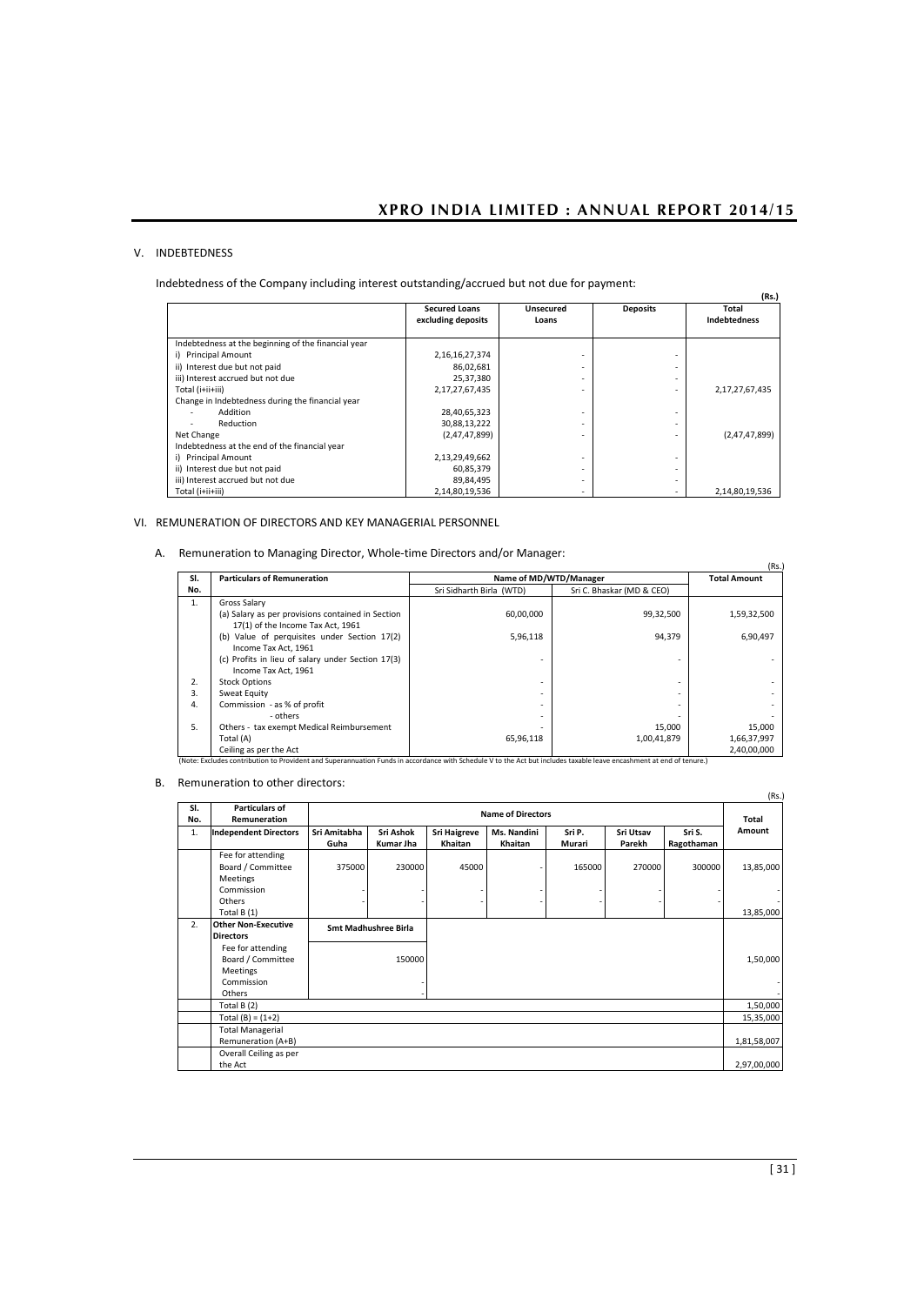#### C. Remuneration to Key Managerial Personnel other than MD/Manager/WTD:

| SI. | <b>Particulars of Remuneration</b>                | Name of MD/WTD/Manager           |                       | <b>Total Amount</b> |
|-----|---------------------------------------------------|----------------------------------|-----------------------|---------------------|
| No. |                                                   | Sri S C Jain (Company Secretary) | Sri V K Agarwal (CFO) |                     |
| 1.  | Gross Salary                                      |                                  |                       |                     |
|     | (a) Salary as per provisions contained in Section | 24,87,800                        | 33,88,400             | 58,76,200           |
|     | 17(1) of the Income Tax Act, 1961                 |                                  |                       |                     |
|     | (b) Value of perquisites under Section 17(2)      | 36,043                           | 49.507                | 85,550              |
|     | Income Tax Act. 1961                              |                                  |                       |                     |
|     | (c) Profits in lieu of salary under Section 17(3) |                                  |                       |                     |
|     | Income Tax Act, 1961                              |                                  |                       |                     |
| 2.  | <b>Stock Options</b>                              |                                  | ۰                     |                     |
| 3.  | Sweat Equity                                      |                                  | ۰                     |                     |
| 4.  | Commission - as % of profit                       |                                  | ۰                     |                     |
|     | - others                                          |                                  | ۰                     |                     |
| 5.  | Others - Tax exempt Medical Reimbursement         | 15,000                           | 15,000                | 30,000              |
|     | Total (C)                                         | 25,38,843                        | 34,52,907             | 59,91,750           |

VII. PENALTIES / PUNISHMENT / COMPOUNDING OF OFFENCES:

| Type                         | Section of the | <b>Brief Description</b> | Details of Penalty / Punishment | Authority<br>[RD |  | Appeal made, if |
|------------------------------|----------------|--------------------------|---------------------------------|------------------|--|-----------------|
|                              | Companies Act  |                          | /Compounding fees imposed       | NCLT / COURT]    |  | any             |
| A. COMPANY                   |                |                          |                                 |                  |  |                 |
| Penalty                      |                |                          |                                 |                  |  |                 |
| Punishment                   | None           |                          |                                 |                  |  |                 |
| Compounding                  |                |                          |                                 |                  |  |                 |
| <b>B. DIRECTORS</b>          |                |                          |                                 |                  |  |                 |
| Penalty                      |                |                          |                                 |                  |  |                 |
| Punishment                   | None           |                          |                                 |                  |  |                 |
| Compounding                  |                |                          |                                 |                  |  |                 |
| C. OTHER OFFICERS IN DEFAULT |                |                          |                                 |                  |  |                 |
| Penalty                      |                |                          |                                 |                  |  |                 |
| Punishment                   | None           |                          |                                 |                  |  |                 |
| Compounding                  |                |                          |                                 |                  |  |                 |

#### **Annexure to the Directors' Report**

## **POLICY ON REMUNERATION TO EXECUTIVE DIRECTORS & SENIOR MANAGEMENT**

This Policy concerns the remuneration and other terms of employment for the Company's Executive Directors and Senior Management (Key Management Personnel and others one level below the Board).

#### **1. Guiding principles:**

The objective of this remuneration policy is to outline a framework to support that the Company's remuneration levels are aligned with industry practices and are sufficient to attract and retain competent executives of the quality required, while allowing fair rewards for the achievement of key deliverables and enhanced performance.

The Remuneration & Nominations Committee (RNC) of the Board(equivalent to the Nomination & Remuneration Committee in the Companies Act, 2013) determines individual remuneration packages for executive Directors and, where relevant, other senior non-director management personnel, taking into account factors it deems relevant, including but not limited to market, business performance and practices in comparable companies, having due regard to financial and commercial health of the Company as well as prevailing laws and government/other guidelines. The Committee consults with the Chairman of the Board as it deems appropriate. Remuneration of the Chairman is recommended by the Committee to the Board of the Company.

#### **2. Remuneration:**

#### **a) Base Compensation (fixed salaries):**

Must be competitive and reflective of the individual's role, responsibility and experience in relation to performance of day-to-day activities, usually reviewed on an annual basis;(includes salary, allowances and other statutory/non-statutory benefits which are normal part of remuneration package in line with market practices).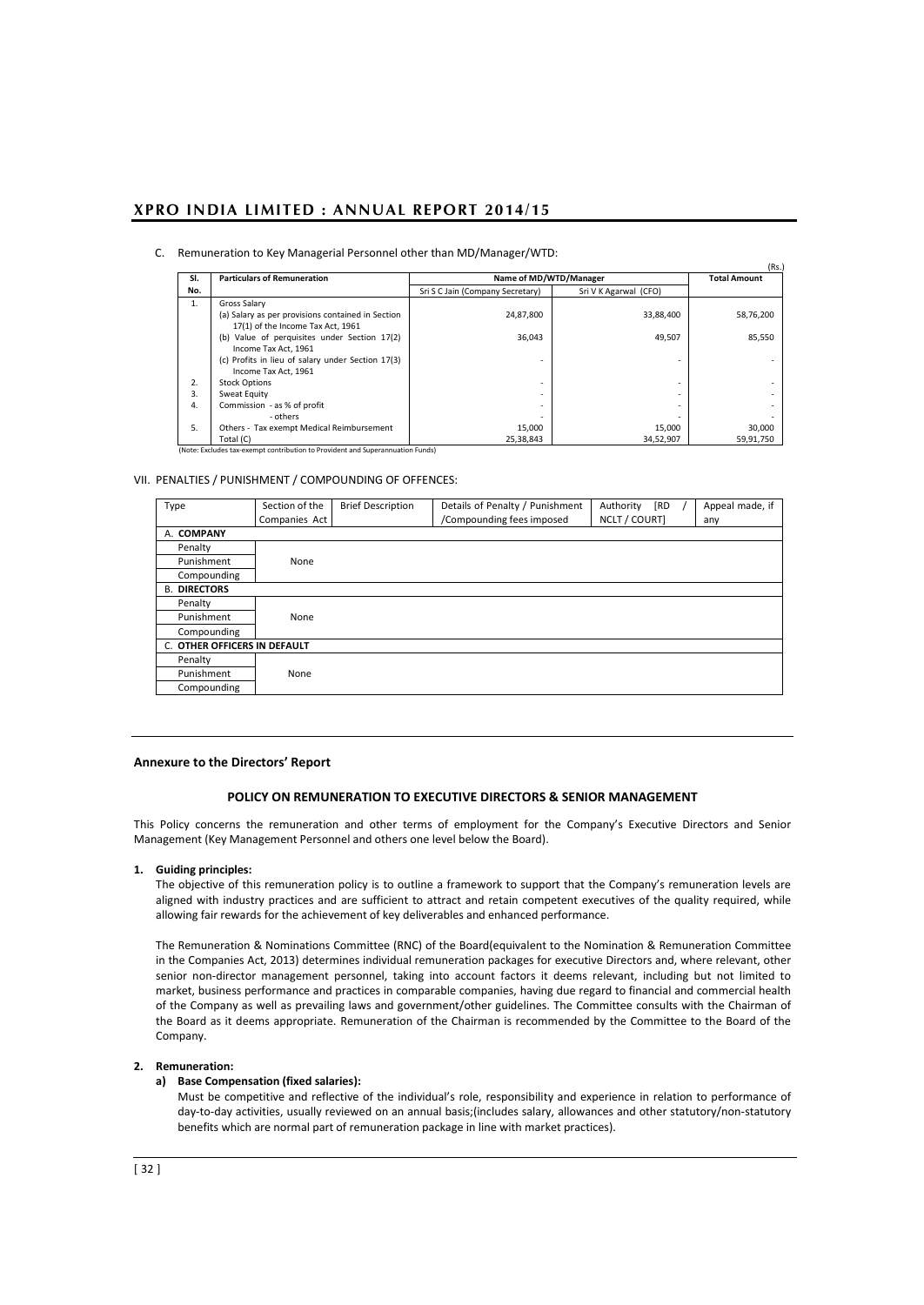#### **b) Variable salary:**

The RNC may in its discretion structure any portion of remuneration to link rewards to corporate and individual performance, fulfilment of specified improvement targets or the attainment of certain financial or other objectives set by the Board.The amount payable is determined by the Committee, based on performance against pre-determined financial and non-financial metrics.

## **c) Severance pay:**

There are, in the usual course, no severance fees (routine notice period not considered as severance fees) or other severance benefits.

#### **3. Role of the Remunerations & Nominations Committee:**

The Remuneration & Nominations Committee (RNC), of the Board discharges the functions of the Nomination and Remuneration Committee as envisaged under Sec.178 of the Companies Act, 2013. The RNC is responsible for

- a) formulating criteria for determining qualifications, positive attributes and independence ofa Director for the purpose of this policy;
- b) advising the Board on issues concerning principles for remuneration, remuneration and other terms of employment for Executive Directors & Senior Executives;
- c) recommending to the Board, candidates and terms of employment for EDs and senior executives
- d) monitoring and evaluating programs for variable remuneration;
- e) monitoring and evaluating the application of this Policy; and
- f) monitoring and evaluating current remuneration structures and levels in the Company.

The RNC is also responsible for overseeing the Company's share option schemes and any long term incentive plans, which includes determination and recommendation to the Board of the eligibility for benefits.

#### **4. Authority to decide on deviations from this Policy:**

The Board of Directors may, in any individual or collective case, deviate from this Policy if there are, in its absolute discretion, particular reasons to do so.

#### **5. Amendment**

The Company reserves its right to amend or modify this Policy in whole or in part, at any time without assigning any reason whatsoever. No such amendment or modification will be however binding on the Employees unless the same is notified to the Employees in writing.

### **Annexure to the Directors' Report**

#### **Criteria for Evaluation of Independent Directors and the Board**

The Company's Governance Code provides for review of the overall functioning of the Board and which has been regularly carried out by the Board. The Companies Act, 2013 mandates performance evaluation of the Independent Directors by the Board, inter alia, to determine renewal/extension of tenure. The Act also provides for the Remuneration & Nominations Committee to evaluate every director's performance.

As required under Clause 49 of the Equity Listing Agreement, as amended, the Remuneration & Nomination Committee has laid down the following criteria for performance evaluation of Independent Directors as well as of the Board:

- 1. Broad understanding of the Company's business including financial, marketing, strategic plans and key issues;
- 2. Special skills/expertise contributing to the overall effectiveness and diversity of the Board;
- 3. Making measured and balanced contributions to Board discussions and deliberations after taking into consideration the interests of all stakeholders;
- 4. Standards of propriety;
- 5. Assisting the Company in implementing best Corporate Governance practices.

It is expected that while evaluating the Independent Directors on the aforesaid criteria, the Board will be able to record their relative satisfaction and also decide whether to extend or continue the term of appointment of the Independent Director. However, subject to applicable laws, the evaluation details shall be confidential.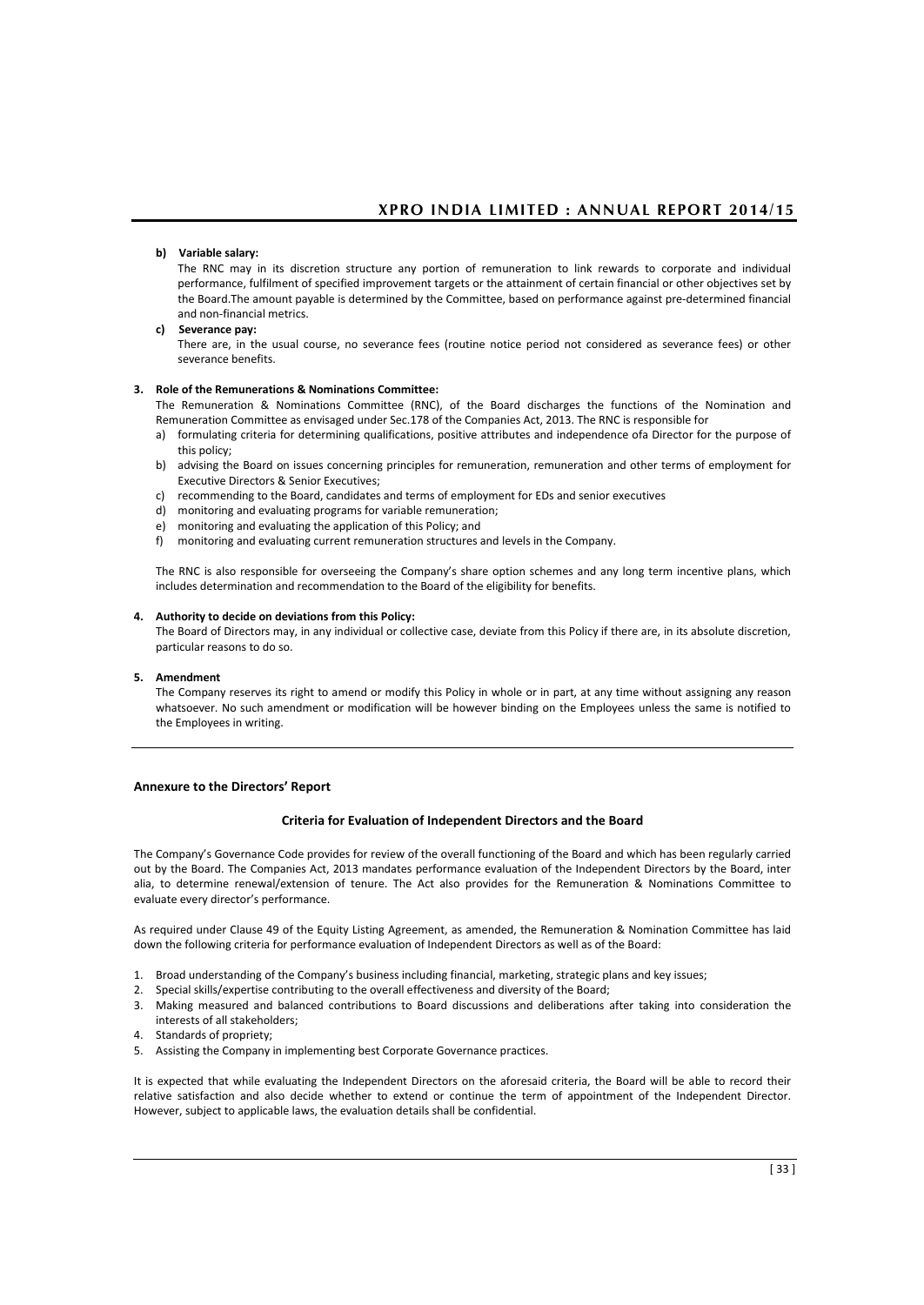Further, the important criteria for evaluating the Board may be:

- 1. Spread of talent and diversity in the Board;
- 2. Contribution to effective Corporate Governance and transparency in the Company's operations;
- 3. Deliberations/decisions on the Company's strategies, policies and plans and provision of guidance to the Executive Management.
- 4. Monitoring the implementation of the strategies and the executive management's performance;
- 5. Dialogue with the management.

### **Annexure to the Directors' Report**

#### **Information as per Section 134(3)(m) of the Companies Act, 2013, read with Rule 8(3) of the Companies (Accounts) Rules, 2014**

- A. CONSERVATION OF ENERGY :
	- i) The steps taken or impact on conservation of energy:
		- Energy conservation receives priority attention on an on-going basis throughout the Company, and continuous efforts are made to conserve and optimize use of energy with continuous monitoring, regular maintenance and improved operating techniques. Some specific steps taken include:
		- **-** Maintenance of near unity Power Factor; Installation of capacitors to improve PF
		- **-** Process cooling water system rationalization
		- **-** Use of natural lighting, wherever feasible; Replacing of conventional lamps with energy efficient lighting
		- **-** Use of natural turbo-vents
		- **-** System validation and optimization of blower speeds in AHU units;
		- **-** Centralised compressed air systems

New project equipment added recently at substantial capital investment are all for equipment and processes designed to conserve and consume lower power per unit output;

- ii) The steps taken by the Company for utilising alternate sources of energy:
	- Use of Solar energy sources for general lighting applications is being evaluated
- iii) The capital investment on energy conservation equipment: Financial impact not separately quantified
- B. TECHNOLOGY ABSORPTION :
	- i) The efforts made towards technology absorption:
		- High technology Dielectric Film products developed through indigenous technology for specialized products promoting 'Make in India' concept;
		- Constant monitoring of process, technology and product upgradation globally and to offer similar products through in-house R&D as well as through progressive manufacturing activities;
		- Continuous improvements being made in quality control methods and testing facilities;

Regular interaction with foreign equipment designers and manufacturers and major raw material suppliers for improvements in processing and operating parameters;

- ii) The benefits derived include:
	- **-** Import substitution;
		- **-** Development of new products to expand range offering a competitive edge in the market;
		- **-** Improved product quality, cost reduction and customer satisfaction;
		- **-** Competitive advantage;
		- **-** Improved work practices & productivity, cost reduction & enhanced quality;
	- **-** Market expansion.
- iii) No fresh technology has been imported during the last three years;
- iv) The expenditure on Research & Development:
	- Recurring expenditure: estimated at Rs. 15 lacs per annum
- C. FOREIGN EXCHANGE EARNINGS & OUTGO

|                               |              | Rs.          |
|-------------------------------|--------------|--------------|
|                               | 2014-2015    | 2013-2014    |
| Total foreign exchange used   | 38,33,54,550 | 32,25,68,206 |
| Total foreign exchange earned | 4,09,14,521  | 4,65,57,158  |
|                               |              |              |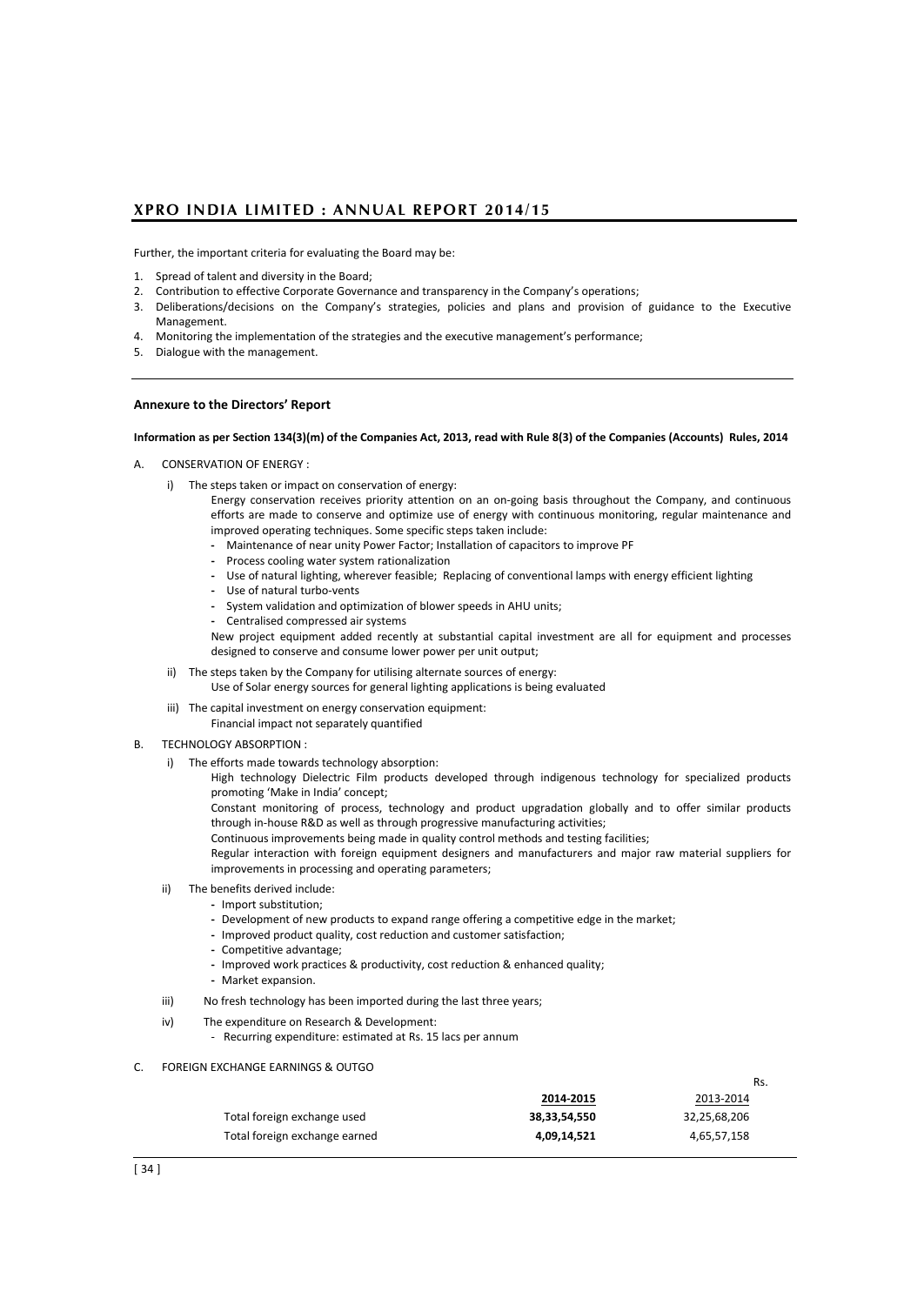# **Form No. AOC-1**

(Pursuant to first proviso to sub-section (3) of section 129 read with rule 5 of Companies (Accounts) Rules, 2014)

Statement containing salient features of the financial statement of subsidiaries/ associate companies/ joint ventures

|     |                                     |              |                     |                       | (Rs.)        |
|-----|-------------------------------------|--------------|---------------------|-----------------------|--------------|
| 1.  | SI. No.                             |              |                     | 2                     |              |
| 2.  | Name of the subsidiary              |              | Xpro Global Limited | Xpro Global Pte. Ltd. |              |
| 3.  | Reporting period for the            | Year ended   | Year ended          | Year ended            | Year ended   |
|     | subsidiary concerned                | March 31,    | March 31,           | March 31,             | March 31,    |
|     |                                     | 2015         | 2014                | 2015                  | 2014         |
| 4.  | Reporting currency and Exchange     |              |                     |                       |              |
|     | rate as on the last date of the     | Indian Rupee | <b>Indian Rupee</b> | Singapore \$          | Singapore \$ |
|     | relevant Financial year in the case |              |                     |                       |              |
|     | of foreign subsidiaries.            |              |                     |                       |              |
| 5.  | Share capital                       | 52,50,000    | 52,50,000           | 18,38,500             | 18,38,500    |
| 6.  | Reserves & surplus                  | 10,34,011    | 8,62,999            | 5,69,175              | 5,34,683     |
| 7.  | Total assets                        | 1,21,75,079  | 69,53,942           | 24,97,172             | 24,24,254    |
| 8.  | <b>Total Liabilities</b>            | 58,91,068    | 8,40,943            | 89,497                | 51,071       |
| 9.  | Investments                         |              |                     |                       |              |
| 10. | Turnover                            | 52,22,065    | 9,99,662            | 5,01,700              | 7,98,404     |
| 11. | Profit before taxation              | 2,47,309     | 83,210              | 1,54,557              | 5,66,987     |
| 12. | Provision for taxation              | 76,297       | 24,278              | 18,922                |              |
| 13. | Profit after taxation               | 1,71,012     | 58,932              | 1,35,635              | 5,66,987     |
| 14. | Proposed Dividend                   | Nil          | Nil                 | Nil                   | Nil          |
| 15. | % of shareholding                   | 100          | 100                 | 100                   | 100          |
|     |                                     |              |                     |                       |              |

Part "A": Subsidiaries

Notes:

1) Names of subsidiaries which are yet to commence operations: None<br>2) Names of subsidiaries which have been liquidated or sold during the year: None 2) Names of subsidiaries which have been liquidated or sold during the year: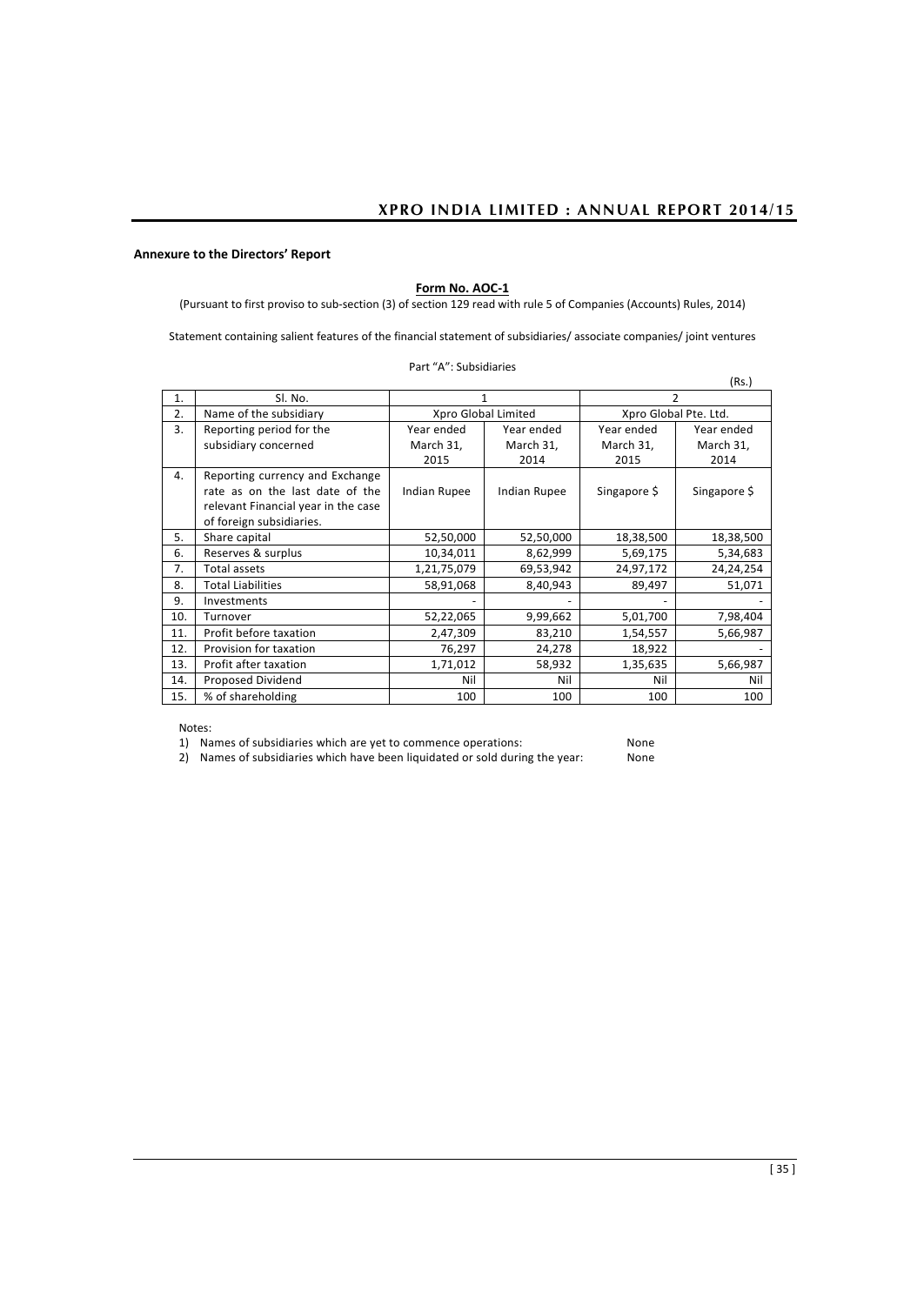#### **Annexure to the Directors' Report**

### **WHISTLE BLOWER POLICY**

#### 1. Preface

- a. The Company has adopted its Corporate Governance Regulations under relevant Regulation, Listing Agreement and Company Law as well as best practices relating thereto. The Board believes that the good governance is voluntary and self-disciplining, with the strongest impetus coming from Directors and the management itself. The management and organization at Xpro India Limited aims to be progressive, competent and trustworthy, while reflecting and respecting the best of Indian values in conduct. The Board lays significant emphasis on integrity, transparency and accountability by adopting highest standards of professionalism, honesty, integrity and ethical behavior. Towards this end, the Company has formulated the Code of Conduct for Directors and Senior Management ("the Code"), which lays down the principles and standards that should govern the actions of the Company and their employees. Any actual or potential violation of the Code, howsoever insignificant or perceived as such, would be a matter of serious concern for the Company. The role of the employees in pointing out such violations of the Code cannot be undermined. This policy requires the employees to report violations, i.e., Every employee of the Company shall promptly report to the management any actual or possible violation of the Code or an event he becomes aware of that could affect the business or reputation of the Company.
- b. Clause 49 (as amended vide SEBI Circular dated April 17, 2014) of the Listing Agreement between listed companies and the Stock Exchanges, inter alia, provides for a mandatory requirement for all listed companies to establish a mechanism called 'Whistle Blower Policy' for directors, stakeholders, employees and their representatives bodies to freely communicate their concerns about illegal or unethical practices/behavior, actual or suspected, fraud or violation of the Company's code of conduct or ethics policy.
- c. Under the Companies Act, 2013 every listed company is required to establish a vigil mechanism for directors and employees to report genuine concerns.
- d. Accordingly, this Whistle Blower Policy ("the Policy") has been formulated with a view to provide a mechanism for employees of the Company to approach the Audit Committee of the Company.

#### 2. Definitions

The definitions of some of the key terms used in this Policy are given below. Capitalized terms not defined herein shall have the meaning assigned to them under the Code/Company's Rules.

- a. "Audit Committee" means the Audit Committee constituted by the Board of Directors of the Company in accordance with Section 177 of the Companies Act, 2013 read with Clause 49 of the Listing Agreement with the Stock Exchanges.
- b. "Employee" means every employee of the Company and their representative bodies including Directors of the Company.
- c. "Investigators" mean those persons authorised, appointed, consulted or approached by the Audit Committee and include the auditors of the Company and the police.
- d. "Protected Disclosure" means any communication made in good faith that discloses or demonstrates information that may evidence unethical or improper activity.
- e. "Company" means Xpro India Limited and its subsidiaries.
- f. "Subject" means a person against or in relation to whom a Protected Disclosure has been made or evidence gathered during the course of an investigation.
- g. "Whistle Blower" means an Employee making a Protected Disclosure under this Policy.
- 3. Scope
	- a. This Policy is an extension of the Code of Conduct for Directors & Senior Management, Code of Best Practices for the Board and Rules and Regulations of the Company. The Whistle Blower's role is that of a reporting party with reliable information. They are not required or expected to act as investigators or finders of facts, nor would they determine the appropriate corrective or remedial action that may be warranted in a given case.
	- b. Whistle Blowers should not act on their own in conducting any investigative activities, nor do they have a right to participate in any investigative activities other than as requested by the Audit Committee or the Investigators.
	- c. Protected Disclosure will be appropriately dealt with by the Audit Committee.
- 4. Eligibility

All Employees of the Company are eligible to make Protected Disclosures under the Policy. The Protected Disclosures may be in relation to matters concerning the Company or its subsidiaries. Any such disclosures shall be made within a reasonable time from the occurrence of the alleged violation and in any case, not later than six months from alleged occurrence.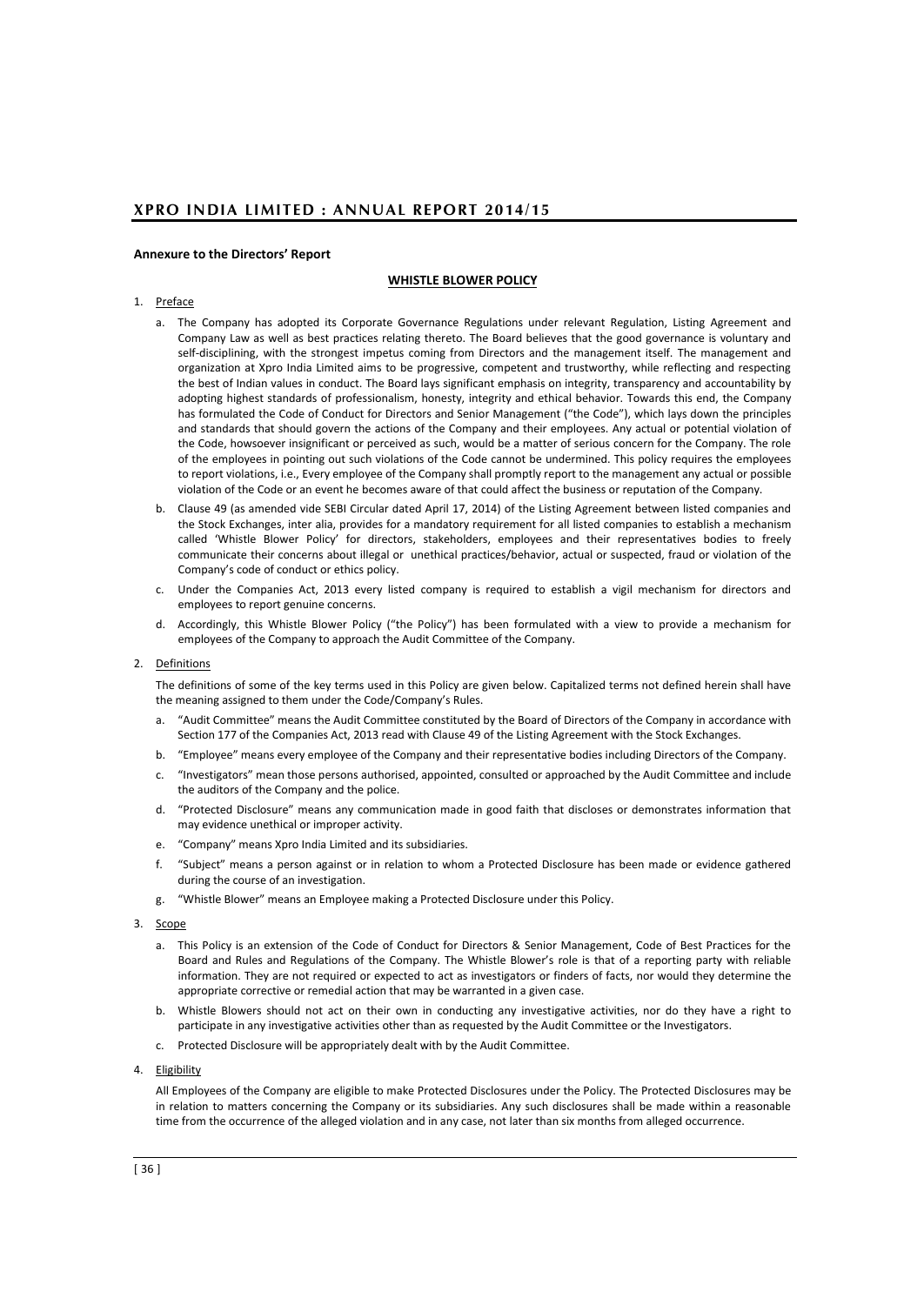### 5. Disqualifications

- a. While it will be ensured that genuine Whistle Blowers are accorded complete protection from any kind of unfair treatment as herein set out, any abuse of this protection will warrant disciplinary action.
- b. Protection under this Policy would not mean protection from disciplinary action arising out of false or bogus allegations made by a Whistle Blower knowing it to be false or bogus or with a mala fide intention.
- c. Whistle Blowers, who make three or more Protected Disclosures, which have been subsequently found to be mala fide, frivolous, baseless, malicious, or reported otherwise than in good faith, will be disqualified from reporting further Protected Disclosures under this Policy. In respect of such Whistle Blowers, the Company/Audit Committee would reserve its right to take/recommend appropriate disciplinary action.
- 6. Procedure
	- a. All Protected Disclosures should be addressed to the Chairman of the Audit Committee of the Company. The contact details of the Chairman of the Audit Committee are as under:

*Sri S. Ragothaman, C3, Golden Gate Apartments, 2nd Floor, T. Nagar, 33, Habibullah Road, Chennai - 600 017*

- b. Protected Disclosures should preferably be reported in writing so as to ensure a clear understanding of the issues raised and should either be typed or written in a legible handwriting in English, Hindi or in the regional language of the place of employment of the Whistle Blower.
- c. The Protected Disclosure should be forwarded under a covering letter which shall bear the identity of the Whistle Blower. The Chairman of the Audit Committee shall detach the covering letter and forward only the Protected Disclosure to the Investigator appointed for this purpose.
- d. Protected Disclosures should be factual and not speculative or in the nature of a conclusion, and should contain as much specific information as possible to allow for proper assessment of the nature and extent of the concern and the urgency of a preliminary investigative procedure.
- e. The Whistle Blower must disclose his/her identity in the covering letter forwarding such Protected Disclosure. Anonymous disclosures will not be entertained by the Audit Committee as it would not be possible for it to interview the Whistle Blowers.

### 7. Investigation

- a. All Protected Disclosures reported under this Policy will be thoroughly investigated by the Investigator, as directed by Audit Committee, who will investigate / oversee the investigations under the authorization of the Audit Committee.
- b. The decision to conduct an investigation taken by the Audit Committee is by itself not an accusation and is to be treated as a neutral fact-finding process. The outcome of the investigation may not support the conclusion of the Whistle Blower that an improper or unethical act was committed.
- c. Any member of the Audit Committee who may have a conflict of interest in respect of the matter under investigation/the protected disclosure, should recuse himself and the other members of the Committee shall deal with the matter.
- d. The identity of a Subject will be kept confidential to the extent possible given the legitimate needs of law and the investigation.
- e. Subjects will normally be informed of the allegations at the outset of a formal investigation and have opportunities for providing their inputs during the investigation.
- f. Subjects shall have a duty to co-operate with the Audit Committee or any of the Investigators during investigation to the extent that such co-operation sought does not merely require them to admit guilt.
- g. Subjects have a right to consult with a person or persons of their choice, other than the Investigators and/or members of the Audit Committee and/or the Whistle Blower. Subjects shall be free at any time to engage counsel at their own cost to represent them in the investigation proceedings.
- h. Subjects have a responsibility not to interfere with the investigation. Evidence shall not be withheld, destroyed or tampered with, and witnesses shall not be influenced, coached, threatened or intimidated by the Subjects.
- i. Unless there are compelling reasons not to do so, Subjects will be given the opportunity to respond to material findings contained in an investigation report. No allegation of wrong doing against a Subject shall be considered as maintainable unless there is good evidence in support of the allegation.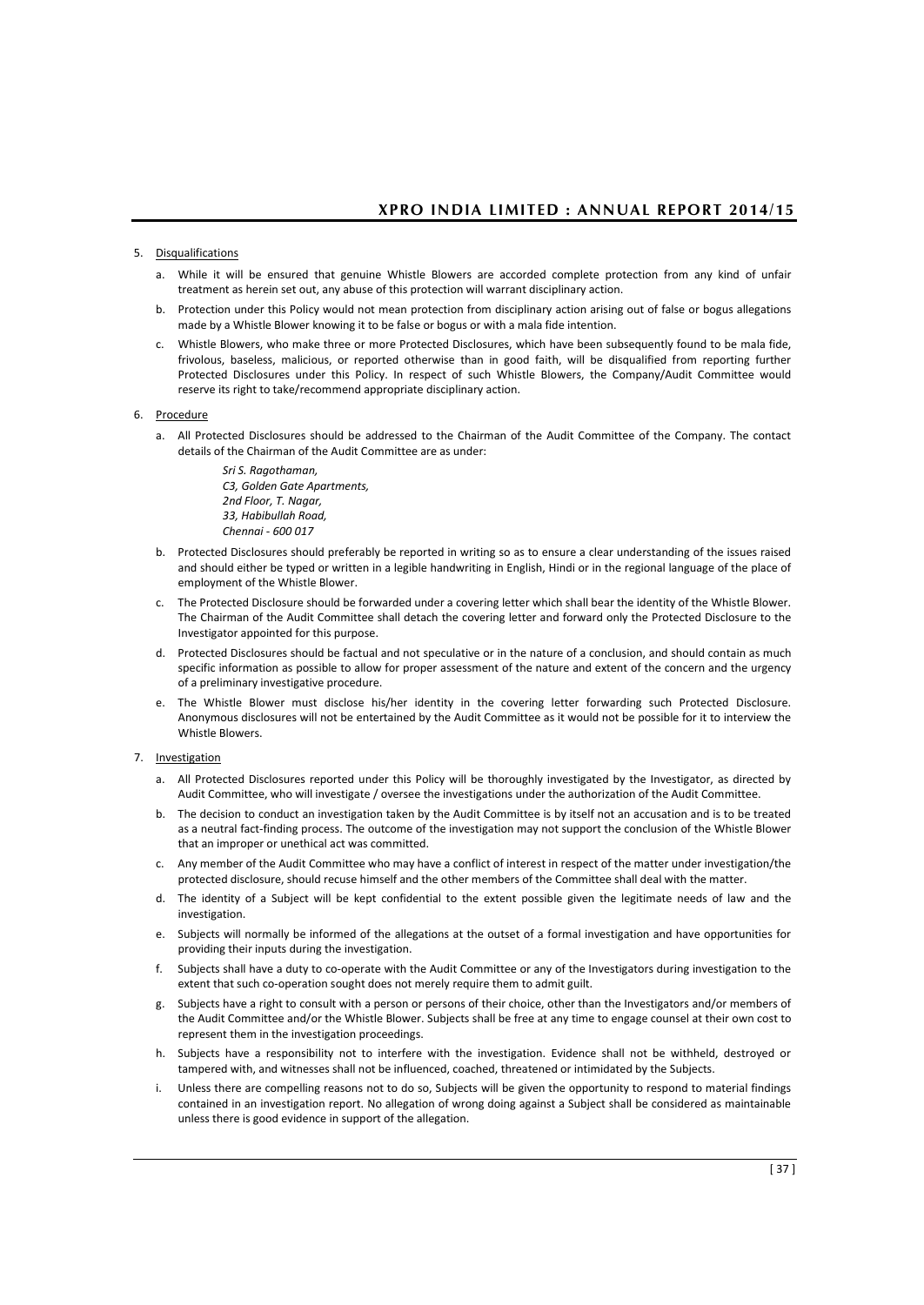- j. Subjects have a right to be informed of the outcome of the investigation. If allegations are not sustained, the Subject should be consulted as to whether public disclosure of the investigation results would be in the best interest of the Subject and the Company.
- k. The investigation shall be completed normally within 60 days of the receipt of the Protected Disclosure.

#### 8. Protection

No unfair treatment will be meted out to a Whistle Blower by virtue of his/her having reported a Protected Disclosure under this Policy. The Company, as a policy, condemns any kind of discrimination, harassment, victimization or any other unfair employment practice being adopted against Whistle Blowers. Complete protection will, therefore, be given to Whistle Blowers against any unfair practice like retaliation, threat or intimidation of termination/suspension of service, disciplinary action, transfer, demotion, refusal of promotion, or the like including any direct or indirect use of authority to obstruct the Whistle Blower's right to continue to perform his duties/functions including making further Protected Disclosure. The Company will take steps to minimize difficulties, which the Whistle Blower may experience as a result of making the Protected Disclosure.

- a. The identity of the Whistle Blower shall be kept confidential to the extent possible and permitted under law. Whistle Blowers are cautioned that their identity may become known for reasons outside the control of Audit Committee (e.g. during investigations carried out by Investigators).
- b. Any other Employee assisting in the said investigation shall also be protected to the same extent as the Whistle Blower.
- c. Any violation of the above protection should be reported to the Chairman of the Audit Committee who shall cause the same to be investigated and recommend appropriate action, if required, to the management.

#### 9. Investigators

- a. Investigators are required to conduct a process towards fact-finding and analysis. Investigators shall derive their authority and access rights from the Audit Committee when acting within the course and scope of their investigation.
- b. Technical and other resources may be drawn upon as necessary to augment the investigation. All Investigators shall be independent and unbiased both in fact and as perceived. Investigators have a duty of fairness, objectivity, thoroughness, ethical behavior, and observance of legal and professional standards.
- c. Investigations will be launched only after a preliminary review which establishes that:
	- i. the alleged act constitutes an improper or unethical activity or conduct, and
	- ii. either the allegation is supported by information specific enough to be investigated, or matters that do not meet this standard may be worthy of management review, but investigation itself should not be undertaken as an investigation of an improper or unethical activity.

#### 10. Decision

If an investigation leads the Audit Committee to conclude that an improper or unethical act has been committed, the Audit Committee shall direct the management of the Company to take such disciplinary or corrective action as the Audit Committee deems fit. It is clarified that any disciplinary or corrective action initiated against the Subject as a result of the findings of an investigation pursuant to this Policy shall adhere to the applicable personnel or staff conduct and disciplinary procedures.

#### 11. Reporting

The Investigator shall submit a report to the Audit Committee on a regular basis about all Protected Disclosures referred to him/her since the last report together with the results of investigations, if any.

#### 12. Retention of documents

All Protected Disclosures in writing or documented along with the results of investigation relating thereto shall be retained by the Company for a minimum period of three years.

#### 13. Amendment

The Company reserves its right to amend or modify this Policy in whole or in part, at any time without assigning any reason whatsoever. However, no such amendment or modification will be binding on the Employees unless the same is notified to the Employees in writing.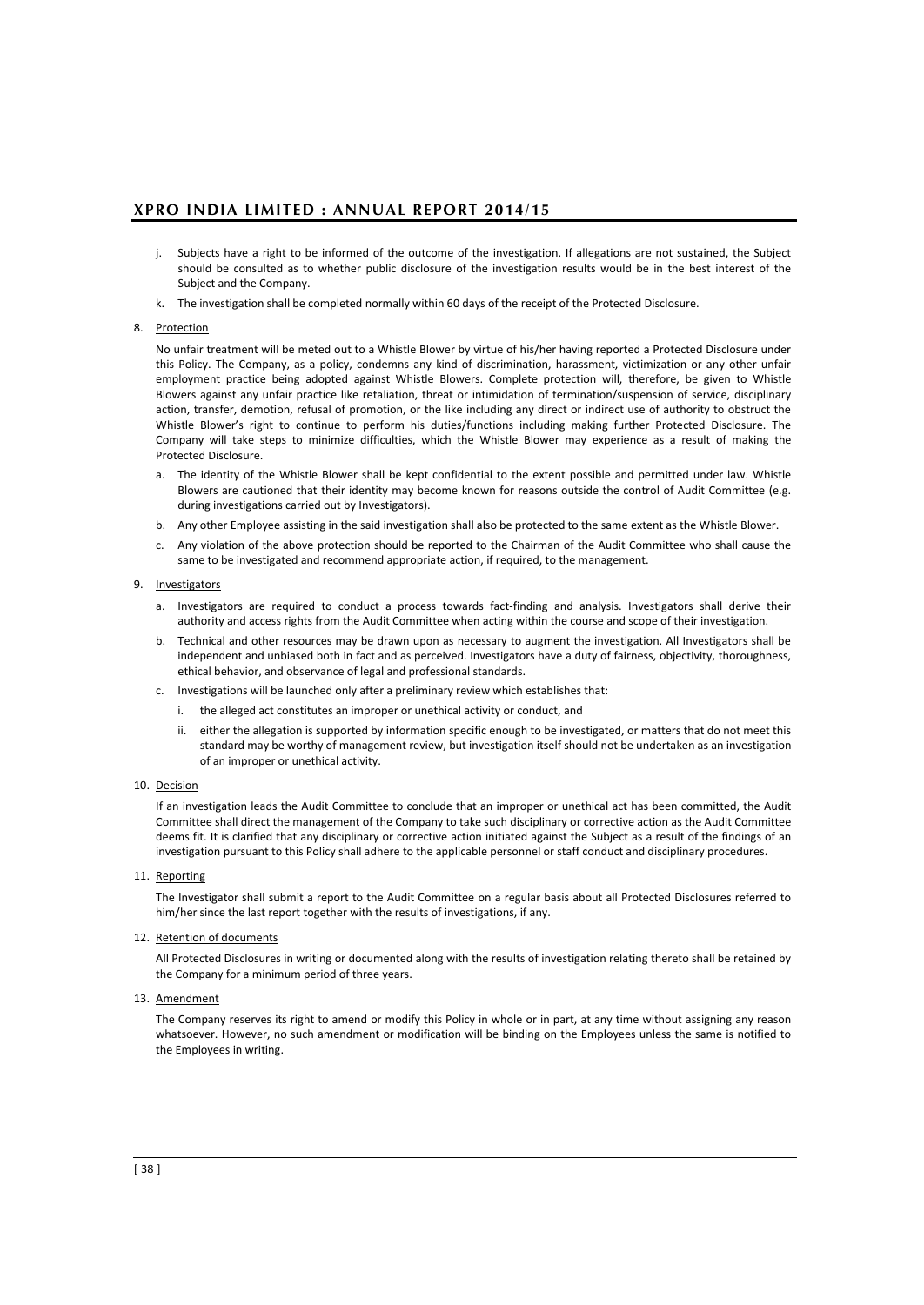#### **Particulars pursuant to Section 197(12) of the Companies Act, 2013 read with rule 5 of the Companies (Appointment & Remuneration of Managerial Personnel) Rules, 2014:**

- a) The ratio of the remuneration of each director to the median remuneration of the employees of the company for the financial year:
	- i) Sidharth Birla *(Chairman)* : 24 : 1 ii) C. Bhaskar *(Managing Director & CEO)* : 28 : 1
- b) The percentage increase in remuneration of each director, Chief Financial Officer, Chief Executive Officer, Company Secretary or Manager, if any, in the financial year:
	- i) Sidharth Birla *(Chairman)* : 24.5 ii) C. Bhaskar *(Managing Director & CEO)* : 25.8 iii) V. K. Agarwal *(Chief Financial Officer)* : iv) S. C. Jain *(Company Secretary)* : 17.8
- c) The percentage increase in the median remuneration of employees in the financial year : 12.8
- d) The number of permanent employees on the rolls of company: 380 *(as on March 31, 2015)*
- e) The explanation on the relationship between average increase in remuneration and company performance: The average increase in remuneration of 10%, bears a relationship to routine increments, cost of living, employee retention, and new capital investment towards growth within the overall remuneration policy of the company; there is no direct relationship with company performance in view of the loss incurred.
- f) Comparison of the remuneration/each remuneration of the Key Managerial Personnel against the performance of the company:

Remuneration of the key managerial personnel has been detailed in item VI A & C of the Form MGT-9: Extract of Annual Return annexed to the Directors Report. The Company reported a loss during the year. Substantial investments made towards growth and long term profitability, commenced operations during the year, results from which should be seen in the near future. The company meanwhile retained its position as the leader in the Country in its field of operations viz. manufacture of dielectric films for the capacitors industry and coextruded sheets/liners for the consumer durables industry.

g) Variations in the market capitalisation of the company, price earnings ratio as at the closing date of the current financial year and previous financial year and percentage increase or decrease in the market quotations of the shares of the company in comparison to the rate at which the company came out with the last public offer

| Date                                                  | Market Capitalisation (Rs.) | PE Ratio |  |
|-------------------------------------------------------|-----------------------------|----------|--|
| March 31, 2014                                        | 34,10,40,375                | ×.       |  |
| March 31, 2015                                        | 34,04,57,400                |          |  |
| Change in market capitalization (decrease)            | (0.17%)                     |          |  |
| Note: 1) Company has not made any IPO since inception |                             |          |  |
| 2) * PE ratio not computed as EPS is negative         |                             |          |  |

h) Average percentile increase already made in the salaries of employees other than the managerial personnel in the last financial year and its comparison with the percentile increase in the managerial remuneration and justification thereof and any exceptional circumstances for increase in the managerial remuneration: Average increase in remuneration during the last financial year for employees other than managerial personnel is 7.5% and

19% for managerial personnel.

- i) Key parameters for any variable component of remuneration availed by the directors: No variable component of remuneration has been availed by the Directors during the financial year.
- j) The ratio of the remuneration of the highest paid director to that of the employees who are not directors but receive remuneration in excess of the highest paid director during the year: Not Applicable
- k) If remuneration is as per the remuneration policy of the company: Yes

*(Note: for the purposes of the above, Sitting fees paid to the Directors and leave encashment have not been considered as remuneration)*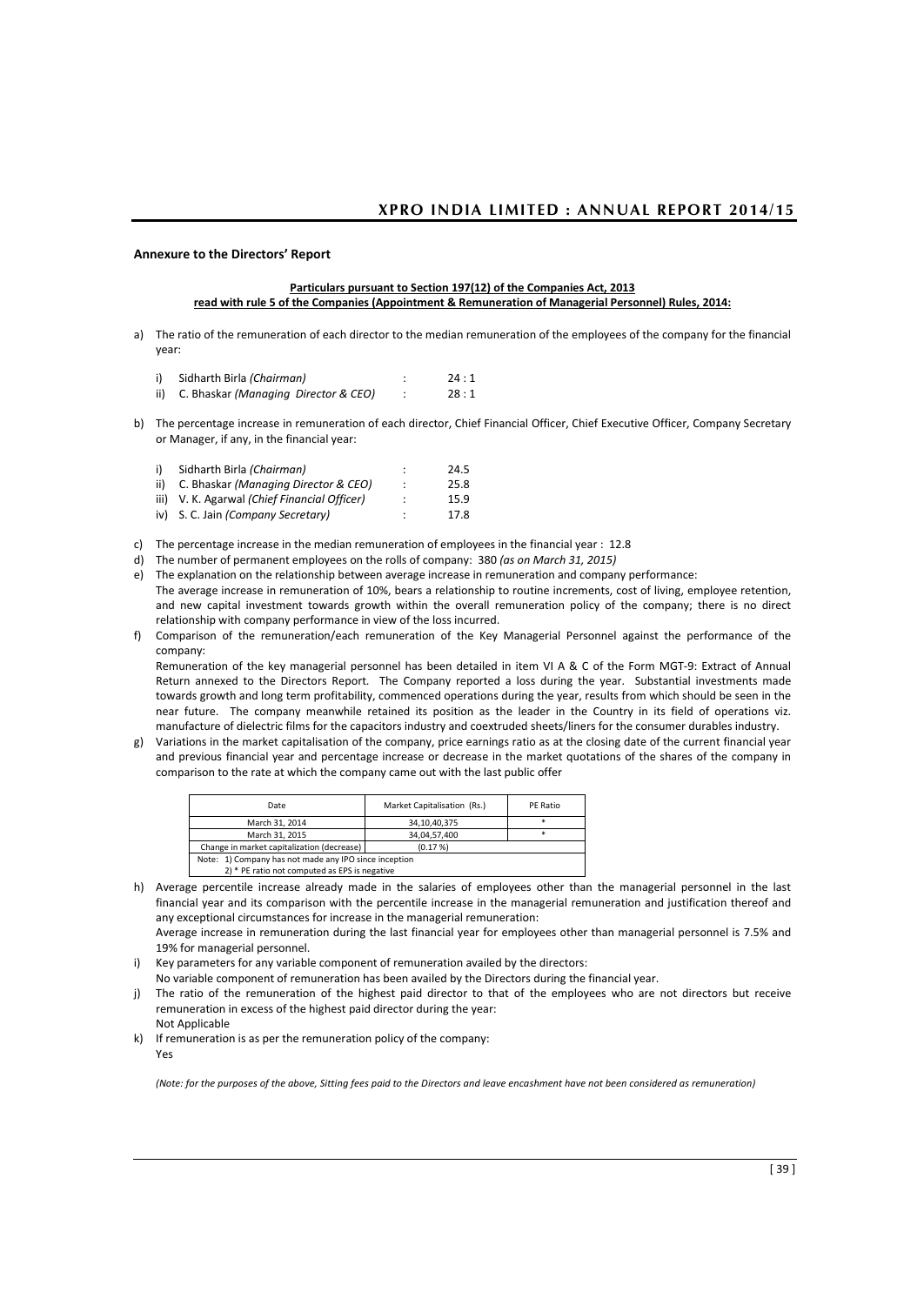**Particulars of Employees pursuant to the provisions of Section 197 of the Companies Act, 2013 read with Rule 5(2) of the Companies (Appointment and Remuneration of Managerial Personnel) Rules, 2014**

Name; Designation of the Employee; Remuneration Received (Rs.); Qualifications; Experience (years); Date of Commencement of Employment; Age (Years); Last Employment held;

Bhaskar, C; Managing Director & Chief Executive Officer; 1,08,74,479; B.Tech.(Chem), PGDM (IIM-C), MIMA, FIPI; 36; 01.01.1984; 60; VXL India Limited.

Birla, Sidharth; Chairman & Wholetime Director; 68,75,563; B.Sc.(Hons.), M.B.A.; 37; 01.03.2000; 58; Cimmco Birla Limited.

- Notes: a. Remuneration includes Salary, Housing, Medical Reimbursement, Leave Travel Assistance, Company's Contribution to Provident & Superannuation Funds and other perquisites, Leave encashment and commission, if any.
	- b. The above appointments are contractual.
		- c. Sri Sidharth Birla and Smt. Madhushree Birla are related. Sri C Bhaskar is not related to any Director of the Company.

#### **Annexure to the Directors' Report**

#### **CORPORATE SOCIAL RESPONSIBILITY (CSR) POLICY**

The Corporate Social Responsibility (CSR) Committee has been constituted by the Board of Directors, to:

- i. formulate and recommend to the Board, a CSR Policy which shall indicate the activities to be undertaken by the Company
- ii. recommend the amount of expenditure to be incurred on such activities and
- iii. monitor the implementation of the said CSR Policy from time to time.

The Committee comprises of Smt. Madhushree Birla, as Chairperson, Sri P. Murari (Independent Director) and Sri C Bhaskar as Members. Sri H. Bakshi, President & Chief Operating Officer of the Company shall be management invitee at the CSR Committee meetings.

Having regard to the Company's size and scope, small steps have been always taken at unit level for social and inclusive development in the local area; however, given the relatively small size and geographical spread, it has not been practical to undertake directly any significant project outside these. The Company thus adopted a policy to support external bodies including relevant bodies, NGOs or Government Relief Funds selected by the Committee, including through financial contribution to them.

The Committee will focus on activities in areas, excluding those undertaken in pursuance of normal business of the Company, selected from those identified and prescribed under the Companies Act, 2013 (Annexure) with greater participation in the areas of health and social welfare, efforts towards reducing child mortality, promotion of education & social responsible behaviour, and employment enhancing vocational skills.

The Company will endeavour to spend, in every financial year, an amount considered appropriate by the Board, *inter-alia* keeping in view the benchmark of 2% of the average net profits of the Company during the 3 immediately preceding financial years. Surplus, if any, arising out of CSR projects shall be ploughed back and will not form part of the business profit of the Company.

Annexure to CSR Policy:

AREAS PRESCRIBED UNDER THE COMPANIES ACT, 2013:

a) eradicating hunger, poverty and malnutrition, promoting health care including preventive health care and sanitation and making available safe drinking water;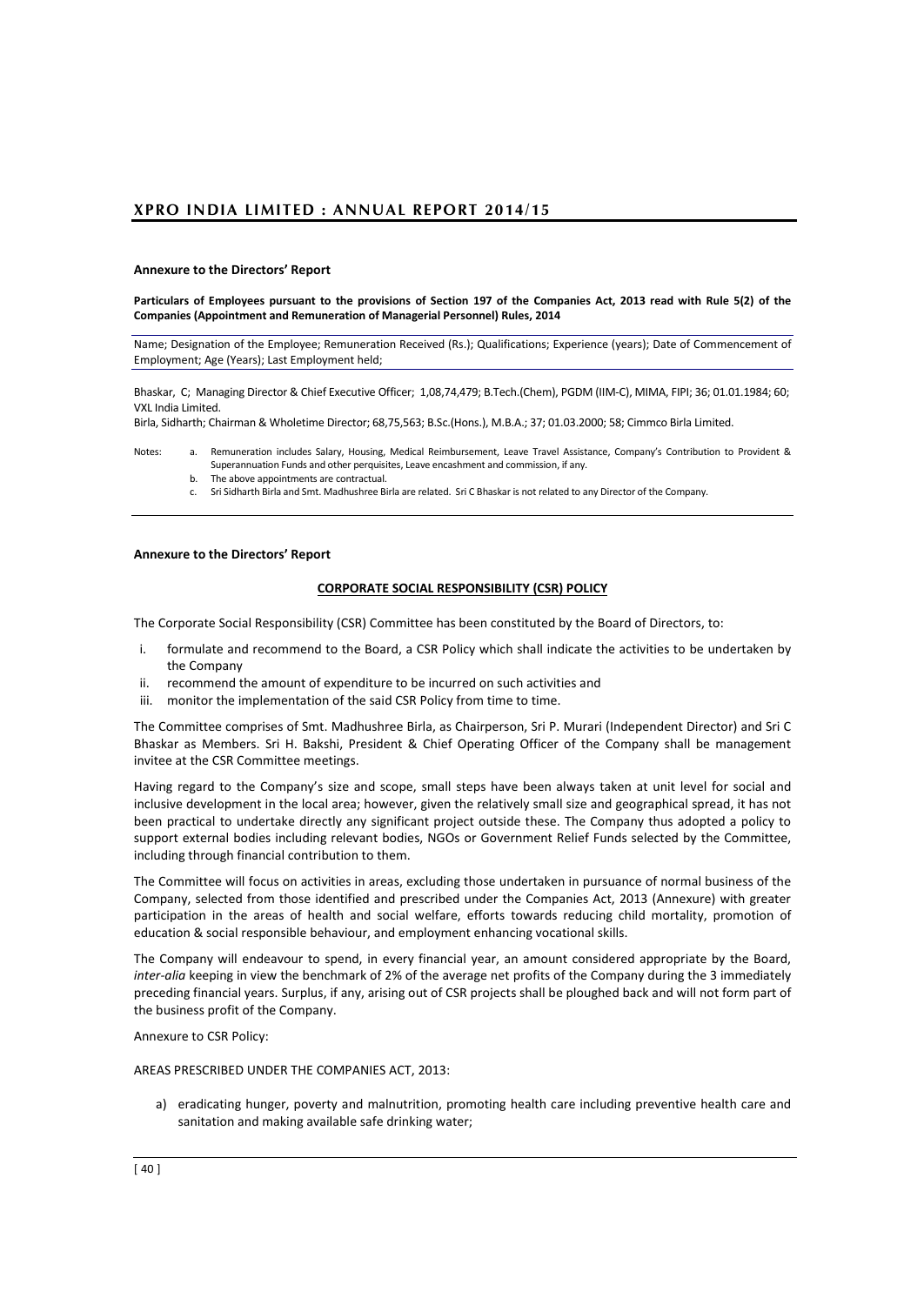- b) promoting education, including special education and employment enhancing vocation skills especially among children, women, elderly, and the differently abled and livelihood enhancement projects;
- c) promoting gender equality, empowering women, setting up homes and hostels for women and orphans; setting up old age homes, day care centres and such other facilities for senior citizens and measures for reducing inequalities faced by socially and economically backward groups;
- d) ensuring environmental sustainability, ecological balance, protection of flora and fauna, animal welfare, agroforestry, conservation of natural resources and maintaining quality of soil, air and water;
- e) protection of national heritage, art and culture including restoration of buildings and sites of historical importance and works of art; setting up public libraries; promotion and development of traditional arts and handicrafts;
- f) measures for the benefit of armed forces veterans, war widows and their dependents;
- g) training to promote rural sports, nationally recognized sports, paralympic sports and Olympic sports;
- h) contribution to the Prime Minister's National Relief Fund or any other fund set up by the Central Government for socio-economic development and relief and welfare of the Schedule Castes, the Scheduled Tribes, other backward classes, minorities and women;
- i) contributions or funds provided to technology incubators located within academic institutions which are approved by the Central Government;
- j) rural development projects.

**Pursuant to the applicable requirements of the SEBI (Employee Stock Option Scheme and Employee Stock Purchase Scheme) Guidelines, 1999, following disclosures are made in connection with the Employees Stock Option Schemes of the Company:**

| <b>SI</b> | Description                                                                       | <b>ESOP - 2009</b>                                                                                                                                                                                                                                                                                                                                                                     |
|-----------|-----------------------------------------------------------------------------------|----------------------------------------------------------------------------------------------------------------------------------------------------------------------------------------------------------------------------------------------------------------------------------------------------------------------------------------------------------------------------------------|
| a.        | <b>Options Granted</b>                                                            | 457500                                                                                                                                                                                                                                                                                                                                                                                 |
| b.        | Date of Grant                                                                     | 1/4/2010                                                                                                                                                                                                                                                                                                                                                                               |
|           | c. Exercise Price per option (Rs.)                                                | 30.85                                                                                                                                                                                                                                                                                                                                                                                  |
|           | (Each option is equivalent to one equity share of the face value of Rs.10/- each) |                                                                                                                                                                                                                                                                                                                                                                                        |
| d.        | <b>Pricing Formula</b>                                                            | The Exercise Price, as approved by the shareholders, shall be the average<br>closing price of the Company's shares on the National Stock Exchange in the<br>immediate preceding 7-day period prior to the date of grant discounted by<br>such percentage not exceeding 75% to be determined by the<br>Compensation Committee subject to a minimum exercise price of Rs.10 per<br>share |
| e.        | <b>Vesting Period</b>                                                             | 30% of entitlement on expiry of 1 year from grant of Option; Further 30%<br>of entitlement on expiry of 2 years from grant of Option; and the balance<br>40% of entitlement on expiry of 3 years from grant of Option                                                                                                                                                                  |
| f.        | Options vested                                                                    | 457500                                                                                                                                                                                                                                                                                                                                                                                 |
| g.        | Options exercised                                                                 | 252000                                                                                                                                                                                                                                                                                                                                                                                 |
| h.        | Options lapsed/surrendered/forfeited                                              | 35000                                                                                                                                                                                                                                                                                                                                                                                  |
| i.        | Variations of terms of options                                                    | None                                                                                                                                                                                                                                                                                                                                                                                   |
| j.        | Money realized by exercise                                                        | Rs.77,74,200                                                                                                                                                                                                                                                                                                                                                                           |
| k.        | Options in force<br>- Vested<br>Unvested                                          | 170500<br>Nil                                                                                                                                                                                                                                                                                                                                                                          |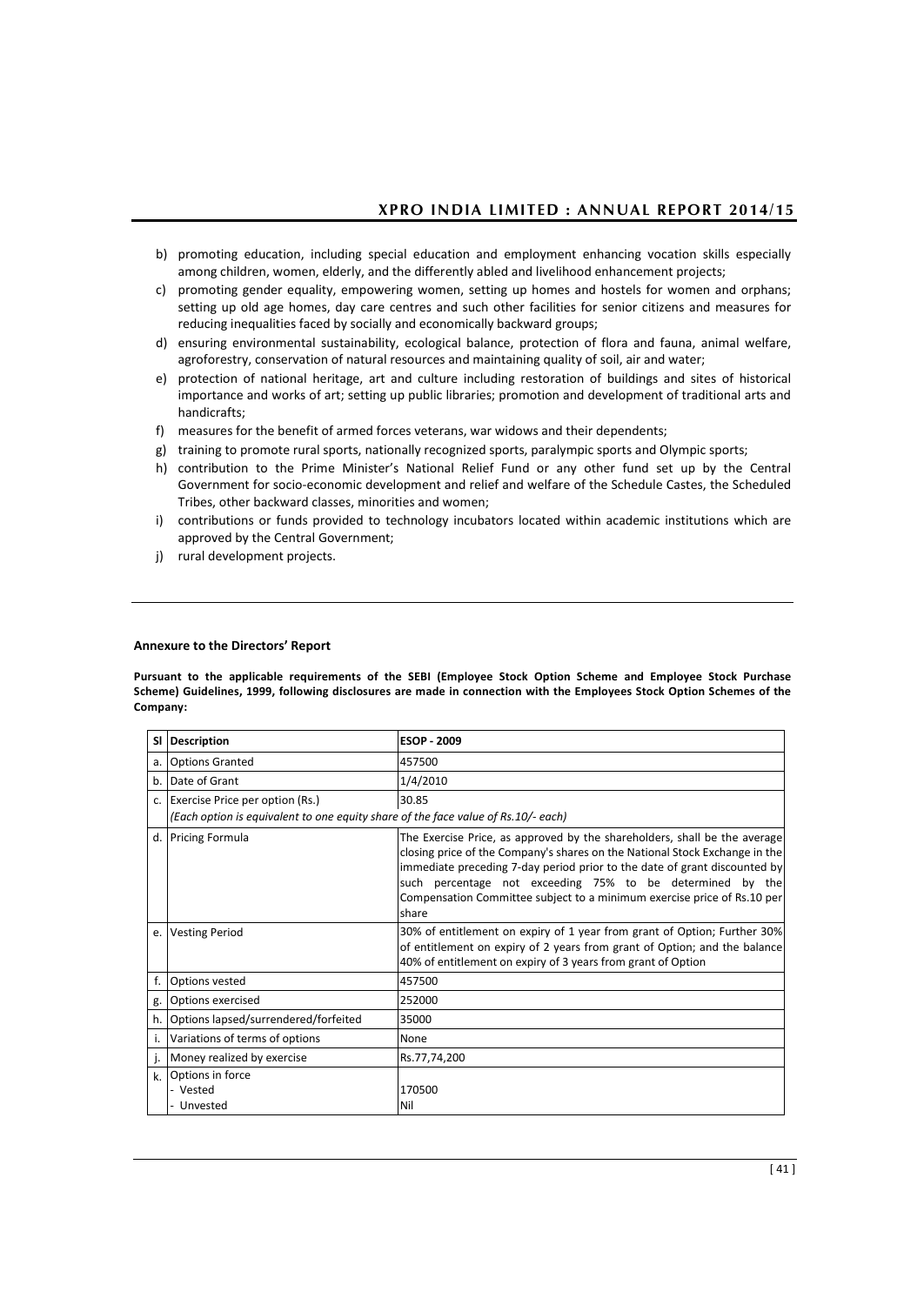| <b>SI</b>    | <b>Description</b>                                                                                                                                                                                                                                                                                                                                                                                                                                                                                                                                  | <b>ESOP - 2009</b>                                                                               |           |  |  |
|--------------|-----------------------------------------------------------------------------------------------------------------------------------------------------------------------------------------------------------------------------------------------------------------------------------------------------------------------------------------------------------------------------------------------------------------------------------------------------------------------------------------------------------------------------------------------------|--------------------------------------------------------------------------------------------------|-----------|--|--|
| $\mathbf{L}$ | Details of options granted to                                                                                                                                                                                                                                                                                                                                                                                                                                                                                                                       |                                                                                                  |           |  |  |
|              | Senior Management Personnel:                                                                                                                                                                                                                                                                                                                                                                                                                                                                                                                        |                                                                                                  |           |  |  |
|              | Sri Amitabha Ghosh                                                                                                                                                                                                                                                                                                                                                                                                                                                                                                                                  | * 35,000                                                                                         |           |  |  |
|              | Sri Haigreve Khaitan                                                                                                                                                                                                                                                                                                                                                                                                                                                                                                                                | * 35.000                                                                                         |           |  |  |
|              | Sri P. Murari                                                                                                                                                                                                                                                                                                                                                                                                                                                                                                                                       | * 35.000                                                                                         |           |  |  |
|              | Sri Utsav Parekh                                                                                                                                                                                                                                                                                                                                                                                                                                                                                                                                    | * 35.000                                                                                         |           |  |  |
|              | Sri S. Ragothaman                                                                                                                                                                                                                                                                                                                                                                                                                                                                                                                                   | * 35.000                                                                                         |           |  |  |
|              | Sri C. Bhaskar                                                                                                                                                                                                                                                                                                                                                                                                                                                                                                                                      | * 50,000                                                                                         |           |  |  |
|              | Sri H. Bakshi                                                                                                                                                                                                                                                                                                                                                                                                                                                                                                                                       | * 40,000                                                                                         |           |  |  |
|              | Sri Vinay Agarwal                                                                                                                                                                                                                                                                                                                                                                                                                                                                                                                                   | $*25.000$                                                                                        |           |  |  |
|              | Sri S.C. Jain                                                                                                                                                                                                                                                                                                                                                                                                                                                                                                                                       | $*25.000$                                                                                        |           |  |  |
|              | Sri Anil Jain                                                                                                                                                                                                                                                                                                                                                                                                                                                                                                                                       | $*25,000$                                                                                        |           |  |  |
|              | Sri Manmohan Krishan                                                                                                                                                                                                                                                                                                                                                                                                                                                                                                                                | $*25,000$                                                                                        |           |  |  |
|              | Sri N. Ravindran                                                                                                                                                                                                                                                                                                                                                                                                                                                                                                                                    | $*25,000$                                                                                        |           |  |  |
|              | Sri U.K. Saraf                                                                                                                                                                                                                                                                                                                                                                                                                                                                                                                                      | $*25,000$                                                                                        |           |  |  |
|              | Sri Sunil Mehta                                                                                                                                                                                                                                                                                                                                                                                                                                                                                                                                     | 10,000                                                                                           |           |  |  |
|              | * denotes employee granted options amounting to 5% or more of total options granted during respective year; None of                                                                                                                                                                                                                                                                                                                                                                                                                                 |                                                                                                  |           |  |  |
|              |                                                                                                                                                                                                                                                                                                                                                                                                                                                                                                                                                     | the employees were granted Options equal to or exceeding 1% of the Issued Capital of the Company |           |  |  |
|              | m. Diluted EPS                                                                                                                                                                                                                                                                                                                                                                                                                                                                                                                                      | Rs. (11.90)                                                                                      |           |  |  |
|              | n. Fair value of the options                                                                                                                                                                                                                                                                                                                                                                                                                                                                                                                        | Rs. 17.00                                                                                        |           |  |  |
| 0.           | The employee compensation costs has been calculated using the intrinsic value-based method of accounting for options<br>granted and amounted to Rs. Nil for the financial year 2014-15. Had the compensation cost been determined in the<br>manner consistent with the fair value approach, the Company's Net Loss for the year would be unchanged and proforma<br>basic and diluted earnings per share would remain Rs.(11.93) and Rs.(11.90). (ESOP-2009 issued at the market price<br>prevailing on the date of the grant plus applicable taxes) |                                                                                                  |           |  |  |
|              | p. Description of the method and significant The fair value of each option is estimated using the Black Scholes Option<br>assumptions used during the year to Pricing Model after applying the following key assumptions on a weighted<br>estimate the fair values of the options                                                                                                                                                                                                                                                                   | average basis:                                                                                   |           |  |  |
|              | i)                                                                                                                                                                                                                                                                                                                                                                                                                                                                                                                                                  | Risk-free interest rate:                                                                         | 6.6%      |  |  |
|              |                                                                                                                                                                                                                                                                                                                                                                                                                                                                                                                                                     | ii) Expected Life:                                                                               | 7.1 years |  |  |
|              |                                                                                                                                                                                                                                                                                                                                                                                                                                                                                                                                                     | iii) Expected volatility:                                                                        | 0.40      |  |  |
|              |                                                                                                                                                                                                                                                                                                                                                                                                                                                                                                                                                     | iv) The Price of the underlying share in                                                         |           |  |  |
|              |                                                                                                                                                                                                                                                                                                                                                                                                                                                                                                                                                     | market at the time option grant                                                                  | Rs. 30.85 |  |  |

**For and on behalf of the Board**

New Delhi **Sidharth Birla** May 29, 2015 *Chairman*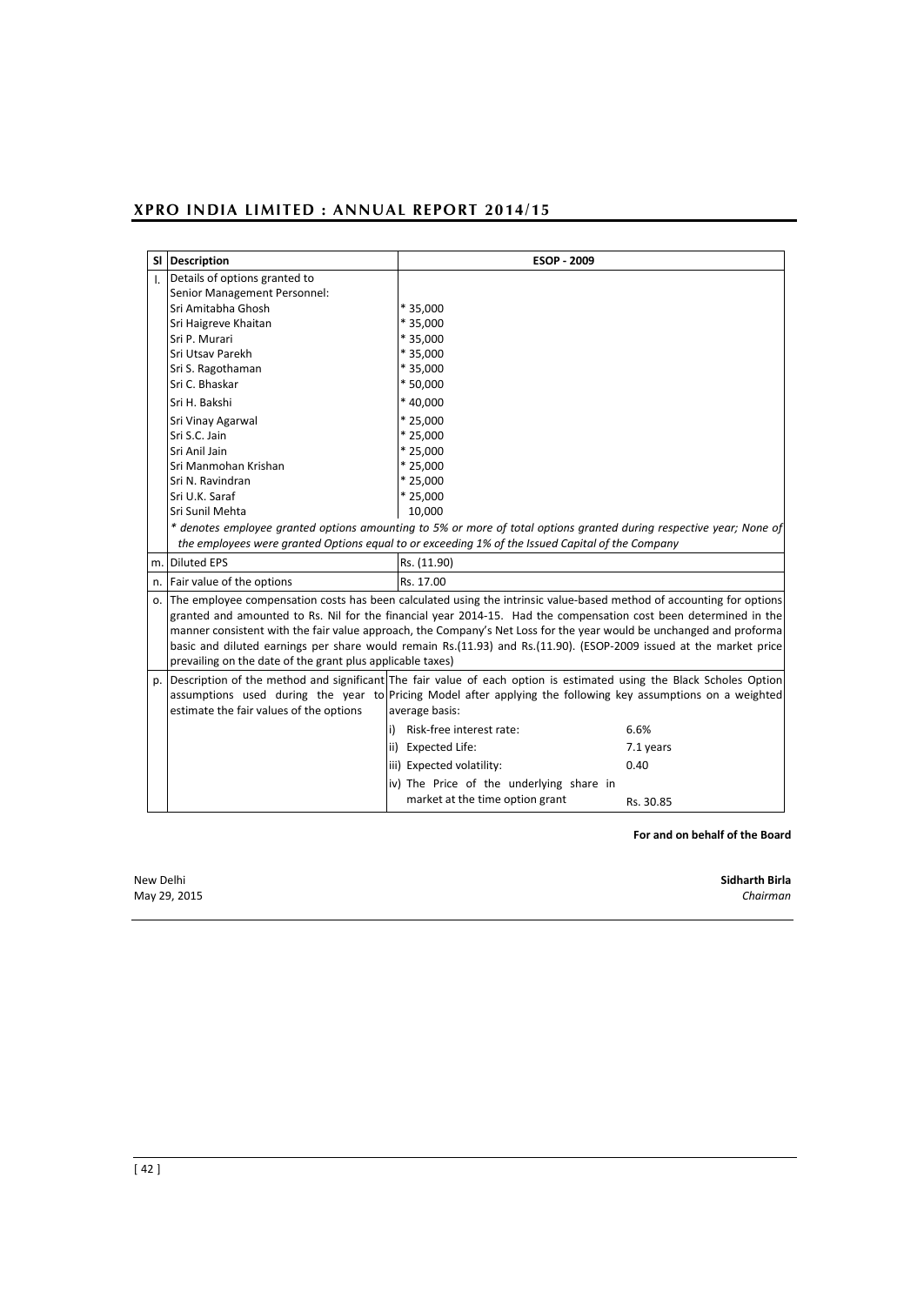#### **Annexure to the Directors' Report**

**SECRETARIAL AUDIT REPORT FORM NO. MR - 3 For the Financial Year ended March 31, 2015** *[Pursuant to section 204(1) of the Companies Act, 2013 and Rule 9 of the Companies (Appointment and Remuneration Personnel) Rules, 2014]*

To,

The Members, Xpro India Limited Barjora - Mejia Road, P.O - Ghutgoria, Tehsil : Barjora, Dist.: Bankura 722 202 West Bengal

I have conducted the secretarial audit of the compliance of applicable statutory provisions and the adherence to good corporate practices by Xpro India Limited (hereinafter called the company). Secretarial Audit was conducted in a manner that provided me a reasonable basis for evaluating the corporate conducts/statutory compliances and expressing my opinion thereon.

Based on my verification of the Company's books, papers, minute books, forms and returns filed and other records maintained by the company and also the information provided by the Company, its officers, agents and authorized representatives during the conduct of secretarial audit, I hereby report that in my opinion, the company has, during the audit period covering the financial year ended on March 31, 2015 complied with the statutory provisions listed hereunder and also that the Company has proper Board-processes and compliance-mechanism in place to the extent, in the manner and subject to the reporting made hereinafter:

I have examined the books, papers, minute books, forms and returns filed and other records maintained by the Company for the financial year ended on March 31, 2015 according to the provisions of:

- (i) The Companies Act, 2013 (the Act) and the rules made thereunder;
- (ii) The Securities Contracts (Regulation) Act, 1956 ('SCRA') and the rules made thereunder;
- (iii) The Depositories Act, 1996 and the Regulations and Bye-laws framed thereunder;
- (iv) Foreign Exchange Management Act, 1999 and the rules and regulations made thereunder to the extent of Foreign Direct Investment, Overseas Direct Investment and External Commercial Borrowings;
- (v) The following Regulations and Guidelines prescribed under the Securities and Exchange Board of India Act, 1992 ('SEBI Act'):-
	- (a) The Securities and Exchange Board of India (Substantial Acquisition of Shares and Takeovers) Regulations, 2011;
	- (b) The Securities and Exchange Board of India (Prohibition of Insider Trading) Regulations, 1992;
	- (c) The Securities and Exchange Board of India (Issue of Capital and Disclosure Requirements) Regulations, 2009 (There were no events / instances during the Audit Period which attract the applicability of the Regulations);
	- (d) The Securities and Exchange Board of India (Employee Stock Option Scheme and Employee Stock Purchase Scheme) Guidelines, 1999;
	- (e) The Securities and Exchange Board of India (Issue and Listing of Debt Securities) Regulations, 2008 (There were no events / instances during the Audit Period which attract the applicability of the Regulations);
	- (f) The Securities and Exchange Board of India (Registrars to an Issue and Share Transfer Agents) Regulations, 1993 regarding the Companies Act and dealing with client;
	- (g) The Securities and Exchange Board of India (Delisting of Equity Shares) Regulations, 2009; and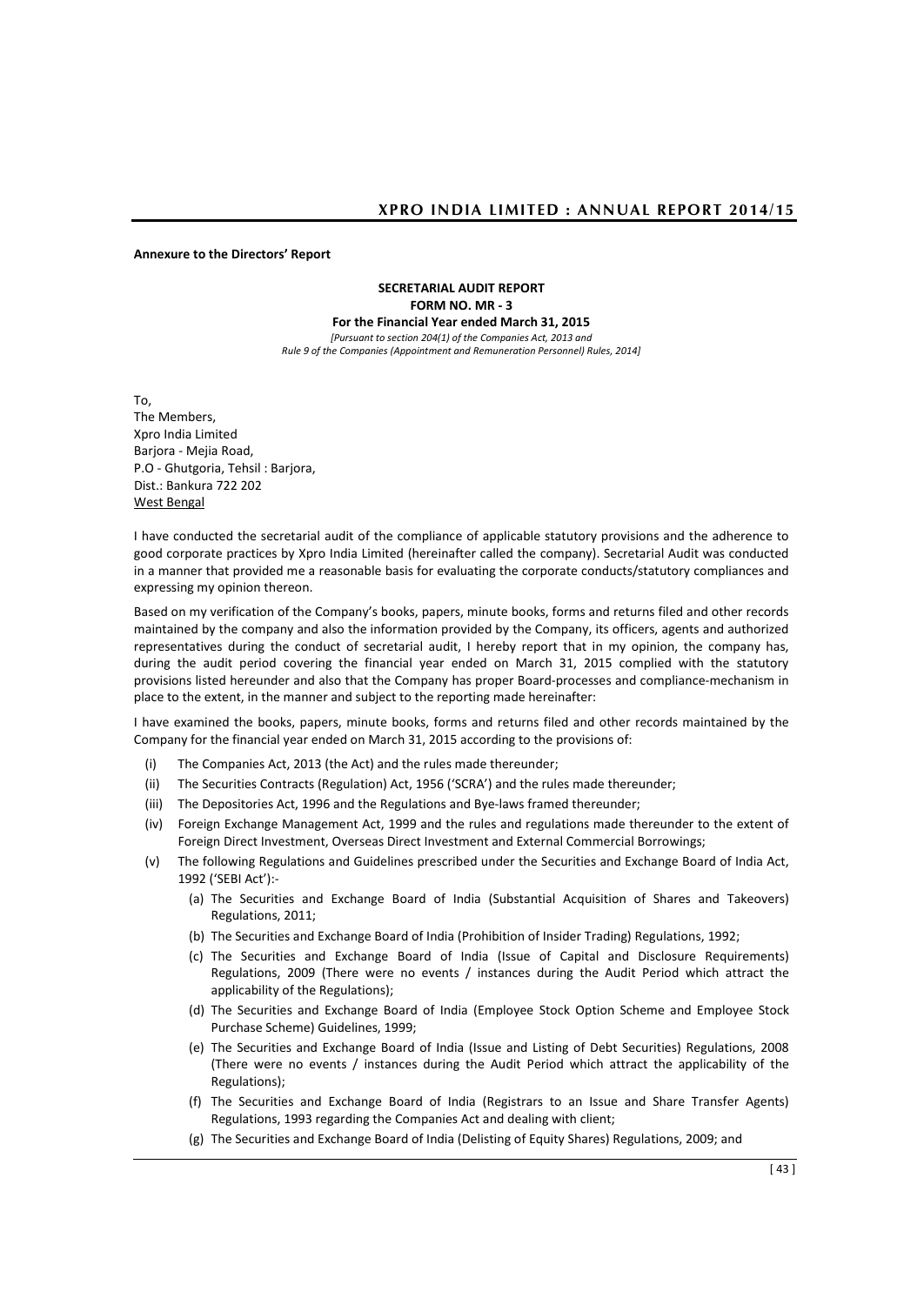- (h) The Securities and Exchange Board of India (Buyback of Securities) Regulations, 1998 (There were no events / instances during the Audit Period which attract the applicability of the Regulations);
- (vi) All other laws applicable to the company in general. However, no Industry specific law is applicable to the Company.

I have also examined compliance with the applicable clauses of the following:

- (i) Secretarial Standards issued by The Institute of Company Secretaries of India (not notified for implementation during the year).
- (ii) The Listing Agreement entered into by the Company with National Stock Exchange.

During the period under review the Company has complied with the provisions of the Acts, Rules, Regulations, Guidelines, Standards, etc. mentioned above.

### **I further report that**

- a) The Board of Directors of the Company is duly constituted with proper balance of Executive Directors, Non-Executive Directors, Independent Directors and Women Directors. The changes in the composition of the Board of Directors that took place during the period under review were carried out in compliance with the provisions of the Act.
- b) Adequate notice is given to all directors to schedule the Board Meetings. Agenda and detailed notes on agenda were sent at least seven days in advance, and a system exists for seeking and obtaining further information and clarifications on the agenda items before the meeting and for meaningful participation at the meeting.
- c) Majority decision is carried through while the dissenting members' views are captured and recorded, if any, as part of the minutes.

**I further report that** there are adequate systems and processes in the company commensurate with the size and operations of the company to monitor and ensure compliance with applicable laws, rules, regulations and guidelines.

**I further report that** during the audit period, members have accorded their consent to the Board of Directors at the Annual General Meeting held on July 31, 2014 for the following:

- a) to borrow any sum of money pursuant to Section  $180(1)(c)$  of the Companies Act, 2013, that may exceed the aggregate of paid-up share capital and free reserves of the Company provided that the total amount so borrowed and outstanding at any one time shall not exceed Rs.500 Crores.
- b) to mortgage and/or charge in terms of Section 180(1)(a) of the Companies Act, 2013, all the immovable and moveable properties, present and future, pertaining to any one or more of the Company's Units and any other undertaking of the Company wheresoever situate and the whole or substantially the whole of any one or more of the said undertaking(s) of the Company, with the right to take over the management and concern of the undertaking(s) in favour of Financial Institutions, Banks and others to secure their respective borrowings for such amount(s) not exceeding Rs.500 Crores in the aggregate.

This report is to be read with our letter of even date which is annexed as Annexure A and forms as an integral part of this report.

**K. C. Khowala**  Company Secretary in practice Place: Kolkata *ACS No. 4695*  Date: May 18, 2015 *CP No. 2421*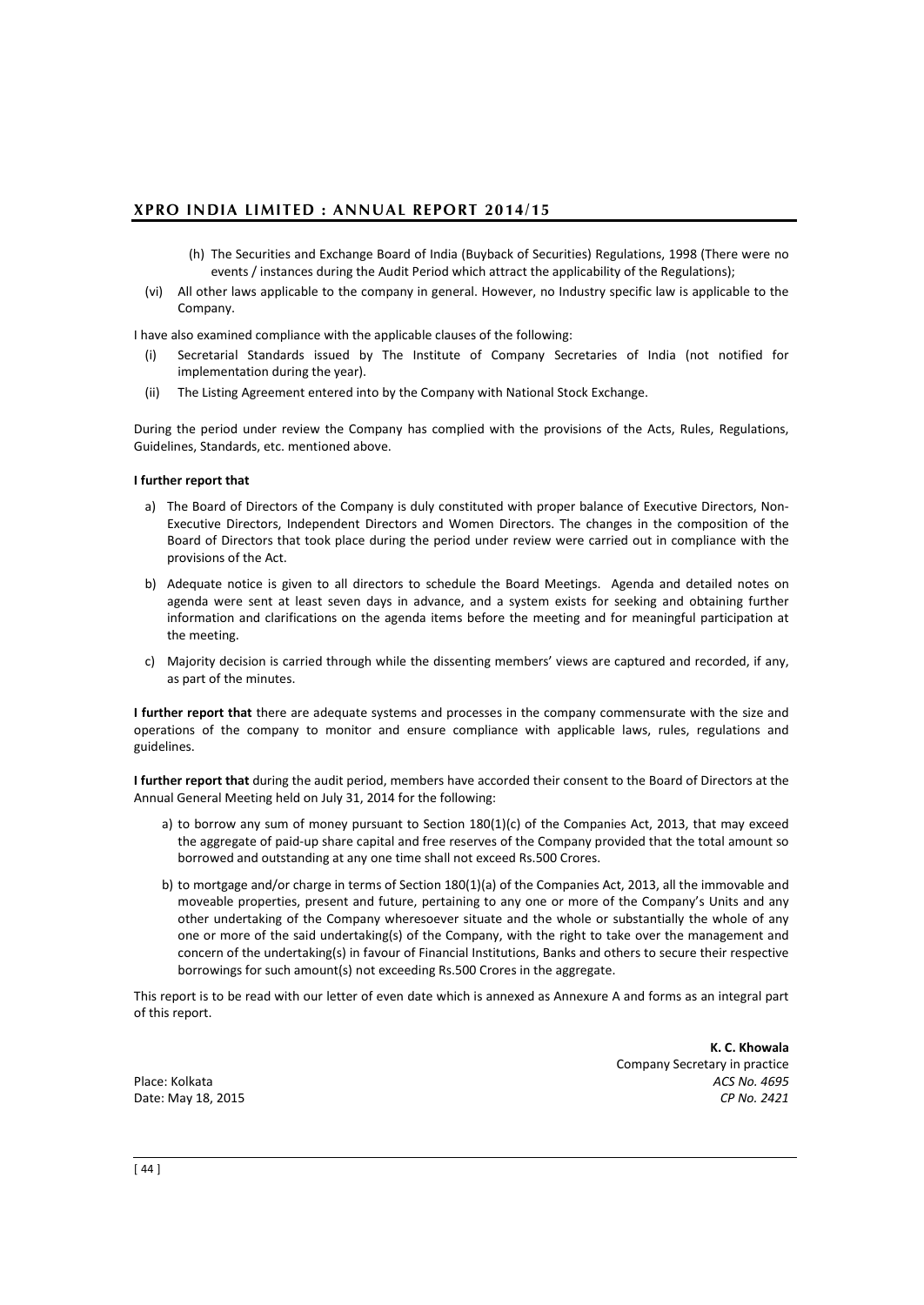# **"Annexure A" (To the Secretarial Audit Report of M/s Xpro India Limited for the financial year ended March 31, 2015)**

To, The Members, Xpro India Limited Barjora - Mejia Road, P.O - Ghutgoria, Tehsil : Barjora, Dist.: Bankura 722 202 West Bengal

Our Secretarial Audit Report for the financial year ended March 31, 2015 of even date is to be read along with this letter.

- 1. Maintenance of secretarial record is the responsibility of the management of the company. My responsibility is to express an opinion on these secretarial records based on our audit.
- 2. I have followed the audit practices and processes as were appropriate to obtain reasonable assurance about the correctness of the contents of the secretarial records. The verification was done on test basis to ensure that correct facts are reflected in secretarial records. I believe that the processes and practices, I followed provide a reasonable basis for a opinion.
- 3. I have not verified the correctness and appropriateness of financial records and Books of Accounts of the company.
- 4. Wherever required, I have obtained the management representation about the compliance of laws, rules, regulations and happening of events, etc.
- 5. The compliance of the provisions of corporate and other applicable laws, rules, regulations, and standards is the responsibility of management. My examination was limited to the verification of procedures on test basis.
- 6. The secretarial audit report is neither an assurance as to the future viability of the company nor of the efficacy or effectiveness with which the management has conducted the affairs of the company.

**K. C. Khowala**  Company Secretary in practice Place: Kolkata *ACS No. 4695*  Date: May 18, 2015 *CP No. 2421*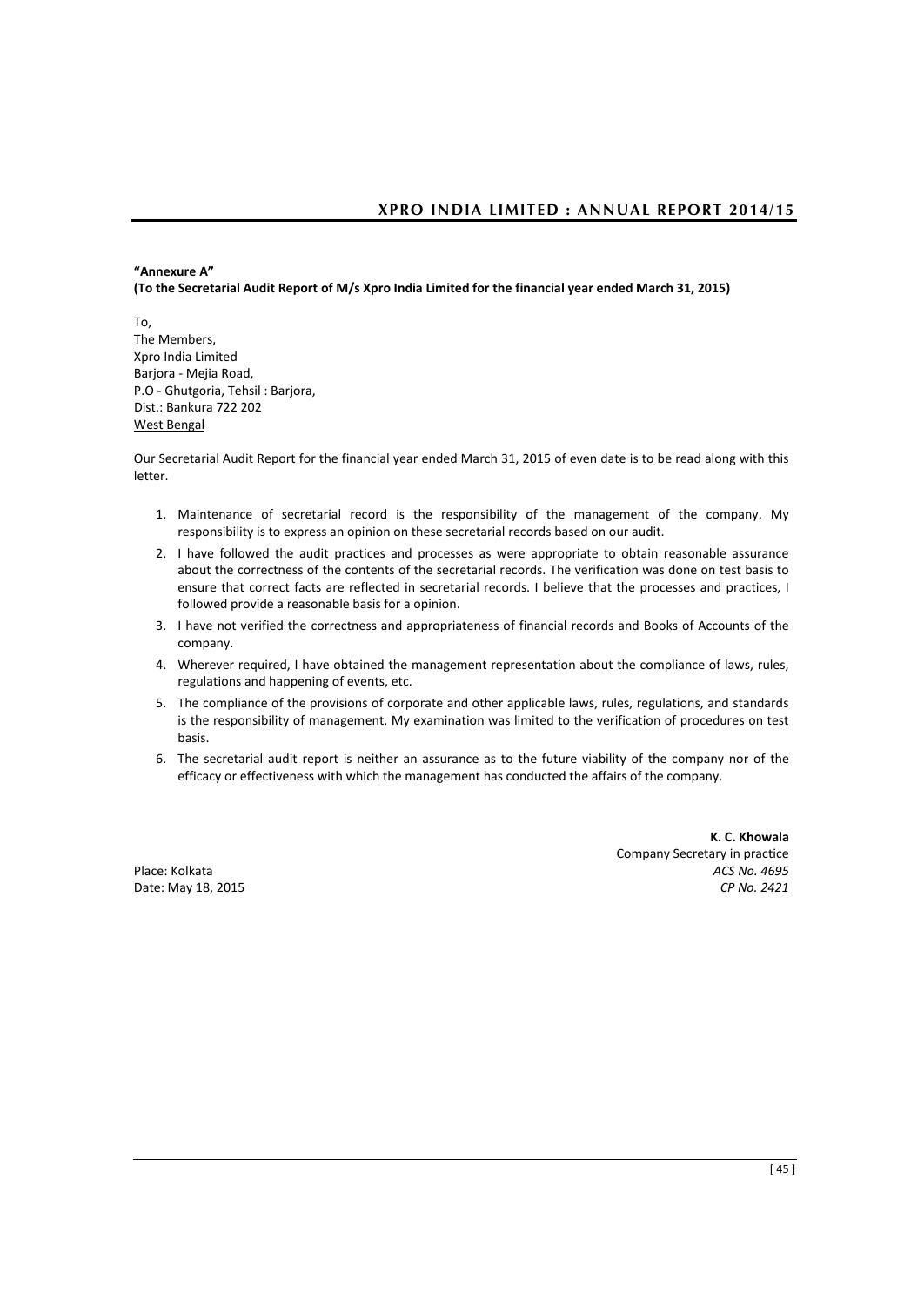### **INDEPENDENT AUDITORS' REPORT TO THE MEMBERS OF XPRO INDIA LIMITED**

### **Report on the Standalone Financial Statements**

We have audited the accompanying standalone financial statements of **XPRO INDIA LIMITED** ("the Company") which comprise the Balance Sheet as at March 31, 2015, the Statement of Profit and Loss, the Cash Flow Statement for the year then ended, and a summary of the significant accounting policies and other explanatory information.

#### **Management's Responsibility for the Standalone Financial Statements**

The Company's Board of Directors is responsible for the matters stated in Section 134(5) of the Companies Act, 2013 ("the Act") with respect to the preparation of these standalone financial statements that give a true and fair view of the financial position, financial performance and cash flows of the Company in accordance with the accounting principles generally accepted in India, including the Accounting Standards specified under Section 133 of the Act, read with Rule 7 of the Companies (Accounts) Rules, 2014. This responsibility also includes maintenance of adequate accounting records in accordance with the provisions of the Act for safeguarding the assets of the Company and for preventing and detecting frauds and other irregularities; selection and application of appropriate accounting policies; making judgments and estimates that are reasonable and prudent; and design, implementation and maintenance of adequate internal financial controls, that were operating effectively for ensuring the accuracy and completeness of the accounting records, relevant to the preparation and presentation of the financial statements that give a true and fair view and are free from material misstatement, whether due to fraud or error.

#### **Auditor's Responsibility**

Our responsibility is to express an opinion on these standalone financial statements based on our audit.

We have taken into account the provisions of the Act, the accounting and auditing standards and matters which are required to be included in the audit report under the provisions of the Act and the Rules made thereunder.

We conducted our audit in accordance with the Standards on Auditing specified under Section 143(10) of the Act. Those Standards require that we comply with ethical requirements and plan and perform the audit to obtain reasonable assurance about whether the financial statements are free from material misstatement.

An audit involves performing procedures to obtain audit evidence about the amounts and the disclosures in the financial statements. The procedures selected depend on the auditor's judgment, including the assessment of the risks of material misstatement of the financial statements, whether due to fraud or error. In making those risk assessments, the auditor considers internal financial control relevant to the Company's preparation of the financial statements that give a true and fair view in order to design audit procedures that are appropriate in the circumstances, but not for the purpose of expressing an opinion on whether the Company has in place an adequate internal financial controls system over financial reporting and the operating effectiveness of such controls. An audit also includes evaluating the appropriateness of the accounting policies used and the reasonableness of the accounting estimates made by the Company's Directors, as well as evaluating the overall presentation of the financial statements.

We believe that the audit evidence we have obtained is sufficient and appropriate to provide a basis for our audit opinion on the standalone financial statements.

#### **Opinion**

In our opinion and to the best of our information and according to the explanations given to us, the aforesaid standalone financial statements give the information required by the Act in the manner so required and give a true and fair view in conformity with the accounting principles generally accepted in India, of the state of affairs of the Company as at March 31, 2015, and its loss and its cash flows for the year ended on that date.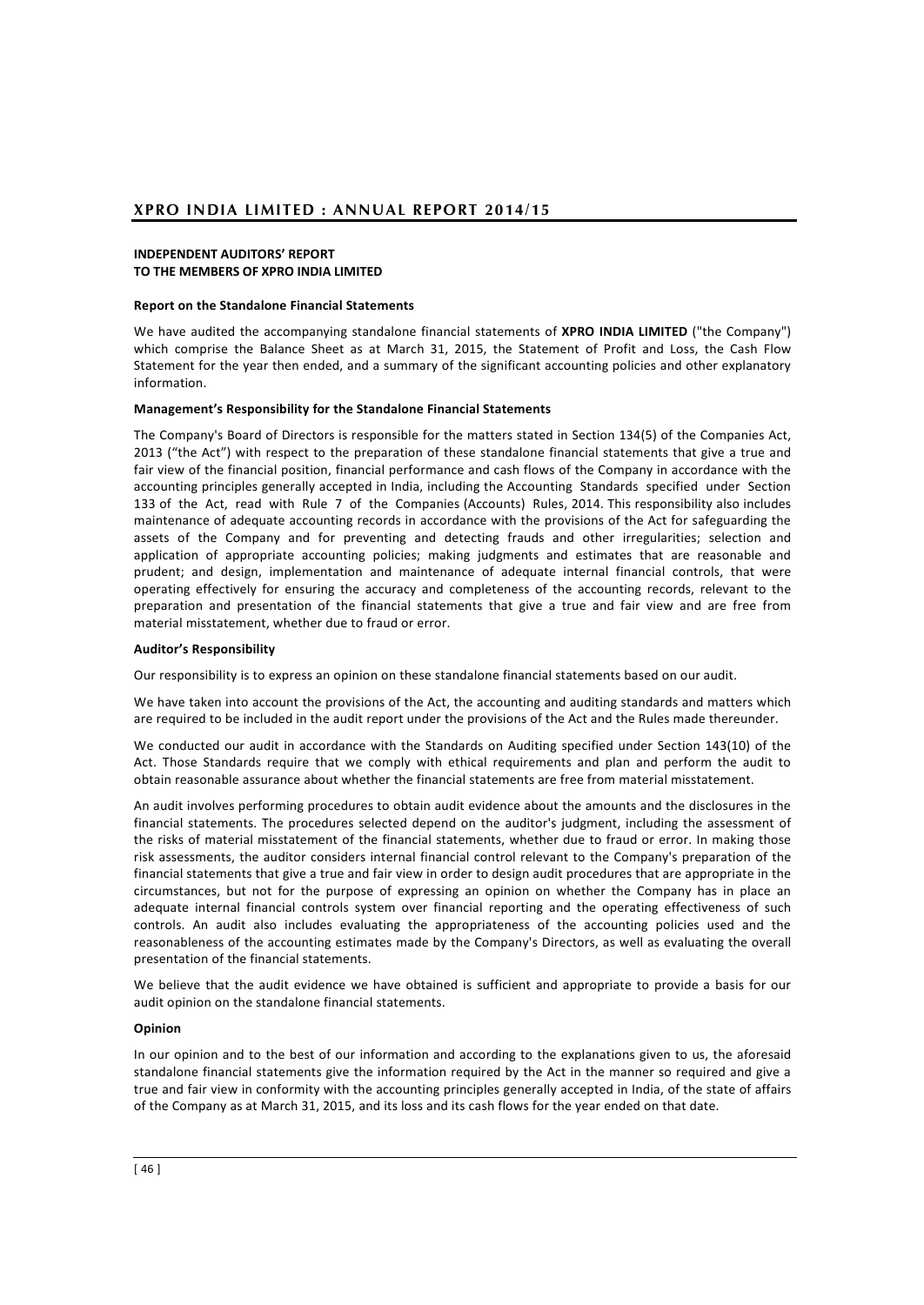### **Report on Other Legal and Regulatory Requirements**

- 1. As required by the Companies (Auditor's Report) Order, 2015 ("the Order") issued by the Central Government of India in terms of Section 143(11) of the Act, we give in the Annexure a statement on the matters specified in paragraphs 3 and 4 of the Order.
- 2. As required by Section 143 (3) of the Act, we report that:
	- (a) We have sought and obtained all the information and explanations which to the best of our knowledge and belief were necessary for the purposes of our audit.
	- (b) In our opinion, proper books of account as required by law have been kept by the Company so far as it appears from our examination of those books.
	- (c) The Balance Sheet, the Statement of Profit and Loss and the Cash Flow Statement dealt with by this Report are in agreement with the books of account.
	- (d) In our opinion, the aforesaid standalone financial statements comply with the Accounting Standards specified under Section 133 of the Act, read with Rule 7 of the Companies (Accounts) Rules, 2014.
	- (e) On the basis of the written representations received from the directors as on March 31, 2015 taken on record by the Board of Directors, none of the directors is disqualified as on March 31, 2015 from being appointed as a director in terms of Section 164 (2) of the Act.
	- (f) With respect to the other matters to be included in the Auditor's Report in accordance with Rule 11 of the Companies (Audit and Auditors) Rules, 2014, in our opinion and to the best of our information and according to the explanations given to us:
		- i. The Company has disclosed the impact of pending litigations on its financial position in its financial statements - Refer Note 20 of the financial statements.
		- ii. The Company did not have any long-term contracts including derivative contracts for which there were any material foreseeable losses.
		- iii. There has been no delay in transferring amounts, required to be transferred, to the Investor Education and Protection Fund by the Company.

For **Deloitte Haskins & Sells**  Chartered Accountants (Firm's Registration No. 117365W)

**Kartikeya Raval** Place: New Delhi *Partner* Date: May 29, 2015 *(Membership No.106189)*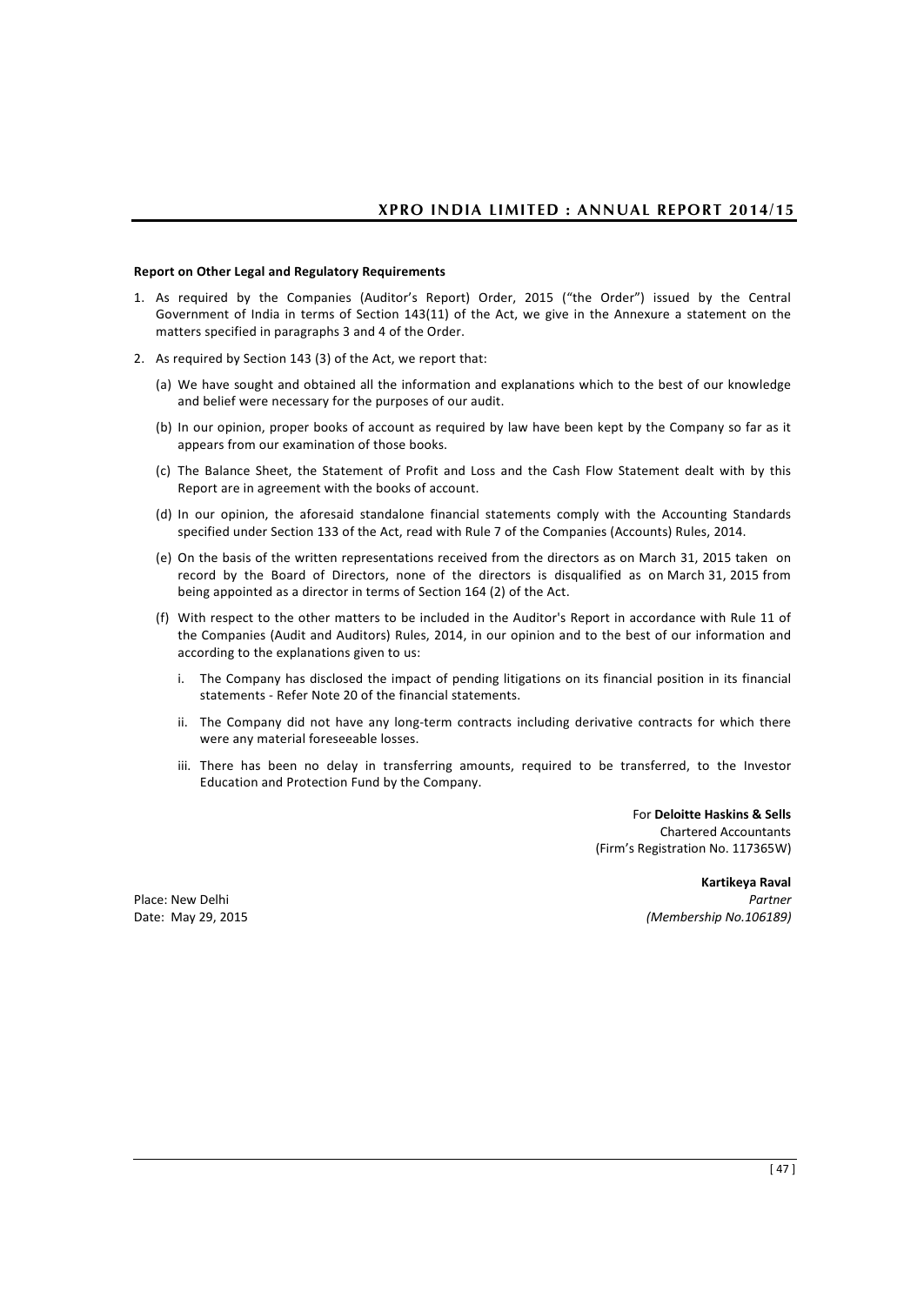### **ANNEXURE TO THE INDEPENDENT AUDITOR'S REPORT**

(Referred to in paragraph 1 under 'Report on Other Legal and Regulatory Requirements' section of our report of even date)

Having regard to the nature of the Company's business/activities during the year, clause (vi) of paragraph 3 of the Order is not applicable to the Company.

- (i) In respect of its fixed assets:
	- (a) The Company has maintained proper records showing full particulars, including quantitative details and situation of fixed assets.
	- (b) The Company has a program of verification of fixed assets to cover all the items in a phased manner over a period of three years which, in our opinion, is reasonable having regard to the size of the Company and the nature of its assets. Pursuant to the program, certain fixed assets were physically verified by the Management during the year. According to the information and explanations given to us no material discrepancies were noticed on such verification.
- (ii) In respect of its inventories:
	- (a) As explained to us, the inventories were physically verified during the year by the Management at reasonable intervals.
	- (b) In our opinion and according to the information and explanations given to us, the procedures of physical verification of inventories followed by the Management were reasonable and adequate in relation to the size of the Company and the nature of its business.
	- (c) In our opinion and according to the information and explanations given to us, the Company has maintained proper records of its inventories and no material discrepancies were noticed on physical verification.
- (iii) According to the information and explanations given to us, the Company has granted loans, secured or unsecured, to companies, firms or other parties covered in the Register maintained under Section 189 of the Companies Act, 2013. In respect of such loans:
	- (a) In the absence of stipulations, the regularity of the receipts of principal amounts and interest has not been commented upon.
- (iv) In our opinion and according to the information and explanations given to us, there is an adequate internal control system commensurate with the size of the Company and the nature of its business for the purchase of inventory and fixed assets and for the sale of goods and services and during the course of our audit we have not observed any major weakness in such internal control system.
- (v) According to the information and explanations given to us, the Company has not accepted any deposit during the year.
- (vi) According to the information and explanations given to us, in respect of statutory dues:
	- (a) The Company has generally been regular in depositing undisputed statutory dues, including Provident Fund, Employees' State Insurance, Income-tax, Sales Tax, Wealth Tax, Service Tax, Customs Duty, Excise Duty, Value Added Tax, Cess and other material statutory dues applicable to it with the appropriate authorities.
	- (b) There were no undisputed amounts payable in respect of Provident Fund, Employees' State Insurance, Income-tax, Sales Tax, Wealth Tax, Service Tax, Customs Duty, Excise Duty, Value Added Tax, Cess and other material statutory dues in arrears as at March 31, 2015 for a period of more than six months from the date they became payable.
	- (c) Details of dues of Income-tax, Sales Tax, Wealth Tax, Service Tax, Customs Duty, Excise Duty, Value Added Tax and Cess which have not been deposited as on March 31, 2015 on account of disputes are given below: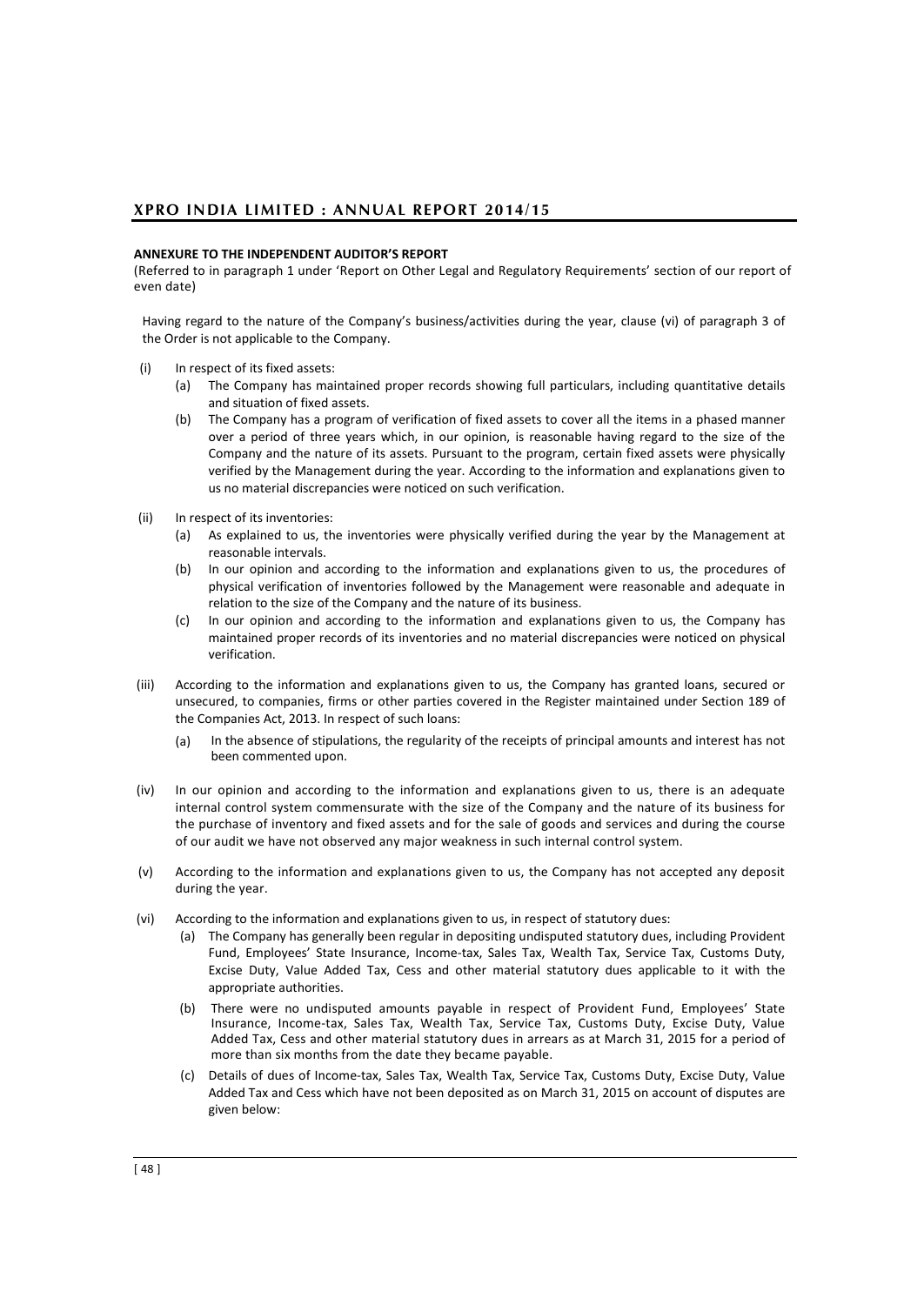| <b>Statute</b>               | Nature of<br><b>Dues</b> | Forum where matter is pending                             | Period to which the<br>matter pertains | Amount<br>involved (Rs.) |
|------------------------------|--------------------------|-----------------------------------------------------------|----------------------------------------|--------------------------|
| Central Excise<br>Act        | <b>Excise Duty</b>       | <b>Commissioner of Central Excise</b><br>Appeals, Kolkata | 1991-96                                | 89,48,306                |
| Central Excise<br>Act        | <b>Excise Duty</b>       | <b>Commissioner of Central Excise</b><br>Appeals, Kolkata | 1992-94                                | 1,71,26,750              |
| <b>Central Excise</b><br>Act | <b>Excise Duty</b>       | <b>Commissioner of Central Excise</b><br>Appeals, Kolkata | 2004-07                                | 48,75,598                |
| <b>Central Excise</b><br>Act | <b>Excise Duty</b>       | <b>Commissioner of Central Excise</b><br>Appeals, Kolkata | 2004-07                                | 21,46,779                |
| <b>Central Excise</b><br>Act | <b>Excise Duty</b>       | <b>Commissioner of Central Excise</b><br>Appeals, Kolkata | 2012-14                                | 19,91,549                |
| Sales Tax Act                | <b>Entry Tax</b>         | Supreme Court                                             | 2002-03                                | 11,34,138                |
| Sales Tax Act                | <b>UP Trade Tax</b>      | <b>Commissioner of Sales Tax</b>                          | 2004-05                                | 85,250                   |
| Sales Tax Act                | Sales Tax<br>Demand      | Deputy Commissioner (Appeal),<br>Durgapur                 | 1996-2011                              | 35,06,466                |
| Sales Tax Act                | Sales Tax<br>Demand      | Commissioner of Sales Tax.<br>Indore                      | 2010-11                                | 1,81,857                 |
| Sales Tax Act                | <b>Entry Tax</b>         | Kolkata High Court                                        | 2013-14                                | 82,76,433                |

- (d) There are no amounts that are due to be transferred to the Investor Education and Protection Fund in accordance with the relevant provisions of the Companies Act, 1956 (1 of 1956) and Rules made thereunder.
- (vii) The Company does not have accumulated losses at the end of the financial year but the Company has incurred cash losses during the financial year covered by our audit and in the immediately preceding financial year.
- (viii) In our opinion and according to the information and explanations given to us, the Company has not defaulted in the repayment of dues to financial institutions and banks. The Company has not issued any debentures.
- (ix) According to the information and explanations given to us, the Company has not given guarantees for loans taken by others from banks and financial institutions.
- (x) In our opinion and according to the information and explanations given to us, the term loans have been applied by the Company during the year for the purposes for which they were obtained.
- (xi) To the best of our knowledge and according to the information and explanations given to us, no fraud by the Company and no material fraud on the Company has been noticed or reported during the year.

For **Deloitte Haskins & Sells**  Chartered Accountants (Firm's Registration No. 117365W)

**Kartikeya Raval** Place: New Delhi *Partner* Date: May 29, 2015 *(Membership No. 106189)*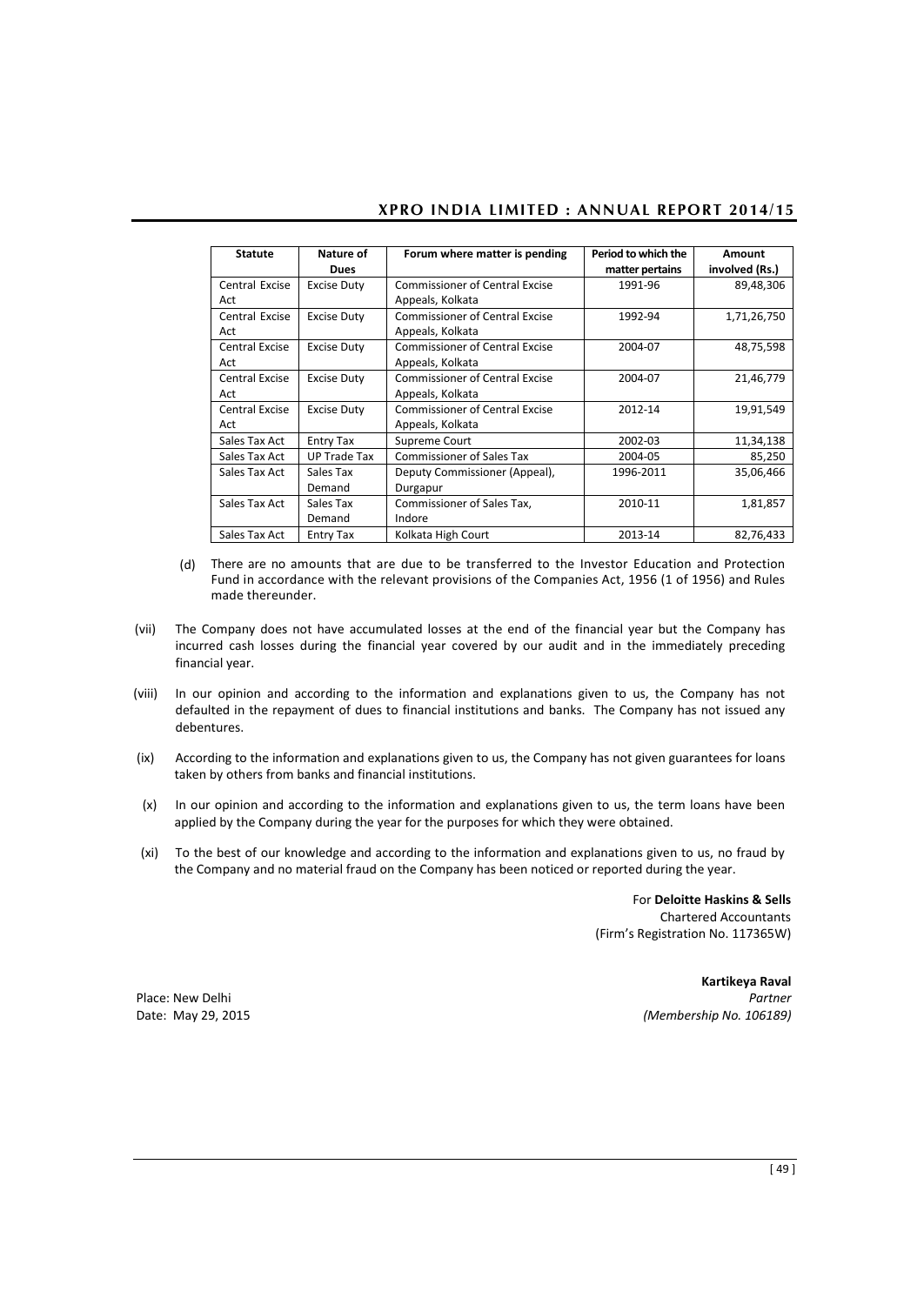# **BALANCE SHEET**

As at March 31, 2015

|                                 |                | March 31, 2015 | March 31, 2014 |
|---------------------------------|----------------|----------------|----------------|
|                                 | Note No.       | Rs.            | Rs.            |
| <b>EQUITY AND LIABILITIES</b>   |                |                |                |
| <b>Shareholders' Funds</b>      |                |                |                |
| - Share capital                 | 3              | 11,65,95,000   | 11,65,95,000   |
| - Reserves and surplus          | $\overline{4}$ | 1,04,98,42,161 | 1,20,46,32,790 |
|                                 |                | 1,16,64,37,161 | 1,32,12,27,790 |
| <b>Non-current Liabilities</b>  |                |                |                |
| - Long-term borrowings          | 5              | 1,39,86,31,274 | 1,58,35,34,162 |
| - Other long-term liabilities   | 6              | 6,57,002       | 6,57,002       |
| - Long-term provisions          | $\overline{7}$ | 1,84,58,606    | 1,91,42,898    |
|                                 |                | 1,41,77,46,882 | 1,60,33,34,062 |
| <b>Current Liabilities</b>      |                |                |                |
| - Short-term borrowings         | 8              | 37,81,03,063   | 28,83,37,553   |
| - Trade payables                | 9              | 43,82,56,252   | 37,22,20,368   |
| - Other current liabilities     | 10             | 41,25,25,058   | 38,40,49,423   |
|                                 |                | 1,22,88,84,373 | 1,04,46,07,344 |
|                                 |                |                |                |
|                                 |                | 3,81,30,68,416 | 3,96,91,69,196 |
|                                 |                |                |                |
| <b>ASSETS</b>                   |                |                |                |
| <b>Non-current Assets</b>       |                |                |                |
| - Fixed assets                  |                |                |                |
| - Tangible assets               | 11(a)          | 2,48,39,47,219 | 1,01,73,94,918 |
| - Intangible assets             | 11(b)          | 2,02,09,225    | 2,24,03,994    |
| - Capital work-in-progress      |                | 57,13,295      | 1,65,67,29,913 |
|                                 |                | 2,50,98,69,739 | 2,69,65,28,825 |
| - Non-current investments       | 12             | 71,61,500      | 71,61,500      |
| - Deferred tax assets (net)     | 13             | 10,10,00,000   | 4,39,00,000    |
| - Long-term loans and advances  | 14             | 17,29,96,671   | 9,09,47,242    |
|                                 |                | 2,79,10,27,910 | 2,83,85,37,567 |
| <b>Current Assets</b>           |                |                |                |
| - Inventories                   | 15             | 30,79,17,879   | 28,59,19,620   |
| - Trade receivables             | 16             | 35,82,56,339   | 31,49,01,437   |
| - Cash and cash equivalents     | 17             | 16,85,79,566   | 24,02,19,404   |
| - Short-term loans and advances | 18             | 17,72,24,732   | 28,02,06,793   |
| - Other current assets          | 19             | 1,00,61,990    | 93,84,375      |
|                                 |                | 1,02,20,40,506 | 1,13,06,31,629 |
|                                 |                |                |                |
|                                 |                | 3,81,30,68,416 | 3,96,91,69,196 |
|                                 |                |                |                |

The accompanying notes are an integral part of the financial statements

| In terms of our report attached |                   |                                | For and on behalf of the Board |
|---------------------------------|-------------------|--------------------------------|--------------------------------|
| For Deloitte Haskins & Sells    |                   |                                |                                |
| <b>Chartered Accountants</b>    |                   |                                |                                |
|                                 |                   |                                | Sidharth Birla                 |
|                                 |                   |                                | Chairman                       |
| Kartikeya Raval                 |                   |                                |                                |
| Partner                         | S. C. Jain        | V. K. Agarwal                  | C. Bhaskar                     |
|                                 | Company Secretary | Joint President &              | <b>Managing Director &amp;</b> |
| New Delhi                       |                   | <b>Chief Financial Officer</b> | Chief Executive Officer        |
| May 29, 2015                    |                   |                                |                                |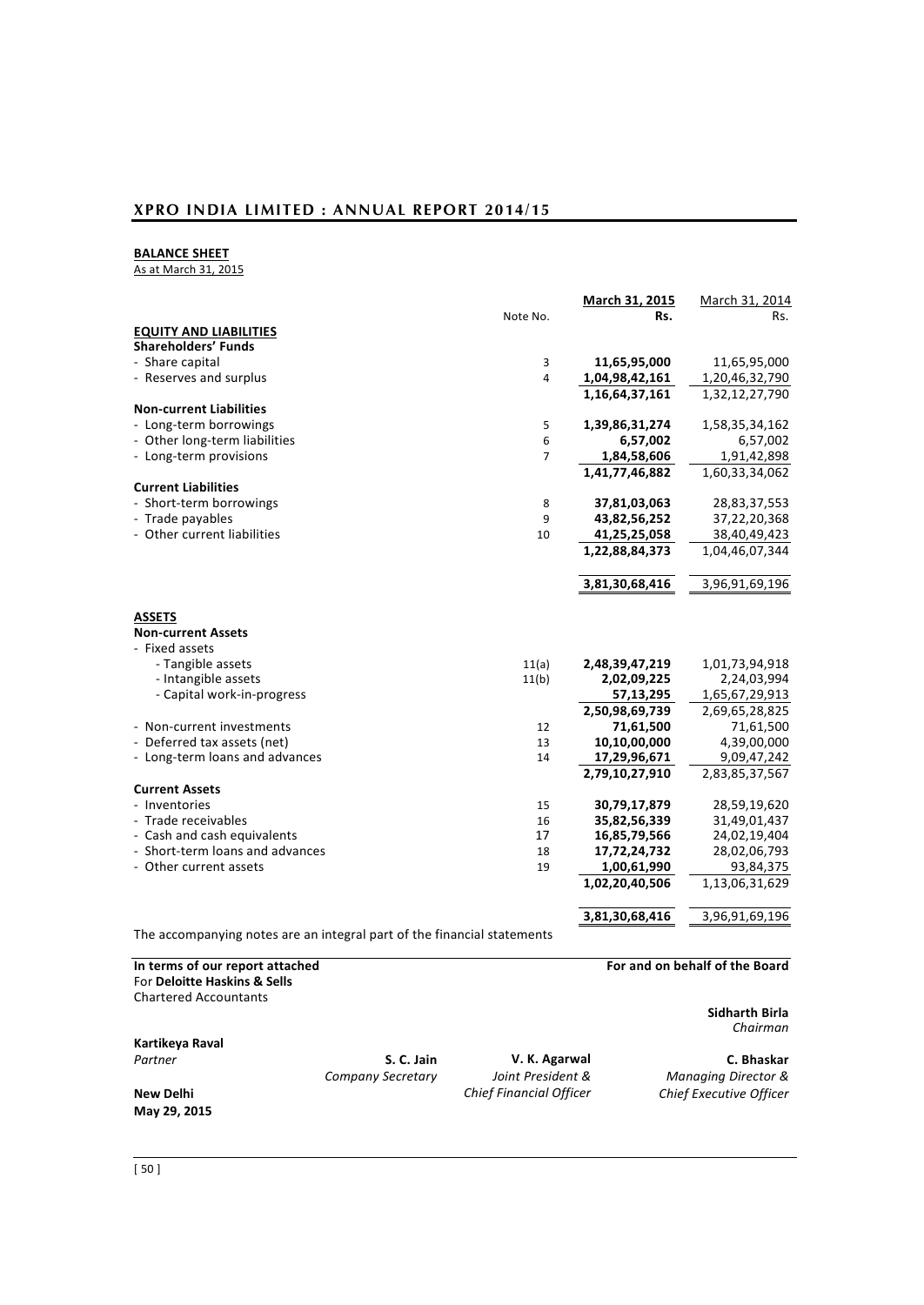# **STATEMENT OF PROFIT AND LOSS**

For the Year ended March 31, 2015

|                                                               |          | March 31, 2015     | March 31, 2014    |
|---------------------------------------------------------------|----------|--------------------|-------------------|
|                                                               | Note No. | Rs.                | Rs.               |
| Income                                                        |          |                    |                   |
| - Gross revenue from operations                               | 21       | 2,88,05,56,327     | 2,71,55,10,566    |
| less: excise duty                                             |          | 30,07,16,755       | 28,95,09,623      |
| - Net revenue from operations                                 |          | 2,57,98,39,572     | 2.42,60,00,943    |
| - Other income                                                | 22       | 5,43,45,129        | 5,50,98,622       |
|                                                               |          | 2,63,41,84,701     | 2,48,10,99,565    |
| <b>Expenses</b>                                               |          |                    |                   |
| - Cost of materials consumed                                  | 23       | 1,92,53,38,901     | 1,85,64,37,964    |
| - Changes in inventories of finished goods & work-in-progress | 24       | 2,30,98,144        | (3,69,04,652)     |
| - Employee benefits expense                                   | 25       | 19,81,52,345       | 17,75,37,103      |
| - Finance costs                                               | 26       | 13,08,17,054       | 12,29,50,369      |
| - Depreciation and amortisation expense                       | 11       | 14,04,81,376       | 11,22,24,760      |
| - Other expenses                                              | 27       | 40,55,46,445       | 39,98,42,383      |
|                                                               |          | 2,82,34,34,265     | 2,63,20,87,927    |
| Profit/(Loss) before tax<br>Tax expense                       |          | (18, 92, 49, 564)  | (15,09,88,362)    |
| - Current Tax                                                 |          |                    |                   |
| - Deferred tax                                                |          | (5,01,00,000)      | (4,65,00,000)     |
|                                                               |          | (5,01,00,000)      | (4,65,00,000)     |
| Profit/(Loss) for the year                                    |          | (13, 91, 49, 564)  | (10, 44, 88, 362) |
| <b>Earnings per equity share (of Face Value Rs.10/- each)</b> | 33       |                    |                   |
| - Basic (Rs.)<br>- Diluted (Rs.)                              |          | (11.93)<br>(11.90) | (8.96)<br>(8.96)  |
|                                                               |          |                    |                   |

The accompanying notes are an integral part of the financial statements

| In terms of our report attached<br>For Deloitte Haskins & Sells<br><b>Chartered Accountants</b> |                   |                                | For and on behalf of the Board |
|-------------------------------------------------------------------------------------------------|-------------------|--------------------------------|--------------------------------|
|                                                                                                 |                   |                                | Sidharth Birla<br>Chairman     |
| Kartikeya Raval                                                                                 |                   |                                |                                |
| Partner                                                                                         | S. C. Jain        | V. K. Agarwal                  | C. Bhaskar                     |
|                                                                                                 | Company Secretary | Joint President &              | <b>Managing Director &amp;</b> |
| New Delhi<br>May 29, 2015                                                                       |                   | <b>Chief Financial Officer</b> | Chief Executive Officer        |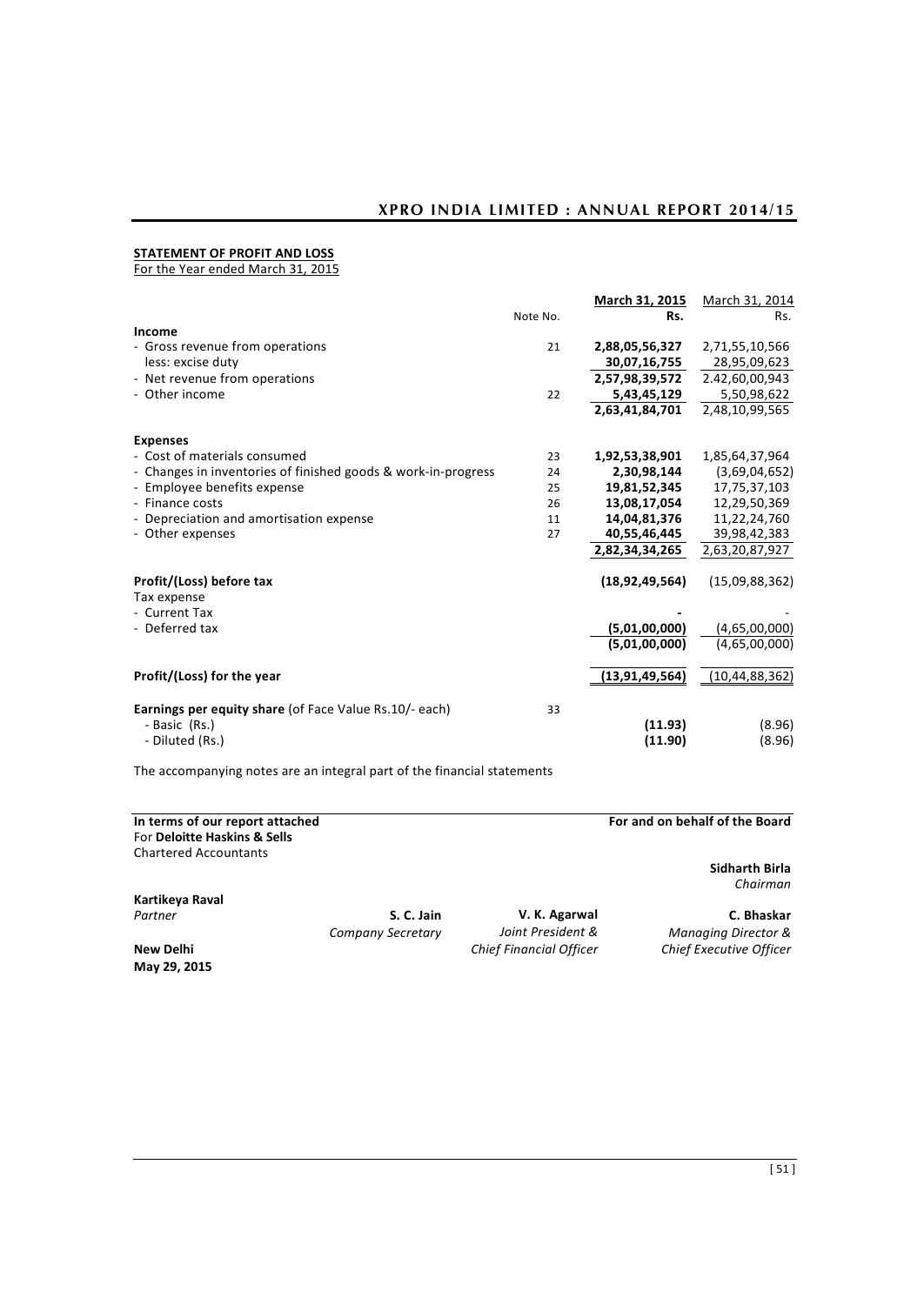|    | <b>CASH FLOW STATEMENT</b>                                       |                   |                   |
|----|------------------------------------------------------------------|-------------------|-------------------|
|    | For the Year ended March 31, 2015                                | March 31, 2015    | March 31, 2014    |
|    |                                                                  | Rs.               | Rs.               |
| А. | <b>Cash flow from Operating Activities</b>                       |                   |                   |
|    | Net (Loss) before tax                                            | (18, 92, 49, 564) | (15,09,88,362)    |
|    | Adjustments:                                                     |                   |                   |
|    | Depreciation/amortisation                                        | 14,04,81,376      | 11,22,24,760      |
|    | <b>Finance Costs</b>                                             | 13,08,17,054      | 12,29,50,369      |
|    | Interest income                                                  | (2, 26, 07, 236)  | (4, 94, 58, 163)  |
|    | Bad Debts & Provisions for doubtful debts (net)                  |                   | 7,61,119          |
|    | Provisions & Sundry balances written back                        | (48, 71, 315)     | (21, 12, 595)     |
|    | Loss on Sale/Discard of Fixed Assets                             | 64,377            | 3,65,742          |
|    | Unrealized Foreign Exchange Fluctuation (Gain)/Loss              | 5,35,144          | (3, 23, 086)      |
|    | <b>Operating Profit/(Loss) before Working Capital changes</b>    | 5,51,69,836       | 3,34,19,784       |
|    | Adjustments for (increase)/decrease in Working Capital:          |                   |                   |
|    | Trade and other Receivables                                      | (4,36,96,242)     | 2,89,22,556       |
|    | Loans & advances                                                 | (4,52,45,103)     | (3,91,16,324)     |
|    | Inventories                                                      | (2, 19, 98, 259)  | (2,35,76,685)     |
|    | Trade payables and other liabilities                             | 2,87,03,937       | 3,61,64,945       |
|    | <b>Cash Generated from Operations</b>                            | (2,70,65,831)     | 3,58,14,276       |
|    | <b>Direct Taxes</b>                                              |                   |                   |
|    | Net Cash Flow from/(used in) Operating activities                | (2,70,65,831)     | 3,58,14,276       |
| В. | <b>Cash flow from Investing Activities</b>                       |                   |                   |
|    | Capital expenditure on Fixed Assets (including capital advances) | (8,49,85,199)     | (64, 69, 09, 859) |
|    | Increase/Decrease in inter-corporate deposits                    | 3,75,00,000       | (25,00,000)       |
|    | Unrealized Foreign Exchange Fluctuation (Gain)/Loss              | 13,13,96,893      |                   |
|    | Sale of Fixed Assets                                             | 3,71,320          | 4,92,204          |
|    | <b>Interest Received</b>                                         | 2,72,96,610       | 7,04,58,348       |
|    | Net Cash Flow from/(used in) Investing Activities                | 11,15,79,624      | (57, 84, 59, 307) |
| C. | <b>Cash flow from Financing Activities</b>                       |                   |                   |
|    | Proceeds from long term bank borrowings                          | 19,03,70,000      | 60,44,11,615      |
|    | Repayment of long term bank borrowings                           | (30,88,13,222)    | (9,50,22,526)     |
|    | Net proceeds/(repayment) of short term borrowings                | 8,97,65,510       | (13, 46, 84, 448) |
|    | <b>Finance Costs</b>                                             | (12,68,87,241)    | (12,08,95,825)    |
|    | Dividend Paid (including dividend tax)                           | (5,88,678)        | (1,38,11,655)     |
|    | Net Cash Flow from/(used in) Financing activities                | (15,61,53,631)    | 23,99,97,161      |
|    | Net increase/(decrease) in Cash or Cash equivalents              | (7, 16, 39, 838)  | (30, 26, 47, 870) |
|    | Cash and Cash Equivalents at the beginning of the year           | 24,02,19,404      | 54,28,67,274      |
|    | Cash and Cash Equivalents at the end of the year (refer Note 17) | 16,85,79,566      | 24,02,19,404      |
|    |                                                                  |                   |                   |

Notes:

Cash Flow Statement has been prepared as per the indirect method set out in Accounting Standard-3 "Cash Flow Statements" prescribed under Companies (Accounting Standards) Rules, 2006.

Cash and Cash Equivalents include Cash and Bank balance Rs.15,19,96,274 (Previous year: Rs.22,38,30,534); The accompanying notes are an integral part of the financial statements.

**In terms of our report attached For and on behalf of the Board**  For **Deloitte Haskins & Sells** Chartered Accountants **Kartikeya Raval** *Chairman Partner* **S. C. Jain V. K. Agarwal <b>C. Bhaskar**<br>*Company Secretary Joint President & Managing Director &* 

**New Delhi** *Company Secretary Joint President & Managing Director &* **May 29, 2015** *Chief Financial Officer Chief Executive Officer*

**Sidharth Birla**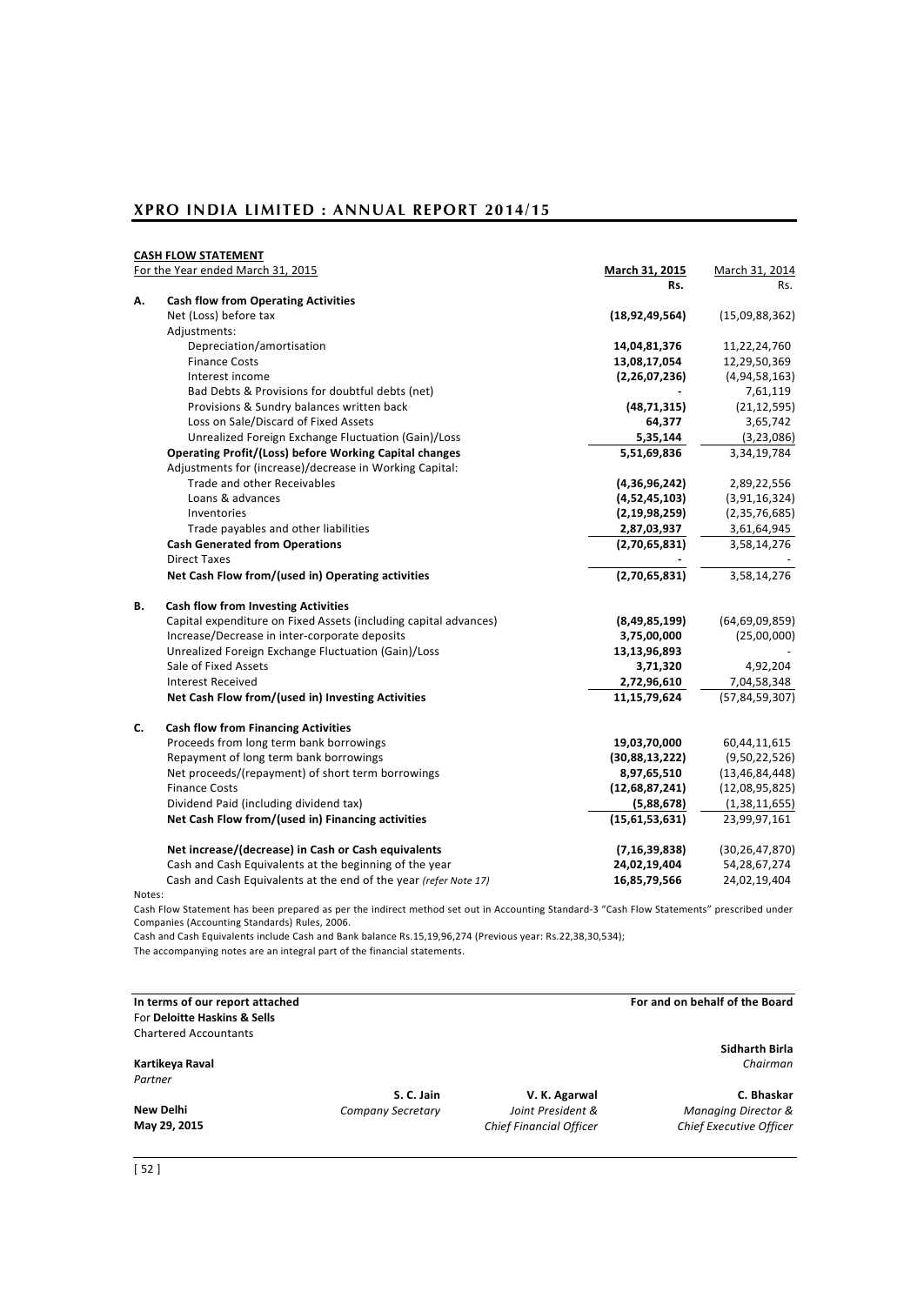#### **Notes to the Financial Statements**

#### **1. Company Overview:**

Xpro India Limited ("the Company") is a public company incorporated as "Biax Films Limited" on November 26, 1997 under the Companies Act, 1956; the present name was adopted w.e.f. September 22, 1998. Equity shares of the Company are listed on Calcutta Stock Exchange and National Stock Exchange and are admitted for trading on Bombay Stock Exchange. Organized into operating divisions for operational convenience, the Company is engaged mainly in the business of Polymers Processing at multiple locations and is the leading manufacturer in India of Coextruded Plastic Sheets, Thermoformed Liners and Speciality Films (including Dielectric Films and special purpose BOPP Films).

#### **2. Significant Accounting Policies**

#### **2.1 Basis of Preparation of Financial Statements**

The financial statements of the Company have been prepared under the historical cost convention in accordance with the Generally Accepted Accounting Principles in India (Indian GAAP) to comply with the Accounting Standards specified under Section 133 of the Companies Act, 2013 ("the Act") read with Rule 7 of the Companies (Accounts) Rules, 2014.

The financial statements have been prepared on accrual basis under the historical cost convention. The accounting policies adopted in the preparation of then financial statements are consistent with those followed in the previous year.

#### **2.2 Use of Estimates**

The preparation of the financial statements in conformity with Indian GAAP requires the Management to make estimates and assumptions considered in the reported amounts of assets and liabilities (including contingent liabilities) and the reported income and expenses during the year. The Management believes that the estimates used in preparation of the financial statements are prudent and reasonable. Future results could differ due to these estimates and the differences between the actual results and the estimates as are recognised in the periods in which the results are known / materialise.

#### **2.3 Fixed Assets**

Fixed Assets are stated at cost less accumulated depreciation/amortization and impairment losses, if any. Cost comprises of freight, duties, taxes, interest and other incidental expenses related to acquisition and installation.

 Fixed assets acquired and put to use for project purposes are capitalized when the project is ready for intended use and all costs and revenues till then are capitalized with the project cost. Projects under which tangible fixed assets are not yet ready for their intended use are carried as capital-work-in-progress at cost comprising direct cost, related incidental expenses and attributable interest.

 The Company has opted for accounting the exchange differences arising on reporting of long term foreign currency monetary items in line with Companies (Accounting Standards) Amendment Rules 2009 relating to Accounting Standard 11 (AS-11) notified by Government of India on 31st March, 2009. Accordingly the effect of exchange differences on foreign currency loans of the Company is accounted by addition or deduction to the cost of the assets so far it relates to depreciable capital assets and in other cases accumulated in a "Foreign Currency Monetary Item Translation Difference Account" in the enterprise's financial statements and amortised over the balance period of such long term asset or liability, by the recognition as income or expense in each of such periods.

#### **2.4 Depreciation/Amortization**

Depreciation on tangible fixed assets has been provided on the Straight Line Method as per the useful life prescribed in Schedule II to the Companies Act, 2013. Certain Plant & Machinery are considered as continuous process plants based on technical evaluation. Depreciation on addition/disposal is provided pro-rata with reference to date of addition/disposal. Leasehold lands and development expenses thereof are amortized over the period of lease. Software is amortized over a period of six years. Technical know-how fees are amortized over the life of the plant from the date of commencement of commercial production using such know-how.

#### **2.5 Impairment**

The carrying amounts of assets are reviewed at each balance sheet date for any indication of impairment based on internal/external factors. An impairment loss is recognized wherever the carrying amount of an asset/cash generating unit exceeds its recoverable amount. The recoverable amount is the greater of the asset's net selling price and value in use. In assessing value in use, the estimated future cash flows are discounted to their present value based on an appropriate discounting factor.

#### **2.6 Investments**

Long term Investments are stated at cost less provision for diminution in value other than temporary, if any.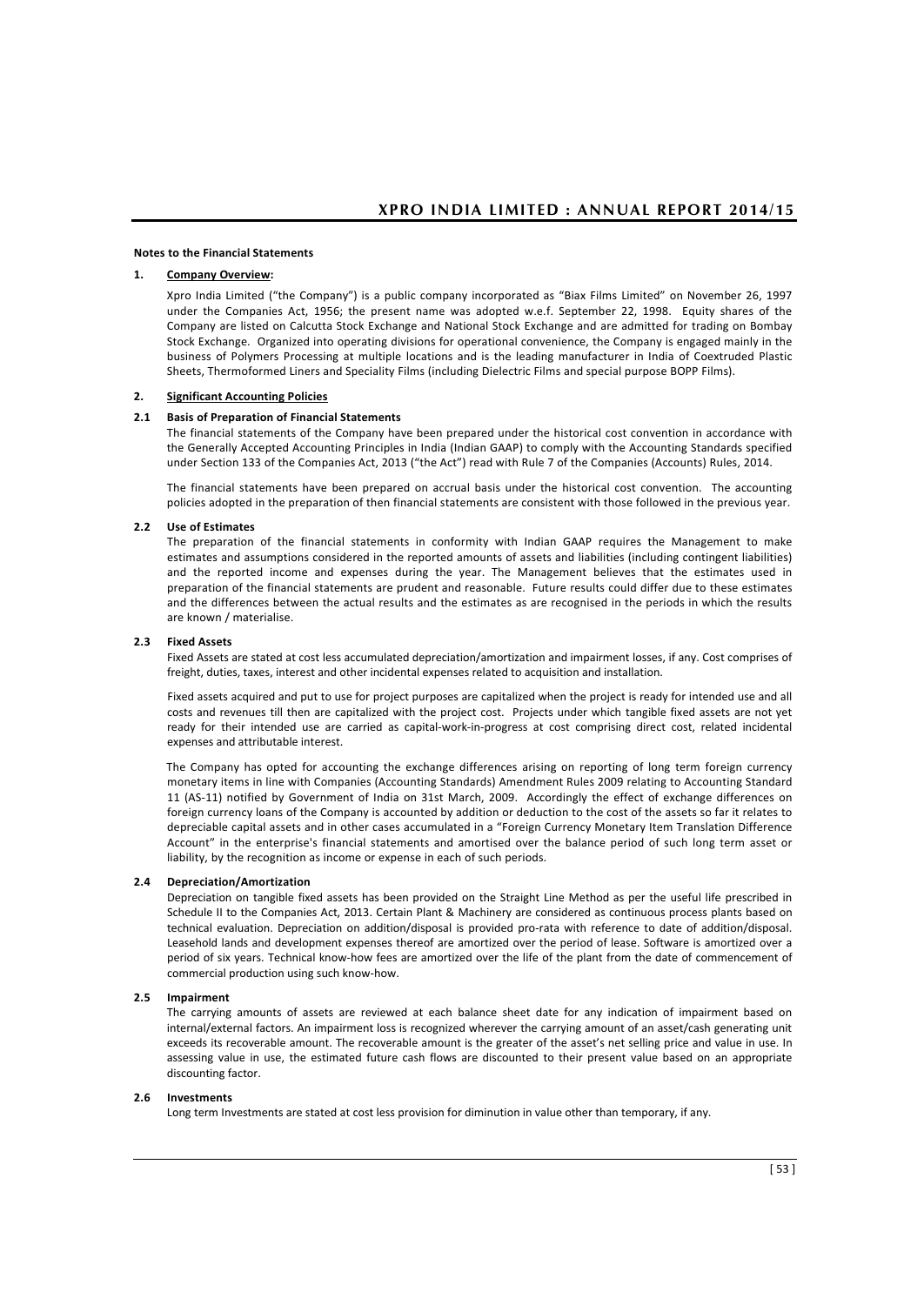#### **2.7 Inventories**

Inventories include stock-in-transit/bonded warehouses and with others for manufacturing / processing / replacement. Inventories are valued at lower of cost and net realizable value. Cost is determined on the weighted average method. Finished goods and process stock include cost of conversion and other costs incurred in bringing the inventories to their present location and condition, and excise duty, as applicable.

#### **2.8 Revenue Recognition**

- i. Revenue is recognized to the extent that it is probable that the economic benefits will flow to the Company and the revenue can be reliably measured.
- ii. Sale of goods: Revenue is recognized when the significant risks and rewards of ownership of the goods have passed to the customer (on despatch to the customer). Excise Duty deducted from turnover (gross) is the amount that is included in the amount of turnover (gross) and not the entire amount of liability that arose during the year. Sales are recognised net of sales tax.
- iii. Income from Services: Revenue (including sales commission) is recognized on accrual basis (proportionate completion method).
- iv. Interest: Time pro-rated revenue is recognized taking into account the amount outstanding and rate applicable.
- v. Others: Wherever it is not possible to determine the quantum of accrual with reasonable certainty, e.g. Insurance & other claims, refund of Customs Duty and export incentives these continue to be accounted for on cash basis.

#### **2.9 Borrowing Cost**

Borrowing costs include interest, amortization of ancillary costs incurred and exchange differences arising from foreign currency borrowings to the extent they are regarded as an adjustment to the interest cost. Costs in connection with the borrowing of funds to the extent not directly related to the acquisition of qualifying assets are charged to the Statement of Profit and Loss over the tenure of the loan. Borrowing costs, allocated to and utilized for qualifying assets, pertaining to the period from commencement of activities relating to construction / development of the qualifying asset upto the date of capitalization of such asset are is added to the cost of the assets. Capitalization of borrowing costs is suspended and charged to the Statement of Profit and Loss during extended periods when active development activity on the qualifying assets is interrupted.

#### **2.10 Foreign Currency Transactions**

Foreign currency transactions are recorded in the reporting currency, by applying to the foreign currency amount the exchange rate prevailing at time of transaction. Monetary items denominated in foreign currencies and outstanding at the year-end are translated at year-end rates. Exchange differences arising on settlement of short-term monetary items at rates different from those at which they were initially recorded are recognized as income or as expenses in the year in which they arise.

The Company has opted for accounting the exchange differences arising on reporting of long term foreign currency monetary items in line with Companies (Accounting Standards) Amendment Rules 2009 relating to Accounting Standard 11 (AS-11) notified by Government of India on 31st March, 2009. Accordingly the effect of exchange differences on foreign currency loans of the Company is accounted by addition or deduction to the cost of the assets so far it relates to depreciable capital assets and in other cases accumulated in a "Foreign Currency Monetary Item Translation Difference Account" in the enterprise's financial statements and amortised over the balance period of such long term asset or liability, by the recognition as income or expense in each of such periods.

#### **2.11 Research & Development ('R&D')**

Revenue expenditure on R&D is charged to Statement of Profit and Loss account under respective heads of account and fixed assets utilized for R&D are capitalised and depreciated in accordance with the policy.

#### **2.12 Government Grants, Subsidies and Export Incentives**

Government grants and subsidies are recognised when there is reasonable assurance that the Company will comply with the conditions attached to them and the grants/subsidies will be received. Grants relating to Fixed Assets are deducted from the gross value of the Fixed Assets and those of the nature of Project Capital Subsidy are credited to Capital Subsidy Reserves & other Government grants including export incentives are credited to Statement of Profit & Loss or deducted from the related expenses. Other Government grants/subsidies are recognised as income over the period necessary to match them with the cost for which they are intended to compensate, on a systematic basis.

#### **2.13 Employee benefits**

Contributions to Provident Fund and Superannuation Fund, which are defined contribution schemes, are made to government administered/approved Provident Fund(s) and an LIC administered fund respectively, and are charged to the Statement of Profit and Loss as incurred. The Company has no further obligations beyond its monthly contributions to these funds. Provision for gratuity and compensated absence, under LIC administered fund(s), which are in the nature of defined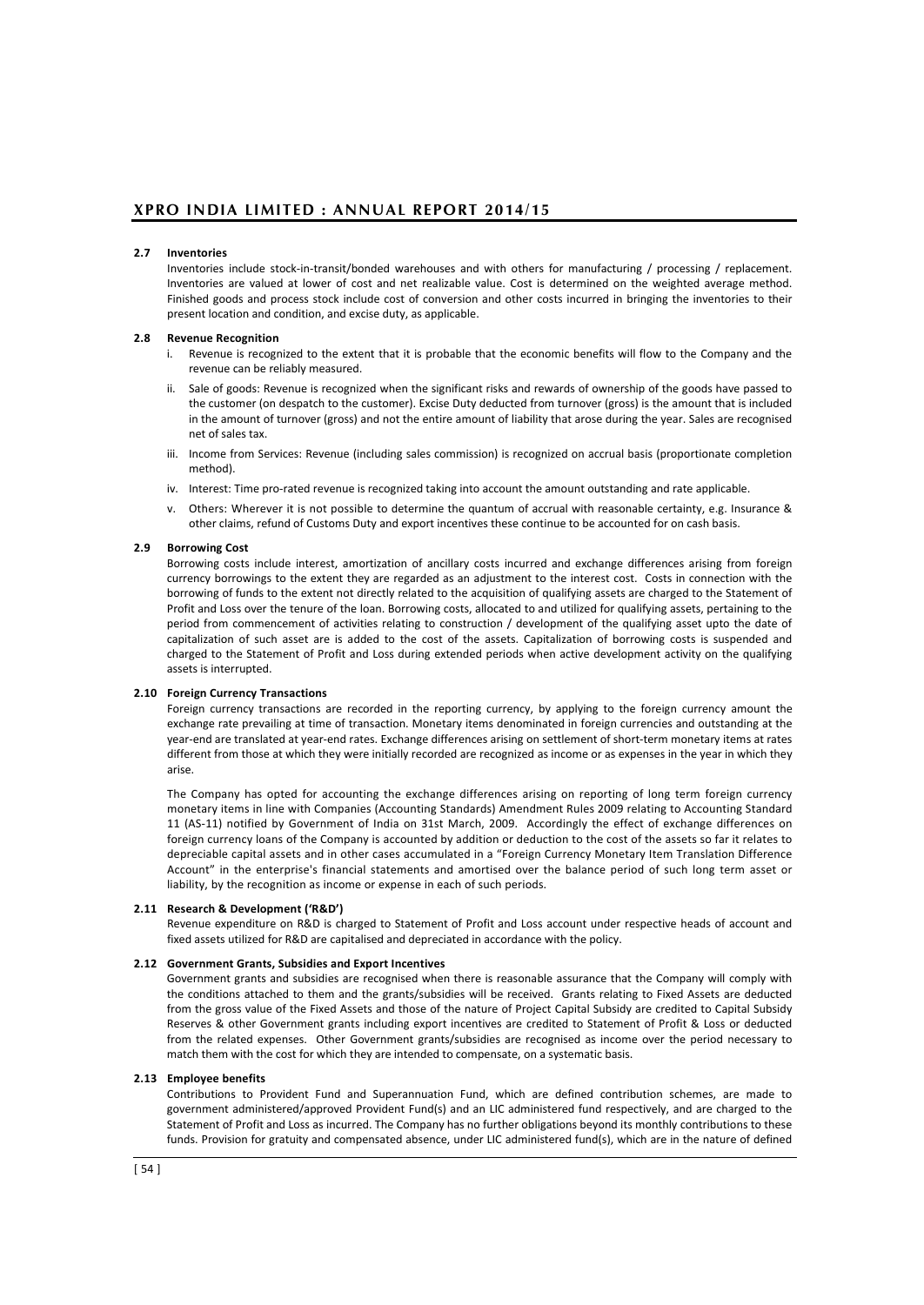benefit plans, are provided based on valuations, as at the balance sheet date, made by the administrators (LIC). Termination benefits are recognized as expense as and when incurred.

#### **2.14 Taxation**

Current tax is the amount of tax payable on the taxable income for the year as determined in accordance with the applicable tax rates and the provisions of the Income Tax Act, 1961 and other applicable tax laws.

Minimum Alternate Tax (MAT) paid in accordance with the tax laws, which gives future economic benefits in the form of adjustment to future income tax liability, is considered as an asset if there is convincing evidence that the Company will pay normal income tax. Accordingly, MAT is recognised as an asset in the Balance Sheet when it is highly probable that future economic benefit associated with it will flow to the Company.

Deferred tax is recognised on timing differences, being the differences between the taxable income and the accounting income that originate in one period and are capable of reversal in one or more subsequent periods. Deferred tax is measured using the tax rates and the tax laws enacted or substantively enacted as at the reporting date. Deferred tax liabilities are recognised for all timing differences. Deferred tax assets are recognised for timing differences of items other than unabsorbed depreciation and carry forward losses only to the extent that reasonable certainty exists that sufficient future taxable income will be available against which these can be realised. However, if there are unabsorbed depreciation and carry forward of losses and items relating to capital losses, deferred tax assets are recognised only if there is virtual certainty that there will be sufficient future taxable income available to realise the assets. Deferred tax assets and liabilities are offset if such items relate to taxes on income levied by the same governing tax laws and the Company has a legally enforceable right for such set off. Deferred tax assets are reviewed at each balance sheet date for their realisability.

Current and deferred tax relating to items directly recognised in reserves are recognised in reserves and not in the Statement of Profit and Loss.

#### **2.15 Employees Stock Option Plan**

The accounting value of stock options representing the excess of the market price on the date of grant over the exercise price of the shares granted under "Employees' Stock Option Scheme" of the Company, is amortized as "Deferred employees compensation" on a straight-line basis over the vesting period in accordance with the SEBI (Employee Stock Option Scheme and Employee Stock Purchase Scheme) Guidelines, 1999.

#### **2.16 Provisions, Contingent Liabilities and Contingent Assets**

Provisions are recognized when there is a present obligation as a result of past events and it is probable that there will be an outflow of resources to settle the obligation in respect of which a reliable estimate can be made. Contingent liabilities, if any, are not recognized in the accounts but are disclosed by way of notes. Contingent assets are neither recognized nor disclosed in the financial statements.

#### **2.17 Operating Cycle**

 Based on the nature of products/activities of the Company and the normal time between acquisition of assets and their realization in cash or cash equivalents, the Company has determined its operating cycle as twelve months for the purpose of classification of assets and liabilities as current and non-current.

#### **3. Share Capital**

|                                                                             | March 31, 2015 | March 31, 2014 |
|-----------------------------------------------------------------------------|----------------|----------------|
|                                                                             | Rs.            | Rs.            |
| Authorized                                                                  |                |                |
| 1,50,00,000 Equity Shares of Rs.10 each (March 31, 2014: 1,50,00,000)       | 15,00,00,000   | 15,00,00,000   |
| 2,00,00,000 Unclassified Shares of Rs.10 each (March 31, 2014: 2,00,00,000) | 20,00,00,000   | 20,00,00,000   |
| Issued, subscribed & fully paid share capital                               |                |                |
| 1,16,59,487 Equity Shares of Rs.10 each (March 31, 2014: 1,16,59,487)       | 11,65,94,870   | 11,65,94,870   |
| <b>Share Capital Suspense</b>                                               |                |                |
| 13 Equity Shares of Rs.10 each (March 31, 2014: 13)                         | 130            | 130            |
|                                                                             | 11.65.95.000   | 11.65.95.000   |

**3.1** Share Capital Suspense comprises of 12 equity shares pending to be allotted as fully paid up to some non-resident equity shareholders without payment being received in cash in terms of Regulation 7 of Notification No. FEMA 20/2000 RB of May 3, 2000 and 1 equity share of Rs.10 pending to be allotted as fully paid to a non-resident share holder by way of bonus share in terms of RBI regulations.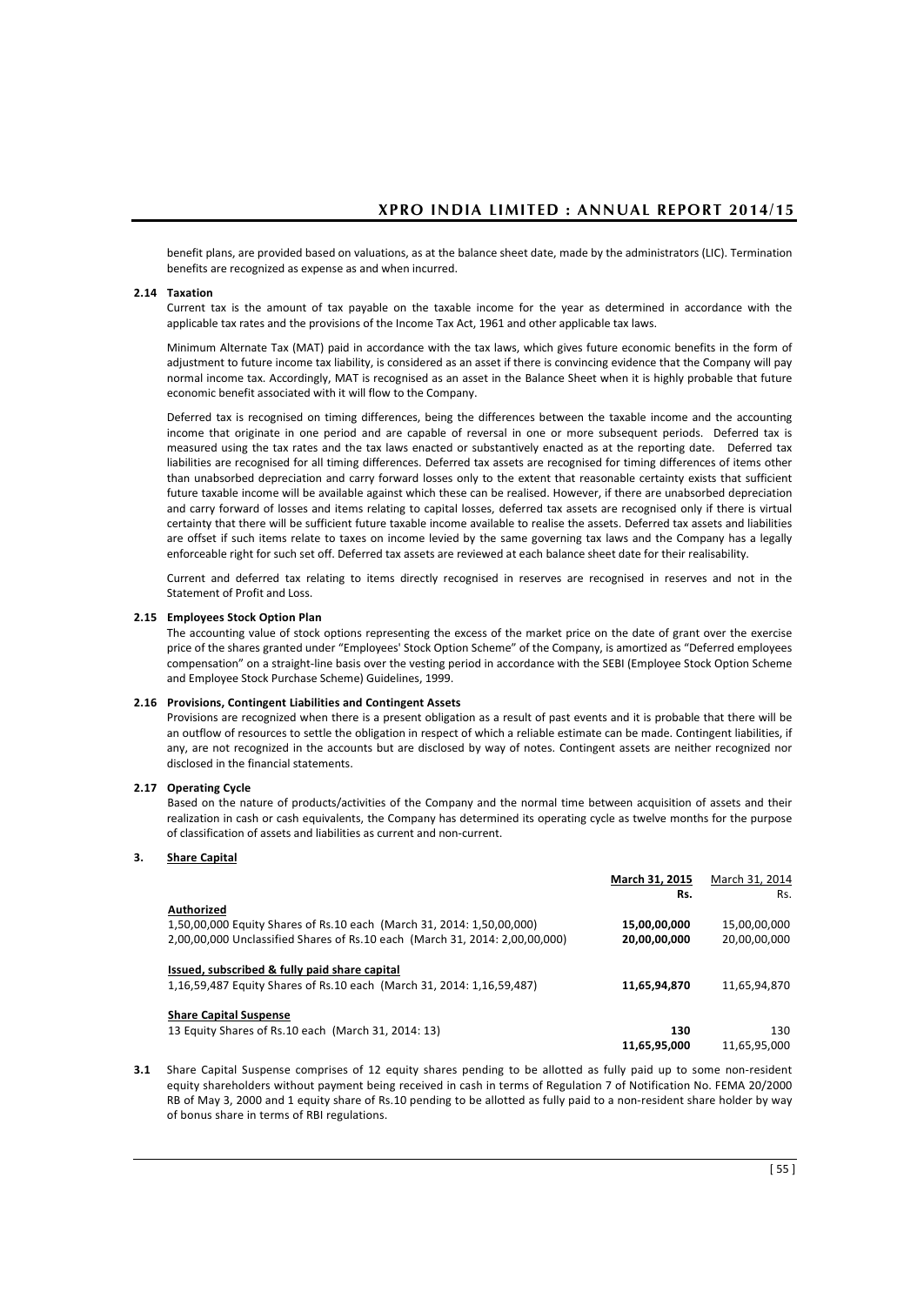- **3.2** The Company has issued only one class of shares referred to as equity shares having a par value of Rs.10. All equity shares carry one vote per share without restrictions and are entitled to dividend, as and when declared. All shares rank equally with regard to the Company's residual assets after distribution of all preferential amounts.
- **3.3** Shareholder(s) holding more than 5% shares in the Company as on March 31, 2015 are: i) IntelliPro Finance Private Limited : 22,70,000 shares; 19.47% *(previous year: 22,50,000 shares; 19.30%)* and ii) iPro Capital Limited: 29,00,000 shares; 24.87% *(previous year: 29,00,000; 24.87%)*.
- **3.4** Reconciliation of the number of shares outstanding at the beginning and at the end of the reporting period:

|                                                                          | 2014 15                  | 2013-14     |
|--------------------------------------------------------------------------|--------------------------|-------------|
| Number of shares outstanding at the beginning of the year                | 1.16.59.500              | 1.16.59.500 |
| Shares issued & allotted on exercise of employee options during the year | $\overline{\phantom{0}}$ |             |
| Number of shares outstanding at the end of year                          | 1.16.59.500              | 1.16.59.500 |

#### **3.5 Employees' Stock Option Scheme(s)**

Employees' Stock Option Scheme - 2009 ("ESOP 2009"), approved by the Shareholders of the Company in their meeting held on July 23, 2009, provides for 457500 stock options representing one equity share each. The grant date of the scheme is April 1, 2010. All options were granted at Rs.30.85 per share (market price at the time of grant). A compensation committee comprising independent members of the Board of Directors administers the Scheme.

30% of the options granted vest with the eligible employees on the expiry of one year, another 30% on the expiry of two years and the balance 40% on the expiry of three years from the date of grant.

| Information about options outstanding:     |                          |          |
|--------------------------------------------|--------------------------|----------|
|                                            | 2014 15                  | 2013-14  |
| Options outstanding, beginning of the year | 1.70.500                 | 1,70,500 |
| <b>Options Exercised</b>                   |                          |          |
| Options lapsed/surrendered/forfeited       | $\overline{\phantom{0}}$ |          |
| Options outstanding, end of the year       | 1,70,500                 | 1,70,500 |
| Of which:                                  |                          |          |
| Vested but not exercised                   | 1.70.500                 | 1.70.500 |
| Not vested                                 |                          |          |

|    |                                                                                                                                           | March 31, 2015    | March 31, 2014 |
|----|-------------------------------------------------------------------------------------------------------------------------------------------|-------------------|----------------|
|    |                                                                                                                                           | Rs.               | Rs.            |
| 4. | <b>Reserves and Surplus</b>                                                                                                               |                   |                |
|    | Capital Subsidy Reserve                                                                                                                   | 60,50,000         | 60,50,000      |
|    | Securities Premium Reserve                                                                                                                | 3,74,47,950       | 3,74,47,950    |
|    | General Reserve                                                                                                                           | 67,50,00,000      | 67,50,00,000   |
|    | Surplus                                                                                                                                   |                   |                |
|    | <b>Opening Balance</b>                                                                                                                    | 48,61,34,840      | 59,06,23,202   |
|    | less: Depreciation on transition to Schedule II of the Companies Act, 2013<br>(Net of Deferred Tax Asset of Rs.70,00,000) (refer Note 11) | (1,56,41,065)     |                |
|    | add: Net (loss) after tax transferred from Statement of Profit and Loss                                                                   | (13, 91, 49, 564) | (10,44,88,362) |
|    | <b>Closing Balance</b>                                                                                                                    | 33,13,44,211      | 48,61,34,840   |
|    | <b>Reserves &amp; Surplus (Total)</b>                                                                                                     | 1.04.98.42.161    | 1,20,46,32,790 |

| 5. | Long-term Borrowings |
|----|----------------------|
|    |                      |

|                         | March 31, 2015         |                              | March 31, 2014         |                              |  |  |
|-------------------------|------------------------|------------------------------|------------------------|------------------------------|--|--|
|                         |                        | Rs.                          |                        | Rs.                          |  |  |
|                         | Non-current<br>portion | Current<br><b>Maturities</b> | Non-current<br>portion | Current<br><b>Maturities</b> |  |  |
| Secured                 |                        |                              |                        |                              |  |  |
| Term loans (from Banks) | 1,39,86,31,274         | 35,62,15,325                 | 1,58,35,34,162         | 28,97,55,659                 |  |  |
|                         | 1,39,86,31,274         | 35,62,15,325                 | 1,58,35,34,162         | 28,97,55,659                 |  |  |

*Note: Amounts stated under "Current Maturities" above are disclosed under the head "other current liabilities" (Note 10)*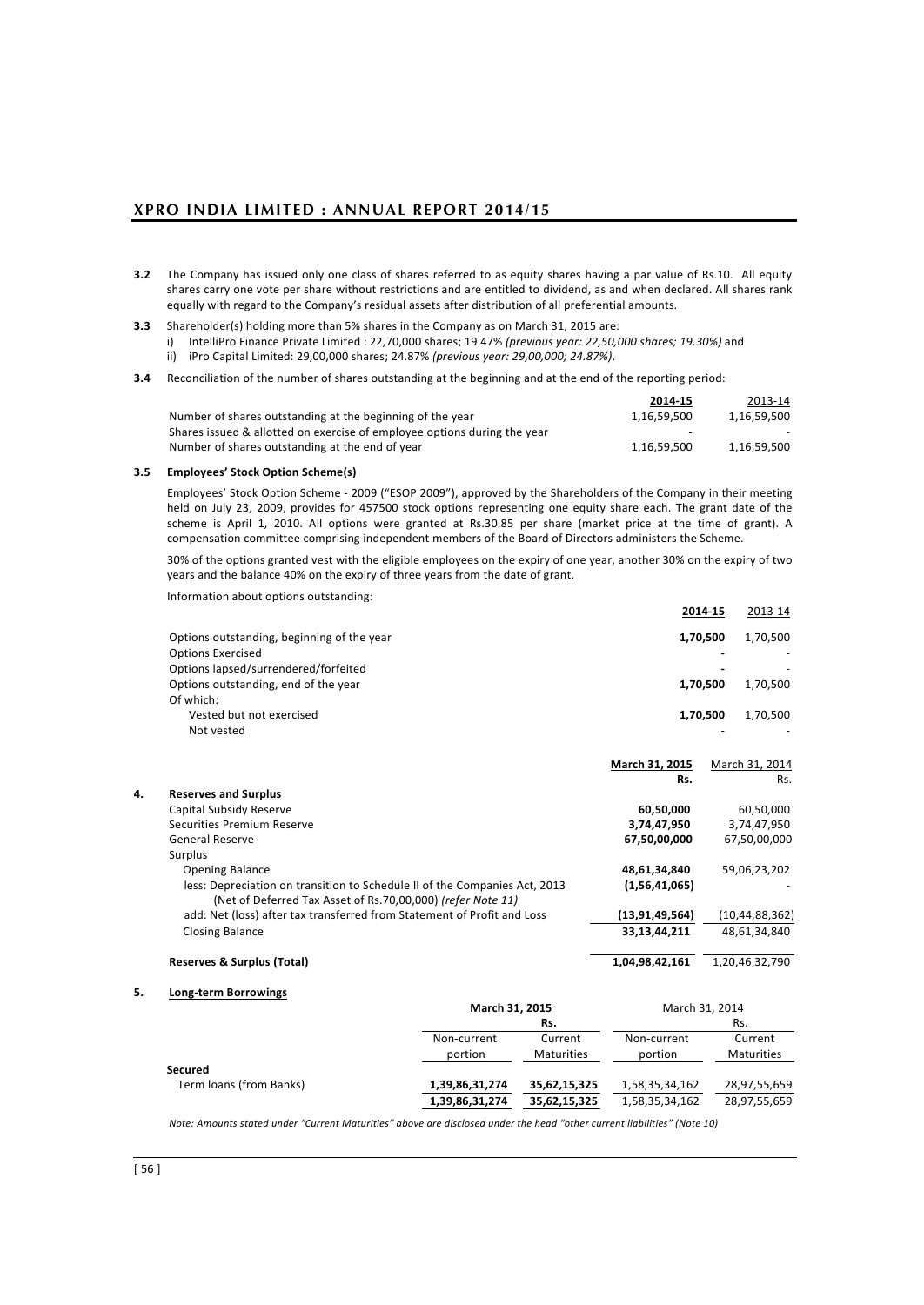- a. Term Loan from State Bank of India, outstanding Rs.5,79,65,564 (previous year: Rs.7,59,65,564), carrying interest linked to the bank's Base Rate, repayable in (i) 2 quarterly installments of Rs.30.00 lacs each paid in December 2012 and March 2013; (ii) 20 quarterly installments of Rs.45.00 lacs each starting from June 2013; & (iii) 2 quarterly installments of Rs.20.00 lacs each payable in June 2018 and September 2018 is secured by pari-passu charge by way of hypothecation/mortgage of all the movable and immovable assets, present and future, of the Company situated at Ranjangaon & second charge on all the current assets of the Company ranking pari-passu with other term lenders;
- b. Term Loan from State Bank of Hyderabad, outstanding Rs.Nil (previous year: Rs.2,81,25,000), carrying interest linked to the bank's Base Rate, has been repaid and was secured by pari-passu charge by way of hypothecation/mortgage of all the movable and immovable assets, present and future, of the Company's unit situated at Ranjangaon, first charge on specified sheet line installed at Greater Noida & second charge on all the current assets of the Company ranking paripassu with other term lenders;
- c. Term Loan from Allahabad Bank, outstanding Rs.Nil (previous year: Rs.3,51,00,000), carrying interest linked to the bank's Base Rate, has been repaid and was secured by first charge by way of hypothecation/mortgage of all the movable and immovable assets, present and future, of the Company situated at Pithampur & second charge on all the current assets of the Company ranking pari-passu with other term lenders;
- d. Term Loan from Punjab National Bank, outstanding Rs.11,40,00,000 (previous year: Rs.11,27,90,000), carrying interest linked to the bank's Base Rate, repayable in 16 quarterly installments of (a) first 4 of Rs.40,00,000 each; (b) next 4 of Rs.45,00,000 each; (c) next 4 of Rs.90,00,000 each and (d) last 4 of Rs.1,50,00,000 each, commencing from April 2014, is secured by pari-passu charge by way of hypothecation/mortgage of all movable and immovable assets, present and future, of the Company situated at Ranjangaon & second charge on all the current assets of the Company ranking paripassu with other term lenders;
- e. ECB from Bremer Kreditbank AG ('BKB Bank') (formerly known as KBC Bank Deutschland AG), in the nature of term loan, outstanding €8,505,020.06; equivalent to Rs.58,19,13,470 (previous year: €9,072,021.40 equivalent to Rs.75,73,32,346), carrying interest linked to Euribor, repayable in 16 semi-annual installments of €567,001.34 each, along with interest, commencing from October 2014, is secured by hypothecation of specified Dielectric Film Line and slitter to be installed at Barjora and is insured under Hermes export credit guarantee.
- f. Term Loans under SBI TL Consortium comprising (i) State Bank of India: outstanding Rs.26,22,00,000 (previous year: Rs.27,60,00,000) repayable in 20 quarterly installments of Rs.1,38,00,000, along with interest, commencing from March, 2015; (ii) State Bank of Hyderabad: outstanding Rs.20,70,00,000 (previous year: Rs.20,70,00,000) repayable in 20 quarterly installments of Rs.1,03,50,000 each, along with interest, commencing from April, 2015; and (iii) State Bank of Patiala: outstanding Rs.20,00,00,000 (previous year: Rs.20,00,00,000) repayable in 20 quarterly installments of Rs.1,00,00,000 each, along with interest, commencing from April, 2015; carrying interest linked to the respective Bank's Base Rates are secured by pari-passu charge by way of hypothecation/mortgage of all movable and immovable assets, present and future, of the Company situated at Barjora (excluding specified Dielectric Film Line and slitter which are exclusively charged to BKB Bank) & second charge on all the current assets of the Company ranking pari-passu with other term lenders excluding BKB Bank;
- g. Corporate Loan from Allahabad Bank, outstanding Rs.8,25,00,000 (previous year: Rs.8,25,00,000), carrying interest linked to the bank's Base Rate, is repayable in bullet payment of Rs.8,25,00,000 in June 2015 and is secured by first charge by way of hypothecation/mortgage of all the movable and immovable assets, present and future, of the Coex Division of the Company situated at Faridabad & second charge on all the current assets of the Company ranking paripassu with other term lenders;
- h. Corporate Loan from State Bank of India, outstanding Rs.7,38,00,000 (previous year: Rs.9,50,00,000), carrying interest linked to the bank's Base Rate, is repayable in 16 quarterly installments of Rs.53,00,000 each and last 2 installments of Rs.52,00,000 and Rs.50,00,000 respectively commencing from June, 2014 is secured by first charge by way of hypothecation/mortgage of all the movable and immovable assets, present and future, of the Coex Division of the Company situated at Greater Noida & second charge on all the current assets of the Company ranking pari-passu with other term lenders;
- i. Corporate Loan from State Bank of Hyderabad, outstanding Rs.15,00,00,000 (previous year: Rs.Nil), carrying interest linked to the bank's Base Rate, is repayable in 17 quarterly installments of Rs.83,00,000 each and last installment of Rs.89,00,000 commencing from July, 2016 is secured by first charge by way of hypothecation/mortgage of all the movable and immovable assets, present and future, of the Biax Division of the Company situated at Pithampur & second charge on all the current assets of the Company ranking pari-passu with other term lenders;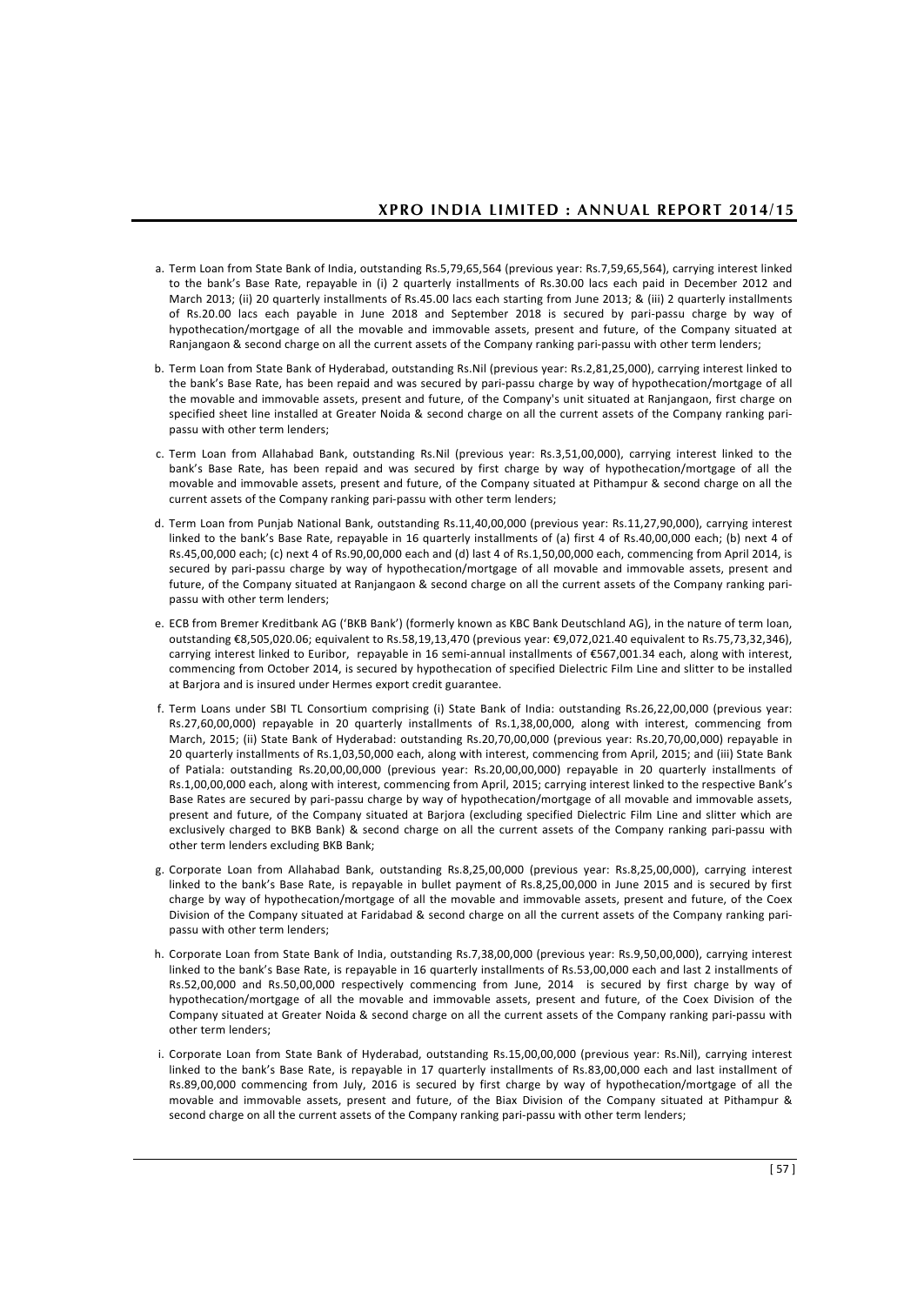- j. Term Loan from Allahabad Bank, outstanding Rs.2,00,00,000 (previous year: Rs.Nil) (balance Rs.13,00,00,000 yet to be drawn), carrying interest linked to the bank's Base Rate, repayable in 17 quarterly instalments of Rs.84,00,000 and last instalment of Rs.72,00,000 commencing from September 2016, is secured by pari-passu charge by way of hypothecation/mortgage of all the movable and immovable assets, present and future, of the Company's unit situated at Ranjangaon, & second charge on all the current assets of the Company ranking pari-passu with other term lenders;
- k. Car Loan(s) of Rs.54,67,565 (previous year: Rs.34,76,910) carrying interest linked to the bank's Base Rate, repayable in 36 monthly installment(s) commencing from date of disbursement, are secured by hypothecation of specified vehicles.

|    |                                                                 | March 31, 2015<br>Rs. | March 31, 2014<br>Rs. |
|----|-----------------------------------------------------------------|-----------------------|-----------------------|
| 6. | <b>Other Long Term Liabilities</b><br><b>Others</b>             | 6,57,002              | 6,57,002              |
|    |                                                                 | 6,57,002              | 6,57,002              |
| 7. | <b>Long Term Provisions</b><br>Provisions for employee benefits |                       |                       |
|    | Provision for Gratuity (Note 25)                                | 1,83,09,945           | 1,71,34,671           |
|    | Provision for Leave Encashment (Note 25)                        | 1,48,661              | 20,08,227             |
|    |                                                                 | 1,84,58,606           | 1,91,42,898           |
| 8. | <b>Short Term Borrowings</b><br><b>Secured Loans</b>            |                       |                       |
|    | Working Capital Loans and Cash Credit Accounts with Banks       | 35, 37, 74, 697       | 24,35,76,271          |
|    | Overdraft accounts with Banks                                   | 2,43,28,366           | 4,47,61,282           |
|    |                                                                 | 37,81,03,063          | 28,83,37,553          |

a. Working Capital loans are secured by first charge, ranking pari-passu, in favour of members of the Consortium of Banks, on all current assets of the Company, present and future, and second charge, ranking pari-passu with term lender banks, on the entire fixed assets of the Company, present and future, wherever situated.

b. Overdraft against term deposits is secured by way of pledge of Term Deposit Receipts with the bank(s).

### **9. Trade Payables**

| Trade payables for goods and services | 23.86.19.812 | 25.90.76.128 |
|---------------------------------------|--------------|--------------|
| Acceptances                           | 19.96.36.440 | 11.31.44.240 |
|                                       | 43.82.56.252 | 37.22.20.368 |

There are no dues to Micro and Small Enterprises (determined to the extent such parties have been identified on the basis of information available with the Company, as at March 31, 2015) which require disclosure under the Micro, Small and Medium Enterprises Development Act, 2006.

| 10. | <b>Other Current Liabilities</b>                                                       |              |              |
|-----|----------------------------------------------------------------------------------------|--------------|--------------|
|     | Current maturities of long term debt                                                   | 35,62,15,325 | 28,97,55,659 |
|     | Interest accrued and due on borrowings                                                 | 1,15,02,079  | 86,02,681    |
|     | Interest accrued but not due                                                           | 35,67,795    | 25,37,380    |
|     | Unpaid dividends                                                                       | 44.29.411    | 50,18,089    |
|     | <b>Advance from Customers</b>                                                          | 39,12,561    | 32,18,324    |
|     | Security Deposit Received                                                              | 23,44,455    | 24,60,389    |
|     | Other payables (including statutory dues Rs.2,04,60,867; previous year Rs.2,03,61,911) | 3,05,53,432  | 7,24,56,901  |
|     |                                                                                        | 41,25,25,058 | 38,40,49,423 |
|     |                                                                                        |              |              |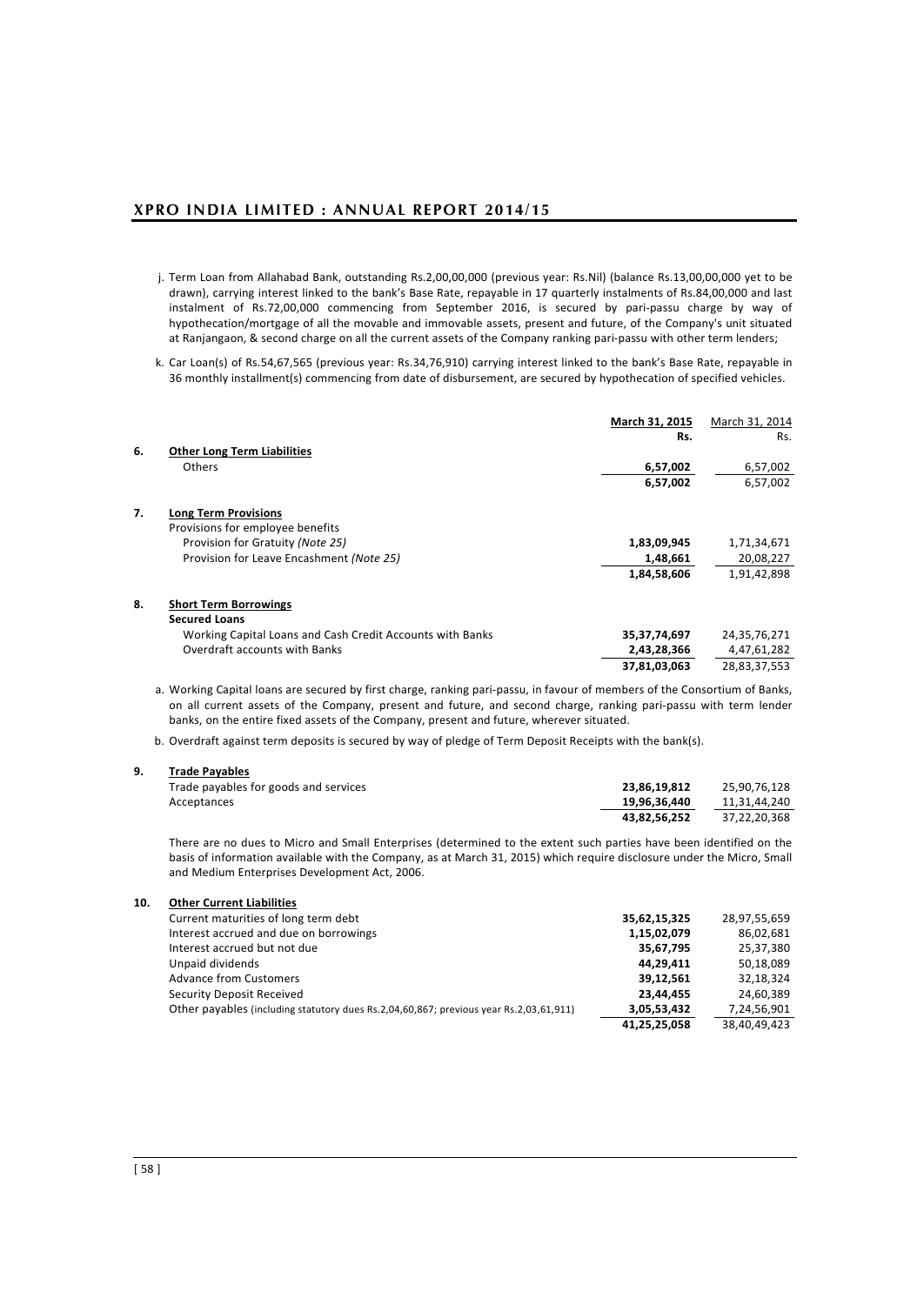# **11. Fixed Assets**

### **a.Tangible assets**

|                         |                           |                                   |                  |                             |                           |                  |                           |                                       |                           |                                                | .נטו                       |
|-------------------------|---------------------------|-----------------------------------|------------------|-----------------------------|---------------------------|------------------|---------------------------|---------------------------------------|---------------------------|------------------------------------------------|----------------------------|
|                         |                           | <b>Gross Value</b>                |                  |                             |                           |                  | Depreciation/Amortisation |                                       |                           |                                                | <b>Net Value</b>           |
|                         | As at<br>April 1,<br>2014 | Additions!                        | <b>Disposals</b> | As at<br>March 31,<br>2015  | Upto:<br>April 1,<br>2014 | For the<br>Year: |                           | Oni<br>Deduction: Adjustment:<br>(# ) | Upto<br>March 31,<br>2015 | As at:<br>March 31.<br>2015                    | As at<br>March 31,<br>2014 |
| Freehold Land           | 77,76,198                 |                                   |                  | 77,76,198                   |                           |                  |                           |                                       |                           | 77,76,198                                      | 77,76,198                  |
| Leasehold<br>Land       | 9,33,48,862               |                                   |                  | 9,33,48,862                 | 1,20,02,466               | 16,31,146        |                           |                                       | 1,36,33,612               | 7,97,15,250                                    | 8,13,46,396                |
| <b>Buildings</b>        | 30,15,48,450              | 18,17,52,912                      |                  | 48,33,01,362                | 4,52,58,871               | 96,10,483        | 885                       | 5,72,943                              | 5,54,41,412               | 42,78,59,950                                   | 25,62,89,579               |
| Plant &<br>Equipment    |                           | 159, 19, 31, 622 143, 41, 39, 075 | 41,311           | 302,60,29,386               | 96,20,44,033              | 11,98,72,967     |                           |                                       |                           | 16,760 1,59,24,136 109,78,24,376 192,82,05,010 | 62,98,87,589               |
| Furniture &<br>Fixtures | 3,20,07,205               | 41,05,142                         | 1,54,240         | 3,59,58,107                 | 1,48,87,068               | 22,27,573        | 96,574                    | 29,09,982                             | 1,99,28,049               | 1,60,30,058                                    | 1,71,20,137                |
| Vehicles                | 2,82,79,936               | 55,21,974                         | 12,15,171        | 3,25,86,739                 | 82,56,928                 | 39,44,048        | 8,61,692                  | 6,52,187                              | 1,19,91,471               | 2,05,95,268                                    | 2,00,23,008                |
| Computers               | 1,31,35,285               | 17,65,814                         |                  | 1,49,01,099                 | 1,06,51,683               | 12,30,972        |                           | 5,78,101                              | 1,24,60,756               | 24,40,343                                      | 24,83,602                  |
| Equipment &<br>Fittings | 52,52,199                 | 6,29,867                          |                  | 58,82,066                   | 27,83,790                 | 4,88,446         |                           | 12,84,688                             | 45,56,924                 | 13,25,142                                      | 24,68,409                  |
|                         | 207, 32, 79, 757          | 162,79,14,784                     | 14,10,722        | 369,97,83,819 105,58,84,839 |                           | 13,90,05,635     |                           | 9,75,911 2,19,22,037                  |                           | 121,58,36,600 248,39,47,219                    | 101,73,94,918              |
| Previous Year*          | 183,08,51,349             | 24,43,83,483                      |                  | 19,55,075 207,32,79,757     | 94,71,32,802              | 10,98,49,167     | 10,97,129                 |                                       |                           | 105,58,84,839 101,73,94,918                    |                            |

### **b. Intangible assets**

|                      |                            |                        |            |                            |                           |                  |  |                                      |                           |                             | .                          |
|----------------------|----------------------------|------------------------|------------|----------------------------|---------------------------|------------------|--|--------------------------------------|---------------------------|-----------------------------|----------------------------|
|                      | <b>Gross Value</b>         |                        |            | Depreciation/Amortisation  |                           |                  |  | <b>Net Value</b>                     |                           |                             |                            |
|                      | As at:<br>April 1,<br>2014 | Additions <sup>!</sup> | Disposals! | As at<br>March 31.<br>2015 | Upto:<br>April 1,<br>2014 | For the:<br>Year |  | Oni<br>Deduction! Adiustment!<br>(#) | Upto<br>March 31.<br>2015 | As at:<br>March 31.<br>2015 | As at<br>March 31,<br>2014 |
| Software             | 38,23,539                  |                        |            | 38,23,539                  | 21,64,307                 | 3,97,080         |  | 7,19,028                             | 32,80,415                 | 5,43,124                    | 16,59,232                  |
| Technical<br>Knowhow | 3,38,47,093                |                        |            | 3,38,47,093                | 1,31,02,331               | 10,78,661        |  |                                      | 1,41,80,992               | 1,96,66,101                 | 2,07,44,762                |
|                      | 3,76,70,632                |                        |            | 3,76,70,632                | 1,52,66,638               | 14,75,741        |  | 7,19,028                             | 1,74,61,407               | 2,02,09,225                 | 2,24,03,994                |
| Previous Year        | 3,76,70,632                |                        |            | 3,76,70,632                | 1,28,91,045               | 23,75,593        |  |                                      | 1,52,66,638               | 2,24,03,994                 |                            |

#: Transition adjustment recorded against surplus balance in Reserves & Surplus;

i) Capital work-in-progress includes (previous year figures in italics) Leasehold Land: Rs.31,24,436 *(Rs.31,24,436)*; Buildings: Rs.Nil *(Rs.15,83,59,409)*; Plant & Machinery: Rs.3,60,306 *(Rs.1,15,35,75,321)*; Insurance: Rs.Nil *(Rs.3,95,10,295)*; Finance Cost: Rs.14,16,184 *(Rs.10,92,09,364)*; Employee Costs: Rs.Nil *(Rs.1,23,75,651)*; Rates & Taxes: Rs.Nil *(Rs.1,78,331)*; Other Pre-operative Expenses: Rs.8,12,369 *(Rs.18,03,97,107)*;

Borrowing cost capitalized during the year as fixed assets: Rs.20,52,78,087 *(Rs.41,06,451)*

- ii) Some assets of which the Company is the beneficial owner are pending for transfer in the name of the Company and for which necessary steps are being taken.
- iii) As stipulated in AS-28 on Impairment of Assets, the Company assessed potential generation of economic benefits from its business units and is of the view that assets employed in continuing businesses are capable of generating adequate returns over their useful lives in the usual course of business, there is no indication to the contrary and accordingly the management is of the view that no impairment provision is called for in these accounts.

|     |                                                                                    | March 31, 2015 | March 31, 2014 |
|-----|------------------------------------------------------------------------------------|----------------|----------------|
|     |                                                                                    | Rs.            | Rs.            |
| 12. | <b>Non-Current Investments</b>                                                     |                |                |
|     | Trade Investments (valued at cost)                                                 |                |                |
|     | <b>Unquoted equity instruments</b>                                                 |                |                |
|     | Investment in wholly owned subsidiary companies                                    |                |                |
|     | 10,00,000 equity shares of Xpro Global Limited of Rs.10/- each                     | 52,50,000      | 52,50,000      |
|     | (Out of above 9,50,000 equity shares of Rs. 10/- each partly paid up Rs. 5/- each) |                |                |
|     | 50,000 fully paid equity shares of Xpro Global Pte. Ltd. (@ SGD 1 each)            | 18,39,000      | 18.39.000      |
|     | <b>Other Investments</b> (valued at cost)                                          |                |                |
|     | <b>Unquoted</b>                                                                    |                |                |
|     | 1,000 fully paid equity shares of Birla Buildings Limited of Rs.10/- each          | 72,500         | 72,500         |
|     |                                                                                    | 71,61,500      | 71,61,500      |
|     |                                                                                    |                |                |

**Rs.**

**Rs.**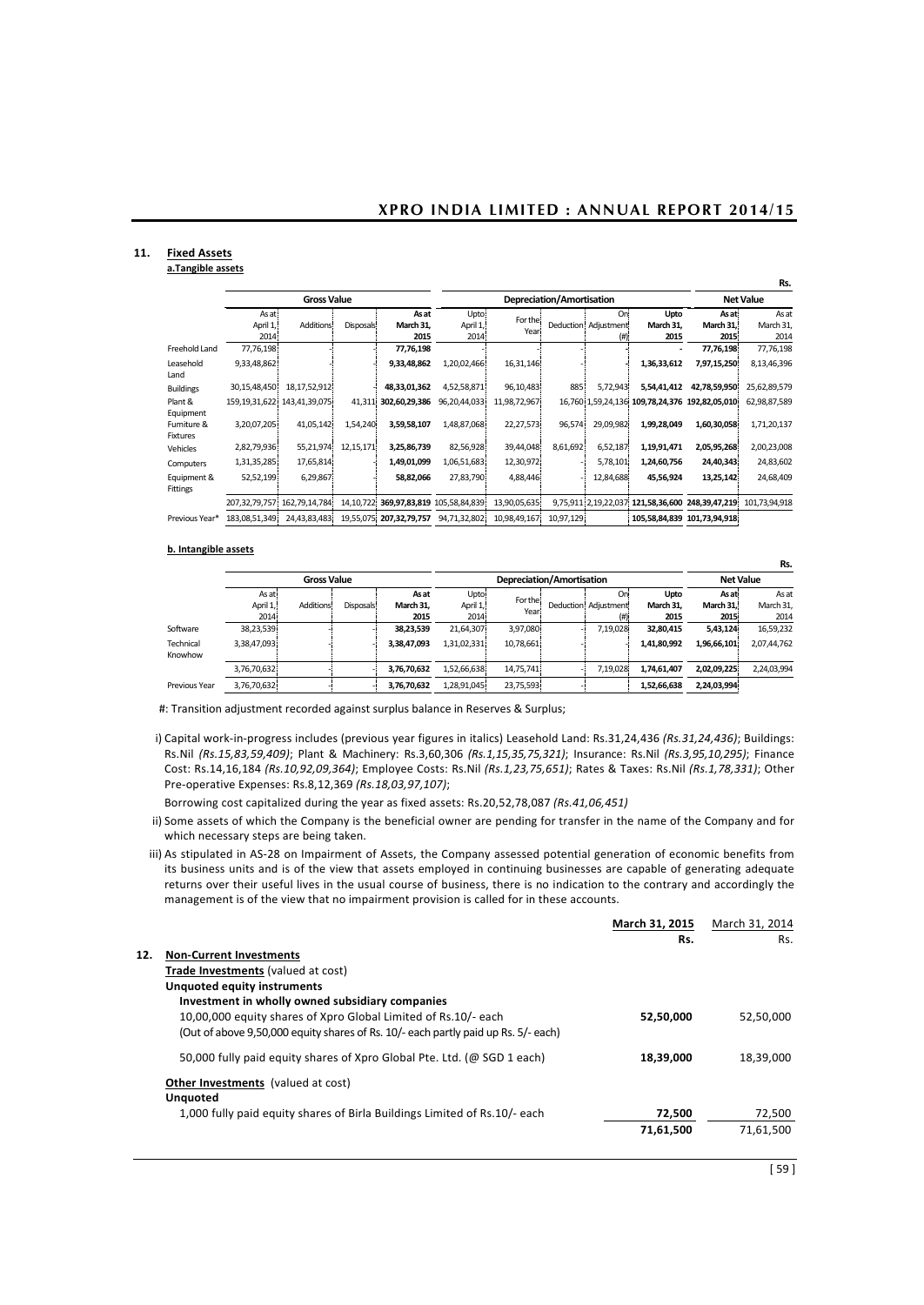|     |                                                                                                                                                                          | <b>March 31, 2015</b> | March 31, 2014 |
|-----|--------------------------------------------------------------------------------------------------------------------------------------------------------------------------|-----------------------|----------------|
| 13. |                                                                                                                                                                          | Rs.                   | Rs.            |
|     | <b>Deferred Taxes</b><br><b>Deferred tax assets</b>                                                                                                                      |                       |                |
|     | Expenses deductible on Payment basis                                                                                                                                     | 57,00,000             | 59,00,000      |
|     | Carry forward of losses                                                                                                                                                  | 16,58,00,000          | 4,71,00,000    |
|     |                                                                                                                                                                          | 17,15,00,000          | 5,30,00,000    |
|     | <b>Deferred tax liabilities</b>                                                                                                                                          |                       |                |
|     | Difference between book and tax depreciation                                                                                                                             | 7,05,00,000           | 91,00,000      |
|     | Net Deferred Tax Assets/(Liability)                                                                                                                                      | 10,10,00,000          | 4,39,00,000    |
| 14. | <b>Long-Term Loans and Advances</b>                                                                                                                                      |                       |                |
|     | Unsecured, considered good                                                                                                                                               |                       |                |
|     | Capital Advances                                                                                                                                                         | 1,45,10,003           | 3,78,20,749    |
|     | <b>Security Deposits</b>                                                                                                                                                 | 2,53,80,054           | 2,45,88,443    |
|     | Credit for MAT entitlement                                                                                                                                               | 2,43,57,961           | 2,43,57,961    |
|     | Deposit with Government departments                                                                                                                                      | 24,91,363             | 12,15,101      |
|     | Balance with Central Excise (including Cenvat receivable)                                                                                                                | 8,80,41,980           |                |
|     | VAT refund due (under Maharashtra Package Scheme of Incentives)                                                                                                          | 1,45,74,477           |                |
|     | Others                                                                                                                                                                   | 36,40,833             | 29,64,988      |
|     |                                                                                                                                                                          | 17,29,96,671          | 9,09,47,242    |
| 15. | <b>Inventories</b>                                                                                                                                                       |                       |                |
|     | Raw materials                                                                                                                                                            | 13,94,00,935          | 9,72,75,171    |
|     | Work-in-progress                                                                                                                                                         | 5,20,75,392           | 8,79,51,731    |
|     | <b>Finished Goods</b>                                                                                                                                                    | 9,27,66,181           | 7,99,87,986    |
|     | <b>Stores and Spares</b>                                                                                                                                                 | 2,36,75,371           | 2,07,04,732    |
|     |                                                                                                                                                                          | 30,79,17,879          | 28,59,19,620   |
|     | Raw Materials includes goods in transit: Rs.1,78,64,602 (previous year: Rs.1,64,60,277)                                                                                  |                       |                |
| 16. | <b>Trade receivables</b>                                                                                                                                                 |                       |                |
|     | Unsecured, considered good                                                                                                                                               |                       |                |
|     | Outstanding for a period exceeding six months from due date                                                                                                              | 7,91,480              | 9,76,798       |
|     | <b>Others</b>                                                                                                                                                            | 35,74,64,859          | 31,39,24,639   |
|     |                                                                                                                                                                          | 35,82,56,339          | 31,49,01,437   |
| 17. | <b>Cash and cash equivalents</b>                                                                                                                                         |                       |                |
|     | Cash on hand                                                                                                                                                             | 5,88,548              | 6,70,352       |
|     | <b>Balance with banks</b>                                                                                                                                                |                       |                |
|     | <b>Current Accounts</b>                                                                                                                                                  | 1,59,94,744           | 1,57,18,518    |
|     | <b>Unpaid Dividend Accounts</b>                                                                                                                                          | 44,29,411             | 50,18,089      |
|     | Term Deposit Accounts (with original maturity period less than 12 months)                                                                                                | 14,21,34,231          | 10,33,38,745   |
|     | Term Deposit Accounts (with original maturity period over 12 months)                                                                                                     | 54,32,632             | 11,54,73,700   |
|     |                                                                                                                                                                          | 16,85,79,566          | 24,02,19,404   |
|     | a. Term Deposits pledged with bank(s) for overdraft & other facilities - Rs.8,75,66,863 (Previous year: Rs.21,82,62,445)                                                 |                       |                |
|     | b. Of the above, the balance that meet the definition of Cash and Cash Equivalents as per AS-3 Cash Flow Statements is<br>Rs.1,65,83,292 (Previous Year: Rs.1,63,88,870) |                       |                |
| 18. | <b>Short Term Loans and Advances</b>                                                                                                                                     |                       |                |
|     | Unsecured, considered good                                                                                                                                               |                       |                |
|     | Inter cornerate deposits (to a related party) (refer Neto 21)                                                                                                            | EQ QQ QQQ             | 1.250000       |

| Ulisecured, considered good                                   |              |              |
|---------------------------------------------------------------|--------------|--------------|
| Inter-corporate deposits (to a related party) (refer Note 31) | 50,00,000    | 4,25,00,000  |
| Refunds, Recoveries and Claims                                | 14,43,371    | 17,62,911    |
| Prepaid expenses                                              | 77,16,691    | 41,59,871    |
| Loans to employees                                            | 19.11.586    | 39,80,576    |
| Deposit with Government & Others                              | 3,25,89,905  | 2,35,72,193  |
| Balance with Central Excise (including Cenvat receivable)     | 11,86,89,904 | 20,07,88,825 |
| Other loans and advances                                      | 98,73,275    | 34.42.417    |
|                                                               | 17,72,24,732 | 28,02,06,793 |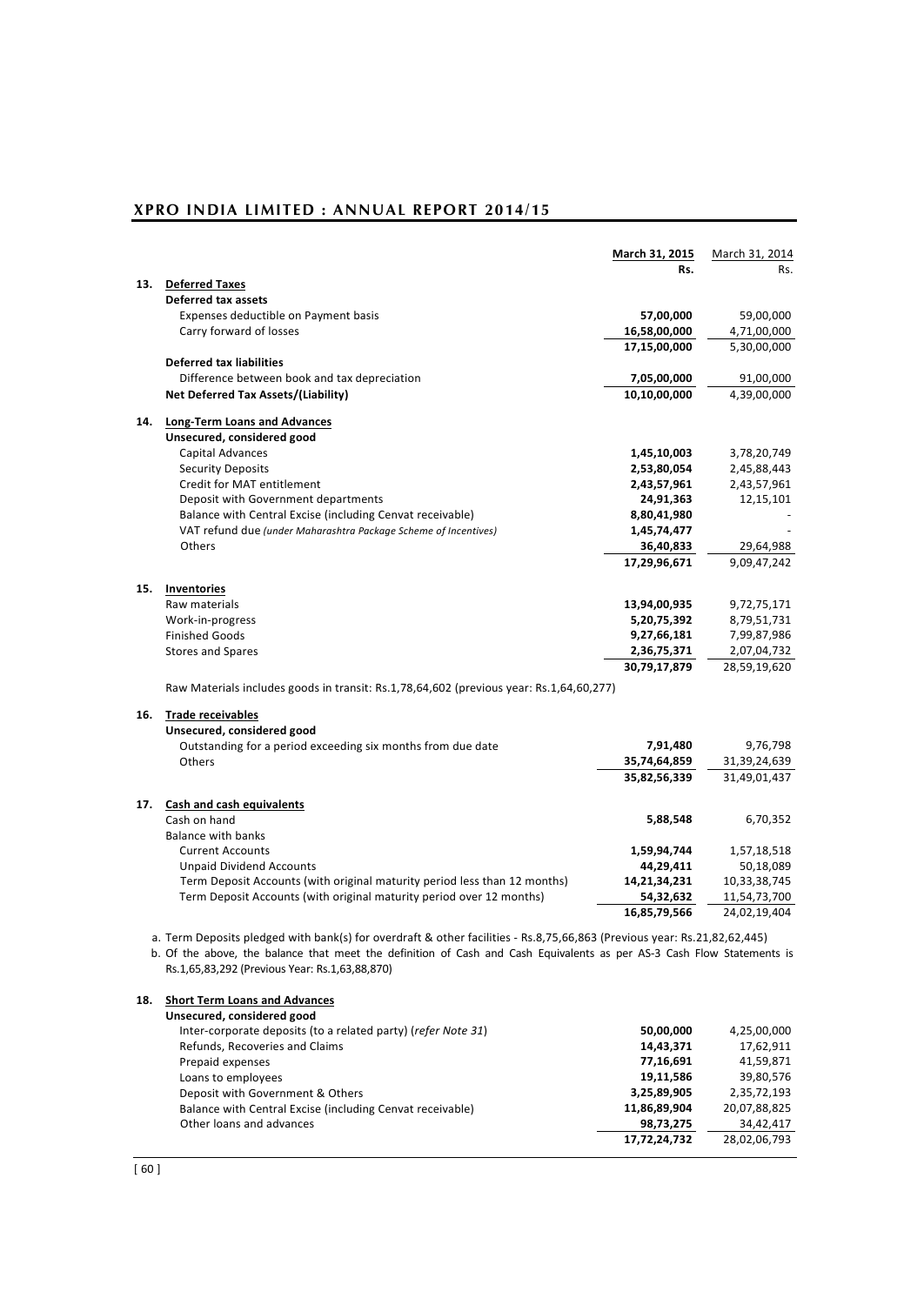|     |                                                                                                   | March 31, 2015 | March 31, 2014  |
|-----|---------------------------------------------------------------------------------------------------|----------------|-----------------|
|     |                                                                                                   | Rs.            | Rs.             |
| 19. | <b>Other Current Assets</b>                                                                       |                |                 |
|     | Interest accrued on Fixed Deposits                                                                | 25,25,361      | 72,14,735       |
|     | VAT refund due (under Maharashtra Package Scheme of Incentives)                                   | 70,11,768      |                 |
|     | <b>Others</b>                                                                                     | 5,24,861       | 21,69,640       |
|     |                                                                                                   | 1,00,61,990    | 93,84,375       |
| 20. | <b>Contingent Liabilities and Commitments</b> (to the extent not provided for)                    |                |                 |
|     | <b>Contingent Liabilities</b>                                                                     |                |                 |
|     | Claims against the Company, not acknowledged as debt                                              | 2,50,208       | 2,50,208        |
|     | Sales Tax, Excise & Customs matters under appeal                                                  | 4,34,25,411    | 4,40,27,623     |
|     | Entry tax under appeal                                                                            | 82,76,433      | 33, 14, 134     |
|     | <b>Bills discounted</b>                                                                           | 4,04,05,615    | 3,49,33,516     |
|     |                                                                                                   | 9,23,57,667    | 8,25,25,481     |
|     | (In the opinion of the Company, the possibility relating to net outflow on the                    |                |                 |
|     | above accounts are remote)                                                                        |                |                 |
|     | <b>Commitments</b>                                                                                |                |                 |
|     | Estimated amount of contracts remaining to be executed on Capital Account                         | 6,71,91,048    | 4,46,61,854     |
|     | (Net of Advances)                                                                                 |                |                 |
|     | Unpaid portion of subscribed Equity Capital in subsidiary                                         | 47,50,000      | 47,50,000       |
|     |                                                                                                   | 7,19,41,048    | 4,94,11,854     |
|     | Total                                                                                             | 16,42,98,715   | 13, 19, 37, 335 |
|     |                                                                                                   | 2014 - 15      | $2013 - 14$     |
|     |                                                                                                   | Rs.            | Rs.             |
| 21. | <b>Revenue from Operations</b>                                                                    |                |                 |
|     | Sale of products                                                                                  | 2,81,82,19,772 | 2,66,68,98,213  |
|     | <b>Other Operating Revenues</b>                                                                   | 6,23,36,555    | 4,86,12,353     |
|     | <b>Gross Revenue from Operations</b>                                                              | 2,88,05,56,327 | 2,71,55,10,566  |
|     | less: Excise Duty                                                                                 | 30,07,16,755   | 28,95,09,623    |
|     | Net Revenue from Operations                                                                       | 2,57,98,39,572 | 2,42,60,00,943  |
|     | <b>Additional Details of Products Sold</b>                                                        |                |                 |
|     | <b>Finished Goods</b>                                                                             |                |                 |
|     | Thermoplastic Films/Sheets/Liners                                                                 | 2,81,98,31,692 | 2,66,69,85,733  |
|     | Others                                                                                            | 6,07,24,635    | 4,85,24,833     |
|     |                                                                                                   | 2,88,05,56,327 | 2,71,55,10,566  |
|     |                                                                                                   |                |                 |
| 22. | Other Income<br>Excess provisions and unclaimed balances in respect of earlier years written back |                |                 |
|     | Interest income                                                                                   | 48,71,315      | 21,12,595       |
|     | From Banks                                                                                        | 1,57,70,491    | 4,16,04,220     |
|     | From Others                                                                                       | 68,36,745      | 78,53,943       |
|     | VAT refund (under Maharashtra Package Scheme of Incentives)                                       | 2,15,86,245    |                 |
|     | Miscellaneous income                                                                              | 52,80,333      | 35,27,864       |
|     |                                                                                                   | 5,43,45,129    | 5,50,98,622     |
|     |                                                                                                   |                |                 |
| 23. | <b>Cost of Materials Consumed</b>                                                                 |                |                 |
|     | Inventories at the beginning of the year                                                          | 9,72,75,171    | 10,77,19,952    |
|     | add: Purchases during the year                                                                    | 1,99,47,00,645 | 1,87,68,54,187  |
|     |                                                                                                   | 2,09,19,75,816 | 1,98,45,74,139  |
|     | less: Sales and Transfers                                                                         | 2,72,93,329    | 3,08,61,004     |
|     |                                                                                                   | 2,06,46,82,487 | 1,95,37,13,135  |
|     | less: Inventories at the end of the year                                                          | 13,93,43,586   | 9,72,75,171     |
|     | Cost of Raw Materials Consumed                                                                    | 1,92,53,38,901 | 1,85,64,37,964  |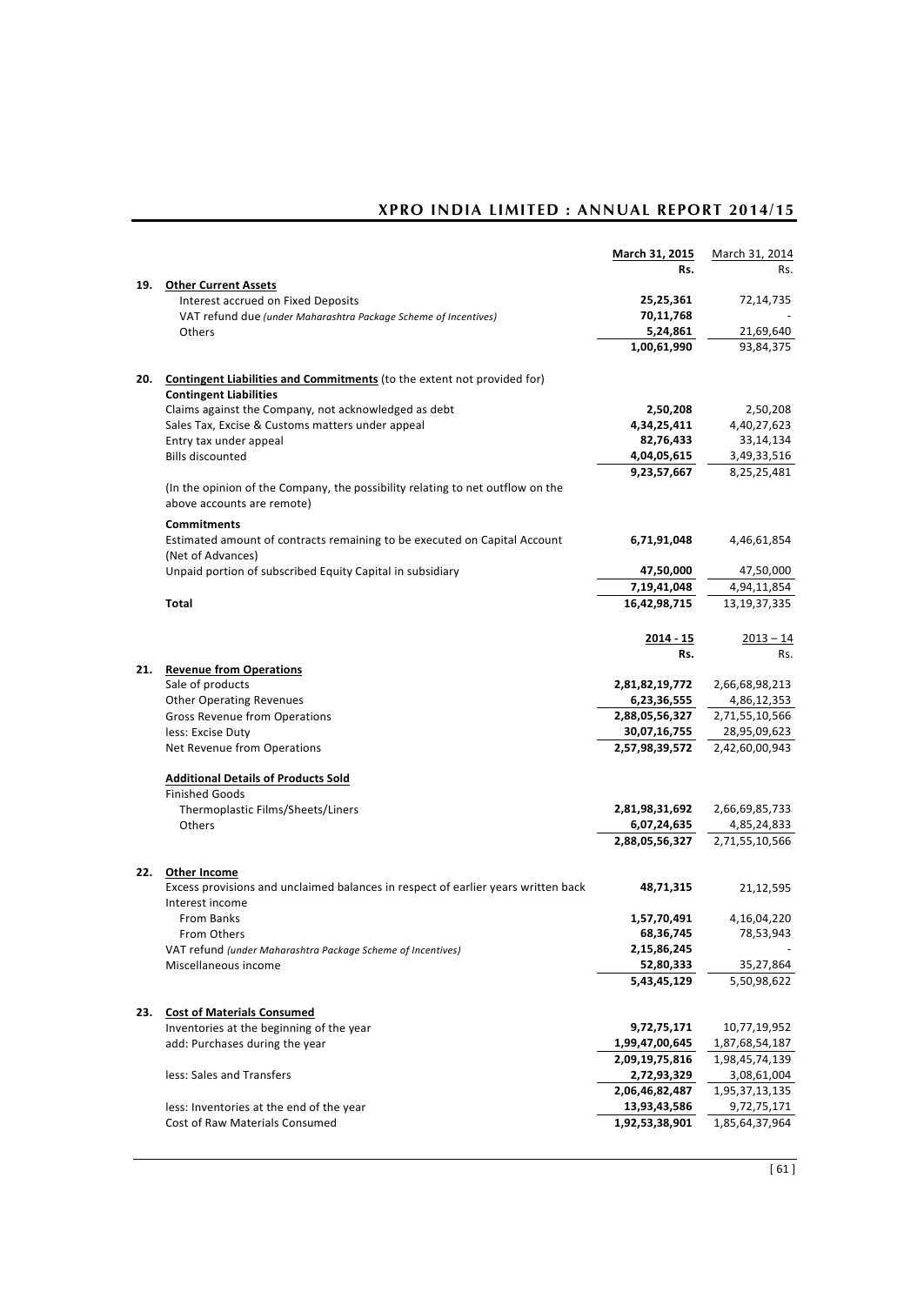|     |                                                               | $2014 - 15$    | $2013 - 14$    |
|-----|---------------------------------------------------------------|----------------|----------------|
|     |                                                               | Rs.            | Rs.            |
|     | <b>Details of Materials Consumed</b>                          |                |                |
|     | <b>Thermoplastic Resins</b>                                   | 1,91,61,49,925 | 1,84,13,04,589 |
|     | <b>Others</b>                                                 | 91,88,976      | 1,51,33,375    |
|     |                                                               | 1,92,53,38,901 | 1,85,64,37,964 |
| 24. | Changes in Inventories of Work-in-Progress and Finished Goods |                |                |
|     | Inventories at the end of the year                            |                |                |
|     | Work-in-Progress                                              | 5,20,75,392    | 8,79,51,731    |
|     | <b>Finished Goods</b>                                         | 9,27,66,181    | 7,99,87,986    |
|     |                                                               | 14,48,41,573   | 16,79,39,717   |
|     | Inventories at the beginning of the year                      |                |                |
|     | Work-in-Progress                                              | 8,79,51,731    | 8,70,13,076    |
|     | <b>Finished Goods</b>                                         | 7,99,87,986    | 4,40,21,989    |
|     |                                                               | 16,79,39,717   | 13,10,35,065   |
|     | Net (increase)/decrease                                       | 2,30,98,144    | (3,69,04,652)  |
| 25. | <b>Employee Benefits Expense</b>                              |                |                |
|     | Salaries, Wages, Bonus, etc.                                  | 16,64,11,128   | 14,86,12,675   |
|     | Contribution to Provident and other Funds                     | 1,71,70,611    | 1,59,30,872    |
|     | <b>Employees Welfare</b>                                      | 1,45,70,606    | 1,29,93,556    |
|     |                                                               | 19,81,52,345   | 17,75,37,103   |

Effective 2007-08 the Company adopted Accounting Standard (AS) 15 (Revised 2005) on Employee Benefits. The Company has defined benefit plans for gratuity to eligible employees, contributions for which are made to Life Insurance Corporation of India, who invest the funds as per IRDA guidelines. The details of these defined benefit plans recognized in the financial statements are as under:

|    |                                                                      | Gratuity |         | Rs. in lacs<br>Compensated<br>absence |         |
|----|----------------------------------------------------------------------|----------|---------|---------------------------------------|---------|
|    |                                                                      | 2014-15  | 2013-14 | 2014-15                               | 2013-14 |
| а. | Reconciliation of opening and closing balances of the present value  |          |         |                                       |         |
|    | of defined benefit obligation                                        |          |         |                                       |         |
|    | Obligation at the beginning of the year                              | 631.19   | 574.94  | 251.48                                | 232.02  |
|    | <b>Current Service Cost</b>                                          | 38.40    | 35.54   | 23.86                                 | 23.77   |
|    | <b>Interest Cost</b>                                                 | 49.98    | 48.87   | 19.92                                 | 19.72   |
|    | Actuarial (gain)/loss                                                | 27.76    | (14.32) | 11.96                                 | (7.76)  |
|    | Benefits paid                                                        | (34.45)  | (13.84) | (61.60)                               | (16.27) |
|    | Obligation at the end of the year                                    | 712.88   | 631.19  | 245.62                                | 251.48  |
| b. | Reconciliation of opening and closing balances of fair value of plan |          |         |                                       |         |
|    | assets                                                               |          |         |                                       |         |
|    | Plan assets at the beginning of the year, at fair value              | 459.84   | 413.35  | 231.40                                | 211.93  |
|    | <b>Expected Return on Plan Assets</b>                                | 40.90    | 37.63   | 20.47                                 | 19.07   |
|    | Actuarial gain/(loss)                                                | 39.79    | (0.62)  | 0.01                                  | 0.40    |
|    | Contribution made                                                    | 23.40    | 23.32   | 0.08                                  |         |
|    | Benefits paid                                                        | (34.15)  | (13.84) | (7.83)                                |         |
|    | Plan assets at the end of the year, at fair value                    | 529.78   | 459.84  | 244.13                                | 231.40  |
| c. | Liability recognized in Balance Sheet                                |          |         |                                       |         |
|    | Obligation at the end of the year                                    | 712.88   | 631.19  | 245.62                                | 251.48  |
|    | Less: Plan assets at the end of the year, at fair value              | 529.78   | 459.84  | 244.13                                | 231.40  |
|    | Liability recognized in Balance Sheet as at March 31, 2015           | 183.10   | 171.35  | 1.49                                  | 20.08   |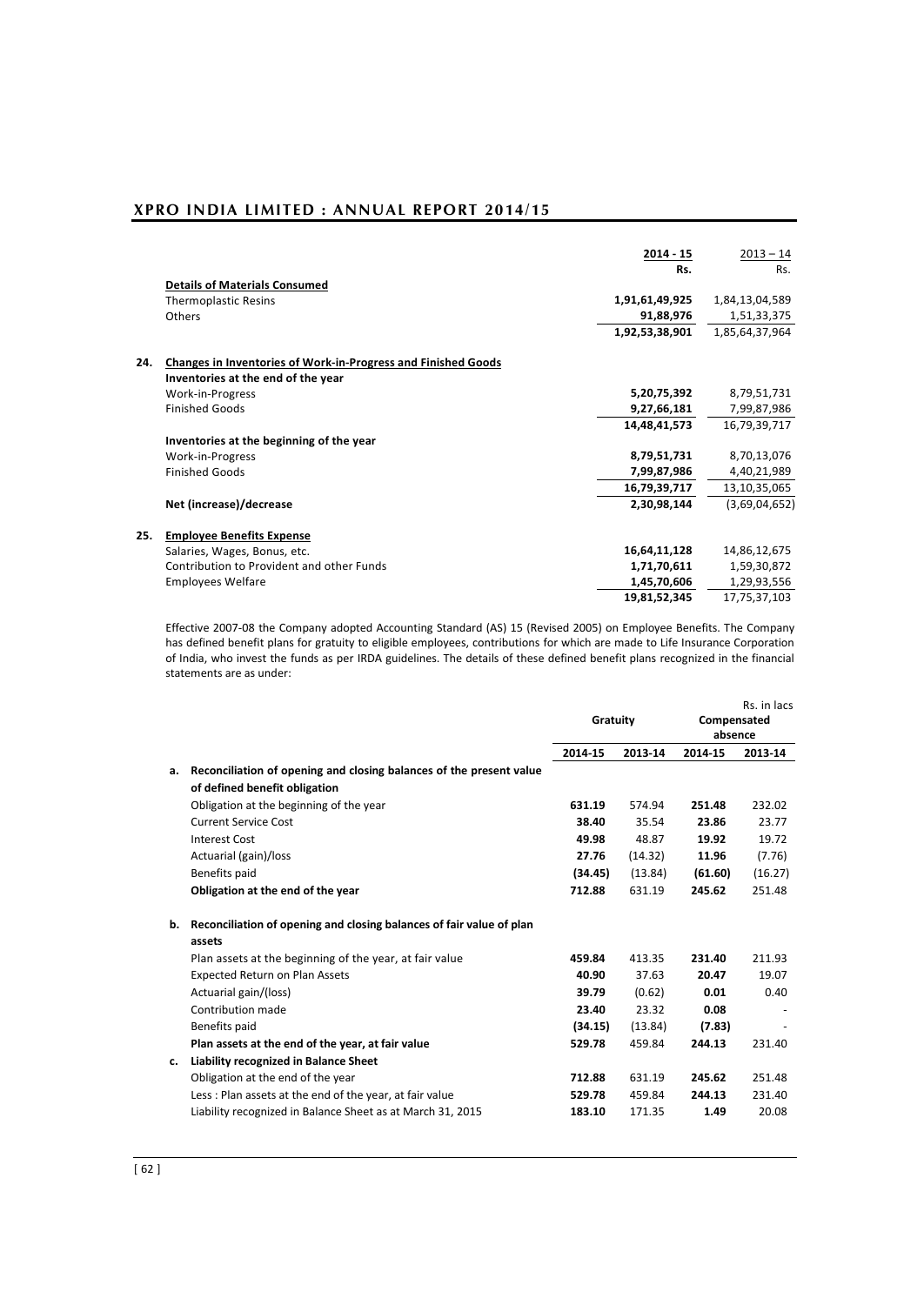|    |                                                         |          |          |          |             | Rs. in lacs |
|----|---------------------------------------------------------|----------|----------|----------|-------------|-------------|
|    |                                                         |          | Gratuity |          | Compensated |             |
|    |                                                         |          |          |          | absence     |             |
|    |                                                         |          | 2014-15  | 2013-14  | 2014-15     | 2013-14     |
|    | d. Net cost of employer expense for the year            |          |          |          |             |             |
|    | Current Service cost                                    |          | 38.40    | 35.54    | 23.86       | 23.77       |
|    | Interest on cost                                        |          | 49.98    | 48.87    | 19.92       | 19.72       |
|    | Expected return on plan assets                          |          | (40.90)  | (37.63)  | (20.48)     | (19.07)     |
|    | Actuarial losses (gains)                                |          | (12.02)  | (12.02)  | 11.96       | (7.98)      |
|    | Total expense recognized in Statement of Profit & Loss  |          | 35.46    | 34.76    | 35.26       | 16.44       |
| е. | <b>Assumptions</b>                                      |          |          |          |             |             |
|    | Discount Rate (p.a.)                                    |          | 7.92%    | 8.5%     | 7.92%       | 8.5%        |
|    | Expected Rate of Return on plan assets (p.a.)           |          | 9.0%     | 9.0%     | 9.0%        | 9.0%        |
|    | Expected rate of increase in compensation levels (p.a.) |          | 6.0%     | 6.5%     | 6.0%        | 6.5%        |
| f. | <b>Experience Adjustment</b>                            |          |          |          |             |             |
|    |                                                         |          |          |          |             | Rs. In lacs |
|    |                                                         | 2014-15  | 2013-14  | 2012-13  | 2011-12     | 2010-11     |
|    | Gratuity                                                |          |          |          |             |             |
|    | Defined Benefit Obligation at the end of the year       | 712.88   | 631.19   | 574.94   | 464.74      | 451.81      |
|    | Plan Assets at the end of the year                      | 529.78   | 459.84   | 413.35   | 360.81      | 396.20      |
|    | Funded Status - Surplus/(Deficit)                       | (183.10) | (171.35) | (161.59) | (103.93)    | (55.61)     |
|    | Experience Adjustment on Plan Liabilities - (Gain)/Loss | 27.76    | (14.32)  | 44.59    | 64.68       | 24.57       |
|    | Experience Adjustment on Plan Assets - Gain/(Loss)      | 39.79    | (0.62)   | 5.71     | 9.02        | 5.21        |
|    | <b>Compensated Absence</b>                              |          |          |          |             |             |
|    | Defined Benefit Obligation at the end of the year       | 245.62   | 251.48   | 232.02   | 194.73      | 213.95      |
|    | Plan Assets at the end of the year                      | 244.13   | 231.40   | 211.93   | 189.93      | 177.77      |
|    | Funded Status - Surplus/(Deficit)                       | (1.49)   | (20.08)  | (20.09)  | (4.80)      | (36.18)     |
|    | Experience Adjustment on Plan Liabilities - (Gain)/Loss | 11.96    | (7.86)   | 19.23    | (1.17)      | (5.33)      |
|    | Experience Adjustment on Plan Assets - Gain/(Loss)      | 0.01     | 0.40     | 1.80     | 4.60        | (3.92)      |
|    |                                                         |          |          |          |             |             |

**g.** The Contribution expected to be made by the Company during the next financial year has not been ascertained.

|     |                                                 | 2014 - 15<br>Rs. | $2013 - 14$<br>Rs. |
|-----|-------------------------------------------------|------------------|--------------------|
| 26. | <b>Finance Costs</b>                            |                  |                    |
|     | Interest expenses                               | 10,93,76,296     | 10,55,29,331       |
|     | Other borrowing cost                            | 2,14,40,758      | 1,74,21,038        |
|     |                                                 | 13,08,17,054     | 12,29,50,369       |
| 27. | <b>Other Expenses</b>                           |                  |                    |
|     | Consumption of Stores and Spares                | 5,71,31,847      | 5,91,34,614        |
|     | Increase/(decrease) of Excise Duty on inventory | 26,43,049        | 46,52,188          |
|     | Power & Fuel                                    | 20,95,74,749     | 20,58,87,932       |
|     | <b>Processing Charges</b>                       | 51,28,297        | 48,76,084          |
|     | Repairs to:                                     |                  |                    |
|     | - Buildings                                     | 18,25,690        | 12,44,901          |
|     | - Plant & Machinery                             | 1,30,49,967      | 1,53,37,340        |
|     | - Others                                        | 34,44,843        | 32,15,916          |
|     | Communication                                   | 33,20,495        | 34,74,443          |
|     | Director's Fees                                 | 15,35,000        | 5,95,000           |
|     | Insurance                                       | 59,58,777        | 56,78,166          |
|     | Loss on sale of fixed assets (net)              | 64,377           | 3,65,742           |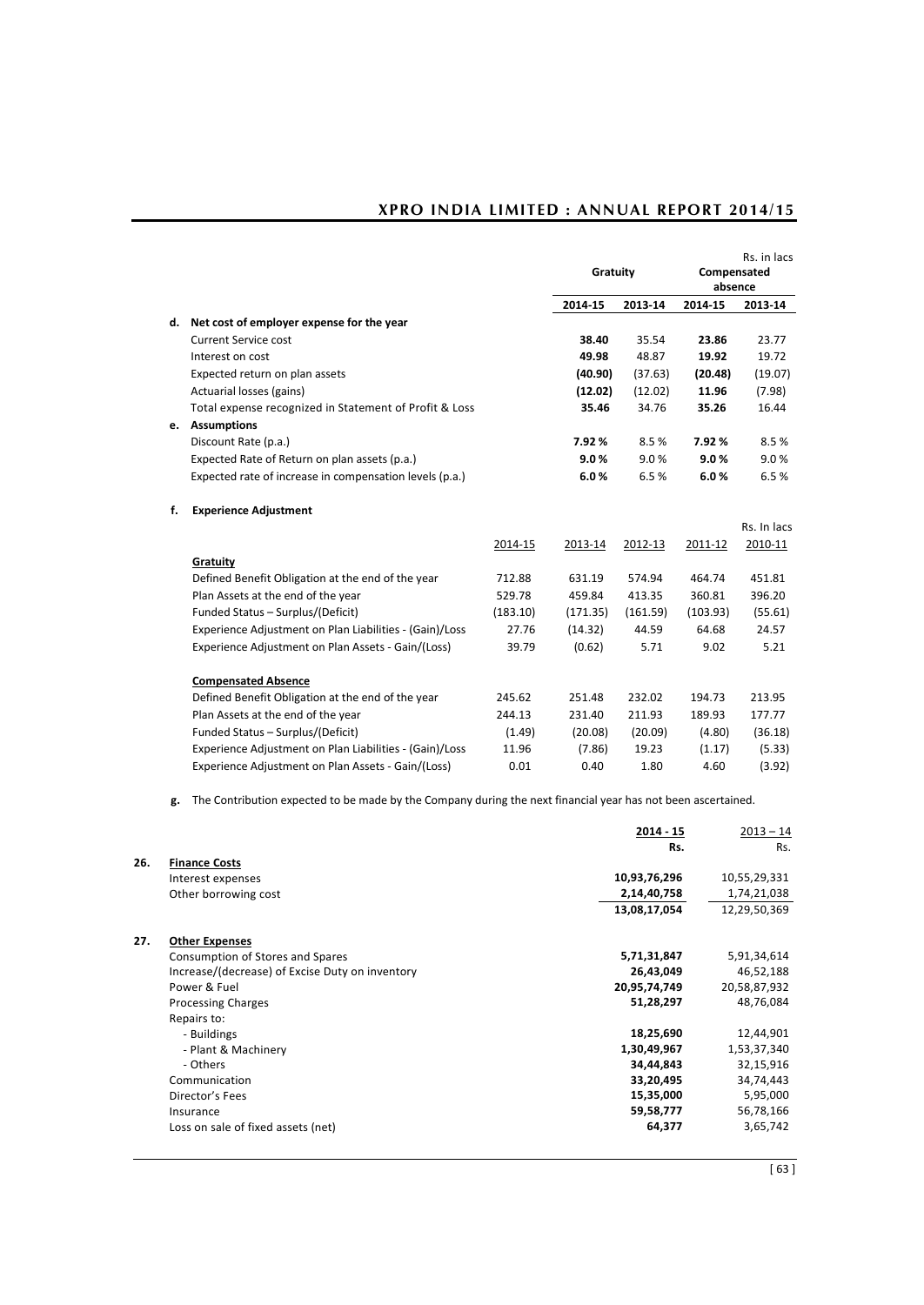|                                                         | 2014 - 15    | $2013 - 14$  |
|---------------------------------------------------------|--------------|--------------|
|                                                         | Rs.          | Rs.          |
| Payment to Auditors (refer note a. below)               | 14,13,497    | 14,19,831    |
| Professional & Legal                                    | 51,40,267    | 31,57,490    |
| Rates & Taxes                                           | 34,29,417    | 29,13,653    |
| Rent (refer note b. below)                              | 42,54,728    | 52,35,652    |
| <b>Travelling</b>                                       | 1,46,82,581  | 1,06,13,612  |
| Bad Debts written off                                   |              | 7,61,119     |
| Brokerage, Rebate, Discount & Commission                | 34,95,427    | 44,25,493    |
| Freight, Forwarding & Shipment Charges (Net)            | 2,63,89,629  | 2,59,09,612  |
| <b>Other Selling Expenses</b>                           | 26,34,263    | 12,56,908    |
| Rejection & Damages (Net)                               | 1,30,451     | 14,894       |
| Miscellaneous expenses                                  | 4,02,99,094  | 3,96,71,793  |
|                                                         | 40,55,46,445 | 39,98,42,383 |
| a. Payment to Auditors                                  |              |              |
| - As Auditors                                           | 10,00,000    | 10,00,000    |
| - For other services (included in Professional & legal) | 2,48,500     | 47,500       |
| - Reimbursement of expenses                             | 4,13,497     | 4,19,831     |
|                                                         | 16,61,997    | 14,67,331    |

b. The Company is lessee under various operating leases, none of which are non-cancellable.

#### **28**. **Foreign Currency Transactions**

| a. Imports (CIF Value)                             |              |              |
|----------------------------------------------------|--------------|--------------|
| Raw materials                                      | 33,05,18,710 | 16,86,16,691 |
| <b>Spares</b>                                      | 49,70,124    | 25,50,494    |
| Capital Goods                                      | 3,24,45,222  | 13,27,48,620 |
|                                                    | 36,79,34,056 | 30,39,15,805 |
| b. Expenditure (on payment basis)                  |              |              |
| Interest                                           | 1,04,00,823  | 1,81,14,859  |
| Others                                             | 50,19,671    | 5,37,542     |
|                                                    | 1,54,20,494  | 1,86,52,401  |
| c. Earnings                                        |              |              |
| Export of Goods (FOB Value)                        | 4,09,14,521  | 4,65,57,158  |
| d. Dividend Remitted to Non-Resident Shareholders  |              |              |
| Number of Non-Resident Shareholders                |              | 105          |
| Number of Shares held by Non-Resident Shareholders |              | 79,372       |
| Amount remitted during the year                    |              |              |
| Year to which dividend relates                     |              | 2012-2013    |

### **29. Foreign Exchange Exposure**

The Company periodically avails Foreign Exchange Contracts to hedge its exposures in foreign currency related to firm commitments and highly probable forecasted transactions.

Forward contract outstanding at year-end: Nil [*Previous year: Nil]*

Foreign exchange currency exposures that have not been hedged by a derivative instrument or otherwise at year-end: Payables: US\$1,204,502 (Rs.7,59,55,896) & €5,773 (Rs.3,94,989); [*Previous year: US\$983,525 (Rs.5,94,93,427) & Nil];* Receivables: US\$3,893 (Rs.2,42,222) & €156,241 (Rs.1,04,50,960); [*Previous year: US\$14,447 (Rs.8,57,429) & € 62,691 (Rs.50,97,405)];*

Loans (including interest accrued but not due): €8,556,319 (Rs.58,54,23,346); [*Previous year: €9,379,359 (Rs.78,29,88,889)];*

Others: Nil *[Previous year: €9,006 (Rs.75,182)];*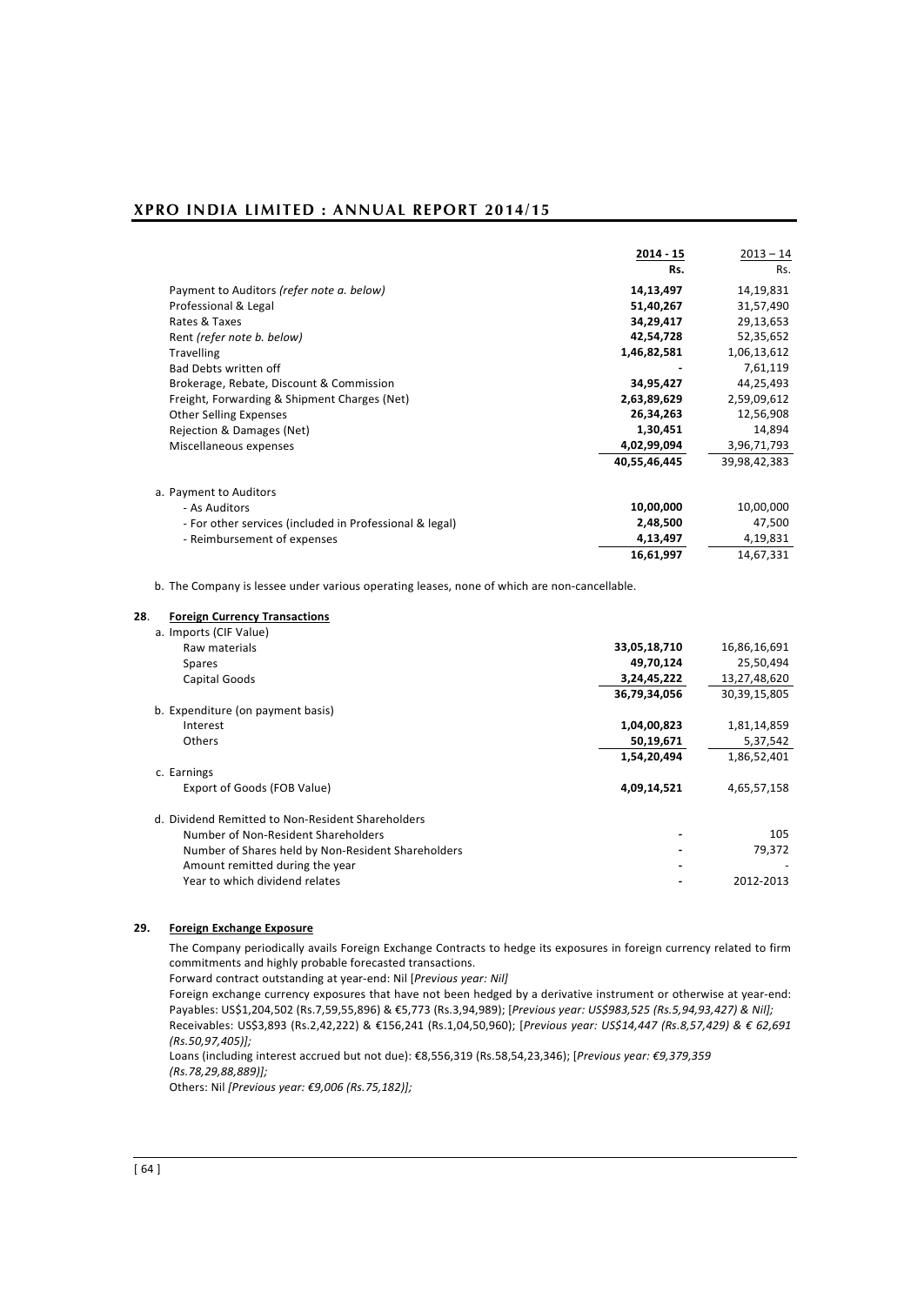#### **30. Details of Consumption of Imported and Indigenous Items**

|                    | 2014-15        |        | 2013-14              |        |
|--------------------|----------------|--------|----------------------|--------|
|                    | Rs.            | %      | Rs.                  | %      |
| a. Raw Materials   |                |        |                      |        |
| Imported           | 24,29,06,797   | 12.62  | 19,47,59,631         | 10.49  |
| Indigenous         | 1,68,24,32,104 |        | 87.38 1,66,16,78,333 | 89.51  |
|                    | 1,92,53,38,901 | 100.00 | 1,85,64,37,964       | 100.00 |
| b. Stores & Spares |                |        |                      |        |
| Imported           | 19,00,802      | 3.33   | 48,90,914            | 8.27   |
| Indigenous         | 5,52,31,045    | 96.67  | 5,42,43,700          | 91.73  |
|                    | 5,71,31,847    | 100.00 | 5,91,34,614          | 100.00 |

#### **31. Related Party Disclosures** *(as per AS 18)*

- A. List of Related Parties
	- i) Parties where control exists:
		- Wholly owned subsidiaries:
		- a) Xpro Global Limited; b) Xpro Global Pte. Ltd., Singapore;
	- ii) Promoters:
		- a) IntelliPro Finance Private Limited; b) iPro Capital Limited; c) Sri Sidharth Birla, Chairman; d) Smt. Madhushree Birla, Director;
	- iii) Key Management Personnel:
		- Sri C. Bhaskar, Managing Director & Chief Executive Officer;
	- iv) Enterprises over which Key Managerial Personnel are able to exercise significant influence:
		- a) Digjam Limited; b) Market Café Foods Limited
- B. Transactions with Related Parties: (*Previous year figures in italics)*
	- i) No transactions with related parties referred to in A(i) above;
	- ii) With related parties referred to in A(ii) above:
		- Dividend paid: Rs.Nil (*Rs.52,02,000*);
		- Remuneration (including Sitting fees): Rs. 70,25,563 (*Rs.55,55,996*);
		- Expenses incurred and reimbursement received: Rs.1,14,375 (*Rs.4,27,703*)*;*
	- iii) With related parties referred to in A(iii) above:
		- Dividend paid: Rs.Nil *(Rs.80,001*);
		- Remuneration (including leave encashment): Rs.1,08,74,479 (*Rs.63,43,376*);
	- iv) With related party referred to in A(iv) above:
		- a) Digjam Limited: Aggregate of short term intercorporate deposits given from time-to-time: Rs.5,25,00,000 (*Rs.14,00,00,000*); Deposits repaid by party from time-to-time: Rs.9,00,00,000 (*Rs.13,75,00,000*); Outstanding amount at year end: Rs.50,00,000 (*Rs.4,25,00,000*); Interest received: Rs.58,06,489 (*Rs.69,54,414*); Expenses incurred and realised: Rs.6,97,577 (*Rs.7,82,240*);
		- b) Market Café Foods Limited: Purchases: Rs.2,24,384 (*Rs. Nil*)
- C. The above include following individual transactions in excess of 10% of the respective totals:
	- (i) Dividend paid to Promoters, Intellipro Finance Private Limited: Rs.Nil *(Rs.21,00,000*), and iPro Capital Limited: Rs.Nil (*Rs.29,00,000*);

(ii) Remuneration (including leave encashment) paid to Sri Sidharth Birla & Sri C. Bhaskar: Rs.68,75,563 *(Rs.54,75,996); &* Rs.1,08,74,479 *(Rs.63,43,376)* respectively;

D. No Balances were outstanding at the end of the current or previous year from/to any of the Related parties, other than Rs.56,31,382 (*Rs.4,25,00,000*) due from party referred to in A(iv) above;

### **32. Segment Accounting in terms of AS 17 issued by the Institute of Chartered Accountants of India**

The Company operates in a single business segment i.e. Polymers Business and mainly in a single geographic segment i.e. India in the context of Accounting Standard 17, on Segment Reporting issued by the Institute of Chartered Accountants of India, hence there are no reportable segments.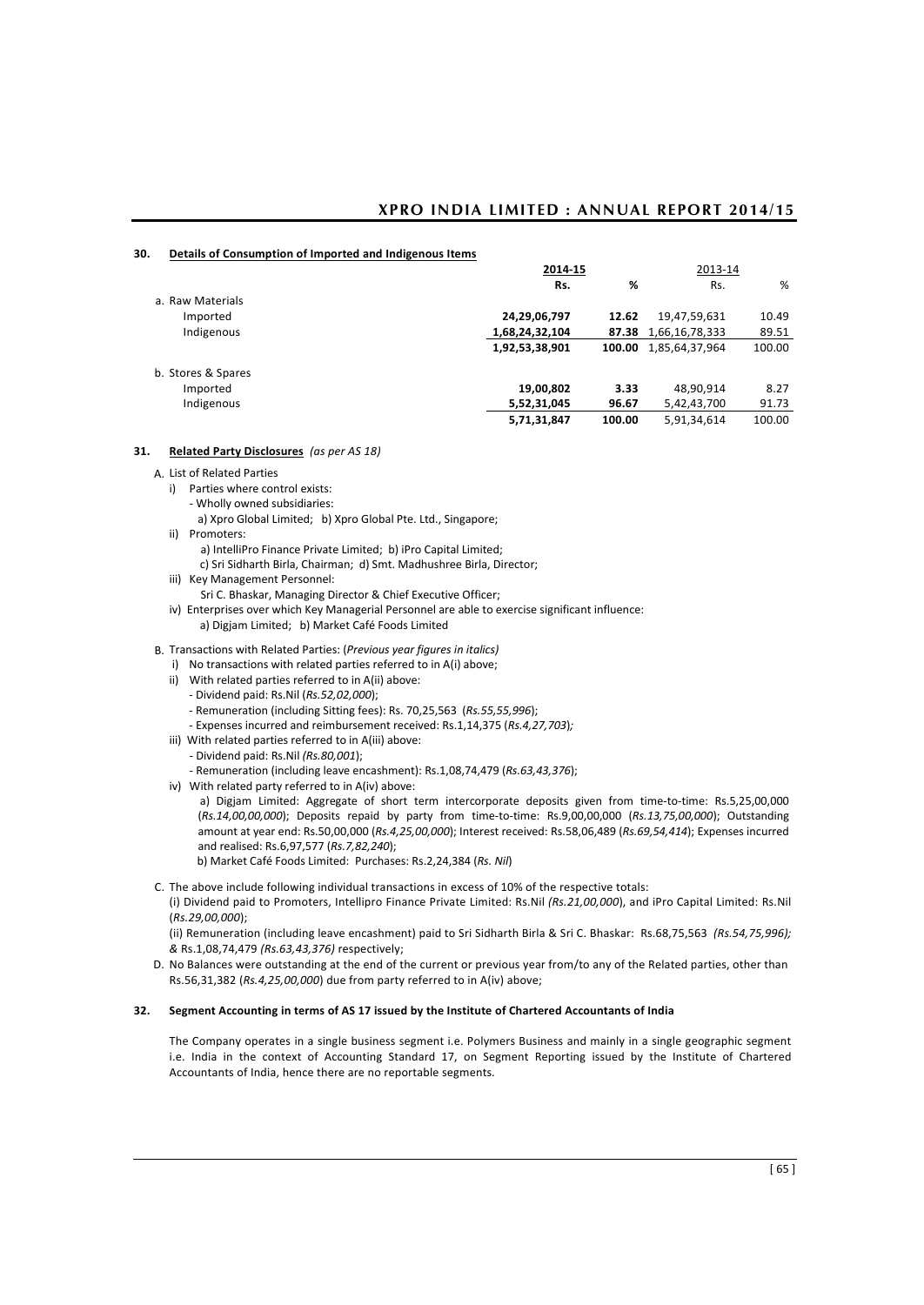# **33. Earnings per Share (EPS)**

| The numerators and denominators used to calculate Basic and Diluted Earnings per share: |                   |                   |
|-----------------------------------------------------------------------------------------|-------------------|-------------------|
| For the year ended:                                                                     | March 31, 2015    | March 31, 2014    |
| Earnings attributable to the Equity Shareholders (Rs.)                                  | (13, 91, 49, 564) | (10, 44, 88, 362) |
| Weighted average number of equity shares for Basic EPS                                  | 1,16,59,500       | 1,16,59,500       |
| Dilutive impact of employee stock options                                               | 30.365            |                   |
| Weighted average number of equity shares for Diluted EPS                                | 1,16,89,865       | 1,16,59,500       |
| Nominal Value of Equity Share (Rs.)                                                     | 10                | 10                |
| EPS (Rs.)                                                                               |                   |                   |
| - Basic                                                                                 | (11.93)           | (8.96)            |
| - Diluted                                                                               | (11.90)           | (8.96)            |
|                                                                                         |                   |                   |

**34.** Previous year's figures have been regrouped/reclassified as necessary.

**For and on behalf of the Board** 

**Sidharth Birla** *Chairman*

**New Delhi** *Company Secretary Joint President & Managing Director &*

**S. C. Jain V. K. Agarwal <b>C. Bhaskar**<br> *Secretary Joint President & Managing Director &* **May 29, 2015** *Chief Financial Officer Chief Executive Officer*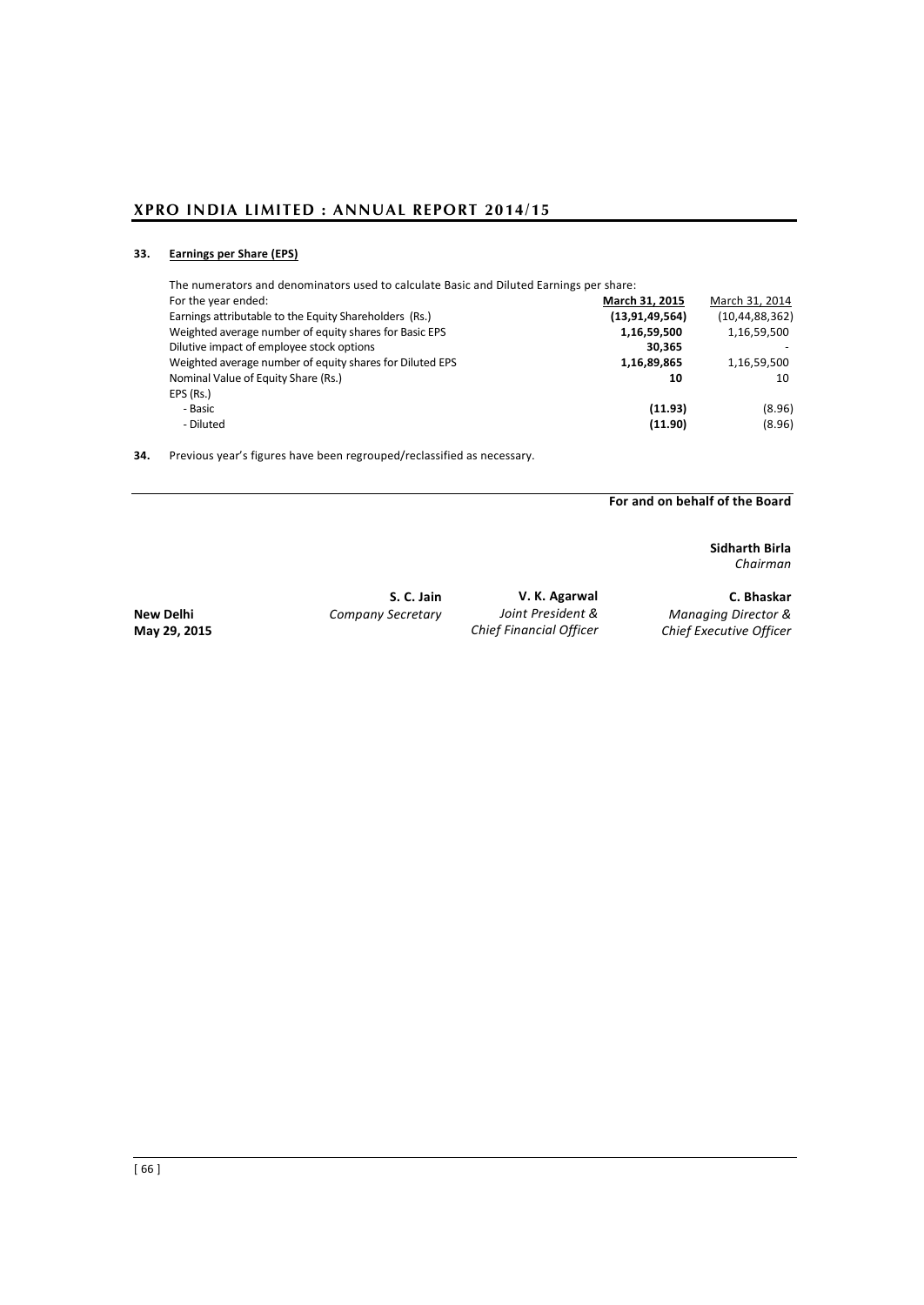# **CONSOLIDATED BALANCE SHEET**

| ~~~~~~~~~~~ <i>~~</i> ~~<br>----------- |                 |                |
|-----------------------------------------|-----------------|----------------|
| As at March 31, 2015                    |                 |                |
|                                         | March 31, 2015  | March 31, 2014 |
|                                         | Rs.             | Rs.            |
| <b>EQUITY AND LIABILITIES</b>           |                 |                |
| <b>Shareholders' Funds</b>              |                 |                |
| - Share capital                         | 11,65,95,000    | 11,65,95,000   |
| - Reserves and surplus                  | 1,05,14,45,347  | 1,20,60,30,472 |
|                                         | 1,16,80,40,347  | 1,32,26,25,472 |
| <b>Non-current Liabilities</b>          |                 |                |
| - Long-term borrowings                  | 1,39,86,31,274  | 1,58,35,34,162 |
| - Other long-term liabilities           | 6,57,002        | 6,57,002       |
| - Long-term provisions                  | 1,84,58,606     | 1,91,42,898    |
|                                         | 1,41,77,46,882  | 1,60,33,34,062 |
| <b>Current Liabilities</b>              |                 |                |
| - Short-term borrowings                 | 37,81,03,063    | 28,83,37,553   |
| - Trade payables                        | 44,12,08,196    | 37,22,20,368   |
| - Other current liabilities             | 41,54,77,179    | 38,48,45,437   |
| - Short-term provisions                 | 76,500          | 96,000         |
|                                         | 1,23,48,64,938  | 1,04,54,99,358 |
|                                         |                 |                |
|                                         |                 |                |
|                                         | 3,82,06,52,167  | 3,97,14,58,892 |
|                                         |                 |                |
| <b>ASSETS</b>                           |                 |                |
| <b>Non-current Assets</b>               |                 |                |
| - Fixed assets                          |                 |                |
| - Tangible assets                       | 2,48,39,47,218  | 1,01,73,94,917 |
| - Intangible assets                     | 2,02,09,225     | 2,24,03,994    |
| - Capital work-in-progress              | 57,13,296       | 1,65,67,29,914 |
|                                         | 2,50,98,69,739  | 2,69,65,28,825 |
| - Non-current investments               | 73,000          | 73,000         |
| - Deferred tax assets (net)             | 10,10,00,000    | 4,39,00,000    |
| - Long-term loans and advances          | 17,29,96,671    | 9,09,47,242    |
|                                         | 2,78,39,39,410  | 2,83,14,49,067 |
| <b>Current Assets</b>                   |                 |                |
| - Inventories                           | 30,79,39,679    | 28,59,63,963   |
| - Trade receivables                     | 36, 37, 28, 117 | 31,49,01,437   |
| - Cash and cash equivalents             | 17,76,58,317    | 24,88,15,392   |
| - Short-term loans and advances         | 17,73,01,939    | 28,03,60,005   |
| - Other current assets                  | 1,00,84,705     | 99,69,028      |
|                                         | 1,03,67,12,757  | 1,14,00,09,825 |
|                                         | 3,82,06,52,167  | 3,97,14,58,892 |
|                                         |                 |                |

The accompanying notes are an integral part of the financial statements

| In terms of our report attached |                   |                                | For and on behalf of the Board |
|---------------------------------|-------------------|--------------------------------|--------------------------------|
| For Deloitte Haskins & Sells    |                   |                                |                                |
| <b>Chartered Accountants</b>    |                   |                                | Sidharth Birla<br>Chairman     |
| Kartikeya Raval                 |                   |                                |                                |
| Partner                         | S. C. Jain        | V. K. Agarwal                  | C. Bhaskar                     |
|                                 | Company Secretary | Joint President &              | <b>Managing Director &amp;</b> |
| New Delhi<br>May 29, 2015       |                   | <b>Chief Financial Officer</b> | Chief Executive Officer        |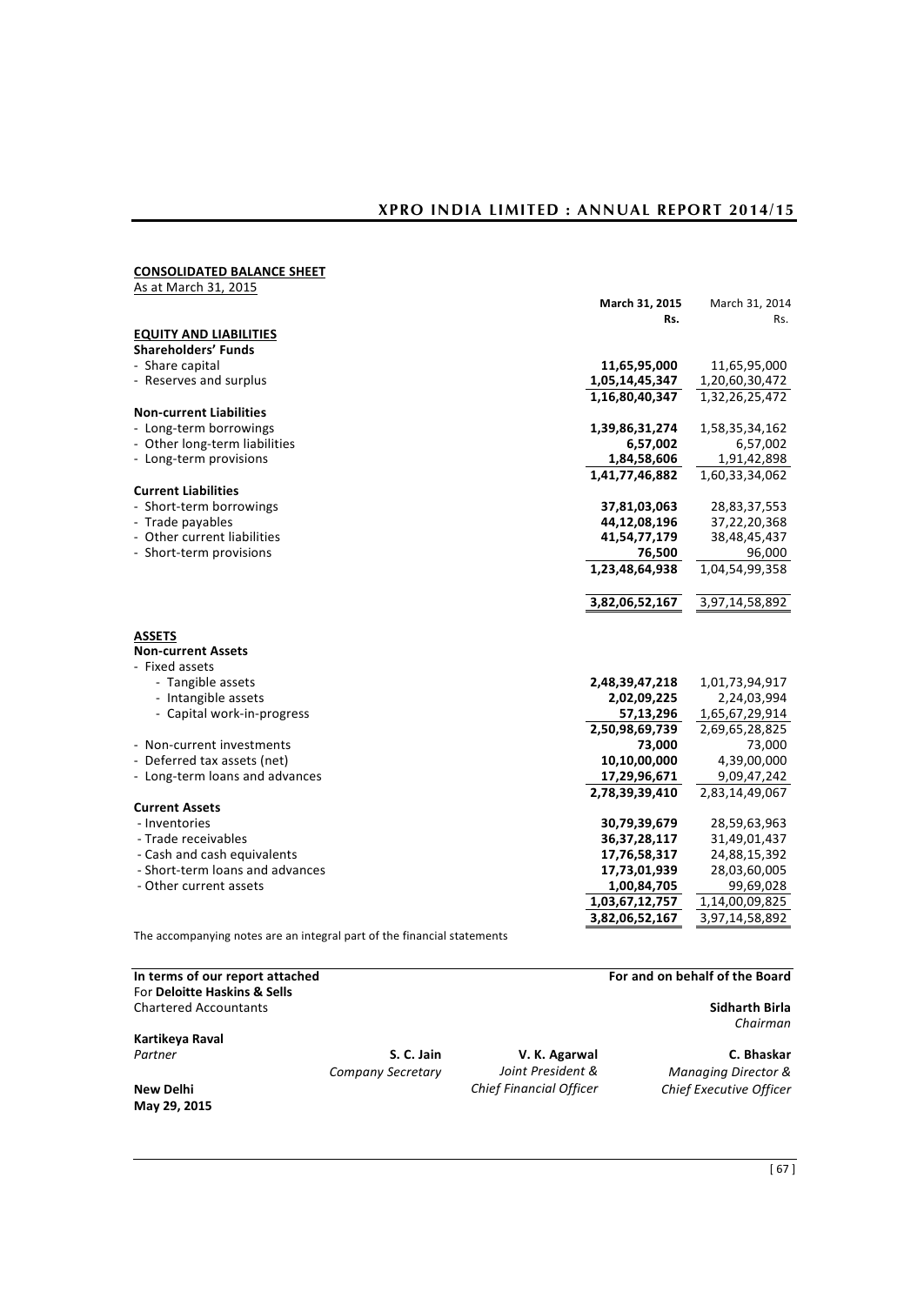# **CONSOLIDATED STATEMENT OF PROFIT AND LOSS**

| For the Year ended March 31, 2015                             |                |                   |
|---------------------------------------------------------------|----------------|-------------------|
|                                                               | March 31, 2015 | March 31, 2014    |
|                                                               | Rs.            | Rs.               |
| Revenue                                                       |                |                   |
| - Gross revenue from operations                               | 2,88,57,79,109 | 2,71,67,33,821    |
| less: excise duty                                             | 30,07,16,755   | 28,95,09,623      |
| - Net revenue from operations                                 | 2,58,50,62,354 | 2,42,72,24,198    |
| - Other income                                                | 5,48,46,112    | 5,56,73,432       |
|                                                               | 2,63,99,08,466 | 2,48,28,97,630    |
| <b>Expenses</b>                                               |                |                   |
| - Cost of materials consumed                                  | 1,92,53,38,901 | 1,85,64,37,963    |
| - Purchase of stock-in-trade                                  | 29,51,944      |                   |
| - Changes in inventories of finished goods & work-in-progress | 2,31,20,687    | (3,67,23,081)     |
| - Employee benefits expense                                   | 19,81,52,345   | 17,75,37,103      |
| - Finance costs                                               | 13,08,49,374   | 12,29,50,369      |
| - Depreciation and amortization expense                       | 14,04,81,376   | 11,22,24,760      |
| - Other expenses                                              | 40,78,61,537   | 40,08,08,680      |
| - Total Expenses                                              | 2,82,87,56,164 | 2,63,32,35,794    |
| Profit/(Loss) before tax<br>Tax expense                       | (18,88,47,698) | (15,03,38,164)    |
| - Current Tax                                                 | 76,500         | 27,000            |
| - Deferred tax                                                | (5,01,00,000)  | (4,65,00,000)     |
| - Tax pertaining to earlier years (net)                       | 18,719         | (2,722)           |
|                                                               | (5,00,04,781)  | (4,64,75,722)     |
| Profit/(Loss) after tax                                       | (13,88,42,917) | (10, 38, 62, 442) |
| <b>Earnings per equity share</b> (Face Value of Rs.10/- each) |                |                   |
| - Basic (Rs.)                                                 | (11.91)        | (8.90)            |
| - Diluted (Rs.)                                               | (11.88)        | (8.90)            |
|                                                               |                |                   |

The accompanying notes are an integral part of the financial statements

| In terms of our report attached<br>For Deloitte Haskins & Sells |                   |                                | For and on behalf of the Board |
|-----------------------------------------------------------------|-------------------|--------------------------------|--------------------------------|
| <b>Chartered Accountants</b>                                    |                   |                                | Sidharth Birla<br>Chairman     |
| Kartikeya Raval                                                 |                   |                                |                                |
| Partner                                                         | S. C. Jain        | V. K. Agarwal                  | C. Bhaskar                     |
|                                                                 | Company Secretary | Joint President &              | <b>Managing Director &amp;</b> |
| New Delhi<br>May 29, 2015                                       |                   | <b>Chief Financial Officer</b> | Chief Executive Officer        |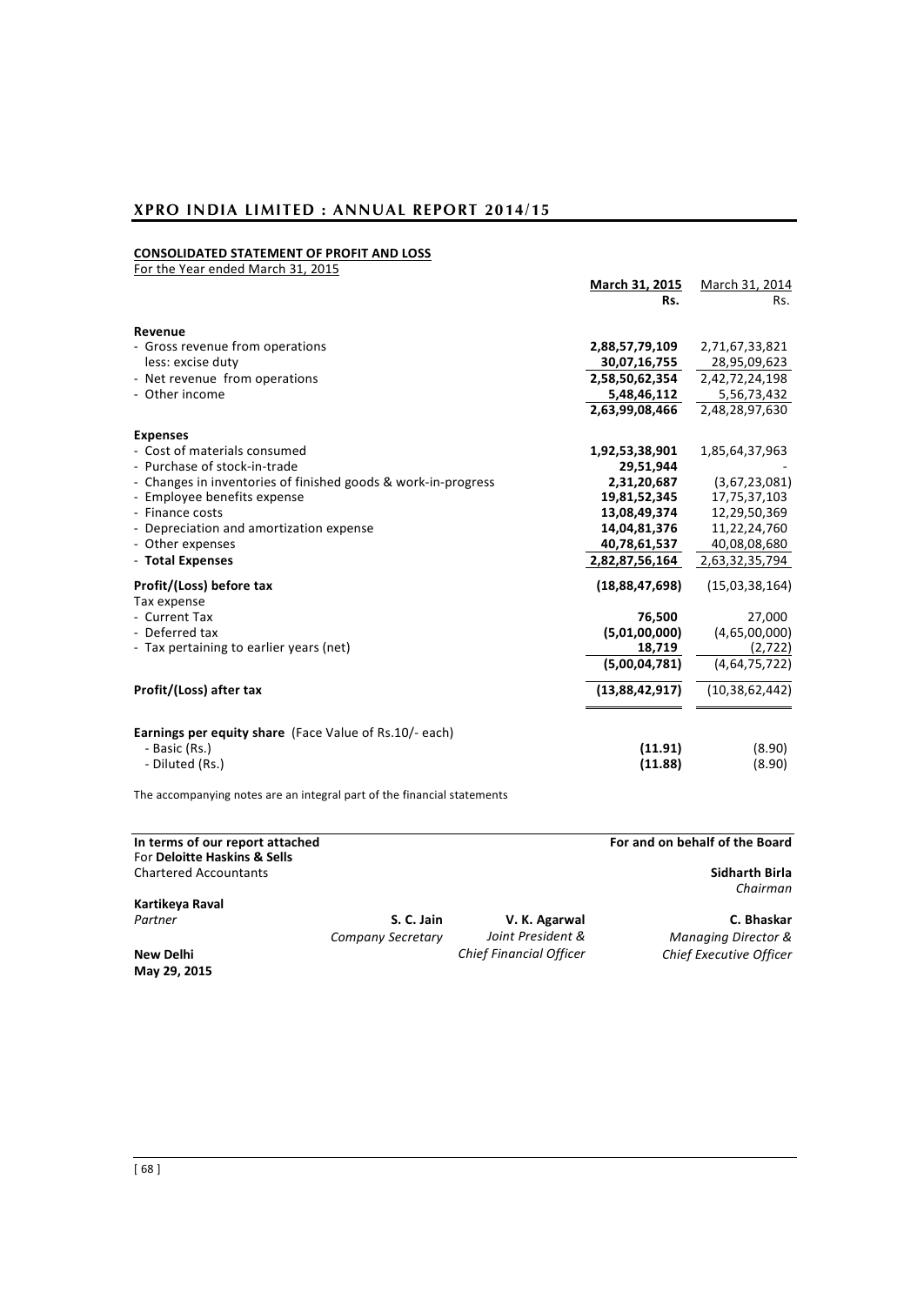# **CONSOLIDATED CASH FLOW STATEMENT**

For the Year ended March 31, 2015

|        |                                                                  | March 31, 2015    | March 31, 2014    |
|--------|------------------------------------------------------------------|-------------------|-------------------|
|        |                                                                  | Rs.               | Rs.               |
| А.     | <b>Cash flow from Operating Activities</b>                       |                   |                   |
|        | Net (Loss) before tax                                            | (18, 88, 47, 698) | (15,03,38,164)    |
|        | Adjusted for:                                                    |                   |                   |
|        | Depreciation and Amortization                                    | 14,04,81,376      | 11,22,24,760      |
|        | <b>Finance Costs</b>                                             | 13,08,17,054      | 12,29,50,369      |
|        | Interest income                                                  | (2,31,02,206)     | (5,00,32,680)     |
|        | Bad Debts & Provisions for doubtful debts (net)                  |                   | 7,61,119          |
|        | Provisions & Sundry balances written back                        | (48, 71, 315)     | (21, 12, 595)     |
|        | Loss on Sale/Discard of Fixed Assets                             | 64,377            | 3,65,742          |
|        | Unrealized Foreign Exchange Fluctuation (Gain)/Loss              | 4,34,002          | (1,75,865)        |
|        | <b>Operating Profit/(Loss) before Working Capital changes</b>    | 5,49,75,590       | 3,36,42,686       |
|        | Adjustments for (increase)/decrease in Working Capital:          |                   |                   |
|        | Trade and other Receivables                                      | (4,90,92,015)     | 2,88,98,640       |
|        | Loans & advances                                                 | (4,51,87,155)     | (3,91,23,055)     |
|        | Inventories                                                      | (2, 19, 75, 716)  | (2,33,95,114)     |
|        | Trade payables and other liabilities                             | 3,37,92,488       | 3,62,17,378       |
|        | <b>Cash Generated from Operations</b>                            | (2,74,86,808)     | 3,62,40,535       |
|        | <b>Direct Taxes</b>                                              | (95, 220)         | (24, 278)         |
|        | Net Cash Flow from/(used in) Operating activities                | (2,75,82,028)     | 3,62,16,257       |
| В.     | <b>Cash flow from Investing Activities</b>                       |                   |                   |
|        | Capital expenditure on Fixed Assets (including capital advances) | (8,49,85,199)     | (64, 69, 09, 859) |
|        | Increase/Decrease in inter-corporate deposits                    | 3,75,00,000       | (25,00,000)       |
|        | Unrealized Foreign Exchange Fluctuations (Gain)/Loss             | 13,13,96,893      |                   |
|        | Sale of Fixed Assets                                             | 3,71,320          | 4,92,204          |
|        | <b>Interest Received</b>                                         | 2,82,95,570       | 7,10,32,865       |
|        | Net Cash Flow from/(used in) Investing Activities                | 11,25,78,584      | (57, 78, 84, 790) |
| C.     | <b>Cash flow from Financing Activities</b>                       |                   |                   |
|        | Proceeds from long term bank borrowings                          | 19,03,70,000      | 60,44,11,615      |
|        | Repayment of long term bank borrowings                           | (30,88,13,222)    | (9,50,22,526)     |
|        | Net proceeds/(repayment) of short term borrowings                | 8,97,65,510       | (13, 46, 84, 448) |
|        | <b>Finance Costs</b>                                             | (12, 68, 87, 241) | (12,08,95,825)    |
|        | Dividend Paid (including dividend tax)                           | (5,88,678)        | (1,38,11,655)     |
|        | Net Cash Flow from/(used in) Financing activities                | (15,61,53,631)    | 23,99,97,161      |
|        | Net increase/(decrease) in Cash or Cash equivalents              | (7, 11, 57, 075)  | (30, 16, 71, 372) |
|        | Cash and Cash Equivalents at the beginning of the year           | 24,88,15,392      | 55,04,86,764      |
|        | Cash and Cash Equivalents at the end of the year (refer note 5)  | 17,76,58,317      | 24,88,15,392      |
| Notes: |                                                                  |                   |                   |

Cash Flow Statement has been prepared as per the indirect method set out in Accounting Standard-3 "Cash Flow Statements" prescribed under Companies (Accounting Standards) Rules, 2006.

Cash and Cash Equivalents include Cash and Bank balance Rs.15,88,26,504 (Previous year: Rs.23,00,30,534);

Previous year figures have been regrouped/rearranged wherever considered necessary;

The accompanying notes are an integral part of the financial statements.

| In terms of our report attached |                   |                                | For and on behalf of the Board |
|---------------------------------|-------------------|--------------------------------|--------------------------------|
| For Deloitte Haskins & Sells    |                   |                                |                                |
| <b>Chartered Accountants</b>    |                   |                                | Sidharth Birla                 |
|                                 |                   |                                | Chairman                       |
| Kartikeya Raval                 |                   |                                |                                |
| Partner                         | S. C. Jain        | V. K. Agarwal                  | C. Bhaskar                     |
| New Delhi                       | Company Secretary | Joint President &              | <b>Managing Director &amp;</b> |
| May 29, 2015                    |                   | <b>Chief Financial Officer</b> | Chief Executive Officer        |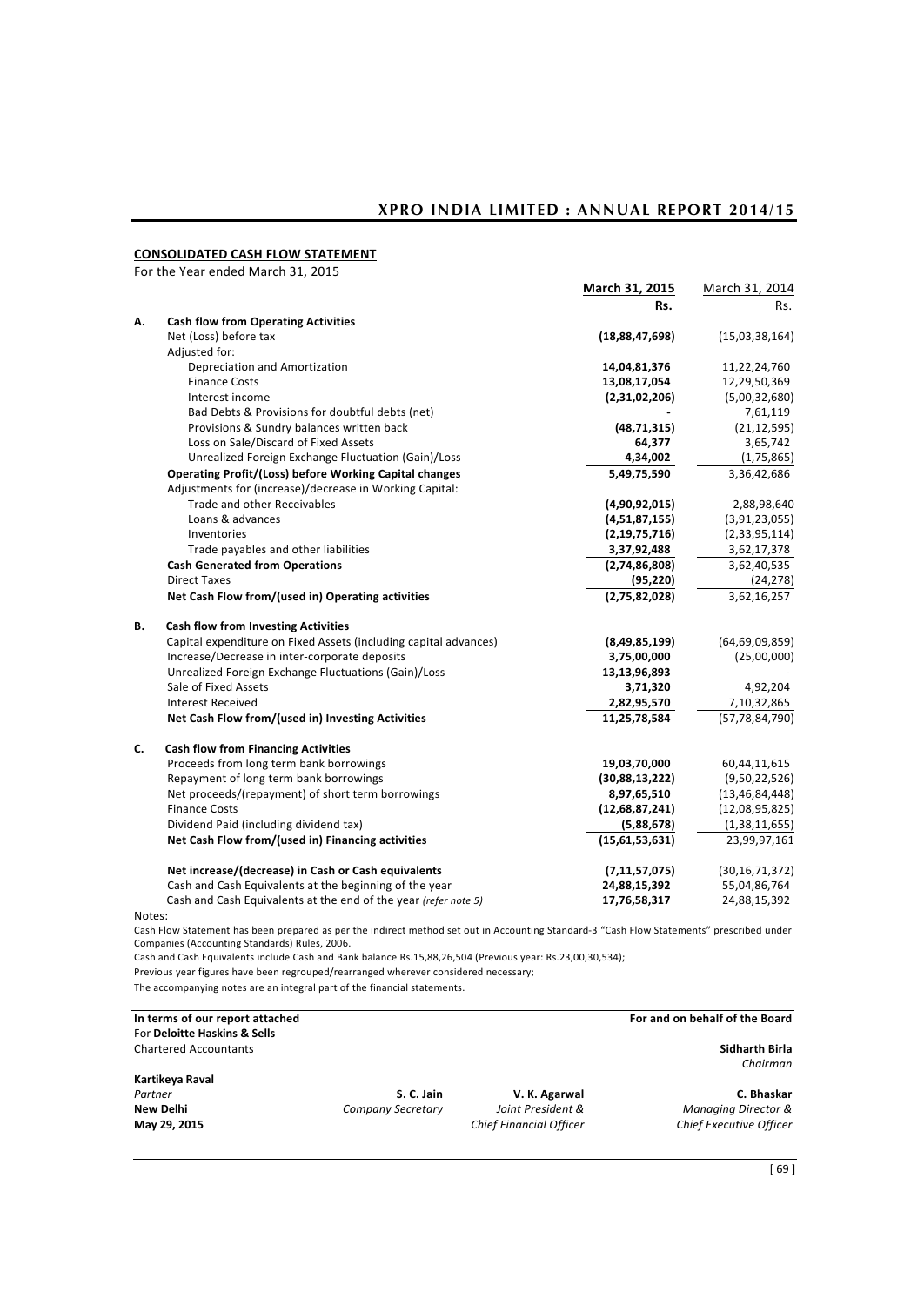### **Notes to the Consolidated Financial Statements**

1. These Consolidated financial statements comprise the financial statements of Xpro India Limited and its following subsidiaries as on March 31, 2015

| Name of Subsidiary       |     | % Shareholding Country of Incorporation |
|--------------------------|-----|-----------------------------------------|
| a. Xpro Global Limited   | 100 | India                                   |
| b. Xpro Global Pte. Ltd. | 100 | Singapore                               |

2. Principal of Consolidation:

The consolidated financial statements relate to Xpro India Limited ("the Company") and its subsidiary companies. The consolidated financial statements have been prepared on the following basis:

- a) The financial statements of the Company and its subsidiary companies are combined on a line-by-line basis by adding together the book value of like terms of assets, liabilities, income and expenses, after fully eliminating intragroup balances and intra-group transactions resulting in unrealized profits or losses in accordance with Accounting Standard-21 – "Consolidated Financial Statements" issued by the Institute of Chartered Accountants of India.
- b) As far as possible, the Consolidated Financial Statements are prepared using uniform accounting policies for like transactions and other events in similar circumstances and are presented in the same manner as the Company's Separate Financial Statements.
- c) Investments made by the parent company in subsidiary companies subsequent to the holding subsidiary relationship coming into existence are eliminated while preparing the consolidated financial statements.
- d) Intra group balances and intra group transactions are eliminated to the extent of share of the parent company in full.
- e) Unrealised profits on account of intra group transactions have been accounted for depending upon whether the transaction is an upstream or a downstream transaction.
- 3. Other Significant Accounting Policies:
	- These are same as set out in Note 2 ("Significant Accounting Policies") to the Financial Statements of the Company.
- 4. In view of insignificant/negligible transactions of the above named two subsidiary companies, notes involving material items are stated hereunder. These are to be read together with the Notes to the Financial Statements of the Company.

|    |                                                                           | March 31, 2015 | March 31, 2014  |
|----|---------------------------------------------------------------------------|----------------|-----------------|
|    |                                                                           | Rs.            | Rs.             |
| 5. | Cash and cash equivalents                                                 |                |                 |
|    | Balance with banks                                                        |                |                 |
|    | <b>Current Accounts</b>                                                   | 1,82,27,670    | 1,81,12,926     |
|    | <b>Unpaid Dividend Accounts</b>                                           | 44.29.411      | 50,18,089       |
|    | Term Deposit Accounts (with original maturity period less than 12 months) | 14,89,64,461   | 10,33,38,745    |
|    | Term Deposit Accounts (with original maturity period over 12 months)      | 54,32,632      | 12, 16, 73, 700 |
|    | Cash on hand                                                              | 6,04,143       | 6,71,932        |
|    |                                                                           | 17,76,58,317   | 24,88,15,392    |

a. Term Deposits pledged with bank(s) for overdraft & other facilities - Rs.8,75,66,863 (Previous year: Rs.21,82,62,445);

b. Of the above, the balance that meet the definition of Cash and Cash Equivalents as per AS-3 Cash Flow Statements is Rs.1,88,31,813 (Previous year: Rs.1,87,84,858);

|    |                                                        | 2014 15        | $2013 - 14$    |
|----|--------------------------------------------------------|----------------|----------------|
|    |                                                        | Rs.            | Rs.            |
| 6. | <b>Revenue from Operations</b>                         |                |                |
|    | Sale of products                                       | 2,81,82,19,772 | 2,66,68,98,213 |
|    | Sale of traded goods                                   | 47,21,082      | 4,24,851       |
|    | <b>Other Operating Revenues</b>                        | 6,28,38,255    | 4,94,10,757    |
|    | Gross Revenue from Operations                          | 2,88,57,79,109 | 2,71,67,33,821 |
|    | less: Excise Duty                                      | 30,07,16,755   | 28,95,09,623   |
|    | Net Revenue from Operations                            | 2,58,50,62,354 | 2,42,72,24,198 |
| 7. | Purchase of stock-in-trade                             |                |                |
|    | Purchase of stock-in-trade<br>$\overline{\phantom{0}}$ | 29.51.944      |                |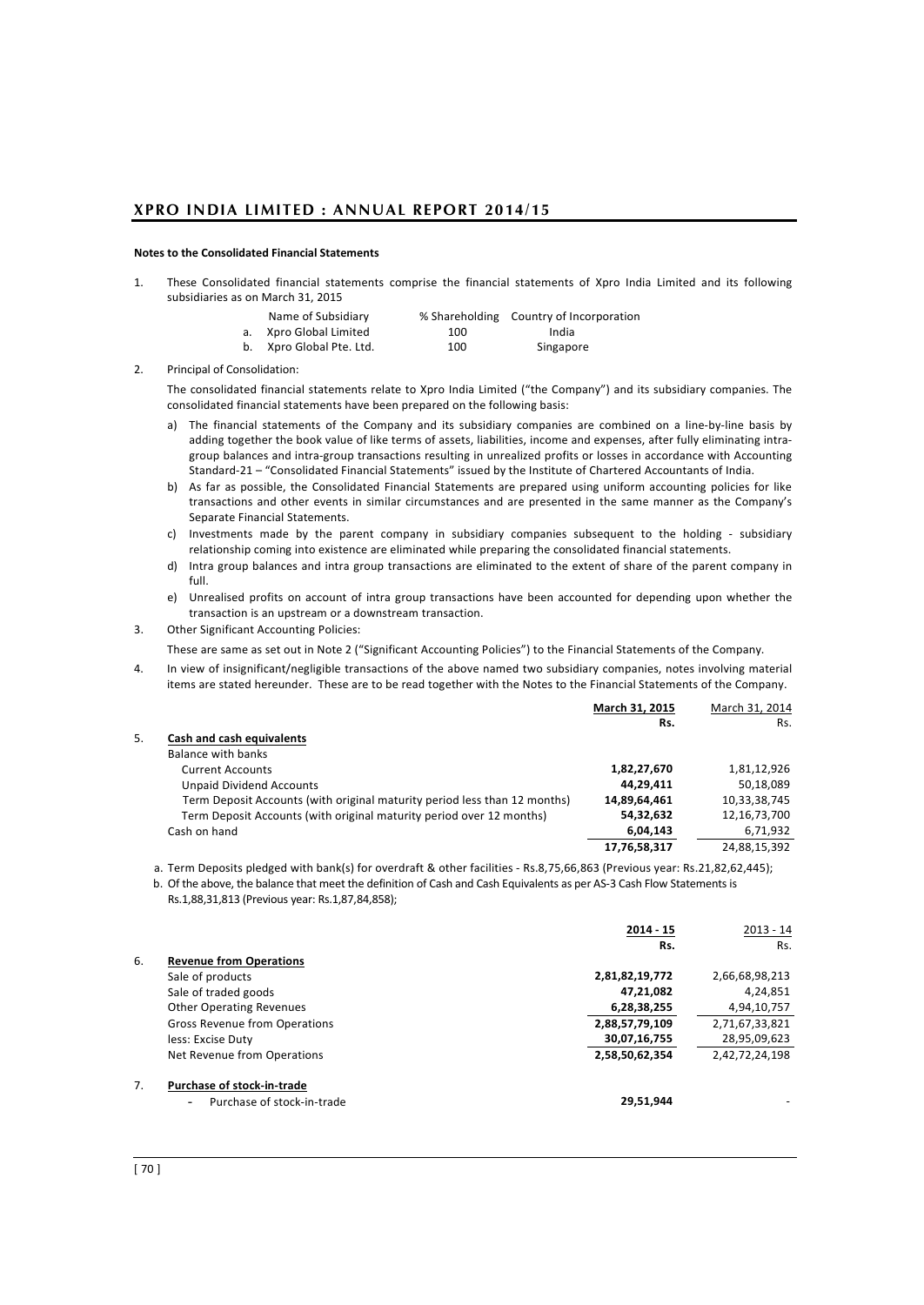|                                                         | $2014 - 15$  | $2013 - 14$  |
|---------------------------------------------------------|--------------|--------------|
|                                                         | Rs.          | Rs.          |
| <b>Other Expenses</b>                                   |              |              |
| Consumption of Stores and Spares                        | 5,71,31,847  | 5,91,34,614  |
| Increase/(decrease) of Excise Duty on inventory         | 26,43,049    | 46,52,188    |
| Power & Fuel                                            | 20,95,74,749 | 20,58,87,932 |
| <b>Processing Charges</b>                               | 51,28,297    | 48,76,084    |
| Repairs to:                                             |              |              |
| - Buildings                                             | 18,25,690    | 12,44,901    |
| - Plant & Machinery                                     | 1,30,49,967  | 1,53,37,340  |
| - Others                                                | 34,44,843    | 32,15,916    |
| Communication                                           | 33,20,495    | 34,74,443    |
| Director's Fees                                         | 17,11,848    | 7,79,146     |
| Insurance                                               | 59,58,777    | 56,78,166    |
| Loss on sale of fixed assets                            | 64,377       | 3,65,742     |
| Miscellaneous                                           | 4,09,37,832  | 3,98,83,500  |
| Payment to Auditors (refer note below)                  | 14,66,269    | 14,72,902    |
| Professional & Legal                                    | 52,73,317    | 32,20,607    |
| Rates & Taxes                                           | 34,29,417    | 29,13,653    |
| Rent (refer note below)                                 | 42,54,728    | 52,35,652    |
| <b>Travelling</b>                                       | 1,47,33,595  | 1,08,23,033  |
| <b>Bad Debts written off</b>                            |              | 7,61,119     |
| Brokerage, Rebate, Discount & Commission                | 45,16,603    | 45,64,153    |
| Freight, Forwarding & Shipment Charges (Net)            | 2,64,52,052  | 2,59,15,787  |
| <b>Other Selling Expenses</b>                           | 28,13,334    | 13,56,908    |
| Rejection & Damages (Net)                               | 1,30,451     | 14,894       |
|                                                         | 40,78,61,537 | 40,08,08,680 |
| i) Payment to Auditors                                  |              |              |
| - As Auditors                                           | 10,52,772    | 10,53,071    |
| - For other services (included in Professional & Legal) | 2,48,500     | 47,500       |
| - Reimbursement of expenses                             | 4,13,497     | 4,19,831     |
|                                                         | 17,14,769    | 15,20,402    |

9. **Contingent Liabilities and Commitments** (to the extent not provided for)

| У.  | <b>Contingent Liabilities and Commitments</b> (to the extent not provided for)                               |              |              |
|-----|--------------------------------------------------------------------------------------------------------------|--------------|--------------|
|     | <b>Contingent Liabilities</b>                                                                                |              |              |
|     | Claims against the Company, not acknowledged as debt                                                         | 2,50,208     | 2,50,208     |
|     | Sales Tax, Excise & Customs matters under appeal                                                             | 4,34,25,411  | 4,40,27,623  |
|     | Entry tax under appeal                                                                                       | 82,76,433    | 33,14,134    |
|     | <b>Bills discounted</b>                                                                                      | 4,04,05,615  | 3,49,33,516  |
|     |                                                                                                              | 9,23,57,667  | 8,25,25,481  |
|     | (In the opinion of the Company, the possibility relating to net outflow on the<br>above accounts are remote) |              |              |
|     | <b>Commitments</b>                                                                                           |              |              |
|     | Estimated amount of contracts remaining to be executed on Capital Account<br>(Net of Advances)               | 6,71,91,048  | 4,46,61,854  |
|     | Total                                                                                                        | 15,95,48,715 | 12,71,87,335 |
| 10. | Related Party Disclosures (as per AS 18)                                                                     |              |              |
|     | A. List of Related Parties                                                                                   |              |              |
|     | i)<br>Promoters:                                                                                             |              |              |
|     | a) IntelliPro Finance Private Limited; b) iPro Capital Limited;                                              |              |              |
|     | c) Sri Sidharth Birla, Chairman; d) Smt. Madhushree Birla, Director;                                         |              |              |
|     |                                                                                                              |              |              |

ii) Key Management Personnel:

Sri C. Bhaskar, Managing Director & Chief Executive Officer;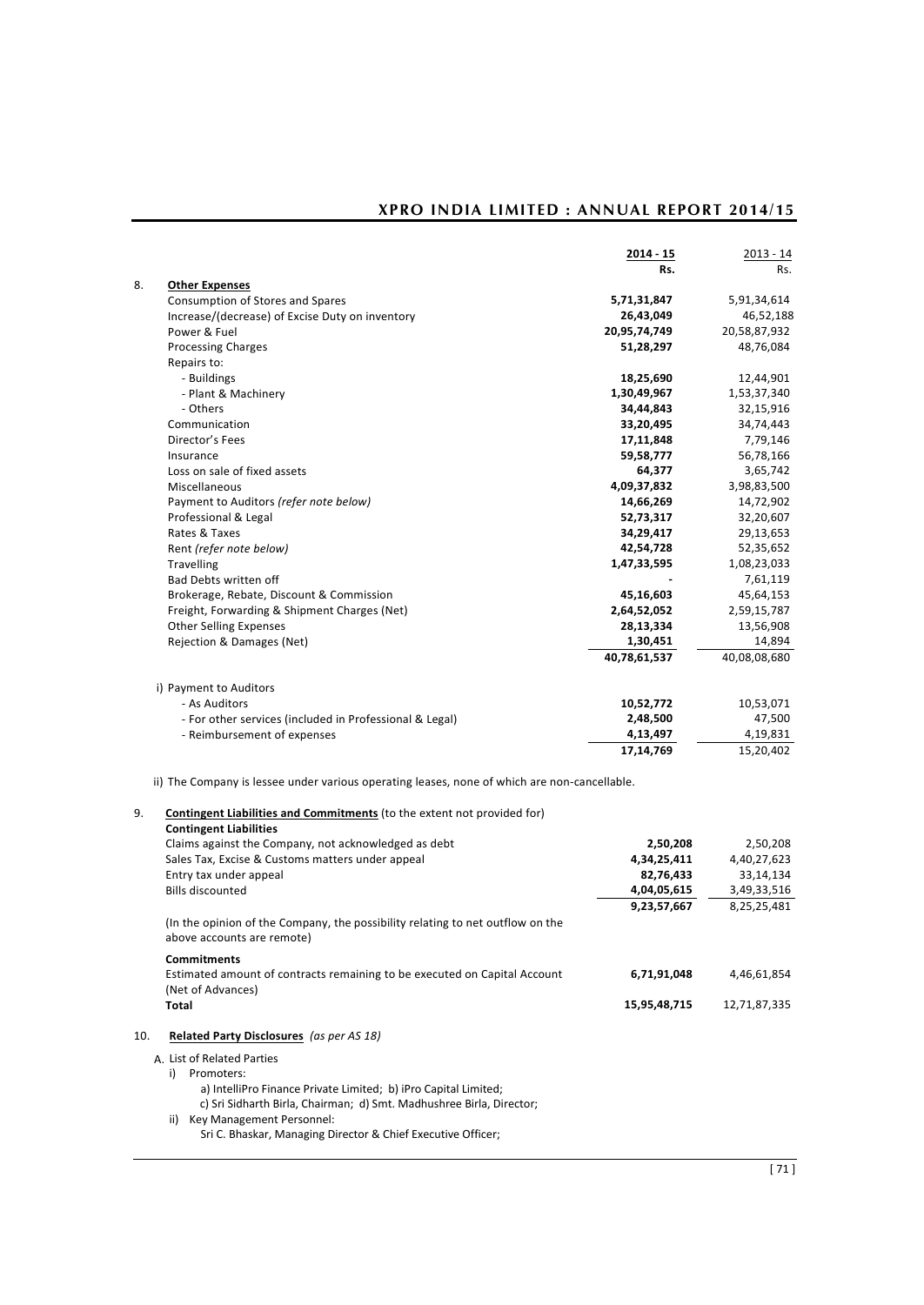- iii) Enterprises over which Key Managerial Personnel are able to exercise significant influence: a) Digjam Limited; b) Market Café Foods Limited
- B. Transactions with Related Parties: (*Previous year figures in italics)*
	- i) With related parties referred to in A(i) above:
		- Dividend paid: Rs.Nil (*Rs.52,02,000*);
		- Remuneration (including Sitting fees): Rs. 70,25,563 (*Rs.55,55,996*);
		- Expenses incurred and reimbursement received: Rs.1,14,375 (*Rs.4,27,703*)*;*
	- ii) With related parties referred to in A(ii) above:
		- Dividend paid: Rs.Nil *(Rs.80,001*);
		- Remuneration (including leave encashment): Rs.1,08,74,479 (*Rs.63,43,376*);
	- iii) With related party referred to in A(iii) above:
		- a) Digjam Limited: Aggregate of short term intercorporate deposits given from time-to-time: Rs.5,25,00,000 (*Rs.14,00,00,000*); Deposits repaid by party from time-to-time: Rs.9,00,00,000 (*Rs.13,75,00,000*); Outstanding amount at year end: Rs.50,00,000 (*Rs.4,25,00,000*); Interest received: Rs.58,06,489 (*Rs.69,54,414*); Expenses incurred and realised: Rs.6,97,577 (*Rs.7,82,240*);
		- b) Market Café Foods Limited: Purchases: Rs.2,24,384 (*Rs. Nil*)
- C. The above include following individual transactions in excess of 10% of the respective totals:
	- (i) Dividend paid to Promoters, Intellipro Finance Private Limited: Rs.Nil *(Rs.21,00,000*), and iPro Capital Limited: Rs.Nil (*Rs.29,00,000*);

(ii) Remuneration (including leave encashment) paid to Sri Sidharth Birla & Sri C. Bhaskar: Rs.68,75,563 *(Rs.54,75,996); &* Rs.1,08,74,479 *(Rs.63,43,376)* respectively;

D. No Balances were outstanding at the end of the current or previous year from/to any of the Related parties, other than Rs.56,31,382 (*Rs.4,25,00,000*) due from party referred to in A(iv) above;

### 11. **Earnings per Share (EPS)**

The numerators and denominators used to calculate Basic and Diluted Earnings per share:

| For the year ended:                                      | March 31, 2015 | March 31, 2014    |
|----------------------------------------------------------|----------------|-------------------|
| Earnings attributable to the Equity Shareholders (Rs.)   | (13,88,42,917) | (10, 38, 62, 442) |
| Weighted average number of equity shares for Basic EPS   | 1,16,59,500    | 1,16,59,500       |
| Dilutive impact of employee stock options                | 30.365         |                   |
| Weighted average number of equity shares for Diluted EPS | 1,16,89,865    | 1,16,59,500       |
| Nominal Value of Equity Share (Rs.)                      | 10             | 10                |
| EPS (Rs.)                                                |                |                   |
| - Basic                                                  | (11.91)        | (8.90)            |
| - Diluted                                                | (11.88)        | (8.90)            |
|                                                          |                |                   |

**For and on behalf of the Board** 

**Sidharth Birla** *Chairman*

**S. C. Jain V. K. Agarwal C. Bhaskar** 

**New Delhi** *Company Secretary Joint President & Managing Director &* **May 29, 2015** *Chief Financial Officer Chief Executive Officer*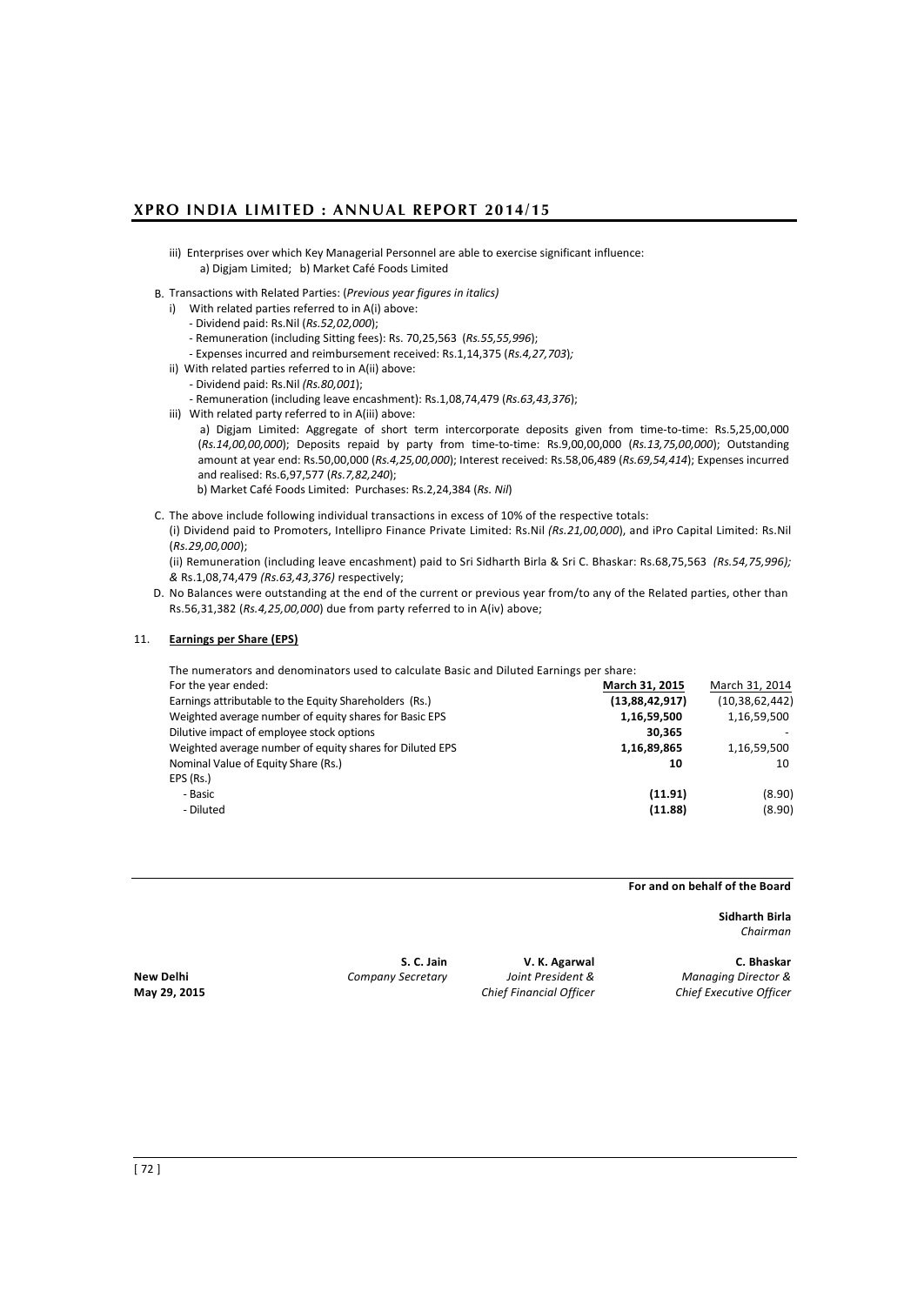#### **INDEPENDENT AUDITORS' REPORT TO THE MEMBERS OF XPRO INDIA LIMITED**

#### **Report on the Consolidated Financial Statements**

We have audited the accompanying consolidated financial statements of **XPRO INDIA LIMITED** (hereinafter referred to as "the Holding Company") and its subsidiaries (the Holding Company and its subsidiaries together referred to as "the Group") comprising of the Consolidated Balance Sheet as at March 31, 2015, the Consolidated Statement of Profit and Loss, the Consolidated Cash Flow Statement for the year then ended, and a summary of the significant accounting policies and other explanatory information (hereinafter referred to as "the consolidated financial statements").

#### **Management's Responsibility for the Consolidated Financial Statements**

The Holding Company's Board of Directors is responsible for the preparation of these consolidated financial statements in terms of the requirements of the Companies Act, 2013 (hereinafter referred to as "the Act") that give a true and fair view of the consolidated financial position, consolidated financial performance and consolidated cash flows of the Group including in accordance with the accounting principles generally accepted in India, including the Accounting Standards specified under Section 133 of the Act, read with Rule 7 of the Companies (Accounts) Rules, 2014. The respective Board of Directors of the companies included in the Group are responsible for maintenance of adequate accounting records in accordance with the provisions of the Act for safeguarding the assets of the Group and for preventing and detecting frauds and other irregularities; the selection and application of appropriate accounting policies; making judgments and estimates that are reasonable and prudent; and the design, implementation and maintenance of adequate internal financial controls, that were operating effectively for ensuring the accuracy and completeness of the accounting records, relevant to the preparation and presentation of the financial statements that give a true and fair view and are free from material misstatement, whether due to fraud or error, which have been used for the purpose of preparation of the consolidated financial statements by the Directors of the Holding Company, as aforesaid.

#### **Auditor's Responsibility**

Our responsibility is to express an opinion on these consolidated financial statements based on our audit. While conducting the audit, we have taken into account the provisions of the Act, the accounting and auditing standards and matters which are required to be included in the audit report under the provisions of the Act and the Rules made thereunder.

We conducted our audit in accordance with the Standards on Auditing specified under Section 143(10) of the Act. Those Standards require that we comply with ethical requirements and plan and perform the audit to obtain reasonable assurance about whether the consolidated financial statements are free from material misstatement.

An audit involves performing procedures to obtain audit evidence about the amounts and the disclosures in the consolidated financial statements. The procedures selected depend on the auditor's judgment, including the assessment of the risks of material misstatement of the consolidated financial statements, whether due to fraud or error. In making those risk assessments, the auditor considers internal financial control relevant to the Holding Company's preparation of the consolidated financial statements that give a true and fair view in order to design audit procedures that are appropriate in the circumstances but not for the purpose of expressing an opinion on whether the Holding Company has an adequate internal financial controls system over financial reporting in place and the operating effectiveness of such controls. An audit also includes evaluating the appropriateness of the accounting policies used and the reasonableness of the accounting estimates made by the Holding Company's Board of Directors, as well as evaluating the overall presentation of the consolidated financial statements.

We believe that the audit evidence obtained by us and the audit evidence obtained by the other auditors in terms of their reports referred to sub-paragraph (a) of the Other Matters paragraph below, is sufficient and appropriate to provide a basis for our audit opinion on the consolidated financial statements.

#### **Opinion**

In our opinion and to the best of our information and according to the explanations given to us, the aforesaid consolidated financial statements give the information required by the Act in the manner so required and give a true and fair view in conformity with the accounting principles generally accepted in India, of the consolidated state of affairs of the Group as at 31<sup>st</sup> March, 2015, and their consolidated loss and their consolidated cash flows for the year ended on that date.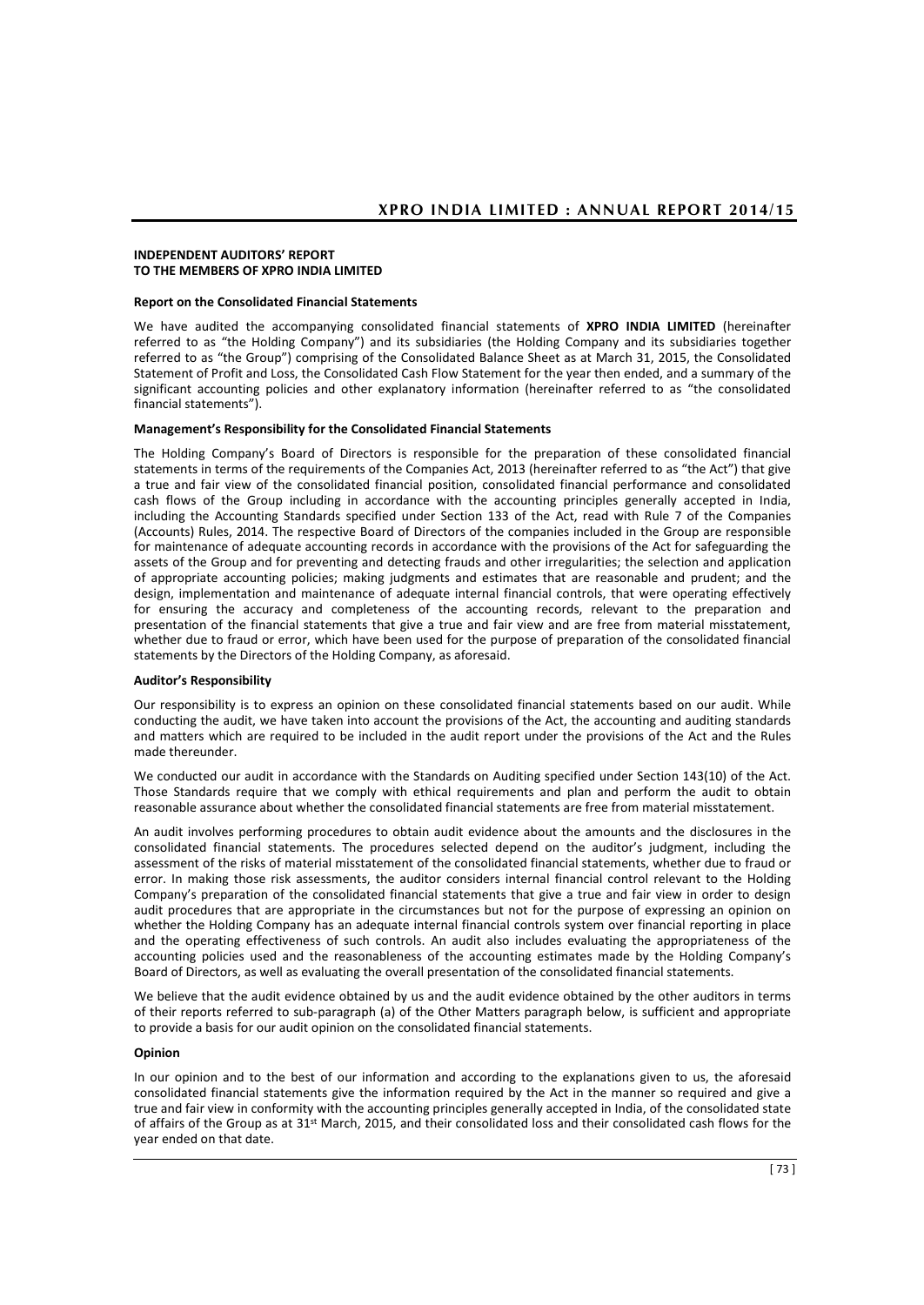## **Other Matters**

We did not audit the financial statements of two subsidiaries whose financial statements reflect total assets of Rs. 1,46,72,251 as at 31st March, 2015, total revenues of Rs. 57,23,765 and net cash outflows amounting to Rs. 4,82,763 for the year ended on that date, as considered in the consolidated financial statements. These financial statements have been audited by other auditors whose reports have been furnished to us by the Management and our opinion on the consolidated financial statements, in so far as it relates to the amounts and disclosures included in respect of these subsidiaries and our report in terms of sub-sections (3) and (11) of Section 143 of the Act, in so far as it relates to the aforesaid subsidiaries, is based solely on the reports of the other auditors.

Our opinion on the consolidated financial statements, and our report on Other Legal and Regulatory Requirements below, is not modified in respect of the above matters with respect to our reliance on the work done and the reports of the other auditors.

## **Report on Other Legal and Regulatory Requirements**

- 1. As required by the Companies (Auditor's Report) Order, 2015 ("the Order"), issued by the Central Government of India in terms of sub-section (11) of Section 143 of the Act, based on the comments in the auditors' reports of the Holding company and a subsidiary company incorporated in India, we give in the Annexure a statement on the matters specified in paragraphs 3 and 4 of the Order, to the extent applicable.
- 2. As required by Section 143(3) of the Act, we report, to the extent applicable, that:
	- (a) We have sought and obtained all the information and explanations which to the best of our knowledge and belief were necessary for the purposes of our audit of the aforesaid consolidated financial statements.
	- (b) In our opinion, proper books of account as required by law relating to preparation of the aforesaid consolidated financial statements have been kept so far as it appears from our examination of those books and the reports of the other auditors.
	- (c) The Consolidated Balance Sheet, the Consolidated Statement of Profit and Loss, and the Consolidated Cash Flow Statement dealt with by this Report are in agreement with the relevant books of account maintained for the purpose of preparation of the consolidated financial statements.
	- (d) In our opinion, the aforesaid consolidated financial statements comply with the Accounting Standards specified under Section 133 of the Act, read with Rule 7 of the Companies (Accounts) Rules, 2014.
	- (e) On the basis of the written representations received from the directors of the Holding Company as on March 31, 2015 taken on record by the Board of Directors of the Holding Company and the reports of the statutory auditor of its subsidiary company incorporated in India, none of the directors of the Group Companies incorporated in India, is disqualified as on March 31, 2015 from being appointed as a director in terms of Section 164 (2) of the Act.
	- (f) With respect to the other matters to be included in the Auditor's Report in accordance with Rule 11 of the Companies (Audit and Auditor's) Rules, 2014, in our opinion and to the best of our information and according to the explanations given to us:
		- i. The consolidated financial statements disclose the impact of pending litigations on the consolidated financial position of the Group– Refer Note 9 to the consolidated financial statements.
		- ii. The Group did not have any material foreseeable losses on long-term contracts including derivative contracts.
		- iii. There has been no delay in transferring amounts, required to be transferred, to the Investor Education and Protection Fund by the Holding Company and its subsidiary company incorporated in India.

For **Deloitte Haskins & Sells**  Chartered Accountants (Firm's Registration No. 117365W)

**Kartikeya Raval** Place: New Delhi *Partner* Date: May 29, 2015 *(Membership No.106189)*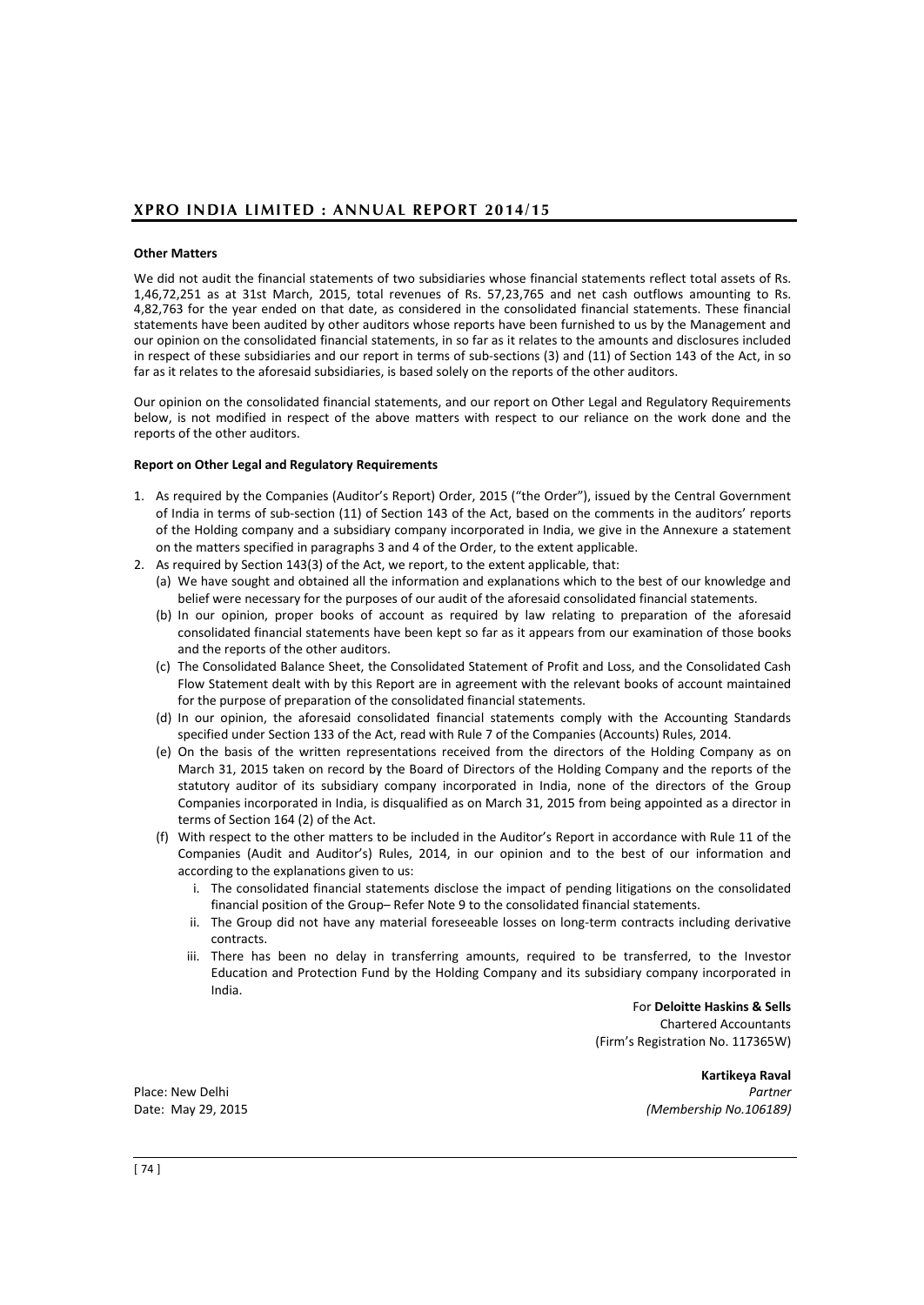## **ANNEXURE TO THE INDEPENDENT AUDITOR'S REPORT ON THE CONSOLIDATED FINANCIAL STATEMENTS**

(Referred to in paragraph 1 under 'Report on Other Legal and Regulatory Requirements' section of our report of even date)

Having regard to the nature of the Group's business/activities during the year, clause (vi) of paragraph 3 of the Order is not applicable to the Group.

Our reporting on the Order includes a subsidiary company incorporated in India, to which the Order is applicable, which have been audited by other auditor and our report in respect to the entity is based solely on the report of the other auditor, to the extent considered applicable for reporting under the Order in the case of the consolidated financial statements.

- (i) In respect of the fixed assets of the Holding Company and a subsidiary company incorporated in India: (a) The Holding Company has maintained proper records showing full particulars, including quantitative
	- details and situation of the fixed assets. The subsidiary company does not have any fixed assets. (b) The fixed assets were physically verified during the year by the Management of the respective entities in accordance with a regular programme of verification which, in our opinion and the opinion of the other auditors, provides for physical verification of all the fixed assets at reasonable intervals. According to the information and explanation given to us, no material discrepancies were noticed on
- (ii) In respect of the inventories of the Holding Company and a subsidiary company incorporated in India: (a) As explained to us and the other auditors, the inventories were physically verified during the year by

such verification.

- the Management of the respective entities at reasonable intervals. (b) In our opinion and the opinion of the other auditors and according to the information and explanations given to us and the other auditors, the procedures of physical verification of inventories followed by the Management of the respective entities were reasonable and adequate in relation to the size of the respective entities and the nature of their businesses.
- (c) In our opinion and the opinion of the other auditors and according to the information and explanations given to us and the other auditors, the respective entities have maintained proper records of their inventories and no material discrepancies were noticed on physical verification.
- (iii) According to the information and explanations given to us, the Holding Company have granted loans, to the extent included in the consolidated financial statements, secured or unsecured, to companies, firms or other parties covered in the Register maintained under Section 189 of the Companies Act, 2013. In respect of such loans:
	- (a) In the absence of stipulations, the regularity of the receipts of principal amounts and interest has not been commented upon.

According to the information and explanations given to the other auditors, the subsidiary company incorporated in India have not granted loans, secured or unsecured, to companies, firms or other parties covered in the Register maintained under Section 189 of the Companies Act, 2013.

- (iv) In our opinion and the opinion of the other auditors and according to the information and explanations given to us and the other auditors, there is an adequate internal control system in the holding company and a subsidiary company incorporated in India, commensurate with the size of the respective entities and the nature of their business for the purchase of inventory and fixed assets and for the sale of goods and services and during the course of our and the other auditors audit, no continuous failure to correct major weaknesses in such internal control system has been observed.
- (v) According to the information and explanations given to us and the other auditors, the Holding Company and a subsidiary company incorporated in India have not accepted any deposit during the year.
- (vi) According to the information and explanations given to us and the other auditors, in respect of statutory dues of the Holding Company and a subsidiary company incorporated in India:
	- (a) The respective entities have generally been regular in depositing undisputed statutory dues, including Provident Fund, Employees' State Insurance, Income-tax, Sales Tax, Wealth Tax, Service Tax, Custom Duty, Excise Duty, Value Added Tax, Cess and other material statutory dues applicable to the respective entities with the appropriate authorities.
	- (b) There were no undisputed amounts payable by the respective entities in respect of Provident Fund, Employees' State Insurance, Income-tax, Sales Tax, Wealth Tax, Service Tax, Custom Duty, Excise Duty, Value Added Tax, Cess and other material statutory dues in arrears as at March 31, 2015 for a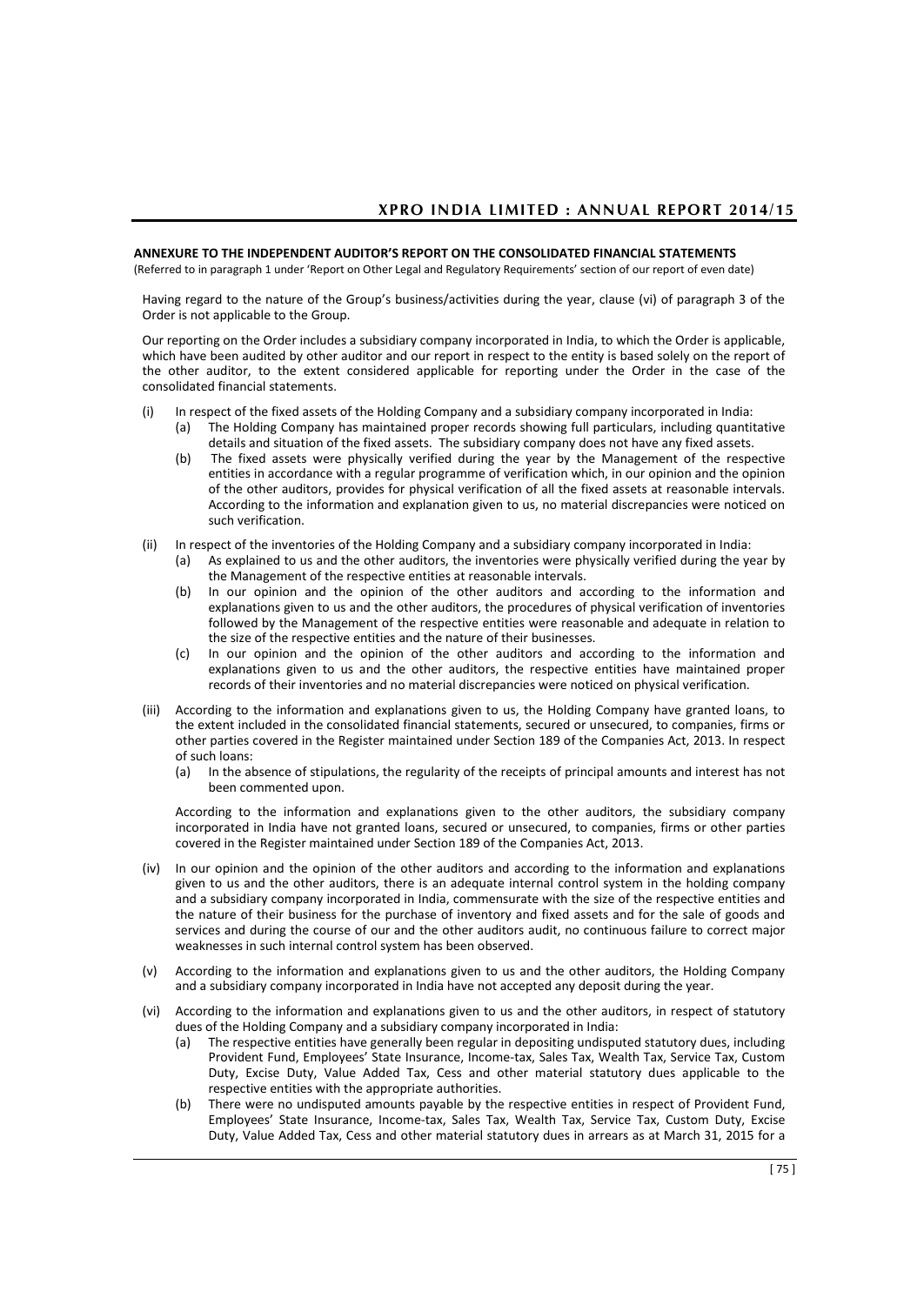period of more than six months from the date they became payable.

(c) Details of dues of Income-tax, Sales Tax, Wealth Tax, Service Tax, Customs Duty, Excise Duty, Value Added Tax and Cess which have not been deposited as on March 31, 2015 on account of disputes by the aforesaid entities are given below.

| <b>Statute</b> | Nature of           | Forum where matter is pending         | Period to which the | <b>Amount</b>  |
|----------------|---------------------|---------------------------------------|---------------------|----------------|
|                | <b>Dues</b>         |                                       | matter pertains     | involved (Rs.) |
| Central Excise | <b>Excise Duty</b>  | Commissioner of Central<br>Excise     | 1991-96             | 89,48,306      |
| Act            |                     | Appeals, Kolkata                      |                     |                |
| Central Excise | <b>Excise Duty</b>  | Commissioner of Central<br>Excise     | 1992-94             | 1,71,26,750    |
| Act            |                     | Appeals, Kolkata                      |                     |                |
| Central Excise | <b>Excise Duty</b>  | Central<br>Commissioner of<br>Excise  | 2004-07             | 48,75,598      |
| Act            |                     | Appeals, Kolkata                      |                     |                |
| Central Excise | <b>Excise Duty</b>  | Commissioner of<br>Central<br>Excise  | 2004-07             | 21,46,779      |
| Act            |                     | Appeals, Kolkata                      |                     |                |
| Central Excise | <b>Excise Duty</b>  | <b>Commissioner of Central Excise</b> | 2012-14             | 19,91,549      |
| Act            |                     | Appeals, Kolkata                      |                     |                |
| Sales Tax Act  | <b>Entry Tax</b>    | Supreme Court                         | 2002-03             | 11,34,138      |
| Sales Tax Act  | <b>UP Trade Tax</b> | <b>Commissioner of Sales Tax</b>      | 2004-05             | 85,250         |
| Sales Tax Act  | Sales Tax           | Commissioner<br>(Appeal),<br>Deputy   | 1996-2011           | 35,06,466      |
|                | Demand              | Durgapur                              |                     |                |
| Sales Tax Act  | Sales Tax           | Commissioner of Sales Tax,            | 2010-11             | 1,81,857       |
|                | Demand              | Indore                                |                     |                |
| Sales Tax Act  | Entry Tax           | Kolkata High Court                    | 2013-14             | 82,76,433      |

- (d) There are no amounts that are due to be transferred by the aforesaid entities to the Investor Education and Protection Fund in accordance with the relevant provisions of the Companies Act, 1956 (1 of 1956) and Rules made thereunder within time.
- (vii) The Group does not have consolidated accumulated losses at the end of the financial year and the Group have incurred cash losses on a consolidated basis during the financial year covered by our audit and in the immediately preceding financial year.
- (viii) In our opinion and the opinion of the other auditors and according to the information and explanations given to us and the other auditors, the Holding Company and a subsidiary company incorporated in India have not defaulted in the repayment of dues to banks and financial institutions. The Holding Company and a subsidiary company incorporated in India have not issued debentures.
- (ix) According to the information and explanations given to us and the other auditors, the Holding Company and a subsidiary company incorporated in India have not given guarantees for loans taken by others from banks and financial institutions.
- (x) In our opinion and according to the information and explanations given to us, the term loans have been applied by the Holding Company during the year for the purposes for which they were obtained. According to the information and explanations given to the other auditor, the subsidiary company incorporated in India has not taken any term loans during the year.
- (xi) To the best of our knowledge and according to the information and explanations given to us and the other auditors, no fraud by the Holding Company and a subsidiary company, incorporated in India and no material fraud on the Holding Company and a subsidiary company incorporated in India has been noticed or reported during the year.

For **Deloitte Haskins & Sells**  Chartered Accountants (Firm's Registration No. 117365W)

**Kartikeya Raval**  Place: New Delhi *Partner* Date: May 29, 2015 *(Membership No. 106189)*